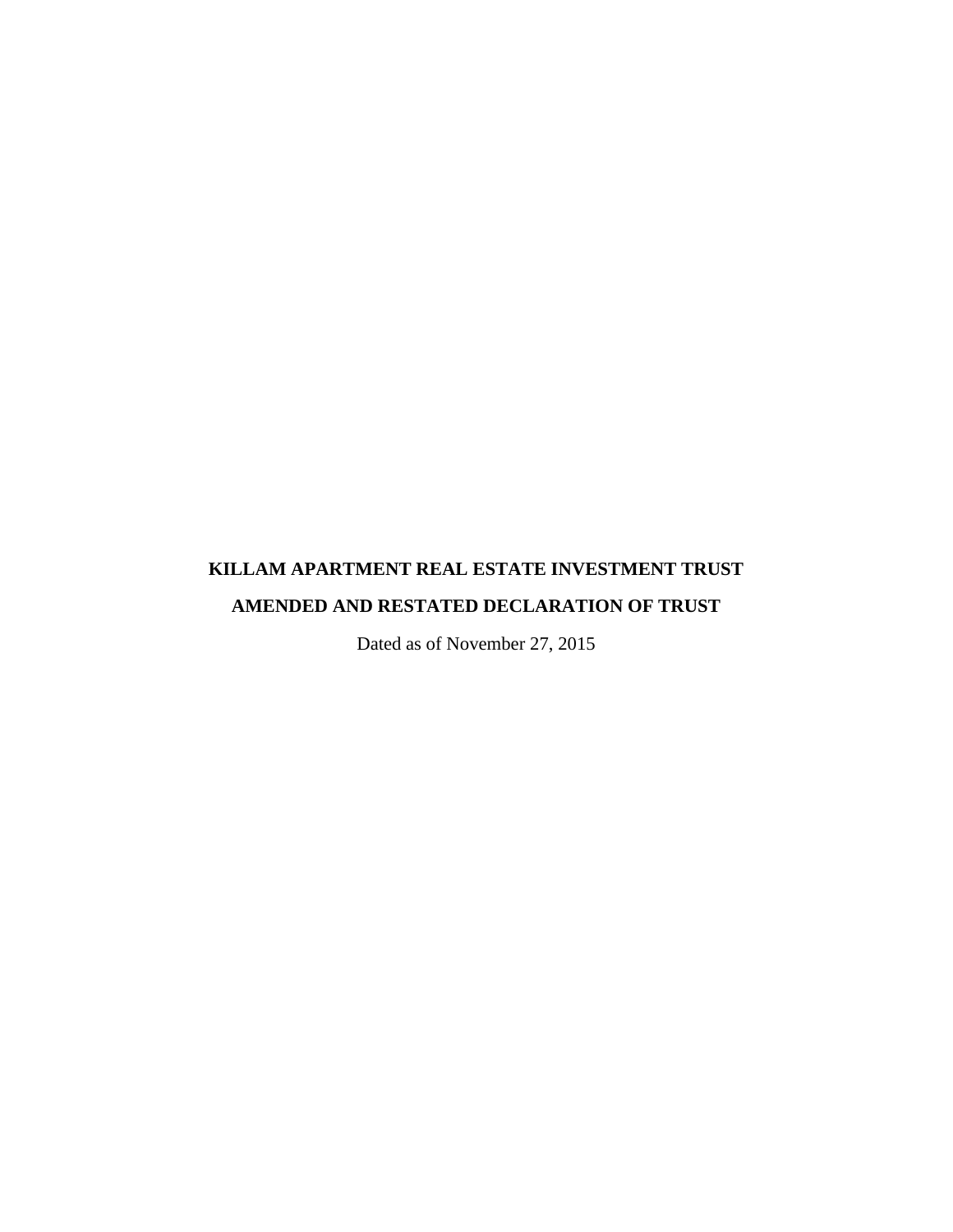# **TABLE OF CONTENTS**

| 1.1  |                                                             |  |
|------|-------------------------------------------------------------|--|
| 1.2  |                                                             |  |
| 1.3  |                                                             |  |
| 1.4  |                                                             |  |
|      |                                                             |  |
| 2.1  |                                                             |  |
| 2.2  |                                                             |  |
| 2.3  |                                                             |  |
| 2.4  |                                                             |  |
| 2.5  |                                                             |  |
| 2.6  |                                                             |  |
| 2.7  |                                                             |  |
| 2.8  |                                                             |  |
|      |                                                             |  |
| 3.1  |                                                             |  |
| 3.2  |                                                             |  |
| 3.3  |                                                             |  |
| 3.4  |                                                             |  |
| 3.5  |                                                             |  |
| 3.6  |                                                             |  |
| 3.7  | RESIGNATIONS, REMOVAL, INCAPACITY AND DEATH OF TRUSTEES  13 |  |
| 3.8  |                                                             |  |
| 3.9  |                                                             |  |
| 3.10 |                                                             |  |
| 3.11 |                                                             |  |
| 3.12 |                                                             |  |
| 3.13 |                                                             |  |
| 3.14 |                                                             |  |
| 3.15 |                                                             |  |
|      |                                                             |  |
| 4.1  |                                                             |  |
| 4.2  |                                                             |  |
| 4.3  |                                                             |  |
| 4.4  |                                                             |  |
| 4.5  |                                                             |  |
| 4.6  |                                                             |  |
| 4.7  |                                                             |  |
| 4.8  |                                                             |  |
| 4.9  |                                                             |  |
| 4.10 |                                                             |  |
| 4.11 |                                                             |  |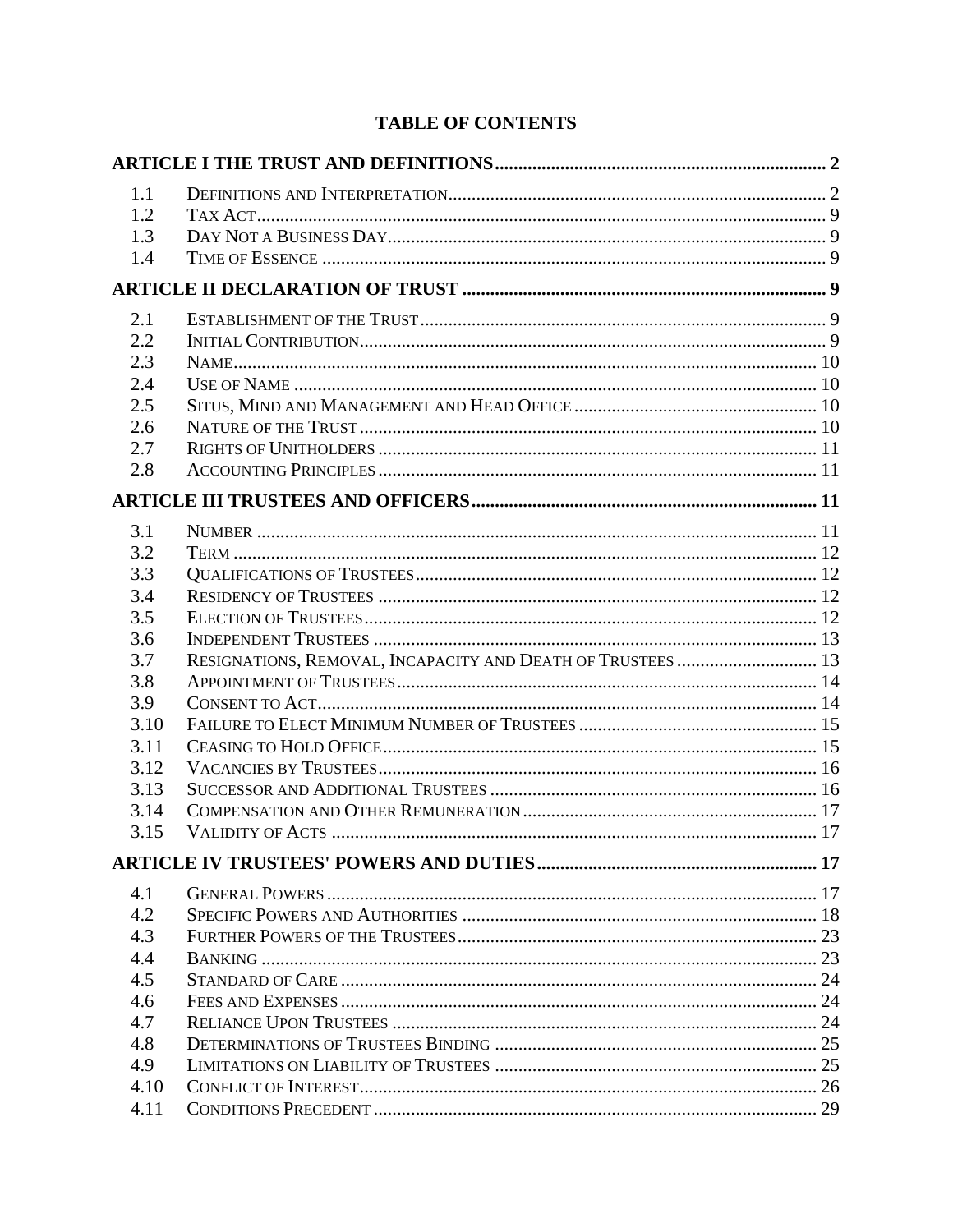| 5.1  |                                                                   |  |
|------|-------------------------------------------------------------------|--|
| 5.2  |                                                                   |  |
| 5.3  |                                                                   |  |
| 5.4  |                                                                   |  |
|      | <b>ARTICLE VI INVESTMENT GUIDELINES AND OPERATING POLICIES 30</b> |  |
| 6.1  |                                                                   |  |
| 6.2  |                                                                   |  |
| 6.3  |                                                                   |  |
| 6.4  |                                                                   |  |
| 6.5  | APPLICATION OF INVESTMENT GUIDELINES AND OPERATING POLICIES 33    |  |
| 6.6  |                                                                   |  |
|      |                                                                   |  |
| 7.1  |                                                                   |  |
| 7.2  |                                                                   |  |
| 7.3  |                                                                   |  |
| 7.4  |                                                                   |  |
| 7.5  |                                                                   |  |
| 7.6  |                                                                   |  |
| 7.7  |                                                                   |  |
| 7.8  |                                                                   |  |
| 7.9  |                                                                   |  |
| 7.10 |                                                                   |  |
| 7.11 |                                                                   |  |
| 7.12 |                                                                   |  |
| 7.13 |                                                                   |  |
| 7.14 |                                                                   |  |
| 7.15 |                                                                   |  |
| 7.16 |                                                                   |  |
| 7.17 |                                                                   |  |
| 7.18 |                                                                   |  |
| 7.19 |                                                                   |  |
| 7.20 |                                                                   |  |
| 7.21 |                                                                   |  |
| 7.22 |                                                                   |  |
| 7.23 |                                                                   |  |
| 7.24 |                                                                   |  |
| 7.25 |                                                                   |  |
| 7.26 |                                                                   |  |
| 7.27 |                                                                   |  |
|      |                                                                   |  |
| 8.1  |                                                                   |  |
| 8.2  |                                                                   |  |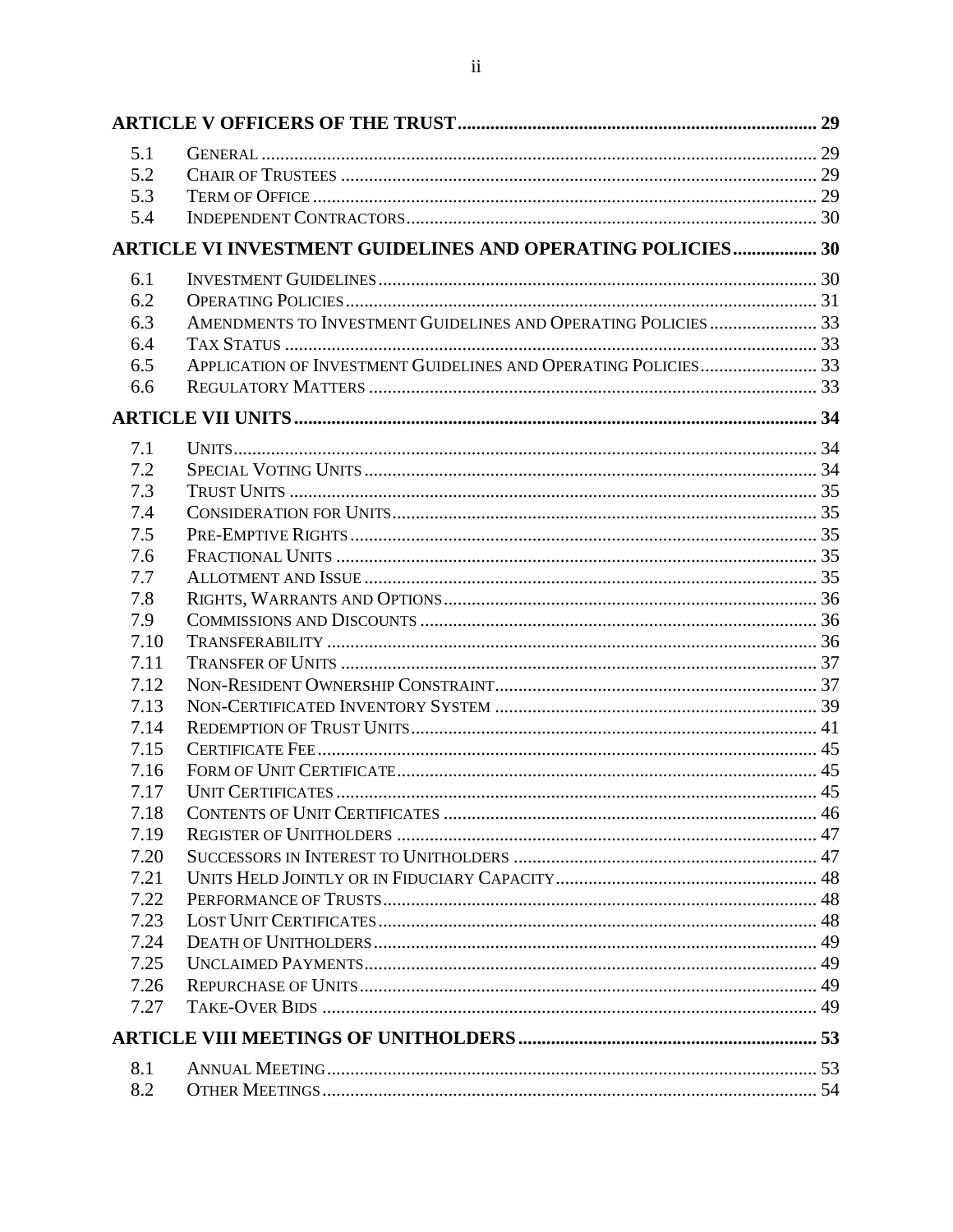| 8.3  |               |    |
|------|---------------|----|
| 8.4  |               |    |
| 8.5  |               |    |
| 8.6  |               |    |
| 8.7  |               |    |
| 8.8  |               |    |
| 8.9  |               |    |
| 8.10 |               |    |
| 8.11 |               |    |
| 8.12 |               |    |
| 8.13 |               |    |
| 8.14 |               |    |
| 8.15 |               |    |
| 8.16 |               |    |
| 8.17 |               |    |
| 8.18 |               |    |
|      |               |    |
| 9.1  |               |    |
| 9.2  |               |    |
| 9.3  |               |    |
| 9.4  |               |    |
| 9.5  |               |    |
| 9.6  |               |    |
| 9.7  |               |    |
| 9.8  |               |    |
|      |               |    |
| 10.1 |               |    |
| 10.2 |               |    |
| 10.3 |               |    |
| 10.4 |               |    |
| 10.5 |               |    |
| 10.6 |               |    |
| 10.7 |               |    |
|      |               |    |
| 11.1 |               |    |
| 11.2 |               |    |
| 11.3 |               |    |
| 11.4 |               |    |
| 11.5 |               |    |
| 11.6 |               |    |
| 11.7 |               |    |
|      |               |    |
|      | 12.1 EXPENSES | 69 |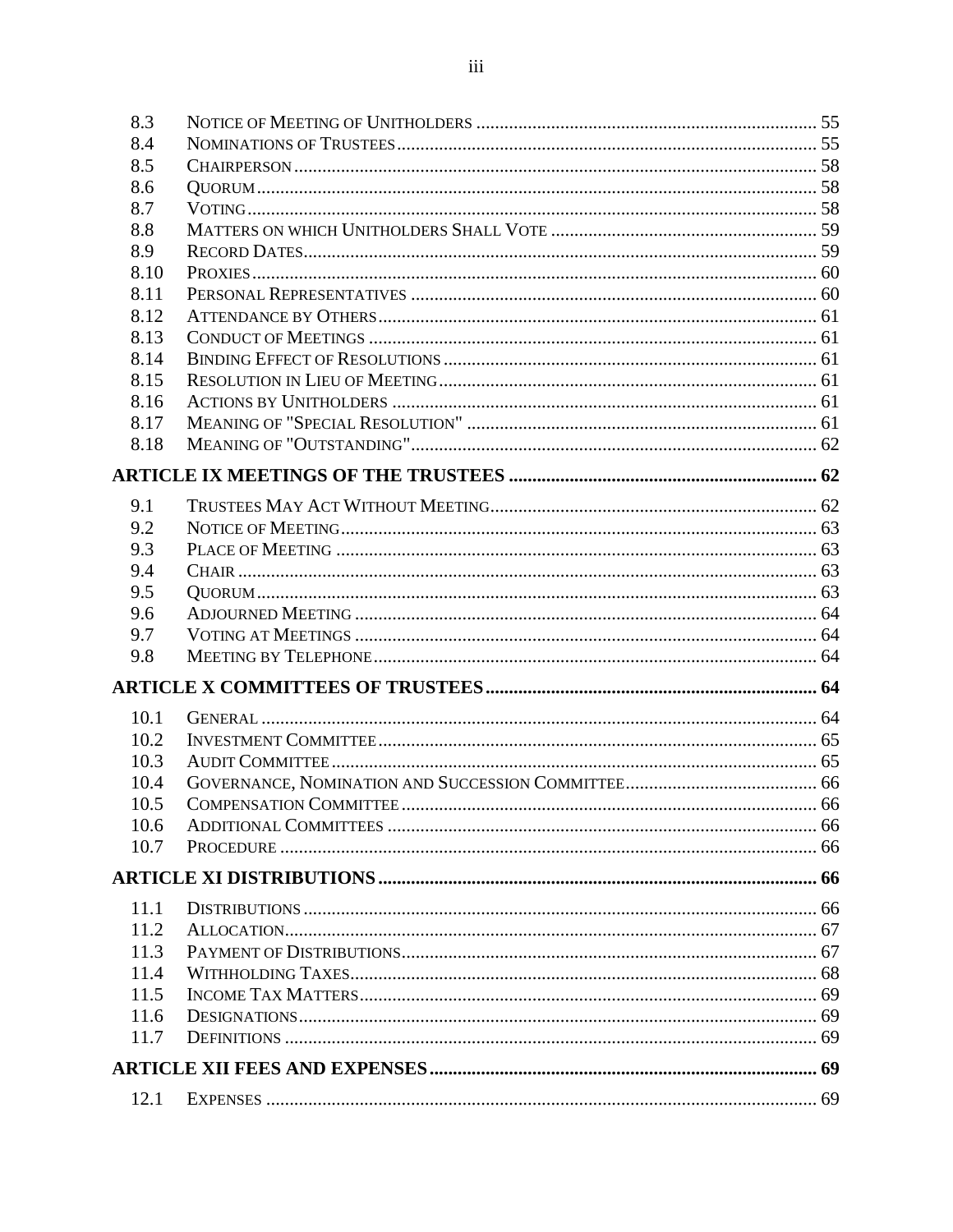| 12.2           |                                                                   |    |
|----------------|-------------------------------------------------------------------|----|
| 12.3           |                                                                   |    |
|                | <b>ARTICLE XIII AMENDMENTS TO THE DECLARATION OF TRUST  70</b>    |    |
| 13.1           |                                                                   |    |
| 13.2           |                                                                   |    |
| 13.3           |                                                                   |    |
| 13.4           |                                                                   |    |
| 13.5           |                                                                   |    |
| 13.6           |                                                                   |    |
| 13.7           |                                                                   |    |
| 13.8           | RESTRICTION ON AMENDMENTS AFFECTING CERTAIN RIGHTS OF TRUSTEES 73 |    |
|                |                                                                   |    |
| 14.1           | PROVISION FOR SUPPLEMENTAL INDENTURES FOR CERTAIN PURPOSES  73    |    |
|                |                                                                   |    |
| 15.1           |                                                                   |    |
| 15.2           |                                                                   |    |
| 15.3           |                                                                   |    |
| 15.4           |                                                                   |    |
| 15.5           |                                                                   |    |
| 15.6           |                                                                   |    |
| 15.7           |                                                                   |    |
|                |                                                                   |    |
| 16.1           |                                                                   |    |
| 16.2           |                                                                   |    |
| 16.3           |                                                                   |    |
| 16.4           |                                                                   |    |
| 16.5           |                                                                   |    |
| 16.6           |                                                                   |    |
|                | <b>ARTICLE XVII GENERAL.</b>                                      | 77 |
| 17.1           |                                                                   |    |
| 17.2           |                                                                   |    |
| 17.3           |                                                                   |    |
| 17.4           |                                                                   |    |
| 17.5           |                                                                   |    |
| 17.6           |                                                                   |    |
| 17.7           |                                                                   |    |
| 17.8           |                                                                   |    |
| 17.9           |                                                                   |    |
| 17.10          |                                                                   |    |
| 17.11          |                                                                   |    |
| 17.12<br>17.13 |                                                                   |    |
|                |                                                                   |    |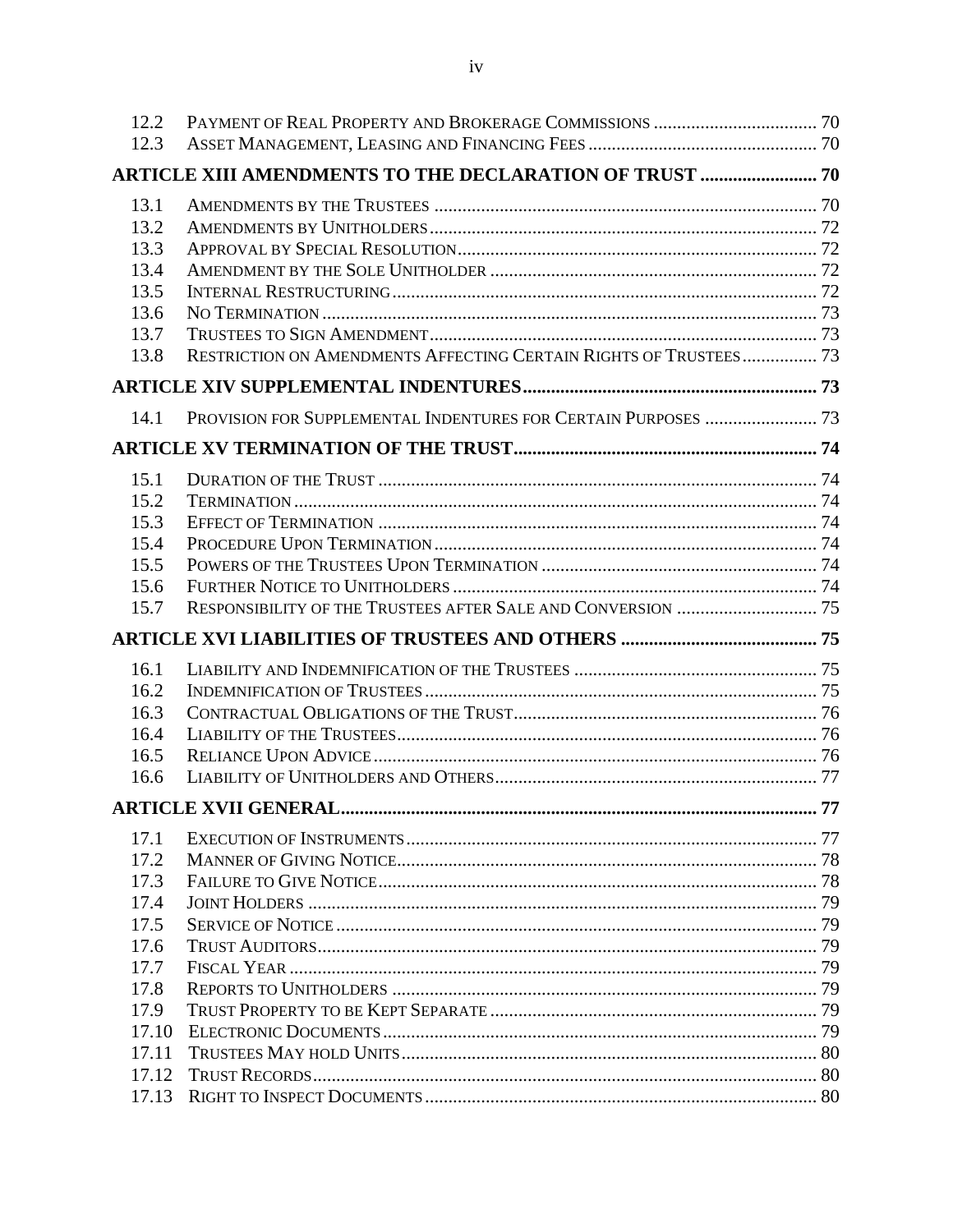| 17.18 |  |
|-------|--|
| 17.19 |  |
|       |  |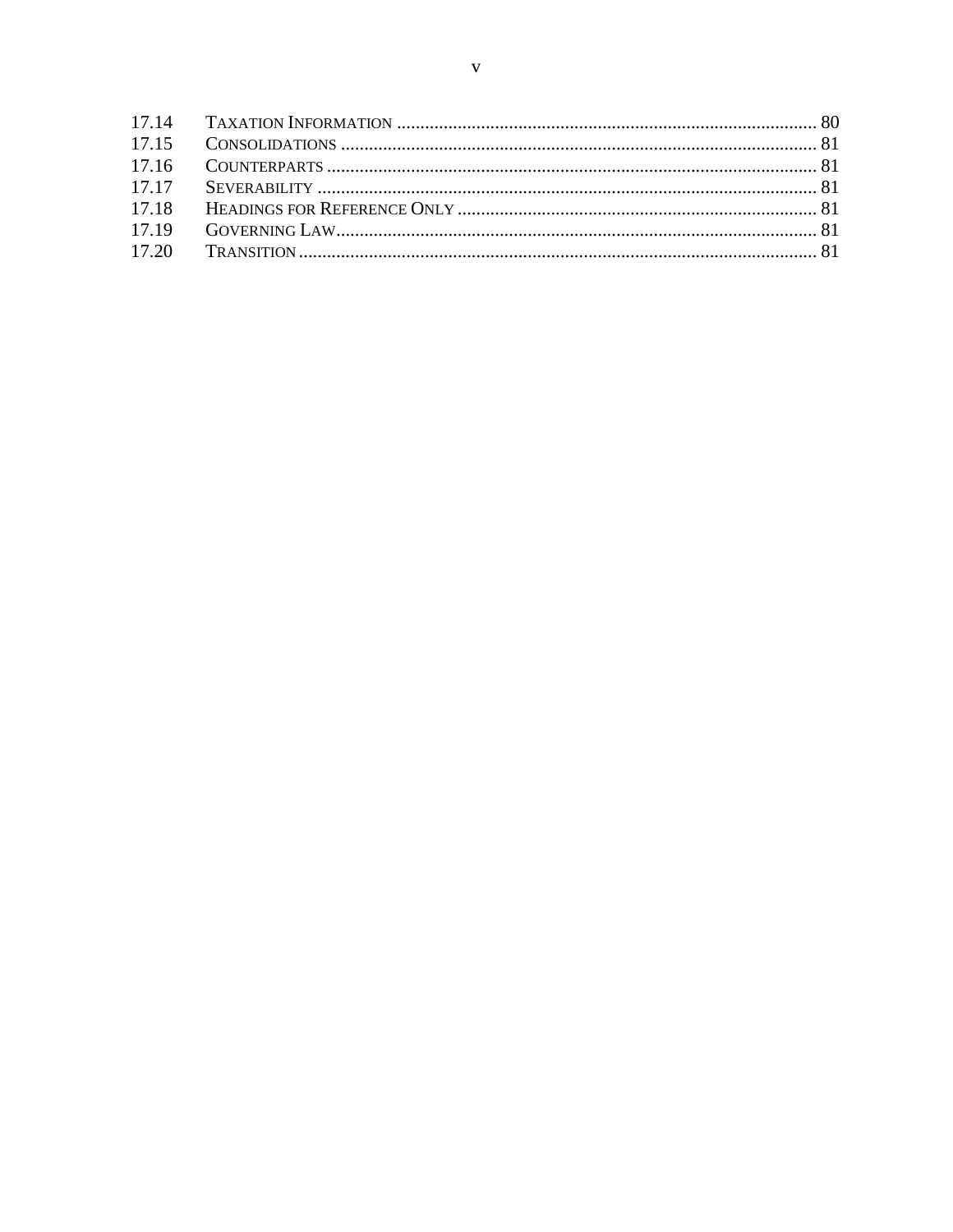### **KILLAM APARTMENT REAL ESTATE INVESTMENT TRUST**

### **AMENDED AND RESTATED DECLARATION OF TRUST**

**THIS AMENDED AND RESTATED DECLARATION OF TRUST** made in Halifax, Nova Scotia as of the  $27<sup>th</sup>$  day of November, 2015.

#### **BETWEEN:**

Timothy R. Banks, Philip D. Fraser, Robert G. Kay, James C. Lawley, Arthur G. Lloyd, Karine MacIndoe, Robert G. Richardson, Manfred J. Walt and G. Wayne Watson, the trustees of the trust constituted by this declaration of trust, and each person who after the date hereof becomes a trustee of the Trust as herein provided (each person, while a trustee of the trust as herein provided, hereinafter called a "**Trustee**" and collectively at any time, the individuals each of whom is at that time a Trustee, hereinafter called the "**Trustees**"),

#### OF THE FIRST PART,

- and -

**Killam Properties Inc.**, (hereinafter called the "**Initial Unitholder**") and all persons who after the date hereof become holders of units of the trust as herein provided (collectively at any time, the "**Trust Unitholders**"),

OF THE SECOND PART.

**WHEREAS** the Trust was settled on October 28, 2015 with \$10.00 (the "**Initial Contribution**") by the Initial Unitholder, which the initial trustees (the "**Initial Trustees**") thereupon held in trust, in exchange for the Initial Trust Unit;

**AND WHEREAS** the Initial Unitholder and the Trustees desire that the Trust shall qualify as a "mutual fund trust" and as a "real estate investment trust" pursuant to subsections 132(6) and 122.1 of the Tax Act (as hereinafter defined), respectively;

**AND WHEREAS** the Trustees wish to amend and restate the Trust's declaration of trust dated October 28, 2015 in the manner provided herein;

**AND WHEREAS** for greater certainty, this amendment and restatement of the Trust's declaration of trust shall not be deemed to constitute a termination of the Trust or a settlement of the Trust's declaration of trust or of the Trust:

**AND WHEREAS** the parties hereto desire to set out the agreements, terms and conditions which shall govern their mutual and respective rights, powers and obligations with respect to the settlement and administration of the Trust;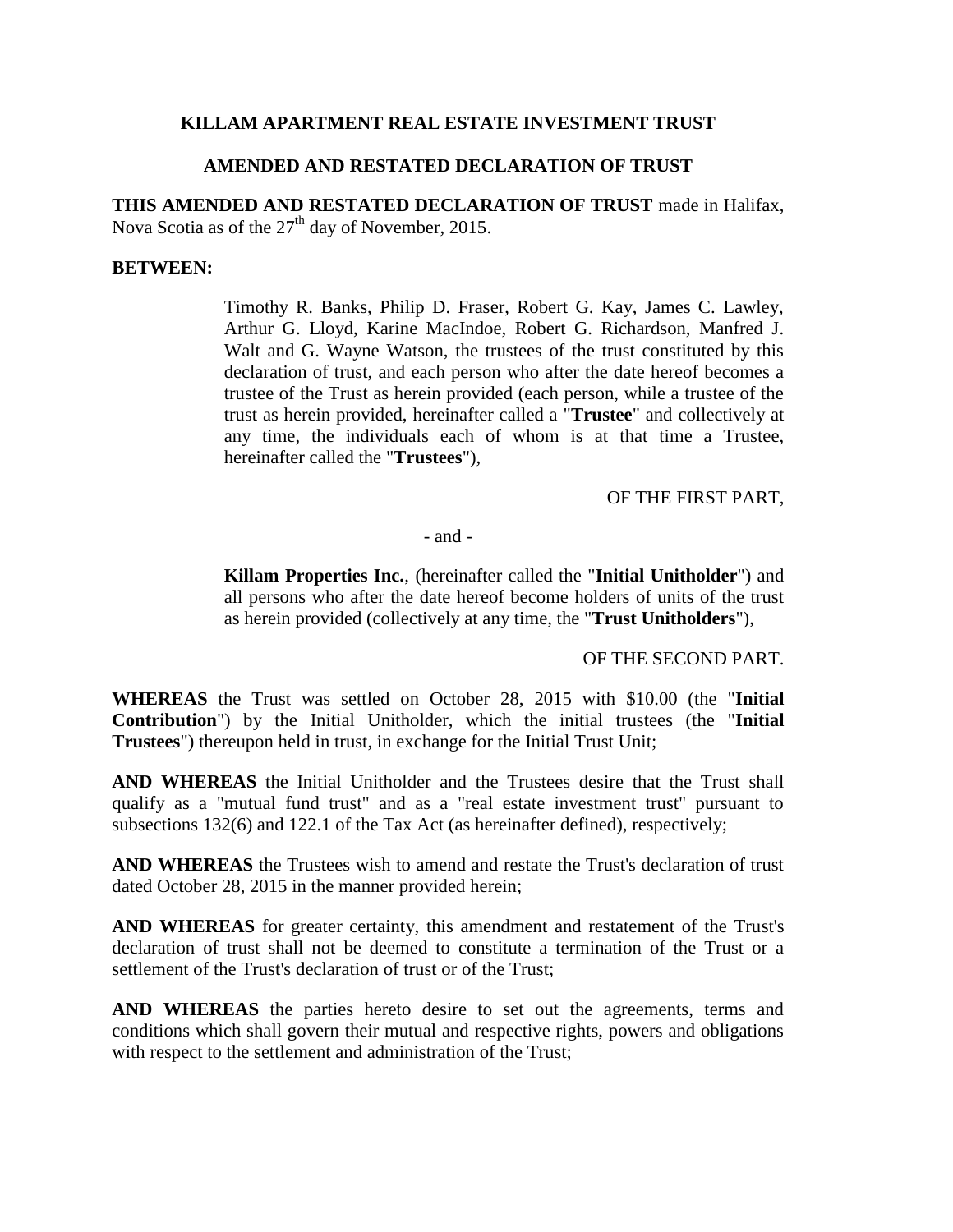**NOW THEREFORE**, the undersigned Trustees, being all of the Trustees, hereby confirm and declare that they agree with the Trust Unitholders to hold in trust, as trustees, the Initial Contribution and any and all other property, real, personal or otherwise, tangible or intangible, which has been at the date hereof or is hereafter transferred, conveyed or paid to or otherwise received by them as Trustees or to which the Trust is otherwise entitled and all rents, income, profits and gains therefrom for the benefit of the Unitholders hereunder in accordance with and subject to the express provisions of this Declaration of Trust, as follows:

#### **ARTICLE I THE TRUST AND DEFINITIONS**

#### <span id="page-7-1"></span><span id="page-7-0"></span>**1.1 Definitions and Interpretation**

In this Declaration of Trust, words in the singular number include the plural and words in the plural number include the singular, and the masculine includes the feminine. In this Declaration of Trust, except where the context otherwise requires, the following terms shall have the following meanings:

- (a) "**Adjudicated Incompetence**" has the meaning given thereto in Section 3.3;
- (b) "**affiliate**" of a person means any person or company that would be deemed to be an affiliated entity of such person within the meaning of National Instrument 45-106 – *Prospectus and Registration Exemptions*, as replaced or amended from time to time;
- (c) "**Annuitant**" means the annuitant or beneficiary of a Plan or any other plan of which a Unitholder acts as trustee or carrier;
- (d) "**Arrangement**" means the proposed arrangement, under the provisions of Section 192 of the *Canada Business Corporations Act*, whereby Killam was converted from a corporation into a real estate investment trust;
- (e) "**associate**" when used to indicate a relationship with a person or company has the meaning ascribed thereto in the *Securities Act* (Ontario), as replaced or amended from time to time;
- (f) "**Audit Committee**" means the Audit Committee of the Board;
- (g) "**Auditors**" means the firm of chartered accountants appointed as the auditors of the Trust from time to time in accordance with the provisions hereof and, initially, means Ernst & Young LLP, Chartered Accountants;
- (h) "**Beneficial Owner**" has the meaning given thereto in Subsection 7.13(c);
- (i) "**Board**" or "**Board of Trustees**" means the board of trustees of the Trust;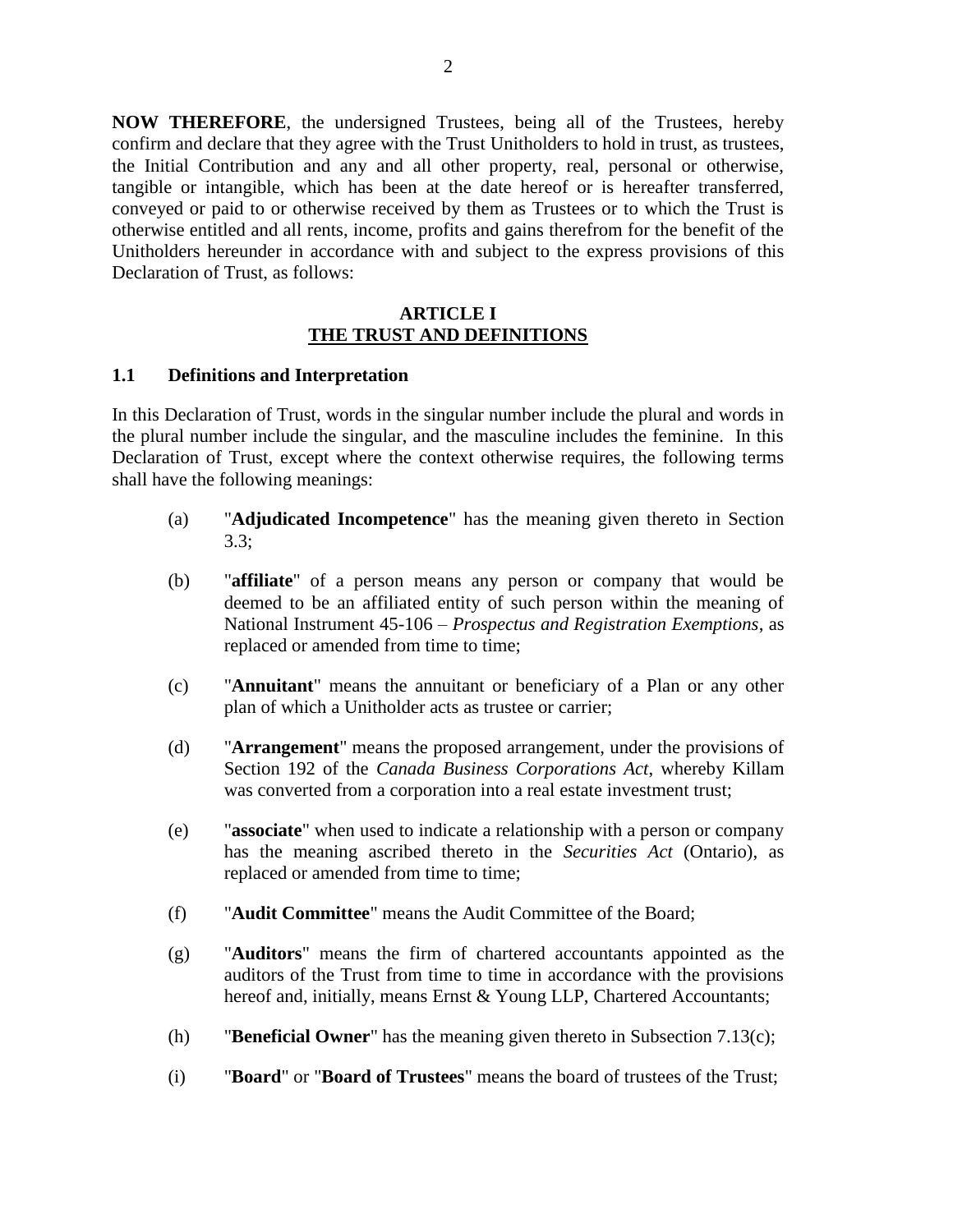- (j) "**Business Day**" means any day other than a Saturday, Sunday or statutory holiday in the Province of Nova Scotia;
- (k) "**CDS**" means CDS Clearing and Depository Services Inc. and its successors;
- (l) "**CDS Participant**" means a broker, dealer, bank, other financial institution or other person who, directly or indirectly, from time to time, effects book-based transfers with CDS and pledges of securities deposited with CDS;
- (m) "**Chair of Trustees**", "**President**", "**Chief Executive Officer**", "**Chief Financial Officer**", "**Executive Vice President**", and "**Secretary**" mean the person(s) holding the respective office from time to time if so elected, appointed, engaged or employed by the Trustees;
- (n) "**Closing**" means the closing of the Arrangement as described in the Information Circular; and "**Closing Date**" means the date on which the Closing occurs;
- (o) "**Compensation Committee**" means the Compensation Committee of the Board;
- (p) "**Governance, Nomination and Succession Committee**" means the Governance, Nomination and Succession Committee of the Board;
- (q) "**Declaration of Trust**" means this declaration of Trust as amended, supplemented or amended and restated from time to time;
- (r) "**dissenting offeree**" means, where a take-over bid is made for all of the Trust Units other than those held by the offeror (its affiliates and associates), a holder of Trust Units who does not accept the take-over bid and includes a subsequent holder of those Trust Units who acquires them from the first mentioned holder;
- (s) "**Distribution Date**" means, any date on which the Trustees have determined that a distribution will be made by the Trust to the Trust Unitholders, which date shall be on or about the 15th day of the month following a Distribution Record Date or, if any such day is not a business day, the next following business day, or such other date as may be determined from time to time by the Trustees or otherwise in accordance with this Declaration of Trust:
- (t) "**Distribution Record Date**" has the meaning given thereto in Section 11.1;
- (u) "**Exchange Offer**" has the meaning given thereto in Subsection 7.27(r);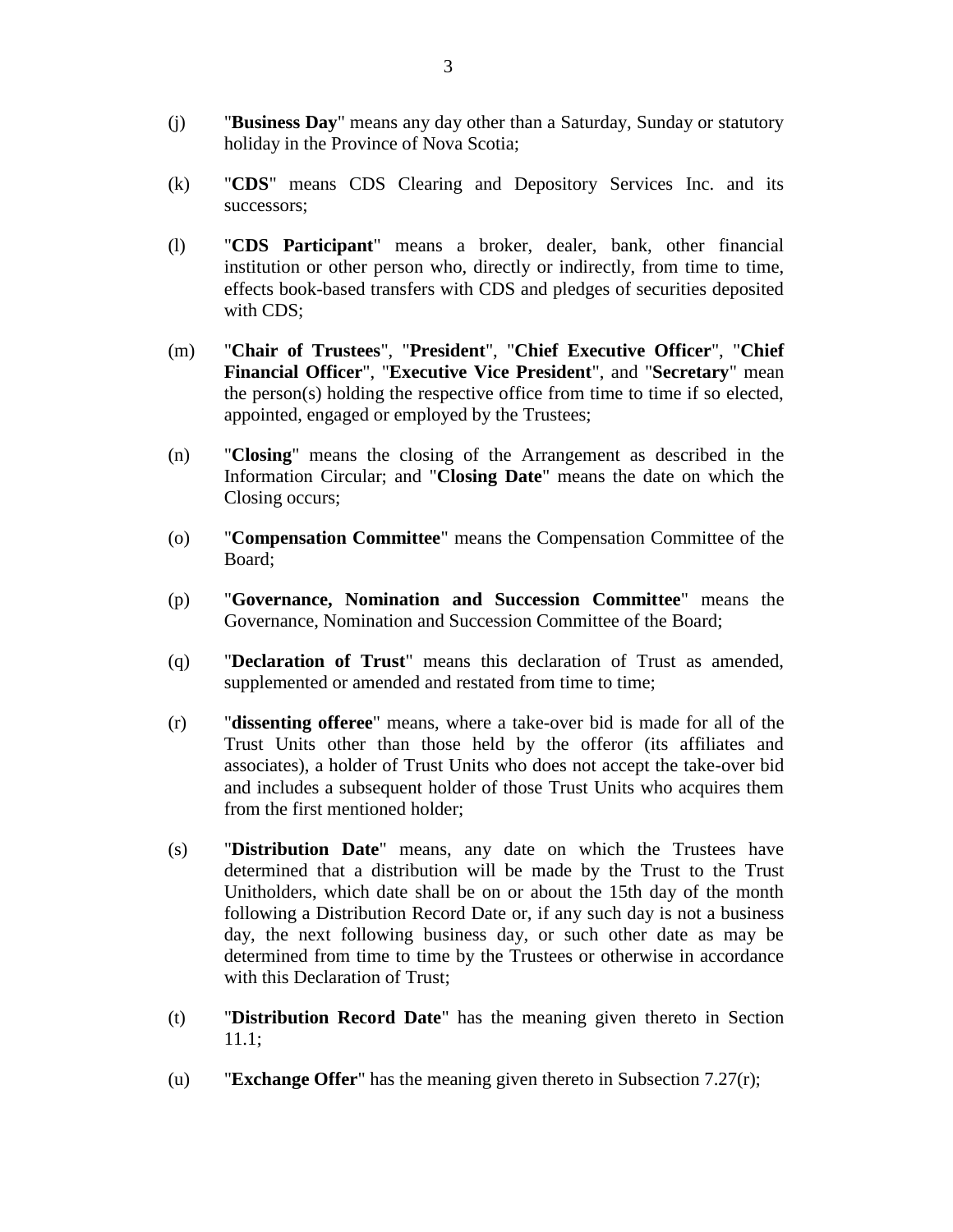- (v) "**Exchangeable Securities**" means securities exchangeable into Trust Units;
- (w) "**Fiscal Year**" means each fiscal year of the Trust;
- (x) "**Gross Book Value**" means, at any time, the greater of (i) the value of the assets of the REIT and its consolidated Subsidiaries, as shown on its then most recent consolidated statement of financial position and (ii) the historical cost of the assets of the REIT and its consolidated subsidiaries;
- (y) "**herein**", "**hereof**", "**hereby**", "**hereunder**", "**this Declaration of Trust**", "**this Declaration**" and similar expressions refer to this Declaration of Trust and include every instrument supplemental or ancillary to or in implementation of this Declaration of Trust and, except where the context otherwise requires, does not refer to any particular article , section or other portion hereof or thereof;
- (z) "**IFRS**" means International Financial Reporting Standards, issued by the International Accounting Standards Committee, and as adopted by the Canadian Institute of Chartered Accountants, as amended from time to time;
- (aa) "**including**" means "including, without limitation";
- (bb) "**indebtedness**" means (without duplication) on a consolidated basis:
	- (i) any obligation of such person for borrowed money (including, for greater certainty, the full principal amount of convertible indebtedness, notwithstanding its presentation under IFRS);
	- (ii) any obligation of such person for borrowed money incurred in connection with the acquisition of property, assets or businesses;
	- (iii) any obligation of such person issued or assumed as the deferred purchase price of property;
	- (iv) any capital lease obligation of such person; and
	- (v) any obligations of the type referred to in clauses (i) through (iv) of another person, the payment of which such person has guaranteed or for which such person is responsible or liable,

provided that (A) an obligation will constitute indebtedness only to the extent that it would appear as a liability on the consolidated statement of financial position of the Trust in accordance with IFRS; (B) obligations referred to in clauses (i) through (iii) exclude accounts payable, distributions payable to Unitholders, accrued liabilities arising in the ordinary course of business which are not overdue or which are being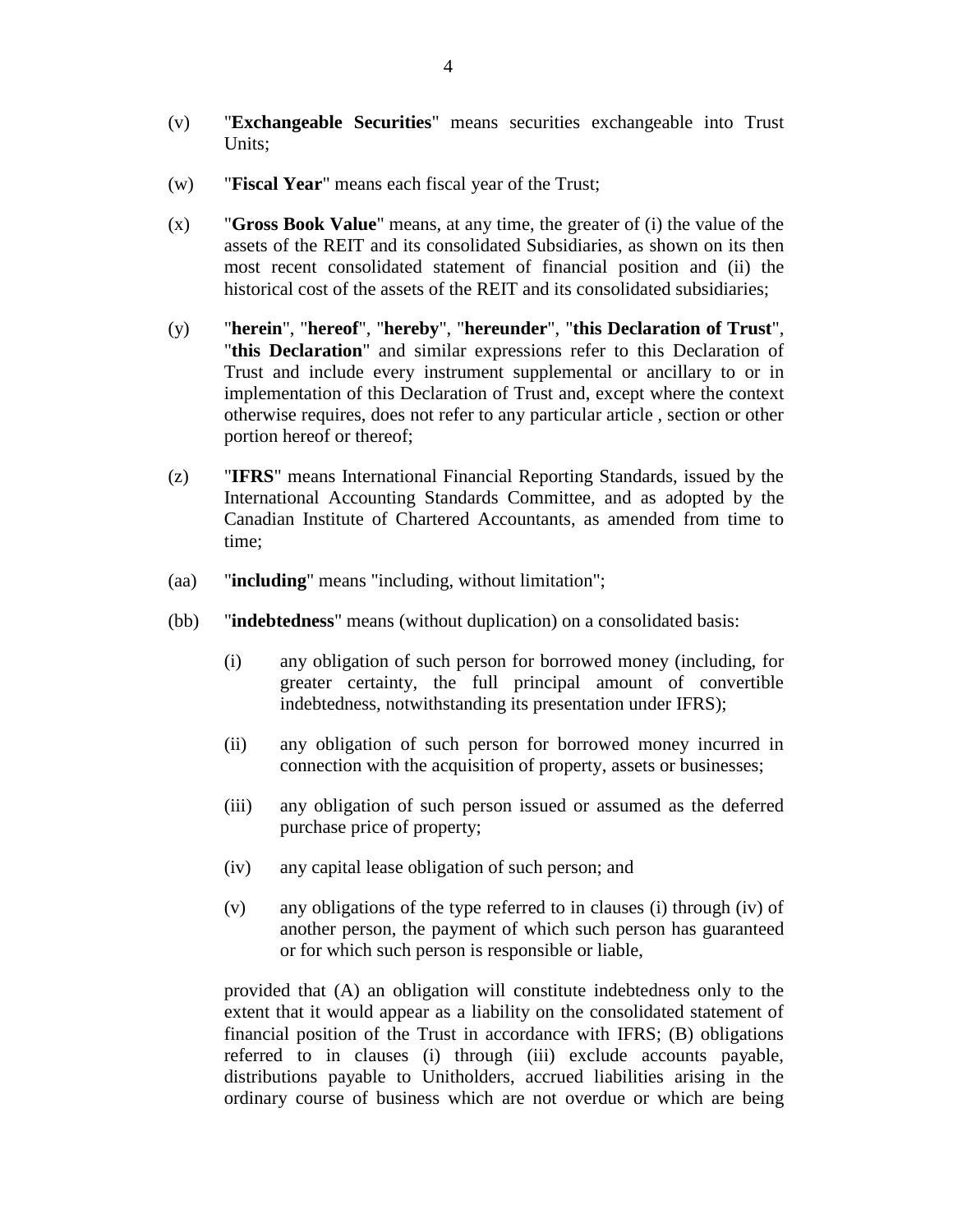contested in good faith, deferred revenues, intangible liabilities, deferred income taxes, tenant deposits and indebtedness with respect to the unpaid balance of installment receipts where such indebtedness has a term not in excess of 12 months; (C) Units or exchangeable units issued by subsidiaries of the Trust shall not constitute indebtedness notwithstanding the classification of such securities as debt under IFRS; and (D) convertible debentures will constitute indebtedness to the extent of the principal amount thereof outstanding; and (E) operating lease obligations will not constitute indebtedness.

- (cc) "**Independent Trustee**" means, at any time, for purposes of the Audit Committee, a Trustee who, in relation to the Trust, is "independent" for purposes of National Instrument 52-110 – *Audit Committees*, as replaced or amended from time to time and, for all other purposes, at any time, a Trustee who, in relation to the Trust, is "independent" for the purposes of National Instrument 58-101 *Disclosure of Corporate Governance Practices*, as replaced or amended from time to time;
- (dd) "**Information Circular**" means the management information circular of Killam prepared in connection with a special meeting of Killam relating to the approval of the Arrangement and any amendments thereto;
- (ee) "**Initial Contribution**" means the amount of \$10 paid by the Initial Unitholder to the Initial Trustees for the purpose of establishing the Trust;
- (ff) "**Initial Trust Unit**" means the initial Trust Unit issued by the Trust to the Initial Unitholder;
- (gg) "**Initial Unitholder**" means the person named herein as the first unit holder of the Initial Trust Unit;
- (hh) "**Investment Committee**" means, if appointed by the Board, the Investment Committee of the Board;
- (ii) "**Killam**" means Killam Properties Inc., and includes any successors;
- (ii) **"Monthly Limit"** has the meaning given thereto in Paragraph  $7.14(d)(i)$ ;
- (kk) "**mortgage**" means any mortgage, charge, hypothec, bond, debenture, note or other evidence of indebtedness, in each case which is directly or indirectly secured by real property;
- (ll) "**NCI**" means the non-certificated inventory system of CDS;
- (mm) "**net realized capital gains of the Trust**" for any period means the amount, if any, by which the aggregate amount of the realized capital gains of the Trust for the year, calculated in accordance with the Tax Act exceeds the aggregate of: (i) the amount of any realized capital losses of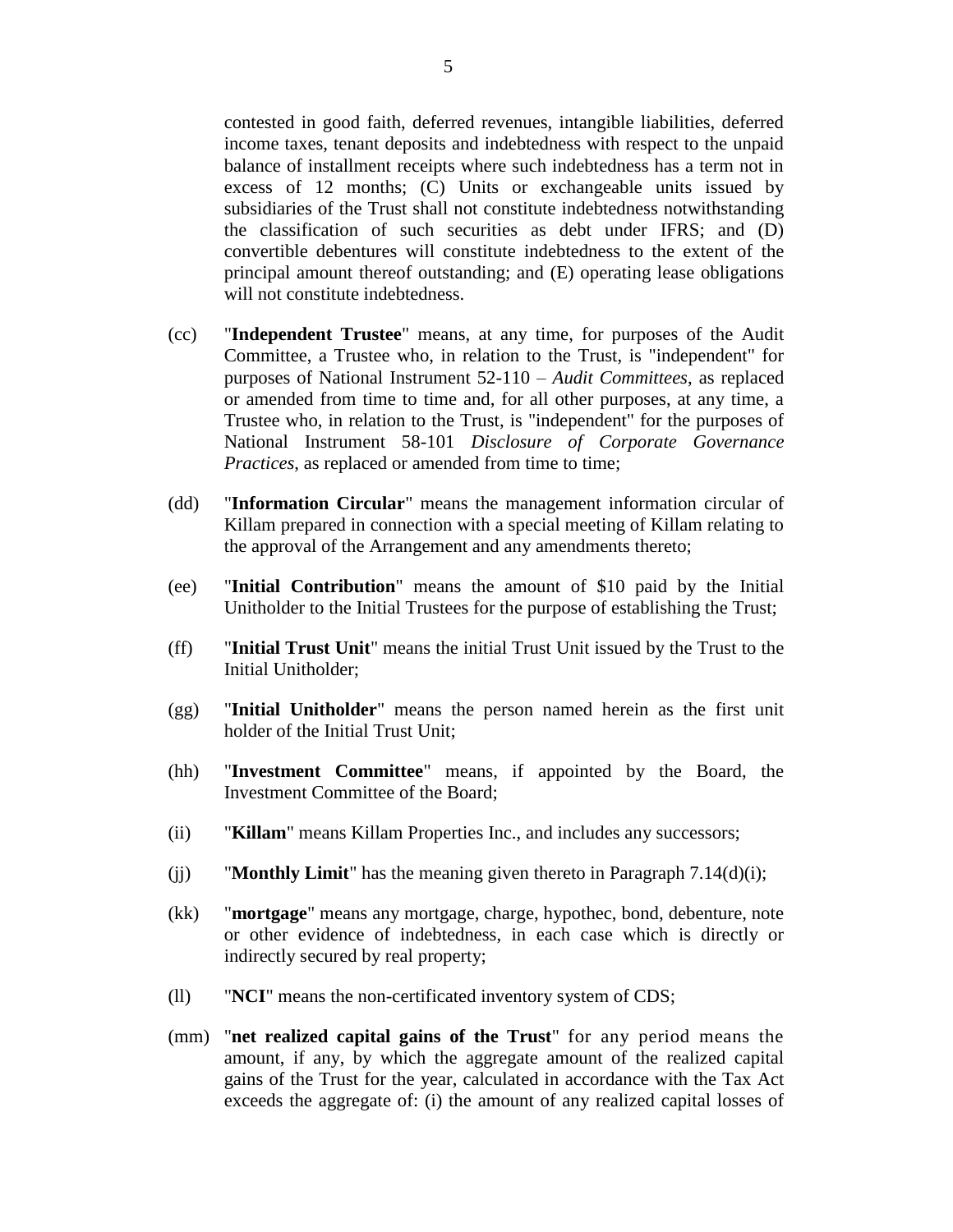the Trust for the year determined in accordance with the Tax Act; (ii) any capital gains realized by the Trust on the disposition of any of its property designated as having been paid to the redeeming Unitholders pursuant to Section 7.14; (iii) the amount of any net capital losses of the Trust carried forward from a prior taxation year to the extent not previously deducted from realized capital gains of the Trust in accordance with the Tax Act; and (iv) any amount in respect of which the Trust is entitled to a capital gains refund under the Tax Act, as determined by the Trustees; provided that at the discretion of the Trustees, the net realized capital gains of the Trust for a year may be calculated without subtracting the full amount of the net capital losses of the Trust for the year and/or without subtracting the full amount of the net capital losses of the Trust carried forward from prior years;

- (nn) "**Nominating Unitholder**" has the meaning given thereto in Paragraph  $8.4(a)(iii)$ :
- (oo) "**Non-Resident**" means an individual (including a trust) or a corporation who is not a Resident and a partnership that is not a "Canadian partnership" within the meaning of the Tax Act;
- (pp) "**Notice Date**" has the meaning given thereto in Subsection 8.4(c);
- (qq) "**offeree**" means a person to whom a take-over bid is made;
- (rr) "**offeror**" means a person, other than an agent, who makes a take-over bid; and includes two or more persons who, directly or indirectly:
	- (i) make a take-over bid jointly or in concert; or
	- (ii) intend to exercise jointly or in concert voting rights attached to the Trust Units for which a take-over bid is made;
- (ss) "**person**" means and includes any individual, general partnership, limited partnership, joint venture, syndicate, sole proprietorship, company or corporation with or without share capital, joint stock company, association, trust, trust company, bank, pension fund, trustee, executor, administrator or other legal personal representative, regulatory body or agency, government or governmental agency, authority or other organization or entity, whether or not a legal entity, however designated or constituted;
- (tt) "**Plans**" means, collectively, trusts governed by registered retirement savings plans, registered retirement income funds, registered education savings plans, deferred profit sharing plans, registered disability savings plans and tax-free saving accounts, each as described in the Tax Act;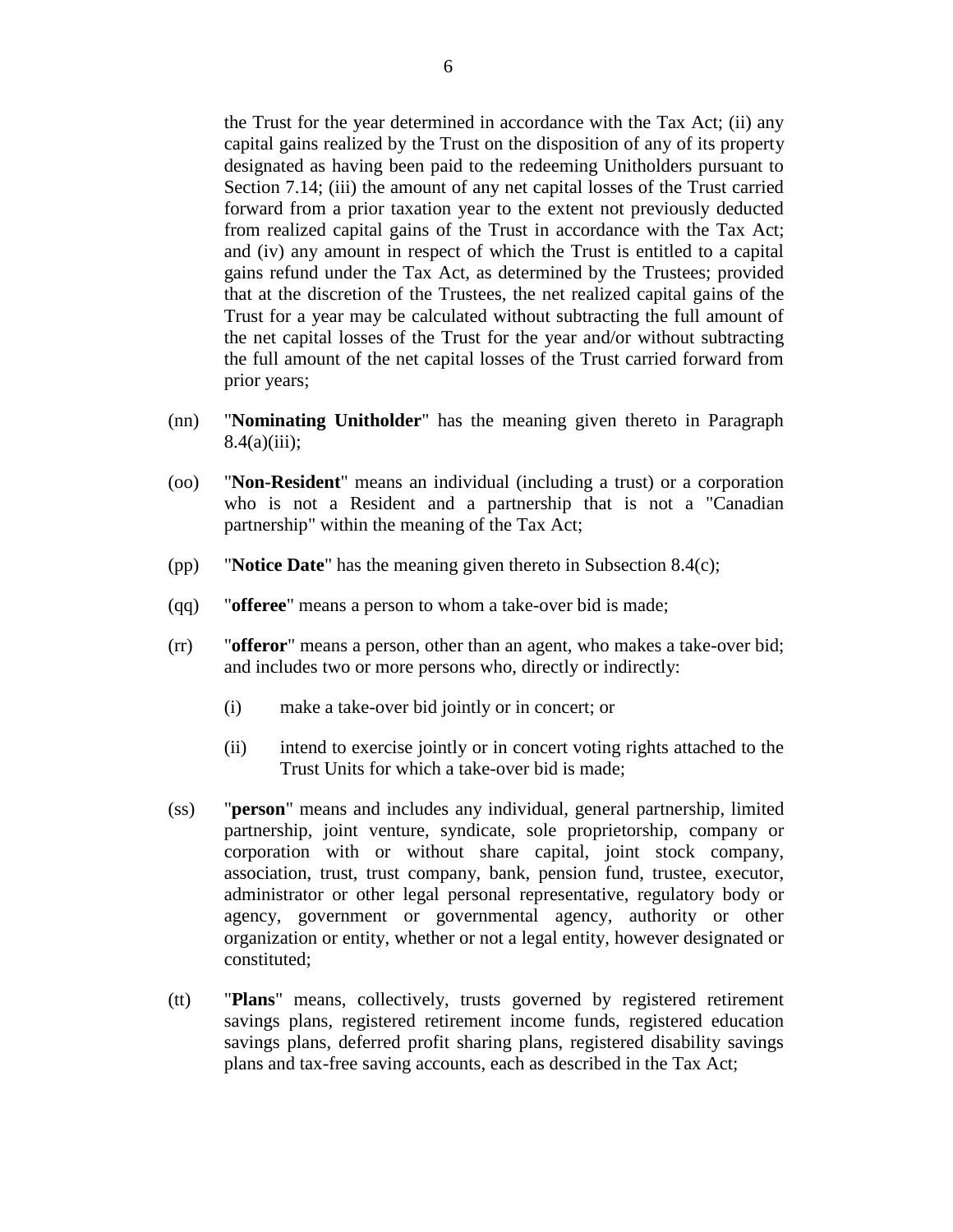- (uu) "**real property**" means property which in law is real property and includes, whether or not the same would in law be real property, leaseholds, mortgages, undivided interests in real property (whether by way of tenancy-in-common, joint tenancy, co-ownership, joint venture, syndicate or otherwise), any interests in any of the foregoing and securities of trusts, corporations or partnerships the sole or principal purpose and activity of which is to invest in, hold and deal in real property;
- (vv) "**Redemption Date**" has the meaning given thereto in Paragraph  $7.14(c)(i);$
- (ww) "**Redemption Notes**" means unsecured subordinated promissory notes of the Trust having a maturity date to be determined at the time of issuance by the Trustees (provided that in no event shall the maturity date be set at a date subsequent to the first Business Day following the fifth anniversary of the date of issuance of such note), bearing interest from the date of issue at a market rate of interest determined at the time of issuance by the Trustees, payable for each month during the term on the 15th day of each subsequent month with all principal being due on maturity, such promissory notes to provide that the Trust shall at any time be allowed to prepay all or any part of the outstanding principal without notice or bonus;
- (xx) "**Redemption Price**" has the meaning given thereto in Paragraph  $7.14(c)(i);$
- (yy) "**Register**" has the meaning given thereto in Section 7.19;
- (zz) "**Resident**" means an individual (including a trust) or a corporation who is, or is deemed to be, resident in Canada for purposes of the Tax Act, or a partnership that is a "Canadian partnership" for purposes of the Tax Act;
- (aaa) "**Retiring Trustee**" has the meaning given thereto in Section 3.7;
- (bbb) "**Securities Laws**" means, collectively, the applicable securities laws of each of the provinces and territories of Canada and the respective regulations and rules made under those securities laws together with all published policy statements, instruments, blanket orders and rulings of Canadian securities commissions and all discretionary orders or rulings, if any, of Canadian securities commissions made in connection with the transactions contemplated by this Declaration of Trust;
- (ccc) "**SIFT Legislation**" means the provisions of the Tax Act that apply to a "SIFT trust" or "SIFT partnership" (as each such term is defined in the Tax Act), taking into account all specific proposals to amend the Tax Act publicly announced by or on behalf of the Minister of Finance (Canada), with respect to such provisions;
- (ddd) "**Special Resolution**" has the meaning given thereto in Section 8.17;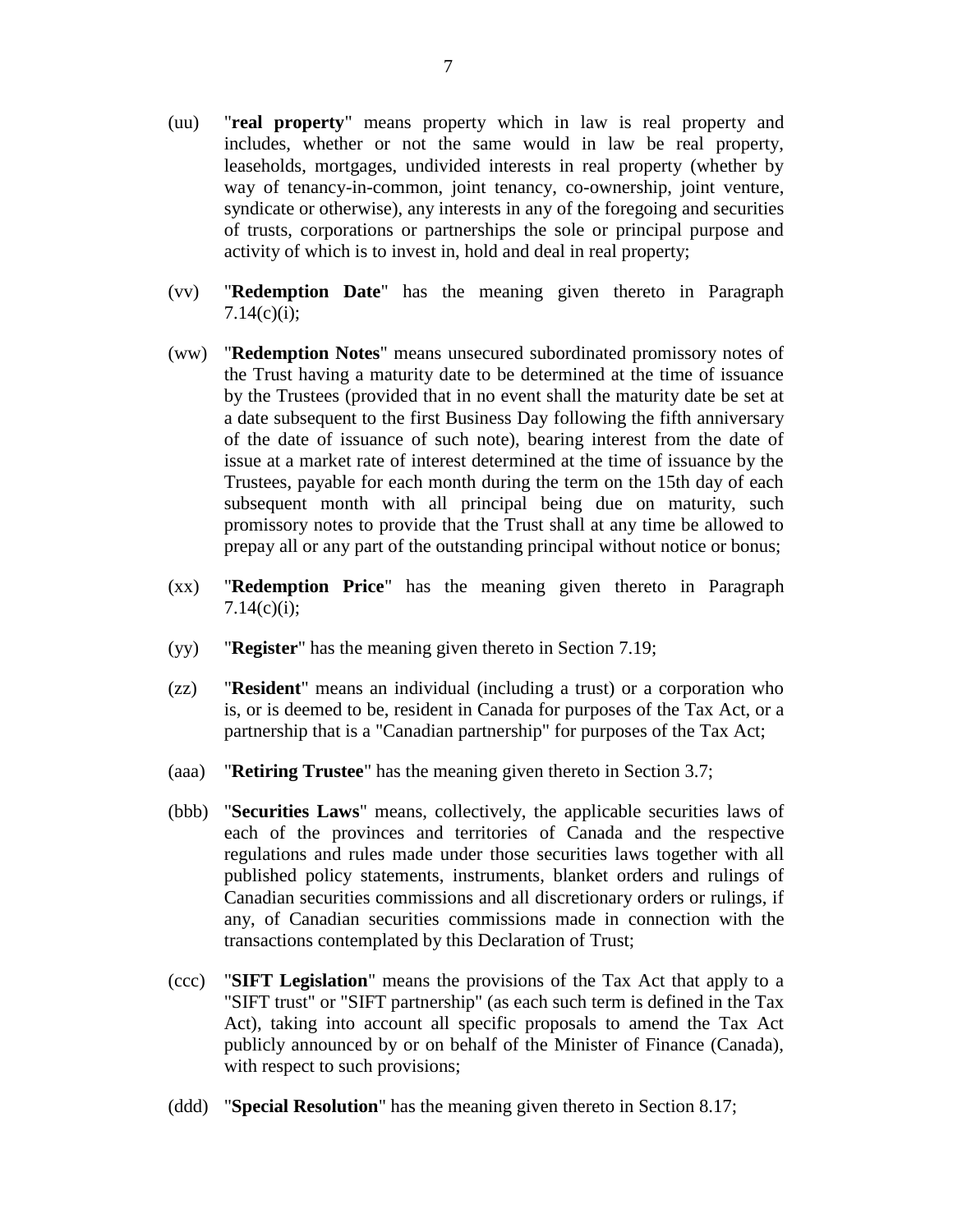- (eee) "**Special Voting Units**" means the special voting units of the Trust;
- (fff) "**Special Voting Unitholders**" means at any time the holders at that time of one or more Special Voting Units, as shown on the register of such holders maintained by the Transfer Agent on behalf of the Trust;
- (ggg) "**Subsidiary**" and "**Subsidiaries**" has the meaning ascribed thereto in National Instrument 45-106 – *Prospectus and Registration Exemptions*, as replaced or amended from time to time;
- (hhh) "**take-over bid**" has the meaning given thereto in the *Securities Act* (Ontario) as replaced or amended from time to time;
- (iii) "**Tax Act**" means the *Income Tax Act* (Canada) and the regulations thereunder, as replaced or amended from time to time;
- (jjj) "**Taxation Year**" means the taxation year of the Trust for the purposes of the Tax Act;
- (kkk) "**Transfer Agent**" means any such company as may from time to time be appointed by the Trust to act as registrar and transfer agent of the Units, together with any sub-transfer agent duly appointed by the Transfer Agent and, initially, means Computershare Investor Services Inc.;
- (lll) "**Trust**" means Killam Apartment Real Estate Investment Trust, a trust created pursuant to and governed by this Declaration of Trust pursuant to the laws of Canada;
- (mmm)"**Trust Unit**" means a unit of the Trust or a fraction thereof but, for greater certainty, excludes a Special Voting Unit;
- (nnn) "**Trust Unitholder**" means a person whose name appears on the Register as a holder of one or more Trust Units or of a fraction of a Trust Unit;
- (ooo) "**Trustees**" means the trustee or trustees of the Trust holding office under and in accordance with this Declaration of Trust from time to time and "**Trustee**" means any one of them;
- (ppp) "**Trustees' Regulations**" means the regulations adopted by the Trustees pursuant to Section 4.3;
- (qqq) "**TSX**" means the Toronto Stock Exchange;
- (rrr) "**Unit Certificate**" means a certificate, in the form stipulated by Article VII, evidencing one or more Trust Units, issued and certified in accordance with the provisions hereof;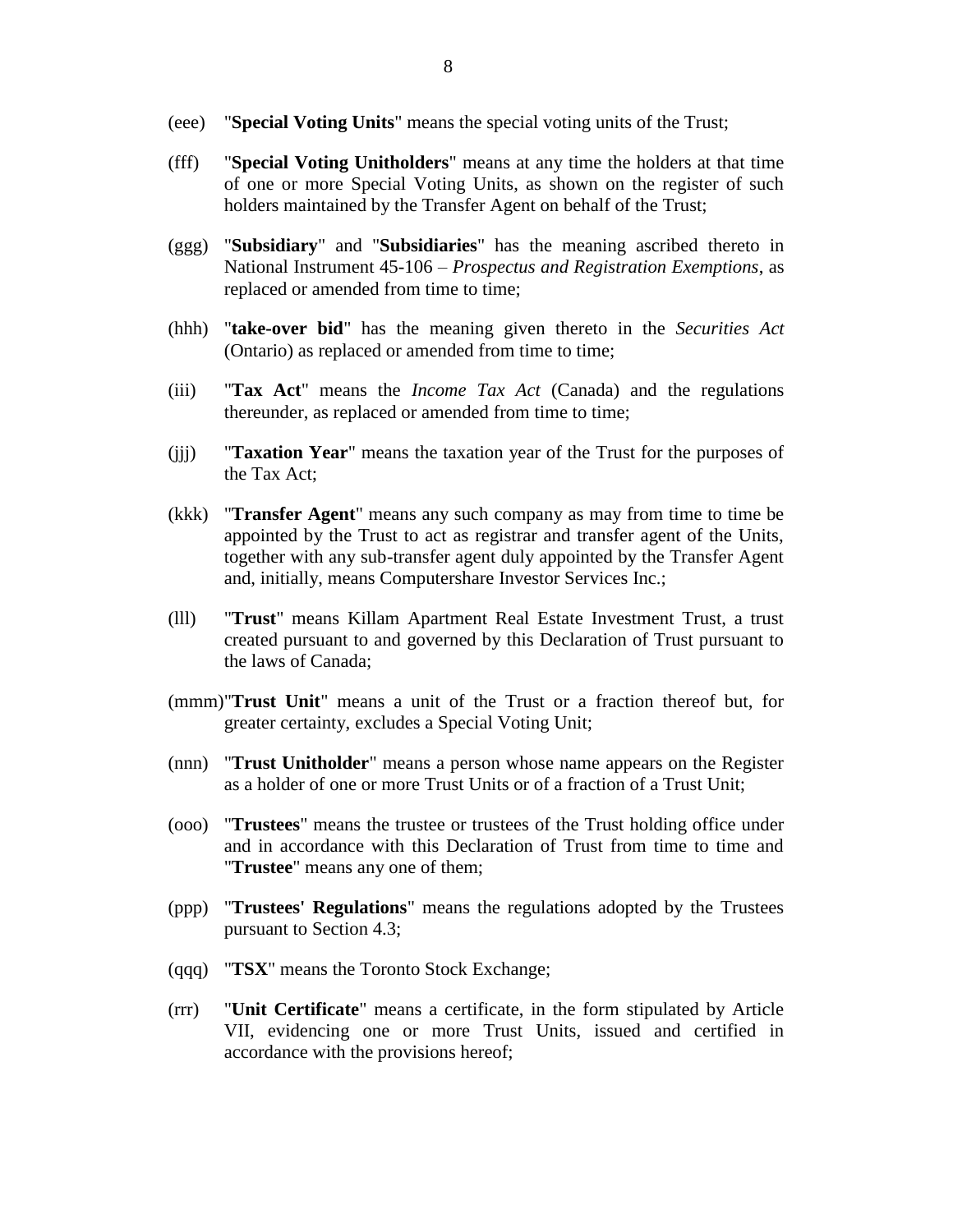- (sss) "**Unitholder**" means a person whose name appears on the Register as a holder of one or more Trust Units, or a fraction thereof, but "**unitholder**" when used in lowercase, refers to all holders of Units, whose name appears on the Register as holder of one or more Trust Units or Special Voting Units, or a fraction thereof; and
- (ttt) "**Units**" means, collectively, the Trust Units and Special Voting Units.

# <span id="page-14-0"></span>**1.2 Tax Act**

Any reference herein to a particular provision of the Tax Act shall include a reference to that provision as it may be replaced, renumbered or amended from time to time. Where there are proposals for amendments to the Tax Act that have not been enacted into law or proclaimed into force on or before the date on which such proposals are to become effective, the Trustees may take such proposals into consideration and may apply the provisions hereof as if such proposals had been enacted into law and proclaimed into force.

# <span id="page-14-1"></span>**1.3 Day Not a Business Day**

Except as expressly specified in this Declaration of Trust, in the event that any day on which any amount is to be determined or any action is required to be taken hereunder is not a Business Day, then such amount shall be determined or such action shall be required to be taken at or before the requisite time on the next succeeding day that is a Business Day. Notwithstanding the foregoing, this Section 1.3 is not applicable to Sections 11.1, 11.2 and 11.3.

### <span id="page-14-2"></span>**1.4 Time of Essence**

Time shall be of essence in this Declaration of Trust.

### **ARTICLE II DECLARATION OF TRUST**

# <span id="page-14-4"></span><span id="page-14-3"></span>**2.1 Establishment of the Trust**

The Trustees hereby agree to hold and administer the property, real, personal or otherwise, tangible or intangible, which has been or is hereafter transferred, conveyed or paid to or otherwise received by the Trust or to which the Trust is otherwise entitled, including the Initial Contribution, and all rents, income, profits and gains therefrom in trust for the use and benefit of the Unitholders, their successors, permitted assigns and personal representatives upon the trusts and subject to the terms and conditions hereinafter declared and set forth, such trust to constitute the Trust hereunder.

### <span id="page-14-5"></span>**2.2 Initial Contribution**

The Trustees hereby acknowledge and confirm that the Initial Unitholder has made the Initial Contribution to the Initial Trustees for the purpose of establishing the Trust.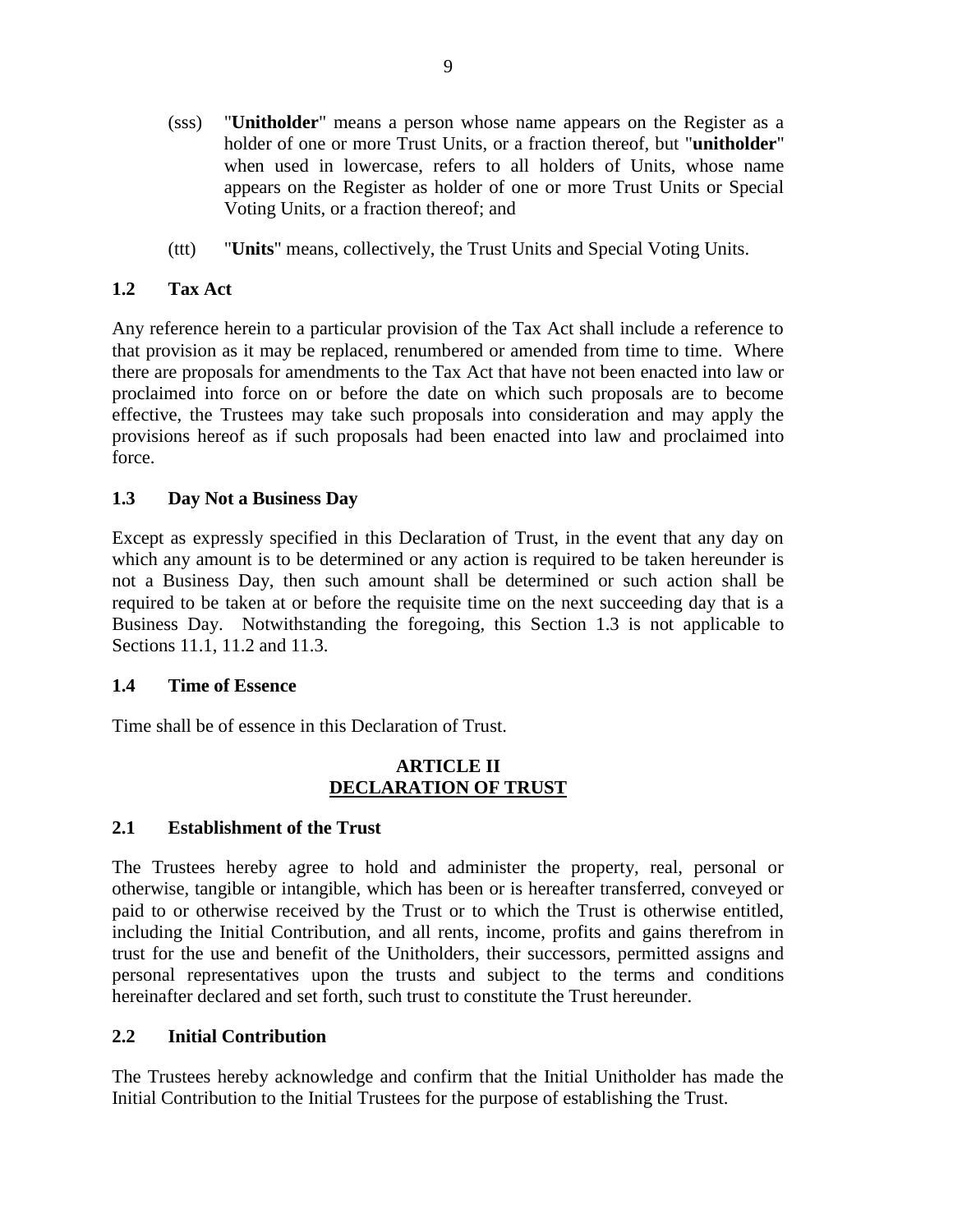### <span id="page-15-0"></span>**2.3 Name**

The name of the Trust is Killam Apartment Real Estate Investment Trust. As far as practicable and except as otherwise provided in this Declaration of Trust, the Trustees shall conduct the affairs of the Trust, hold property, execute all documents and take all legal proceedings under that name. For greater certainty, where any reference is made in this Declaration of Trust, or any other instrument to which the Trust or the Trustees, as trustees of the Trust, are a party, to an act to be performed by, an appointment to be made by, an obligation or liability of, an asset or right of, a discharge or release to be provided by, a suit or proceeding to be taken by or against, or a covenant, representation or warranty by or with respect to (i) the Trust; or (ii) the Trustees, such reference shall be construed and applied for all purposes as if it referred to an act to be performed by, an appointment to be made by, an obligation or liability of, an asset or right of, a discharge or release to be provided by, a suit or proceeding taken by or against, or a covenant, representation or warranty by or with respect to the Trustees as trustees of the Trust.

# <span id="page-15-1"></span>**2.4 Use of Name**

Should the Trustees determine that the use of the name Killam Apartment Real Estate Investment Trust is not practicable, legal or convenient, they may use such other designation or they may adopt such other name for the Trust as they deem appropriate and the Trust may hold property and conduct its activities under such other designation or name.

### <span id="page-15-2"></span>**2.5 Situs, Mind and Management and Head Office**

The principal and head office and centre of administration of the Trust shall be located at 3700 Kempt Road, Halifax, Nova Scotia, B3K 4X8. The registered office of the Trust shall be located at 2571 Windsor Street, Halifax, Nova Scotia, B3K 5C4, unless changed by the Trustees to another location in Canada. The Trust may have such other offices or places for the conduct of its affairs as the Trustees may from time to time determine as necessary or desirable. The situs, mind and management of the Trust shall be situated in the Province of Ontario.

### <span id="page-15-3"></span>**2.6 Nature of the Trust**

The Trust is an unincorporated open-end limited purpose trust. The Trust, its Trustees and its property shall be governed by the general law of trusts, except as such general law of trusts has been or is from time to time modified, altered or abridged for trusts or for the Trust by:

- (a) applicable laws, regulations or other requirements imposed by applicable securities or other regulatory authorities; and
- (b) the terms, conditions and trusts set forth in this Declaration of Trust.

The Trust is not and is not intended to be, shall not be deemed to be and shall not be treated, as a general partnership, limited partnership, syndicate, association, joint venture,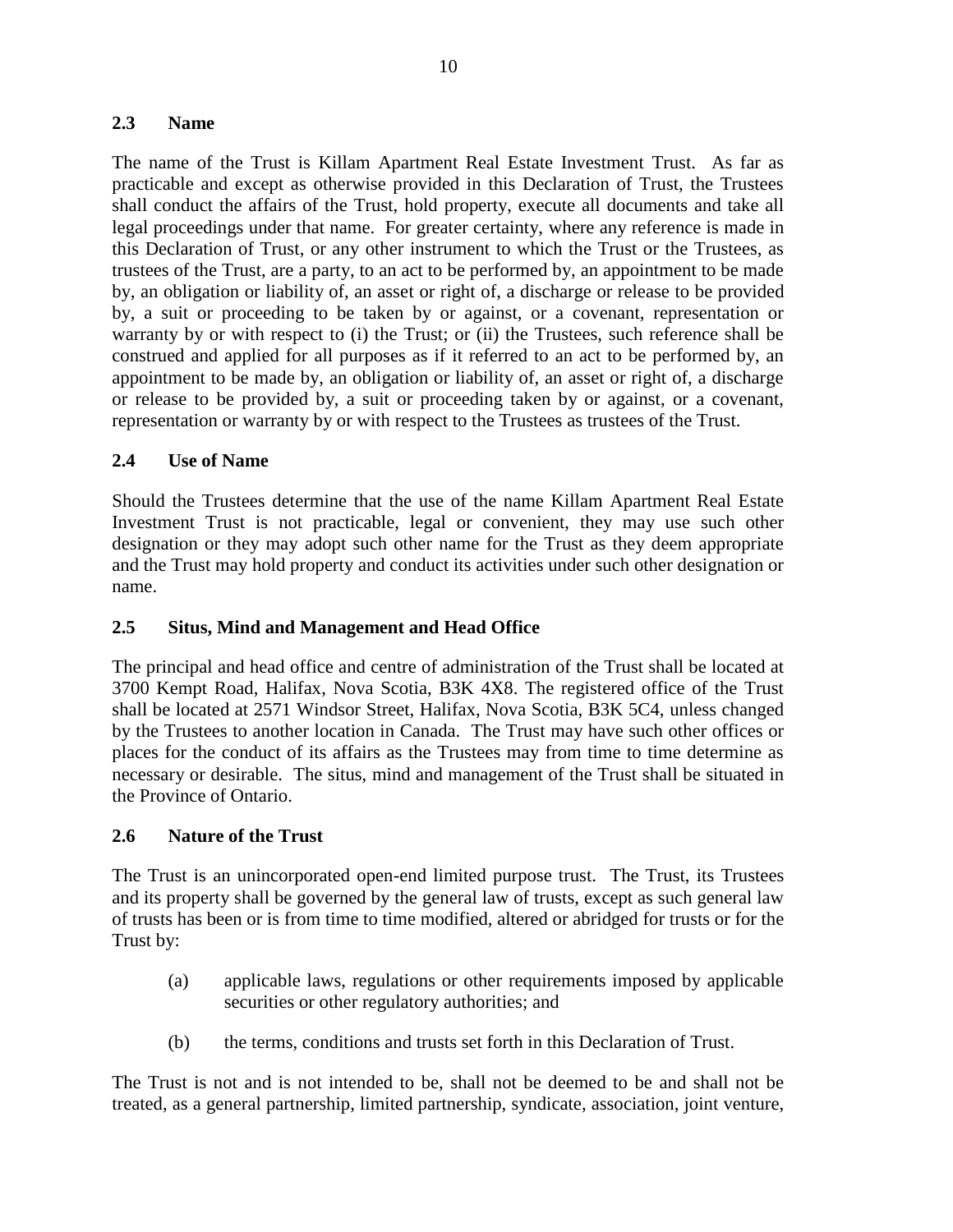agency, company, corporation or joint stock company nor shall the Trustees or the Unitholders or any of them or any officers or other employees of the Trust or any one of them for any purpose be, or be deemed to be, treated in any way whatsoever to be, liable or responsible hereunder as partners or joint venturers. Neither the Trustees nor any officer or other employee of the Trust shall be, or be deemed to be, agents of the unitholders. The relationship of the Unitholders to the Trustees, to the Trust and to the property of the Trust shall be solely that of beneficiaries of the Trust and their rights shall be limited to those conferred upon them by this Declaration of Trust.

# <span id="page-16-0"></span>**2.7 Rights of Unitholders**

The rights of each beneficiary of the Trust are described by reference to Trust Units. The rights of each Unitholder to call for a distribution or division of assets, monies, funds, income and capital gains held, received or realized by the Trustees are limited to those contained herein and, except as provided herein, no Unitholder shall be entitled to call for any partition or division of the Trust's property or for a distribution of any particular asset forming part of the Trust's property or of any particular monies or funds received by the Trustees. The legal ownership of the property of the Trust and the right to conduct the activities of the Trust are vested exclusively in the Trustees, and no Unitholder has or is deemed to have any right of ownership in any of the property of the Trust, except as specifically provided herein. Except as specifically provided herein, no unitholder shall be entitled to interfere with or give any direction to the Trustees with respect to the affairs of the Trust or in connection with the exercise of any powers or authorities conferred upon the Trustees under this Declaration of Trust. The Units shall be personal property and shall confer upon the holders thereof only the interest and rights specifically set forth in this Declaration of Trust.

### <span id="page-16-1"></span>**2.8 Accounting Principles**

Where the character or amount of any asset or liability or item of revenue or expense is required to be determined, or any consolidation or other accounting computation is required to be made for the purpose of this Declaration of Trust, such determination or calculation shall, to the extent applicable and except as otherwise specified herein or as otherwise agreed in writing by the parties, be made in accordance with IFRS, and all financial data prepared pursuant to this Declaration of Trust shall be prepared in accordance with such principles, consistently applied. In the event of a change in IFRS, the Trustees shall revise (if appropriate) the financial data prepared pursuant to this Declaration of Trust to reflect IFRS as then in effect, in which case all financial data shall be made on a basis consistent with IFRS in existence as at the date of such revisions.

### **ARTICLE III TRUSTEES AND OFFICERS**

### <span id="page-16-3"></span><span id="page-16-2"></span>**3.1 Number**

There shall be a minimum of five (5) and a maximum of twelve (12) Trustees. The number of Trustees within such minimum and maximum numbers may be changed by the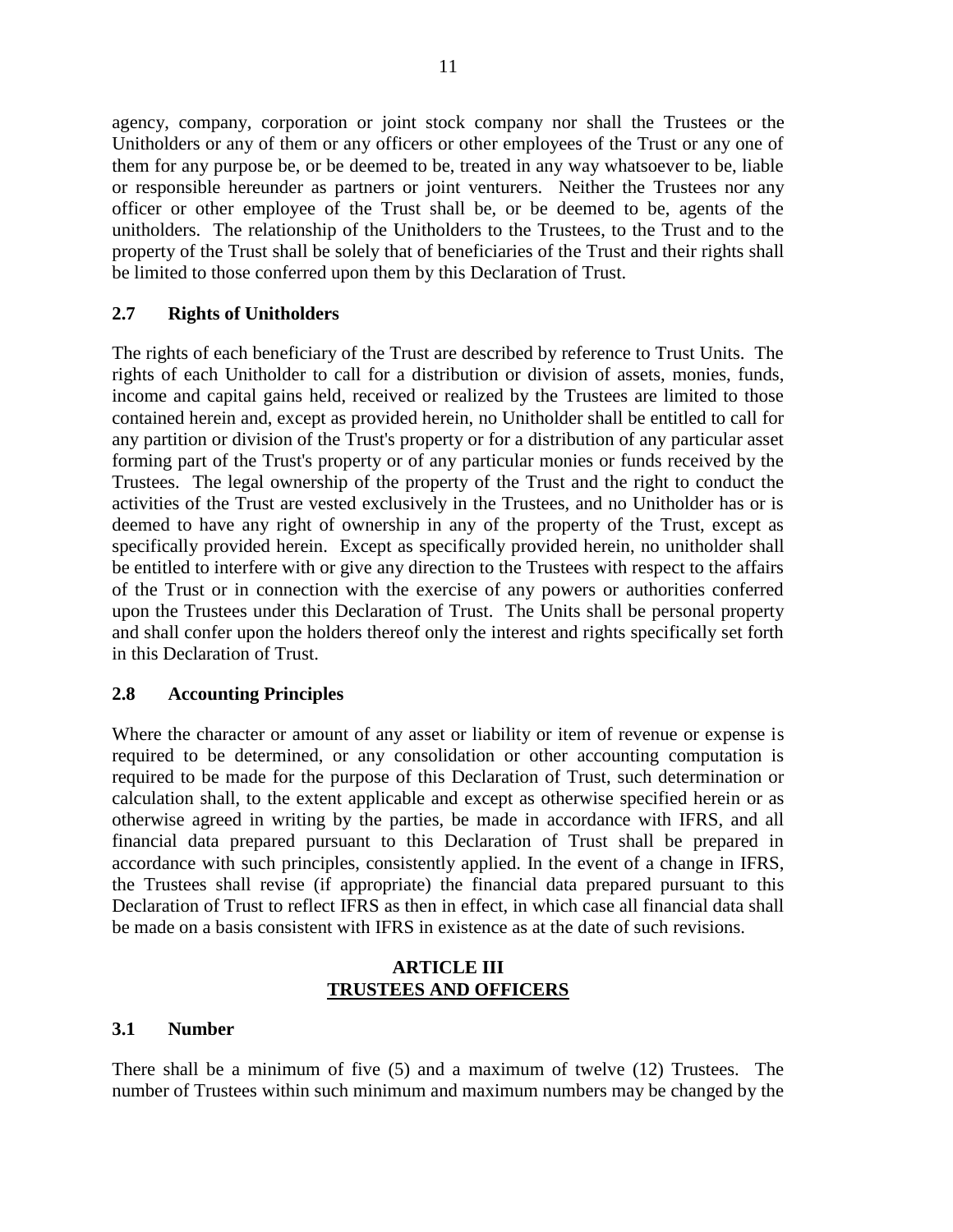Unitholders or by the Trustees from time to time at their discretion. Notwithstanding the foregoing, the number of Trustees comprising the Board will be set at nine (9) Trustees following Closing.

# <span id="page-17-0"></span>**3.2 Term**

Subject to Section 3.7, the Trustees elected at an annual meeting will be elected for a term expiring at the close of the next annual meeting and will be eligible for re-election. Trustees appointed by the Trustees between meetings of unitholders in accordance with Section 3.8 shall be appointed for a term expiring at the conclusion of the next annual meeting and will be eligible for election or re-election, as the case may be.

# <span id="page-17-1"></span>**3.3 Qualifications of Trustees**

A Trustee shall be an individual that is at least 18 years of age, not under any legal disability and not found to be of unsound mind or incapable of managing property by a court in Canada or elsewhere ("**Adjudicated Incompetence**"), and not have the status of bankrupt.

# <span id="page-17-2"></span>**3.4 Residency of Trustees**

A majority of the Trustees must be Residents. If at any time a majority of the Trustees or a majority of the Trustees of any committee of the Trustees are not Residents because of the death, resignation, insolvency, bankruptcy, Adjudicated Incompetence or incapacity, removal or change in circumstance of any Trustee who was a Resident Trustee, or there are no Trustees who are Residents, the Trustee or Trustees who are Non-Residents shall, immediately before that time, be deemed to have resigned and shall cease to be Trustees with effect from the time of such deemed resignation and the remaining Trustees shall appoint a sufficient number of Resident Trustees to comply with this requirement. If at any time the number of Trustees is less than the number required under this Declaration of Trust and the remaining Trustee or Trustees fail or are unable to act in accordance with Section 3.7 and/or Section 3.12 to appoint one or more additional Trustees or if, upon the resignation or deemed resignation of one or more Trustees there would be no Trustees, then any remaining Trustee or unitholder or officer of the Trust or the Auditors, as the case may be, may apply to the Superior Court of Ontario for an order appointing one or more Trustees so that following such appointment a majority of the Trustees are Residents, to act until the next annual meeting of unitholders or on such other terms as the Court may order. Any Trustee who is a Resident who proposes to become a Non-Resident shall notify the other Trustees thereof as soon as reasonably practicable and, if a majority of the Trustees would not be Residents if such Trustee became a Non-Resident, such Trustee shall resign as a Trustee effective upon the day of such notification and shall be replaced with a Trustee who is a Resident.

# <span id="page-17-3"></span>**3.5 Election of Trustees**

Subject to Sections 3.1, 3.3, 3.4, 3.6, 3.8 and 3.12, the election of the Trustees shall be by the vote of unitholders. The appointment or election of any Trustee (other than an individual who is serving as a Trustee immediately prior to such appointment or election)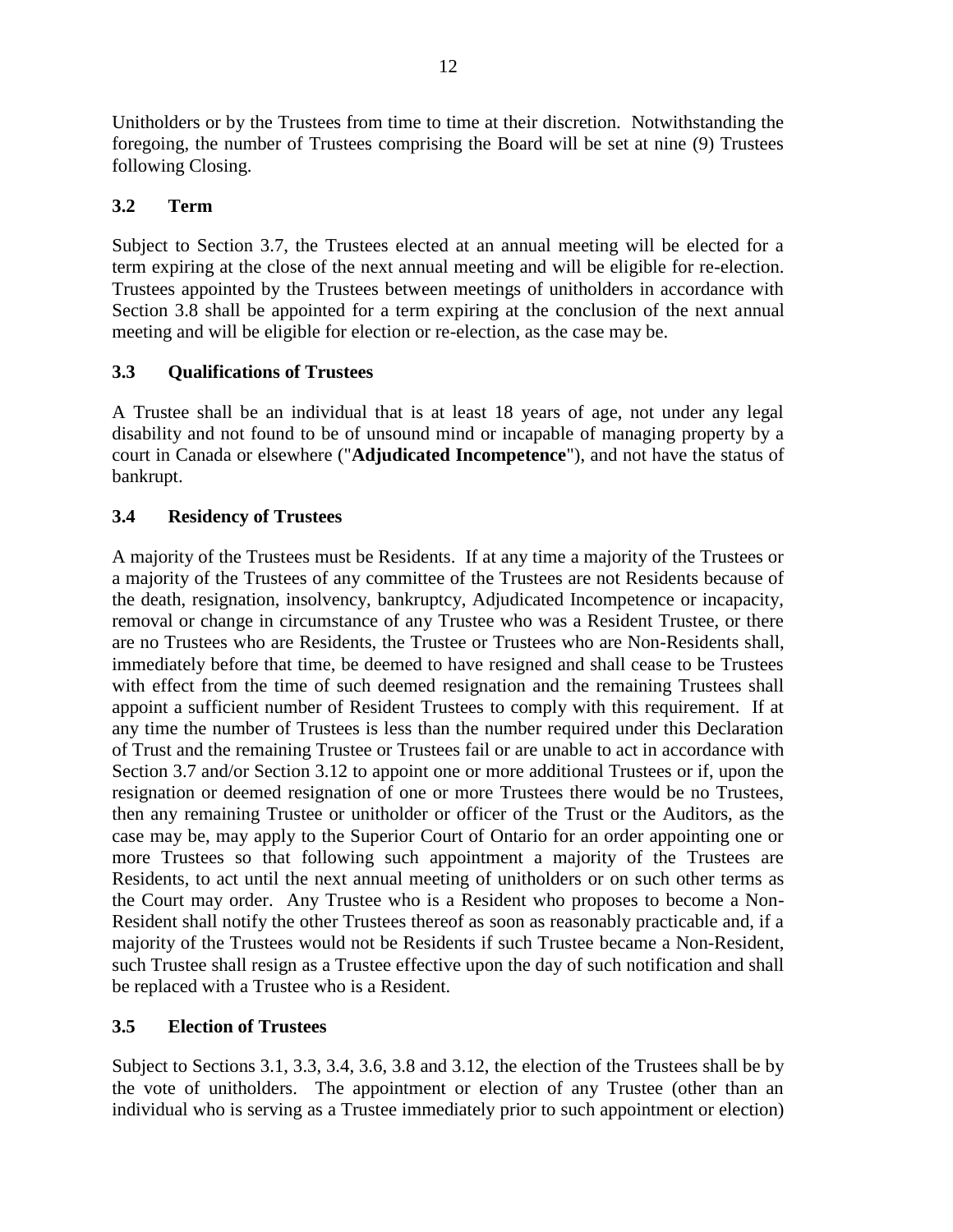shall not become effective unless and until, in the case of the initial election or appointment of a Trustee, such person shall have in writing accepted such appointment or election and agreed to be bound by the terms of this Declaration of Trust.

# <span id="page-18-0"></span>**3.6 Independent Trustees**

A majority of the Trustees must qualify as "independent" within the meaning of National Instrument 52-110 – *Audit Committees*, as replaced or amended from time to time, for the purposes of the Audit Committee and within the meaning of National Instrument 58-101 – *Disclosure of Corporate Governance Practices*, as amended or replaced from time to time, for all other purposes, provided, however, that if at any time a majority of the Trustees are not independent because of the death, resignation, bankruptcy, Adjudicated Incompetence, removal or change in circumstance of any Trustee who was an independent Trustee, this requirement shall not be applicable for a period of 60 days thereafter, during which time the remaining Trustees shall appoint a sufficient number of Trustees who qualify as "independent" to comply with this requirement.

# <span id="page-18-1"></span>**3.7 Resignations, Removal, Incapacity and Death of Trustees**

- (a) A Trustee may resign at any time by an instrument in writing signed by the Trustee and delivered or mailed to the Chair of Trustees or the Board of Trustees. A resignation of a Trustee becomes effective at the time a written resignation is received by the Trust, or at the time specified in the resignation.
- (b) A Trustee may be removed at any time with or without cause by a majority of the votes cast at a meeting of Unitholders called for that purpose or with cause by the resolution passed by an affirmative vote of not less than two-thirds of the remaining Trustees. Any removal of a Trustee shall take effect immediately following the aforesaid vote or resolution or at any later time specified in the notice without need for prior accounting, and any Trustee so removed shall be so notified by the Chair of Trustees, Chief Executive Officer or another officer of the Trust or if there is no officer of the Trust, by any remaining Trustee or if there is no Trustee then remaining, by the unitholders, following such removal.
- (c) Upon the resignation or removal of any Trustee, or such Trustee otherwise ceasing to be a Trustee (in each case, a "**Retiring Trustee**"), such Retiring Trustee shall cease to have the rights, privileges and powers of a Trustee hereunder, shall account to the remaining Trustees as they may require for all property which he or she holds as Trustee and do all such other things as may be required pursuant to Subsection 3.11(b) hereof; provided however that notwithstanding any other provision of this Declaration of Trust, each such Retiring Trustee shall always continue to have the protections afforded to Trustees in Article XVI.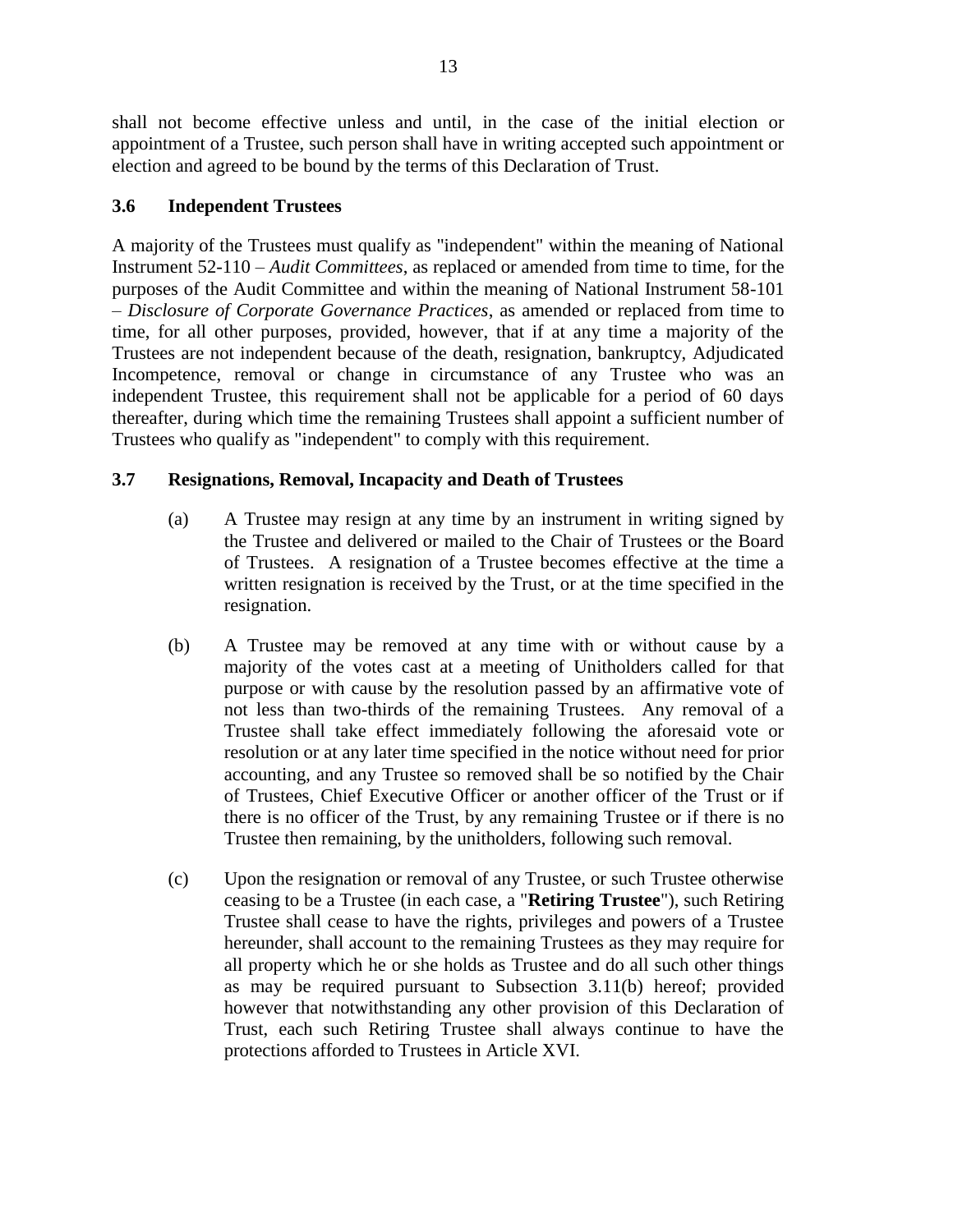(d) Upon the incapacity or death of any Trustee, such Retiring Trustee's legal representative shall execute and deliver on such Trustee's behalf such documents as the remaining Trustees may require as provided in this Section 3.7. In the event that a Trustee or his legal representatives, as applicable, are unable or unwilling to execute and deliver such required documents, each of the remaining Trustees is hereby appointed as the attorney of such Trustee for the purpose of executing and delivering such required documents.

# <span id="page-19-0"></span>**3.8 Appointment of Trustees**

The appointment of the Trustees named in the First Part above is hereby confirmed and the term of office applicable to each Trustee shall expire at the close of the first annual meeting of Unitholders. Except as otherwise provided herein, Trustees shall be elected (including the re-election of incumbent Trustees) at each annual meeting of unitholders, and may be elected at a special meeting of unitholders. Any such election shall be made either by a resolution approved by a majority of the votes cast at a meeting of unitholders or shall be made by resolution in writing in the manner set out in Section 8.15. Notwithstanding the foregoing:

- (a) if no Trustees are elected at the annual meeting of unitholders held immediately before the term of office of the then existing Trustees expires, such existing Trustees shall continue to hold the office of Trustees under this Declaration of Trust until successors have been appointed or they cease to hold office; and
- (b) the Trustees may, between annual meetings of the unitholders, appoint one or more additional Trustees to serve until the next annual meeting of Unitholders; provided that the number of additional Trustees so appointed will not at any time exceed one-third of the number of Trustees who held such office at the conclusion of the immediately preceding annual meeting of unitholders (rounding to the nearest whole number).

# <span id="page-19-1"></span>**3.9 Consent to Act**

(a) A person who is appointed a Trustee hereunder shall not become a Trustee until the person has, either before or after their initial appointment as Trustee, executed and delivered to the Trust a consent, or such consent is evidenced in minutes of a meeting of Trustees, substantially in the form as follows:

"To: Killam Apartment Real Estate Investment Trust (the "Trust")

And to: The Trustees thereof

The undersigned hereby certifies that he or she [is/is not] a resident of Canada within the meaning of the *Income Tax Act* (Canada) and consents to act as a Trustee of the Trust and hereby agrees, upon the date of this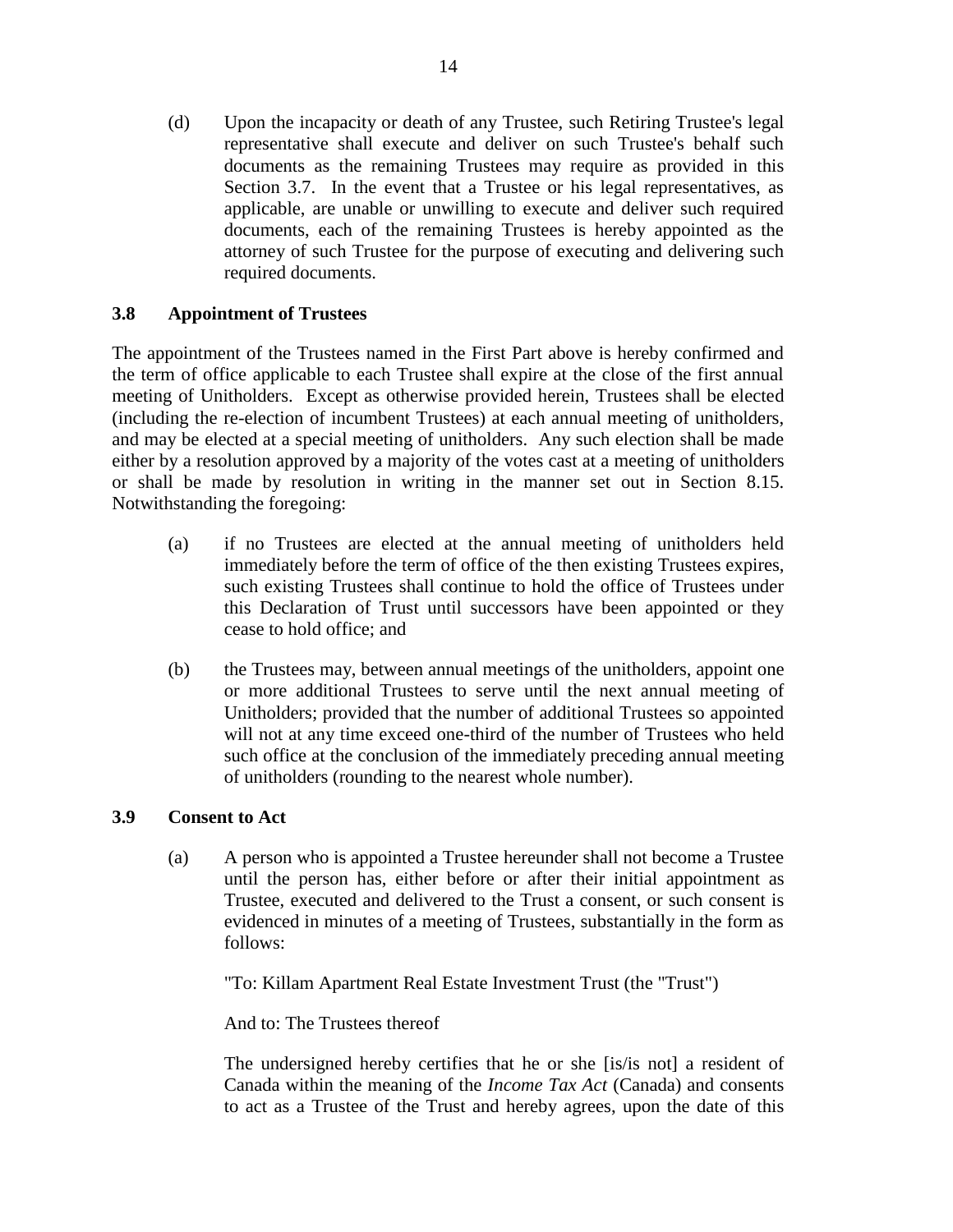consent and the undersigned's appointment as a Trustee of the Trust, to thereby become a party, as a Trustee, to the Declaration of Trust dated the  $28<sup>th</sup>$  day of October, 2015, as amended, supplemented or amended and restated from time to time, constituting the Trust.

Dated:

[Signature]

- (b) Upon a person being appointed a Trustee hereunder and executing and delivering to the Trust a form of consent substantially as set forth in Subsection 3.9(a), such person shall become a Trustee hereunder and shall be deemed to be a party (as a Trustee) to this Declaration of Trust, as amended, supplemented or amended and restated from time to time.
- (c) An act of a Trustee is valid notwithstanding an irregularity in the appointment or election of the Trustee or a defect in the qualification of the Trustee.

# <span id="page-20-0"></span>**3.10 Failure to Elect Minimum Number of Trustees**

If a meeting of unitholders fails to elect the minimum number of Trustees required by this Declaration of Trust by reason of the disqualification or death of any nominee, the Trustees elected at the meeting may exercise all of the powers of the Trustees if the number of Trustees so elected constitutes a quorum.

# <span id="page-20-1"></span>**3.11 Ceasing to Hold Office**

- (a) A Trustee ceases to hold office when:
	- (i) the Trustee ceases to be duly qualified to act as a Trustee as provided under Section 3.3;
	- (ii) the Trustee ceases to be a Trustee in accordance with Section 3.4;
	- (iii) the Trustee dies or resigns; or
	- (iv) the Trustee is removed in accordance with Section 3.7.
- (b) Upon a Trustee ceasing to hold office as such hereunder, such Trustee shall cease to be a party (as a Trustee) to this Declaration of Trust; provided, however, that such Trustee shall continue to be entitled to be paid any amounts owing by the Trust to the Trustee and to the benefits of the indemnity provided in Section 16.2. Such Trustee shall execute and deliver such documents as the remaining Trustees shall reasonably require for the conveyance of any Trust property held in that Trustee's name, shall account to the remaining Trustees as they may reasonably require for all property which that Trustee holds as Trustee, shall resign from all directorship or similar positions held by such Trustee in any entity in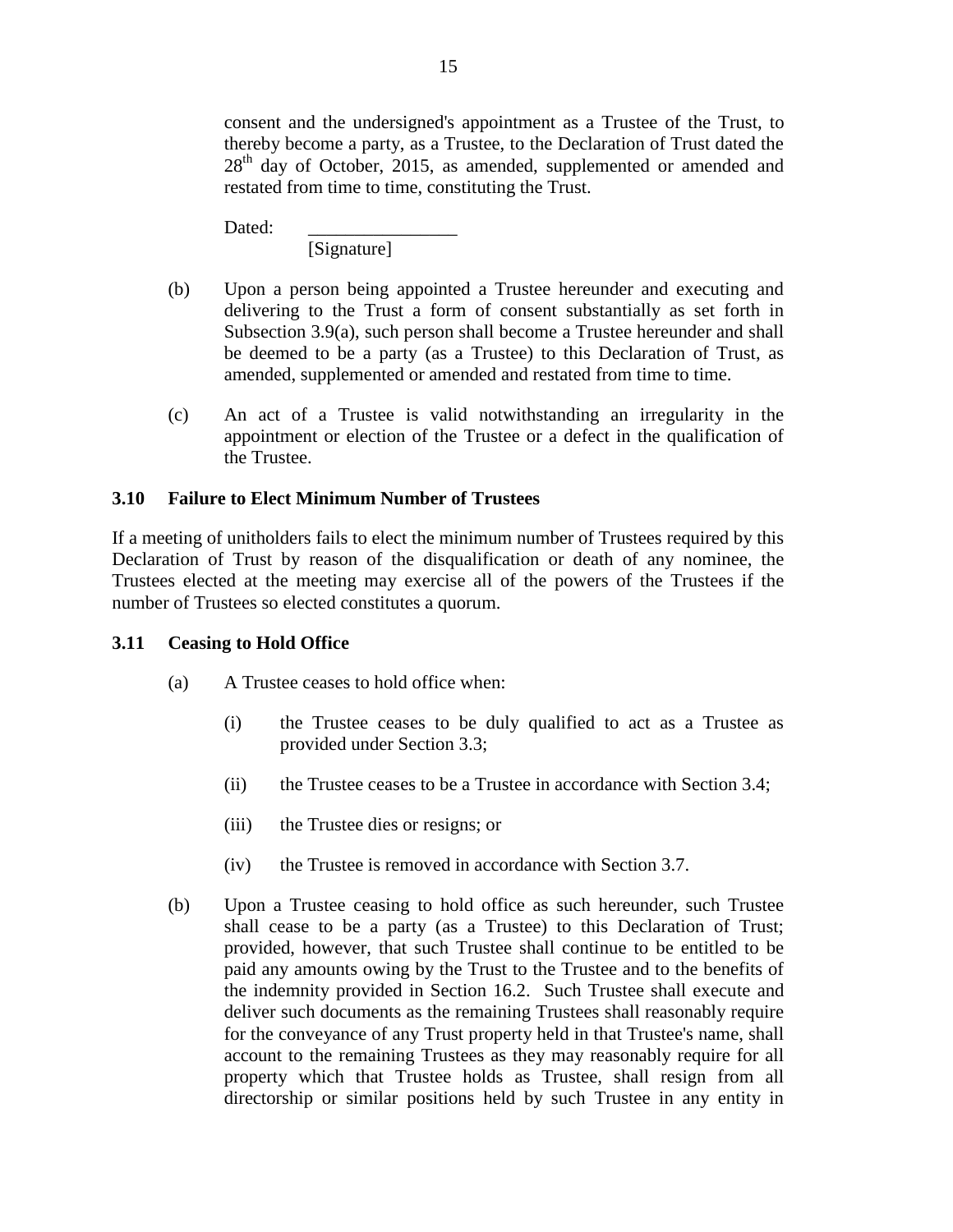which the Trust has an interest and shall thereupon be discharged as Trustee. Upon the incapacity or death of any Trustee, his legal representative shall execute and deliver on his behalf such documents as

the remaining Trustees may reasonably require as provided in this Subsection 3.11(b). In the event that a Trustee or his legal representatives, as applicable, are unable or unwilling to execute and deliver such required documents, each of the remaining Trustees is hereby appointed as the attorney of such Trustee for the purposes of executing and delivering such required documents. This power of attorney granted to each of the remaining Trustees is not intended to be an enduring power of attorney within the meaning of the *Powers of Attorney Act* (Ontario), exercisable during a Trustee's incapacity to manage property, or any similar power of attorney under equivalent legislation in any of the provinces or territories of Canada (a "**CPOA**"). The execution of this power of attorney will not terminate any CPOA granted by the Trustee previously and will not be terminated by the execution by the Trustee in the future of a CPOA, and the Trustee hereby agrees not to take any action in future which results in the termination of this power of attorney.

# <span id="page-21-0"></span>**3.12 Vacancies by Trustees**

The death, resignation, bankruptcy, Adjudicated Incompetence or other incapacity to exercise the duties of the office of a Trustee or the removal or other cessation to hold office of a Trustee shall not operate to annul this Declaration of Trust or affect the continuity of the Trust. Until vacancies are filled, the remaining Trustee or Trustees (even if less than a quorum) may exercise the powers of the Trustees hereunder. In the case of a vacancy, the unitholders or, so long as they constitute a quorum and a majority of the Trustees constituting such quorum are Residents, a majority of the Trustees continuing in office may fill such vacancy, except a vacancy resulting from an increase in the number of Trustees or from a failure of the unitholders to elect the minimum number of Trustees fixed by or pursuant to this Declaration of Trust. If there is not such a quorum of Trustees and there is a failure by the unitholders to elect the minimum number of Trustees required by or pursuant to this Declaration of Trust, the Trustees then in office shall promptly call a special meeting of unitholders to fill the vacancy and, if they fail to call a meeting or if there are no Trustees then in office, the meeting may be called by any unitholder. A Trustee appointed to fill a vacancy holds office, subject to Section 3.7 and Section 3.11, until the close of the next annual meeting of the unitholders, unless such Trustee is elected at the next annual meeting.

### <span id="page-21-1"></span>**3.13 Successor and Additional Trustees**

The right, title and interest of the Trustees in and to the property and assets of the Trust shall vest automatically in all persons who may hereafter become Trustees upon their due election or appointment and qualification and acceptance thereof without any further act and they shall thereupon have all the rights, privileges, powers, obligations and immunities of Trustees hereunder. Such right, title and interest shall vest in the Trustees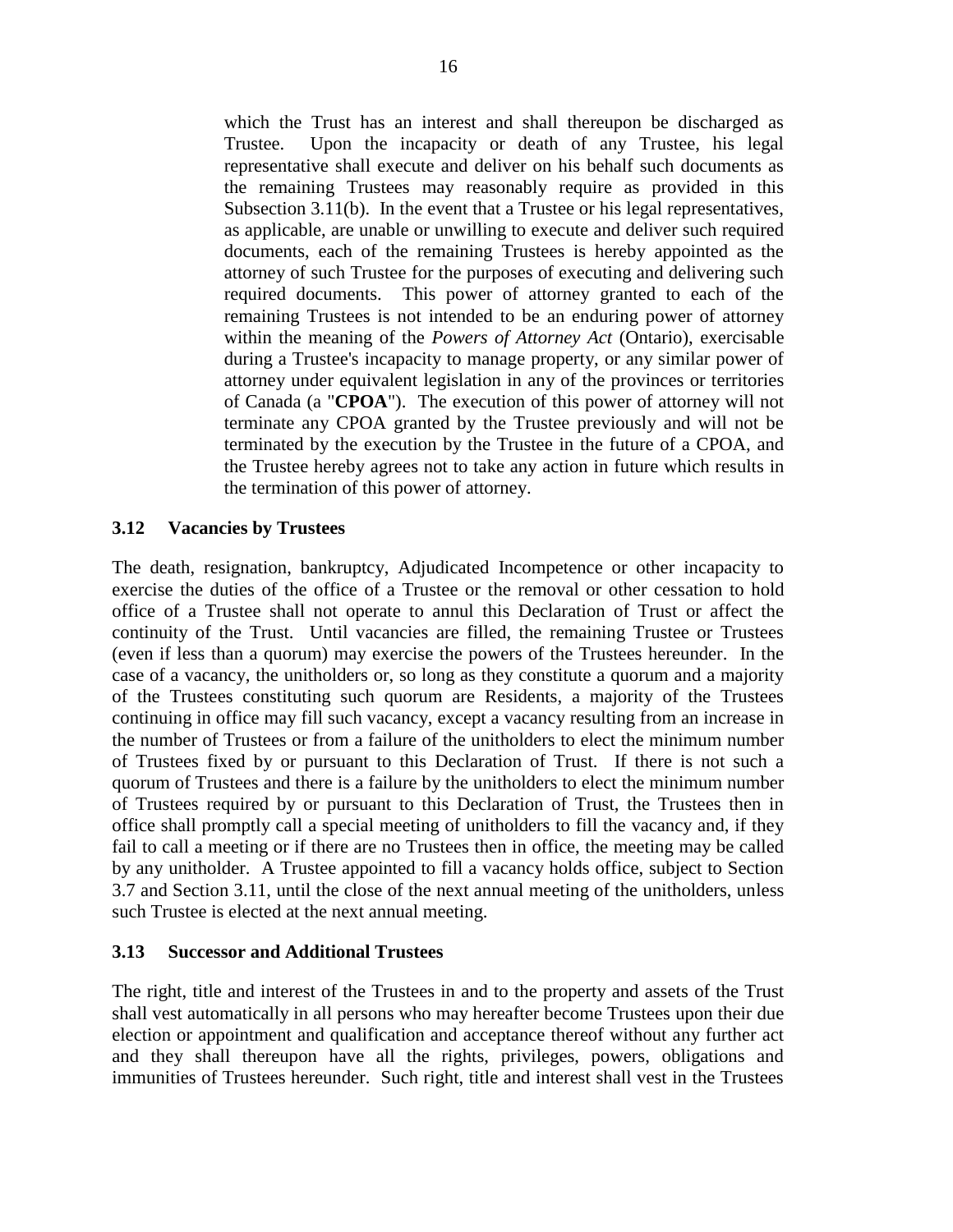whether or not conveyancing documents have been executed and delivered pursuant to Section 3.11 or otherwise.

### <span id="page-22-0"></span>**3.14 Compensation and Other Remuneration**

Only Trustees who are not officers or employees of and who do not receive salary from the Trust, any manager of the Trust, or any of their respective subsidiaries shall receive such fees and other reasonable compensation (including, without limitation, fees for serving as Chair of Trustees, for serving as chair of any committee of Trustees and for attendance at each meeting of Trustees and of each committee of Trustees) as the Trustees may determine from time to time, as well as reimbursement of their travel and out-of-pocket expenses properly incurred in acting as a Trustee.

Each of the Trustees, either directly or indirectly, shall also be entitled to receive remuneration for services rendered to the Trust in any other capacity. Such services may include, without limitation, services as an officer of the Trust, legal, accounting or other professional services or services as a broker, transfer agent or underwriter, whether performed by a Trustee or any person affiliated with a Trustee. Trustees who are employees of and who receive salary from the Trust, any manager of the Trust, or any of their respective affiliates shall not be entitled to receive any remuneration for their services as Trustees but shall be entitled to reimbursement from the Trust of their travel and out-of-pocket expenses properly incurred in acting as a Trustee.

### <span id="page-22-1"></span>**3.15 Validity of Acts**

Any act of a Trustee is valid notwithstanding any irregularity in the appointment of the Trustees or a defect in the qualifications of the Trustees.

### **ARTICLE IV TRUSTEES' POWERS AND DUTIES**

### <span id="page-22-3"></span><span id="page-22-2"></span>**4.1 General Powers**

The Trustees, subject only to the terms and conditions contained in this Declaration of Trust, including without limitation, Sections 6.1, 6.2 and 8.8, shall have, without further or other authorization and free from any control or direction on the part of the Unitholders, full, absolute and exclusive power, control and authority over the assets of the Trust and over the operations of the Trust to the same extent as if the Trustees were the sole and absolute legal and beneficial owners of such assets in their own right, to do all such acts and things as in their sole judgment and discretion are necessary or incidental to, or desirable for, the carrying out of any of the purposes of the Trust or the conducting of the affairs of the Trust. In construing the provisions of this Declaration of Trust, there shall be a presumption in favour of the power and authority having been granted to the Trustees. The enumeration of any specific power or authority herein shall not be construed as limiting the general powers or authority or any other specified power or authority conferred herein on the Trustees. Except as specifically required by such laws, the Trustees shall in carrying out investment activities not be in any way restricted by the provisions of the laws of any jurisdiction limiting or purporting to limit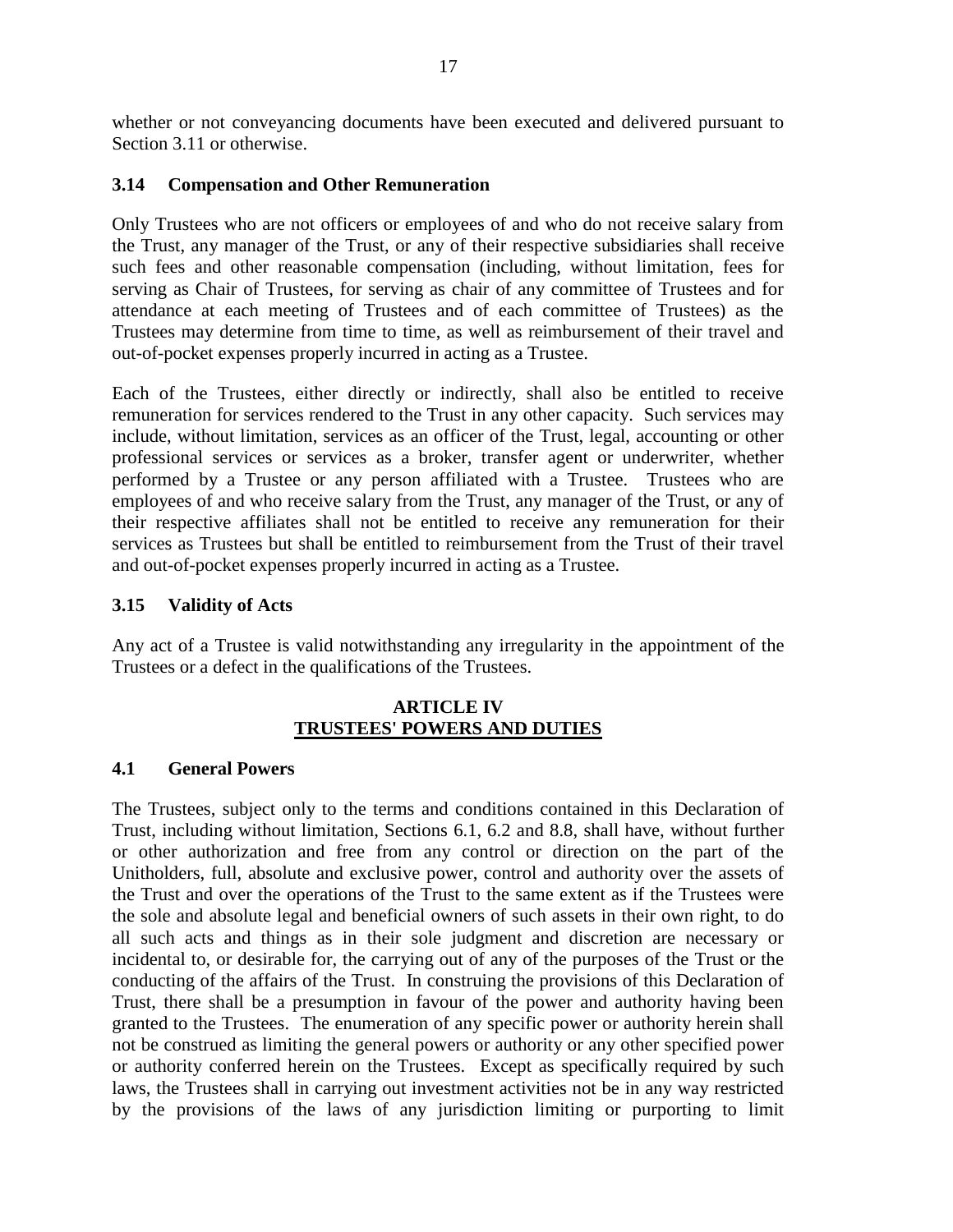investments which may be made by trustees. Without limiting the generality of the foregoing, the Trustees may, subject to the terms and conditions contained in this Declaration of Trust, make any investments without being required to adhere to all of, or any particular portion of the investment criteria or diversification requirements set forth in the *Trustee Act* (Ontario), as replaced or amended from time to time, including, without limitation, investments in mutual funds, common trust funds, unit trusts and similar types of investment vehicles, to alter or vary such investments from time to time in a like manner, to retain such investments for such length of time as the Trustees, in their discretion determine and to delegate management and authority to discretionary managers of investment funds as the Trustees in their discretion determine appropriate.

For greater certainty and without limiting the generality of this Section 4.1, the Trust is authorized to complete the transactions described in the Information Circular.

### <span id="page-23-0"></span>**4.2 Specific Powers and Authorities**

Subject only to the terms and conditions contained in this Declaration of Trust including, without limitation in Sections 6.1, 6.2 and 8.8, and in addition to any powers and authorities conferred by this Declaration of Trust or which the Trustees may have by virtue of any present or future statute or rule of law, the Trustees, without any action or consent by the unitholders, shall have and may exercise, on behalf of the Trust or otherwise, at any time and from time to time the following powers and authorities which may or may not be exercised by them in their sole judgment and discretion and in such manner and upon such terms and conditions as they may from time to time deem proper:

- (a) to retain, invest and re-invest the capital or other funds of the Trust, directly or indirectly, in real or personal property of any kind, and to possess and exercise all the rights, powers and privileges appertaining to the ownership of the property of the Trust and to increase the capital of the Trust at any time by the issuance of additional Units for such consideration as they deem appropriate;
- (b) for such consideration as they deem proper, to invest in, purchase or otherwise acquire for cash or other property or through the issuance of Units or through the issuance of notes, debentures, bonds or other obligations or securities of the Trust and hold for investment, directly or indirectly, the entire or any interest in any real property. In connection with any such investment, purchase or acquisition, the Trustees shall have the power to acquire all or a share of the rents, lease payments or other gross income or profits from or in the equity in or ownership of real property;
- (c) to sell, rent, lease, hire, exchange, release, partition, assign, mortgage, pledge, hypothecate, grant security interests in, encumber, negotiate, convey, transfer or otherwise dispose of any or all of the property of the Trust by deeds, trust deeds, assignments, bills of sale, transfers, leases, mortgages, financing statements, security agreements and other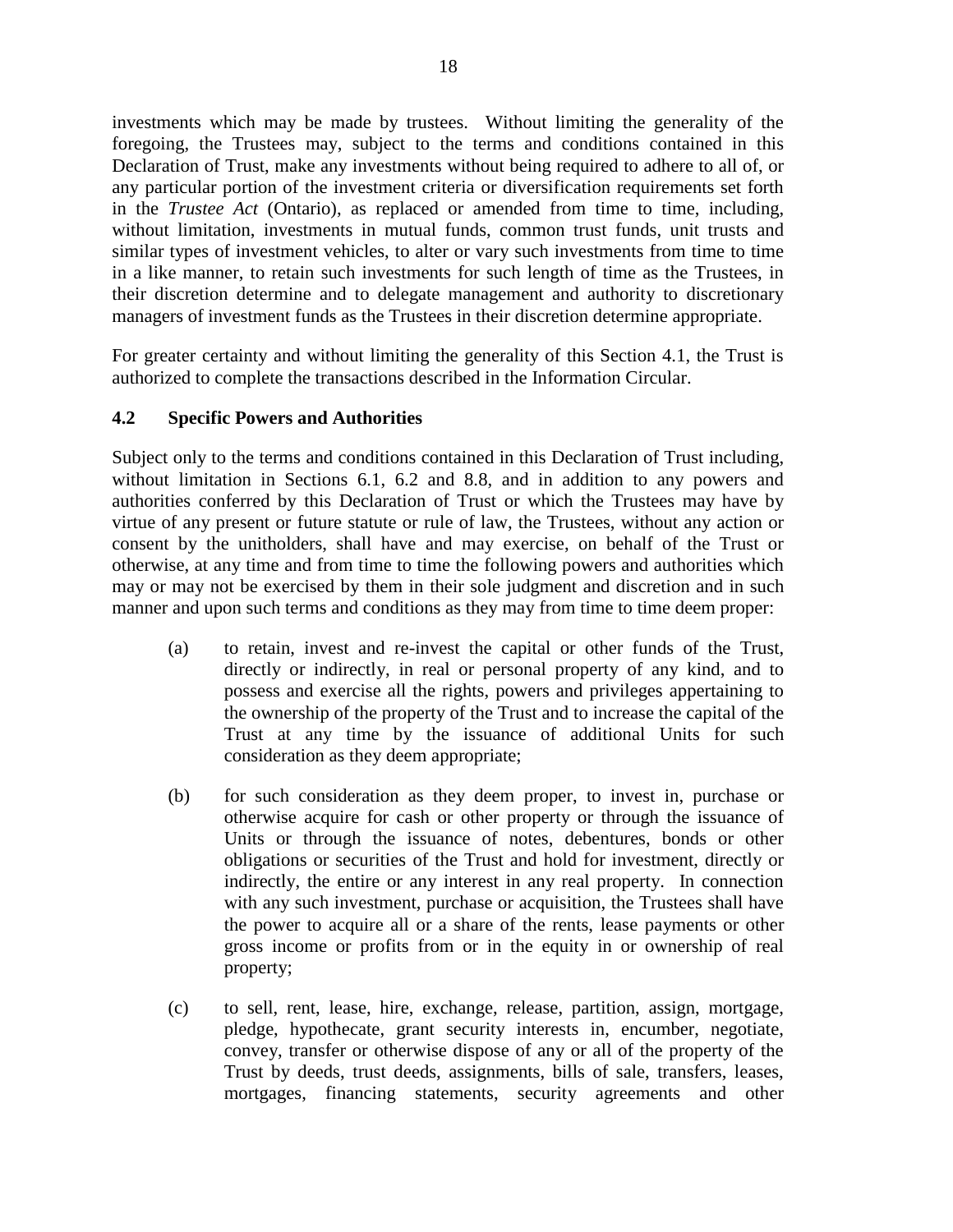instruments for any of such purposes executed and delivered for and on behalf of the Trust by one or more of the Trustees or by a duly authorized officer, employee, agent or any nominee of the Trust;

- (d) to enter into leases, contracts, obligations and other agreements for a term extending beyond the term of office of the Trustees and beyond the possible termination of the Trust or for a lesser term;
- (e) to borrow money from or incur indebtedness to any person, to guarantee, indemnify or act as surety with respect to payment or performance of obligations of its third parties; to enter into other obligations on behalf of the Trust; and to assign, convey, transfer, mortgage, subordinate, pledge, grant security interests in, encumber or hypothecate the property of the Trust to secure any of the foregoing;
- (f) without limit as to amount, to issue any type of debt securities or convertible debt securities and to borrow money or incur any other form of indebtedness for the purpose of carrying out the purposes of the Trust or for other expenses incurred in connection with the Trust and for such purposes may draw, make, execute and issue promissory notes and other negotiable and non-negotiable instruments or securities and evidences of indebtedness, secure the payment of sums so borrowed or indebtedness incurred and mortgage, pledge, assign or grant a security interest in any money owing to the Trust or its property or engage in any other means of financing the Trust;
- (g) to lend money or other property of the Trust, whether secured or unsecured;
- (h) to establish systems to monitor the qualification of the Trust as a "mutual fund trust", a "unit trust" and a "real estate investment trust" within the meaning of the Tax Act;
- (i) to incur and pay out of the property of the Trust any charges or expenses and disburse any funds of the Trust, which charges, expenses or disbursements are, in the opinion of the Trustees, necessary or incidental to or desirable for the carrying out of any of the purposes of the Trust or conducting the affairs of the Trust including, without limitation, charitable donations, taxes or other governmental levies, charges and assessments of whatever kind or nature, imposed upon or against the Trustees in connection with the Trust or the property of the Trust or upon or against the property of the Trust or any part thereof and for any of the purposes herein;
- (j) to deposit funds of the Trust in banks, trust companies and other depositories, whether or not such deposits will earn interest, the same to be subject to withdrawal on such terms and in such manner and by such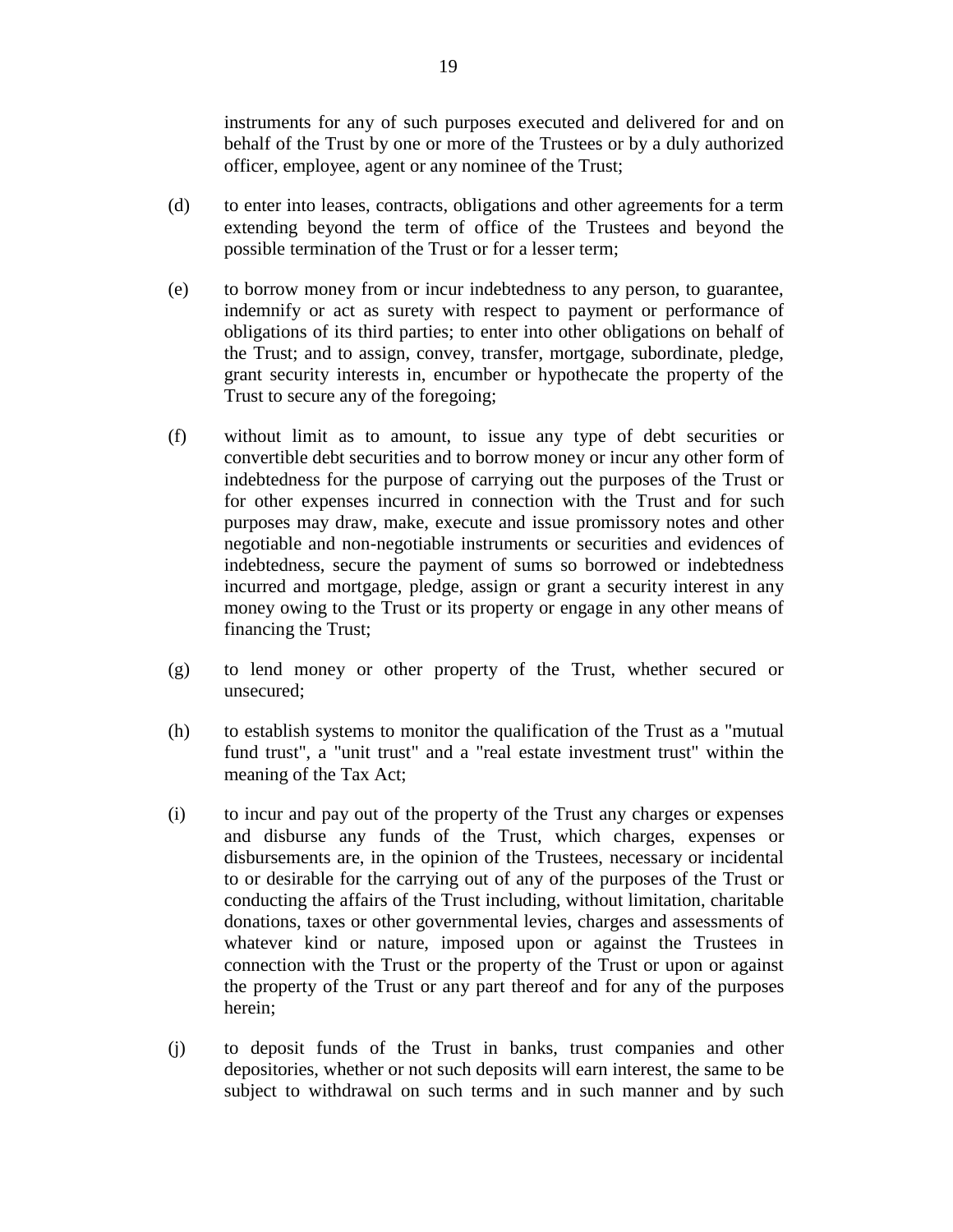person or persons (including, without limitation, any one or more Trustees, officers, agents or representatives) as the Trustees may determine;

- (k) to possess and exercise all the rights, powers and privileges appertaining to the ownership of or interest in all or any mortgages or securities, issued or created by, or interest in, any person, forming part of the assets of the Trust, to the same extent that an individual might and, without limiting the generality of the foregoing, to vote or give any consent, request or notice, or waive any notice, either in person or by proxy or power of attorney, with or without power of substitution, to one or more persons, which proxies and powers of attorney may be for meetings or action generally or for any particular meeting or action and may include the exercise of discretionary power;
- (l) to exercise any conversion privilege, subscription right, warrant or other right or option available in connection with any property of the Trust at any time held by it and to make payments incidental thereto; to consent, or otherwise participate in or dissent from, the reorganization, consolidation, amalgamation, merger or readjustment of the finances of any person (other than the Trust), any of the securities of which may at any time be held, directly or indirectly, by the Trust, or to the sale, mortgage or lease of the property of any such person; and to do any act with reference thereto, including (without limitation) the delegation of discretionary powers, the exercise of options, the making of agreements or subscriptions and the payment of expenses, assessments or subscriptions which it may consider necessary or advisable in connection therewith;
- (m) to elect, appoint, engage or employ officers for the Trust (including, without limitation, the Chair of Trustees, President, Chief Executive Officer, Chief Financial Officer, Executive Vice Presidents, Secretary, and such vice-presidents and other officers as the Trustees may determine), who may be removed or discharged at the discretion of the Trustees, such officers to have such powers and duties, and to serve such terms as may be prescribed by the Trustees or by the Trustees' Regulations; to engage, appoint, employ or contract with any persons as agents, representatives, employees or independent contractors or otherwise (including, without limitation, real estate advisors, investment advisors, registrars, underwriters, accountants, lawyers, real estate agents, property managers, appraisers, brokers, architects, engineers, construction managers, general contractors or otherwise) in one or more capacities, and to pay compensation from the Trust for services in as many capacities as such persons may be so engaged or employed; and, except as prohibited by law or this Declaration of Trust, to delegate any of the powers and duties of the Trustees (including, without limitation, the power of delegation) to any one or more Trustees, agents, representatives, officers, employees,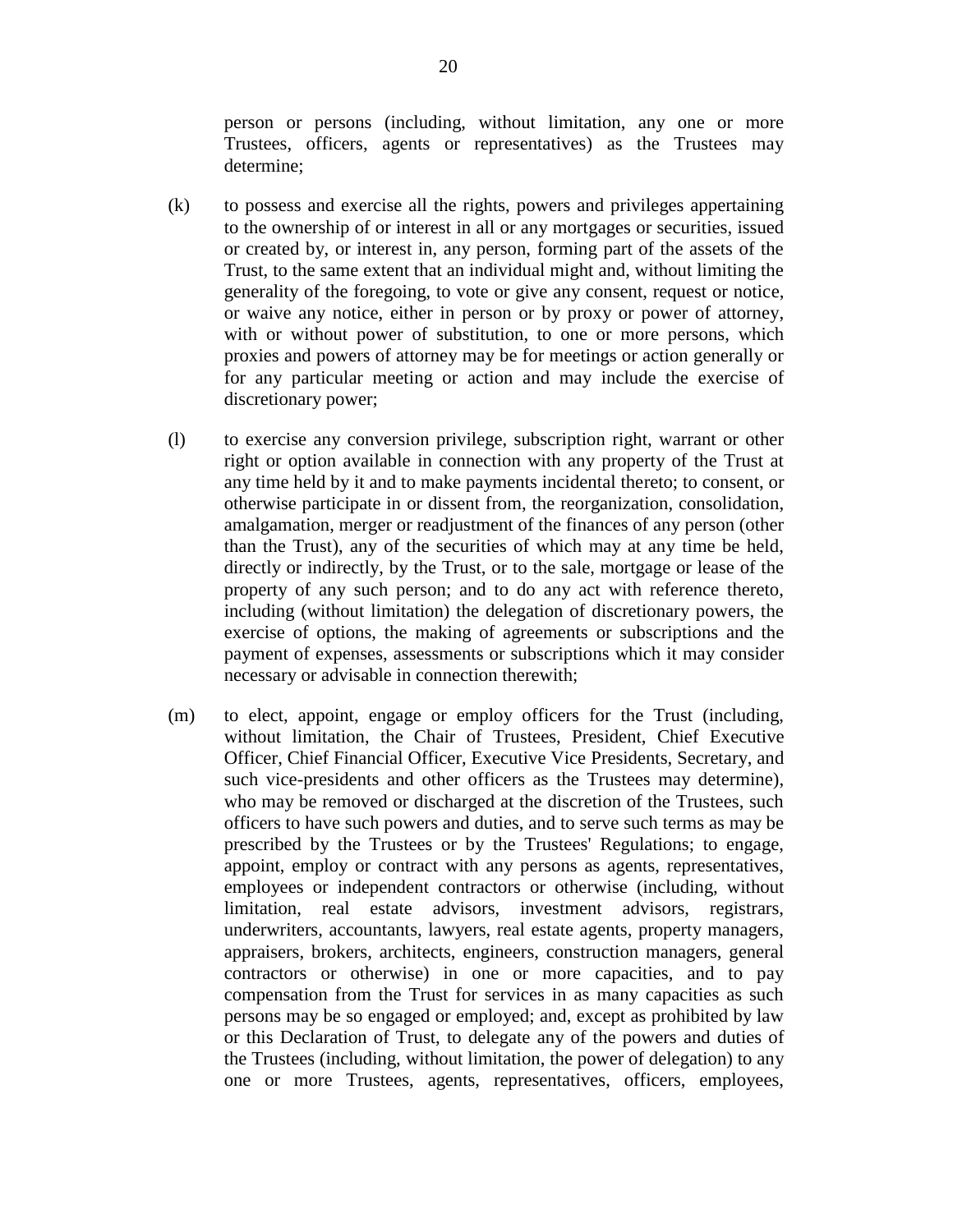independent contractors or other persons without regard to whether such power, authority or duty is normally granted or delegated by Trustees;

- (n) to collect, sue for and receive sums of money coming due to the Trust, and to engage in, intervene in, prosecute, join, defend, compromise, abandon or adjust, by arbitration or otherwise, any actions, suits, proceedings, disputes, claims, demands or other litigation relating to the Trust, the assets of the Trust or the Trust's affairs, to enter into agreements therefor whether or not any suit is commenced or claim accrued or asserted and, in advance of any controversy, to enter into agreements regarding the arbitration, adjudication or settlement thereof;
- (o) to renew, modify, release, compromise, extend, consolidate or cancel, in whole or in part, any obligation to or of the Trust;
- (p) to purchase and pay for, out of the assets of the Trust, insurance contracts and policies insuring the assets of the Trust against any and all risks and insuring the Trust and/or any or all of the Trustees, the Unitholders or officers of the Trust against any and all claims and liabilities of any nature asserted by any person arising by reason of any action alleged to have been taken or omitted by the Trust or by the Trustees, the Unitholders or the officers of the Trust;
- (q) to cause legal title to any of the assets of the Trust to be held by and/or in the name of the Trustees, or by and/or in the name of the Trust or one or more of the Subsidiaries or any other person or persons, on such terms, in such manner and with such powers in such person or persons as the Trustees may determine and with or without disclosure that the Trust or Trustees are interested therein provided, however, that should legal title to any of the assets of the Trust be held by and/or in the name of any person or persons other than the Trust, the Trustees shall require such person or persons to execute a declaration of trust acknowledging that legal title to such assets is held in trust for the benefit of the Trust;
- (r) to determine conclusively the allocation to capital, income or other appropriate accounts for all receipts, expenses, disbursements and, property of the Trust;
- (s) to issue Units for such consideration as the Trustees may deem appropriate in their sole discretion, such issuance to be subject to the terms and conditions of this Declaration of Trust;
- (t) to make or cause to be made application for the listing on any stock exchange of any Units or other securities of the Trust, and to do all things which in the opinion of the Trustees may be necessary or desirable to effect or maintain such listing or listings;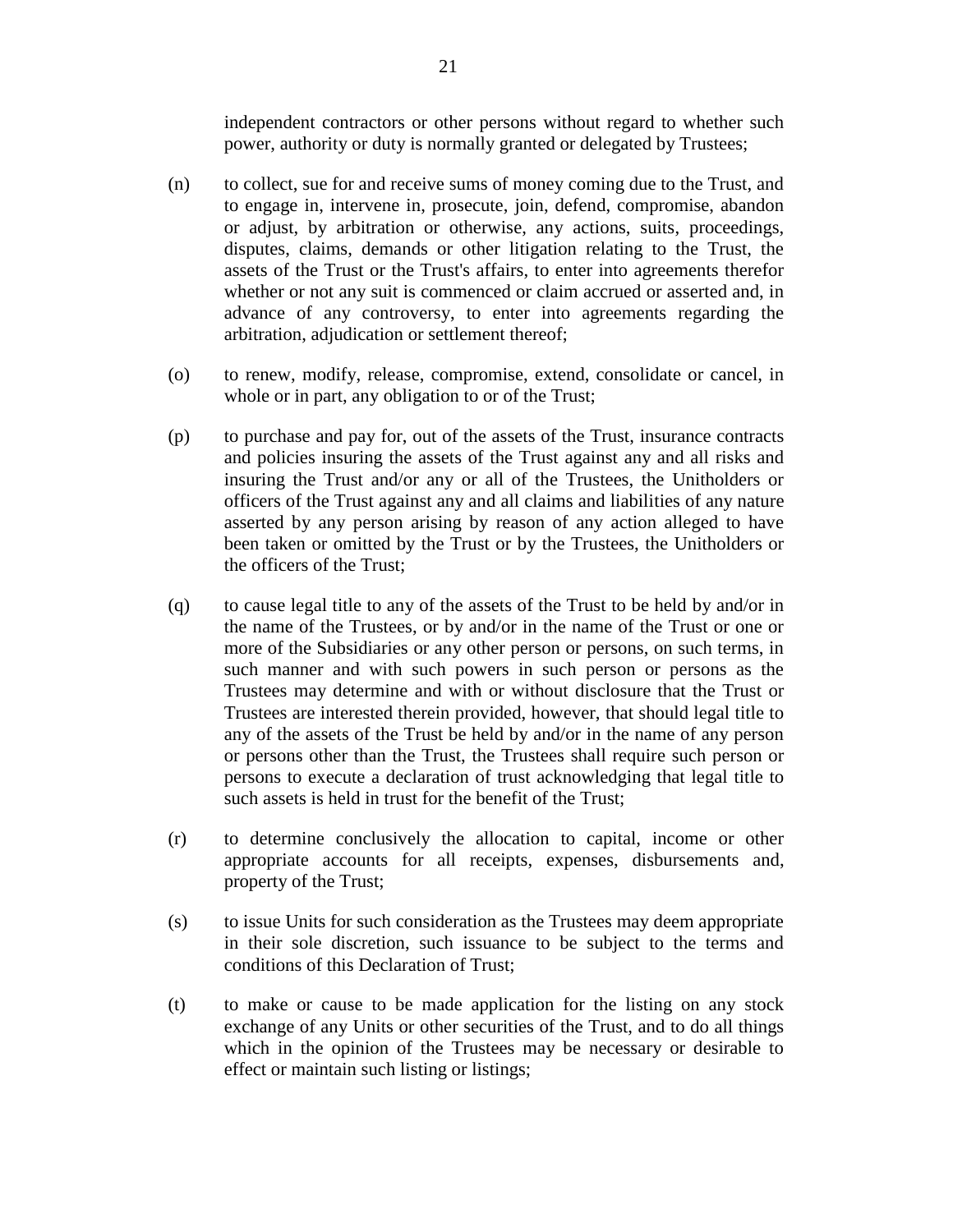- (u) to prepare, sign and file or cause to be prepared, signed and filed any prospectus, offering memorandum or similar document, and any amendment thereto and all agreements contemplated therein or ancillary thereto or relating to or resulting from any offerings of the Units or other securities issued or held by the Trust and to pay the cost thereof and related thereto out of the property of the Trust whether or not such offering is or was of direct benefit to the Trust or those persons (if any) who were Unitholders immediately prior to such offering;
- (v) in addition to the mandatory indemnification provided for in Section 16.2, to the extent permitted by law, to indemnify, or enter into agreements with respect to the indemnification of any person with whom the Trust has dealings including, without limitation, the Trustees, the officers of the Trust, the depository, the Transfer Agent or any escrow agent, to such extent as the Trustees shall determine;
- (w) to determine conclusively the value of any or all of the property of the Trust from time to time and, in determining such value, to consider such information and advice as the Trustees, in their sole judgment, may deem material and reliable;
- (x) to do all such acts and things and to exercise such powers as may be delegated to the Trustees by any person who co-owns real property with the Trust;
- (y) to pay all taxes or assessments, of whatever kind or nature, whether within or outside Canada, imposed upon or against the Trustees in connection with the Trust's assets, undertaking or income of the Trust, or imposed upon or against the Trust's assets, undertaking or income of the Trust, or any part thereof and to settle or compromise disputed tax liabilities and for the foregoing purposes to prepare and file such returns, take such deductions, and make such designations, elections and determinations in respect of the income or net realized capital gains of the Trust and any other matter as shall be permitted under the Tax Act or other tax statute (provided that to the extent necessary the Trustees will seek the advice of the Trust's counsel or the Auditor), and do all such other acts and things as may be deemed by the Trustees in their sole discretion to be necessary, desirable or convenient in connection with the foregoing; and
- (z) to do all such other acts and things as are incidental to the foregoing, and to exercise all powers that are necessary or useful to carry on the undertakings of the Trust, to promote any of the purposes for which the Trust is formed and to carry out the provisions of this Declaration of Trust.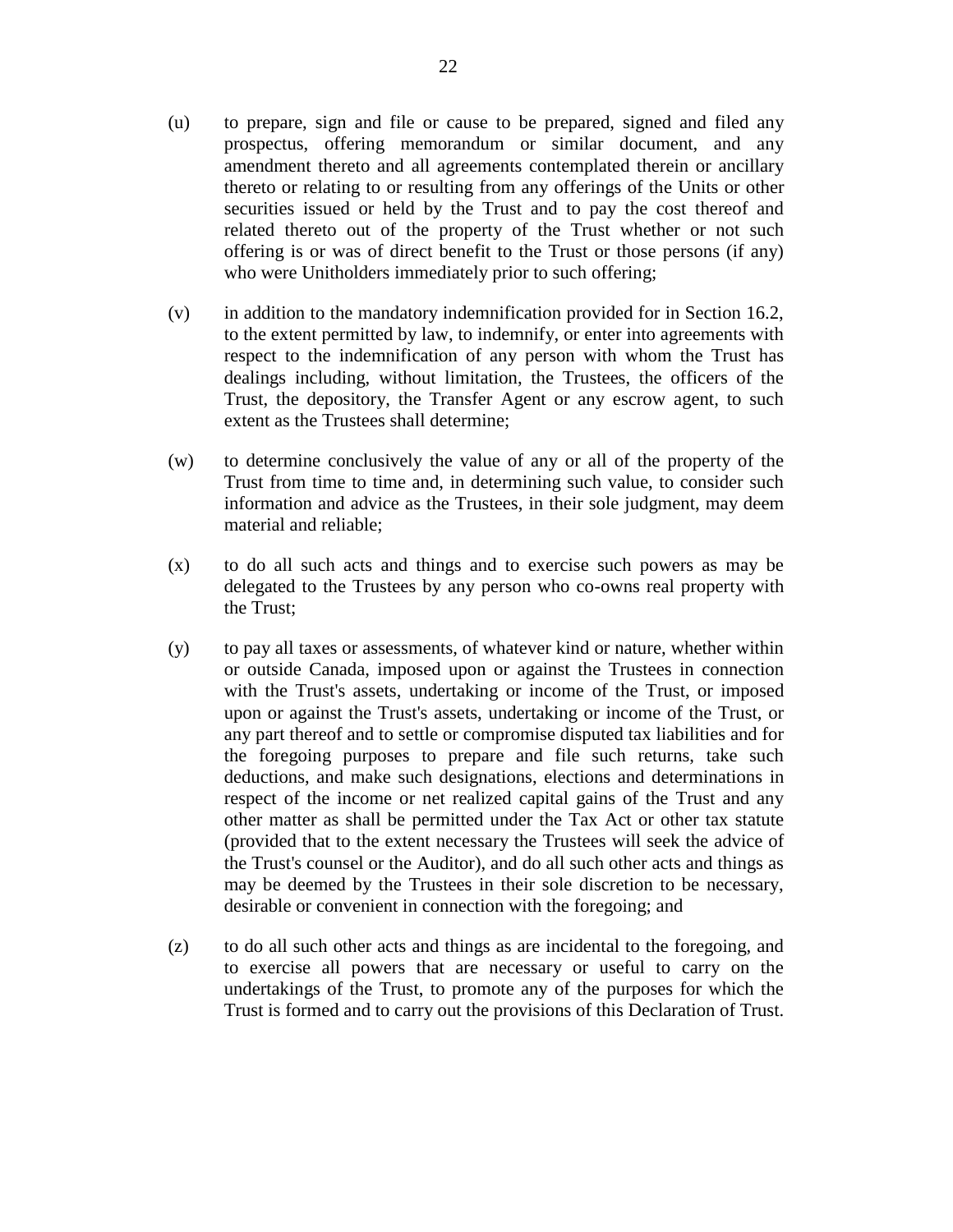### <span id="page-28-0"></span>**4.3 Further Powers of the Trustees**

The Trustees shall have the power to prescribe any form provided for or contemplated by this Declaration of Trust. The Trustees may make, adopt, amend, or repeal regulations containing provisions relating to the Trust, the conduct of its affairs, the rights or powers of the Trustees and the rights or powers of the unitholders or officers, provided that such regulations shall not be inconsistent with law or with this Declaration of Trust and not, in the opinion of the Trustees, prejudicial to unitholders. The Trustees shall also be entitled to make any reasonable decisions, designations or determinations not inconsistent with law or with this Declaration of Trust which they may determine are necessary or desirable in interpreting, applying or administering this Declaration of Trust or in administering, managing or operating the Trust. To the extent of any inconsistency between this Declaration of Trust and any regulation, decision, designation or determination made by the Trustees, this Declaration of Trust shall prevail and such regulation, decision, designation or determination shall be deemed to be modified to eliminate such inconsistency. Any regulations, decisions, designations or determinations made in accordance with this Section 4.3 shall be conclusive and binding upon all persons affected thereby.

Subject to any agreement between the Trust and any Trustee and subject as otherwise herein provided, the Trustees may from time to time in their discretion appoint, employ, invest in, contract or deal with any person including, without limitation, any affiliate of any of them and any person in which any one or more of them may be directly or indirectly interested and, without limiting the generality of the foregoing, any Trustee may purchase, hold, sell, invest in or otherwise deal with real property or other property of the same class and nature as may be held by the Trustees as property of the Trust, whether for the Trustee's own account or for the account of another (in a fiduciary capacity or otherwise), without being liable to account therefor and without being in breach of his duties and responsibilities hereunder.

### <span id="page-28-1"></span>**4.4 Banking**

The banking activities of the Trust, or any part thereof, including, but without restricting the generality of the foregoing, the operation of the Trust's accounts; the making, signing, drawing, accepting, endorsing, negotiation, lodging, depositing or transferring of any cheques, promissory notes, drafts, acceptances, bills of exchange and orders for the payment of money; the giving of receipts for orders relating to any property of the Trust; the execution of any agreement relating to any property of the Trust; the execution of any agreement relating to any such banking activities and defining the rights and powers of the parties thereto; and the authorizing of any officer of such bank to do any act or thing on the Trust's behalf to facilitate such banking activities, shall be transacted with such bank, trust company, or other firm or corporation carrying on a banking business as the Trustees may designate, appoint or authorize from time to time and shall be transacted on the Trust's behalf by one or more officers of the Trust as the Trustees may designate, appoint or authorize from time to time.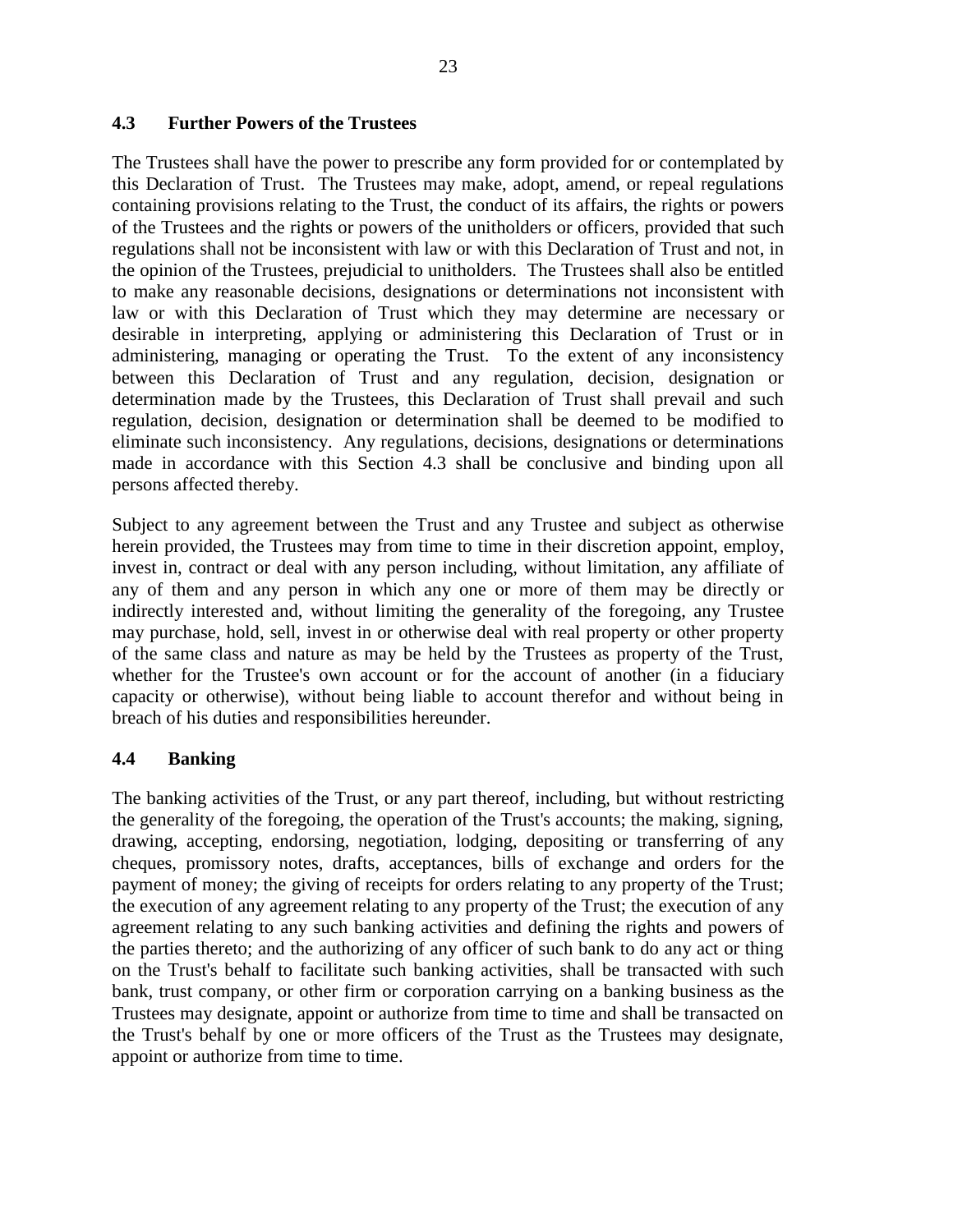### <span id="page-29-0"></span>**4.5 Standard of Care**

The exclusive standard of care required of the Trustees in exercising their powers and carrying out their functions hereunder shall be that they exercise their powers and discharge their duties hereunder as Trustees honestly, in good faith and in the best interests of the Trust and the Unitholders and in connection therewith, that they exercise the degree of care, diligence and skill that a reasonably prudent person would exercise in comparable circumstances. Unless otherwise required by law, no Trustee shall be required to give bond, surety or security in any jurisdiction for the performance of any duties or obligations hereunder. The Trustees in their capacity as Trustees shall not be required to devote their entire time to the investments, business or affairs of the Trust.

No Trustee shall be liable in carrying out such Trustee's duties under this Declaration of Trust except in cases where the Trustee fails to act honestly, in good faith and in the best interests of the Trust and the Unitholders or, in connection therewith, fails to exercise the degree of care, diligence and skill that a reasonably prudent person would exercise in comparable circumstances. The duties and standard of care of the Trustees provided as aforesaid are intended to be similar to, and not to be any greater than, those imposed on a director of a corporation governed by the *Canada Business Corporations Act*.

### <span id="page-29-1"></span>**4.6 Fees and Expenses**

As part of the expenses of the Trust, the Trustees may pay or cause to be paid out of the Trust's property, all fees, costs and expenses properly incurred in connection with the administration and management of the Trust, including (without limitation) real property and brokerage commissions in respect of investments and dispositions of real property made by the Trust, charitable donations, fees of auditors, accountants, lawyers, engineers, appraisers and other agents, consultants and professional advisors employed by or on behalf of the Trust, fees of stock exchanges and the cost of reporting or giving notices to Unitholders. All costs, charges and expenses properly incurred by the Trustees on behalf of the Trust shall be payable out of the Trust's property.

### <span id="page-29-2"></span>**4.7 Reliance Upon Trustees**

Any person dealing with the Trust in respect of any matters pertaining to the assets of the Trust and any right, title or interest therein or to securities of the Trust shall be entitled to rely on a certificate or statutory declaration (including, without limiting the foregoing, a certificate or statutory declaration as to the passing of a resolution of the Trustees) executed by any single Trustee or officer of the Trust or, without limiting the foregoing, such other person as may be authorized by the Trustees as to the capacity, power and authority of the Trustees or any such other person to act for and on behalf and in the name of the Trust. No person dealing with the Trustees or officers of the Trust shall be bound to see to the application of any funds or property passing into the hands or control of the Trustees. The receipt by or on behalf of the Trustees or officers of the Trust for monies or other consideration shall be binding upon the Trust.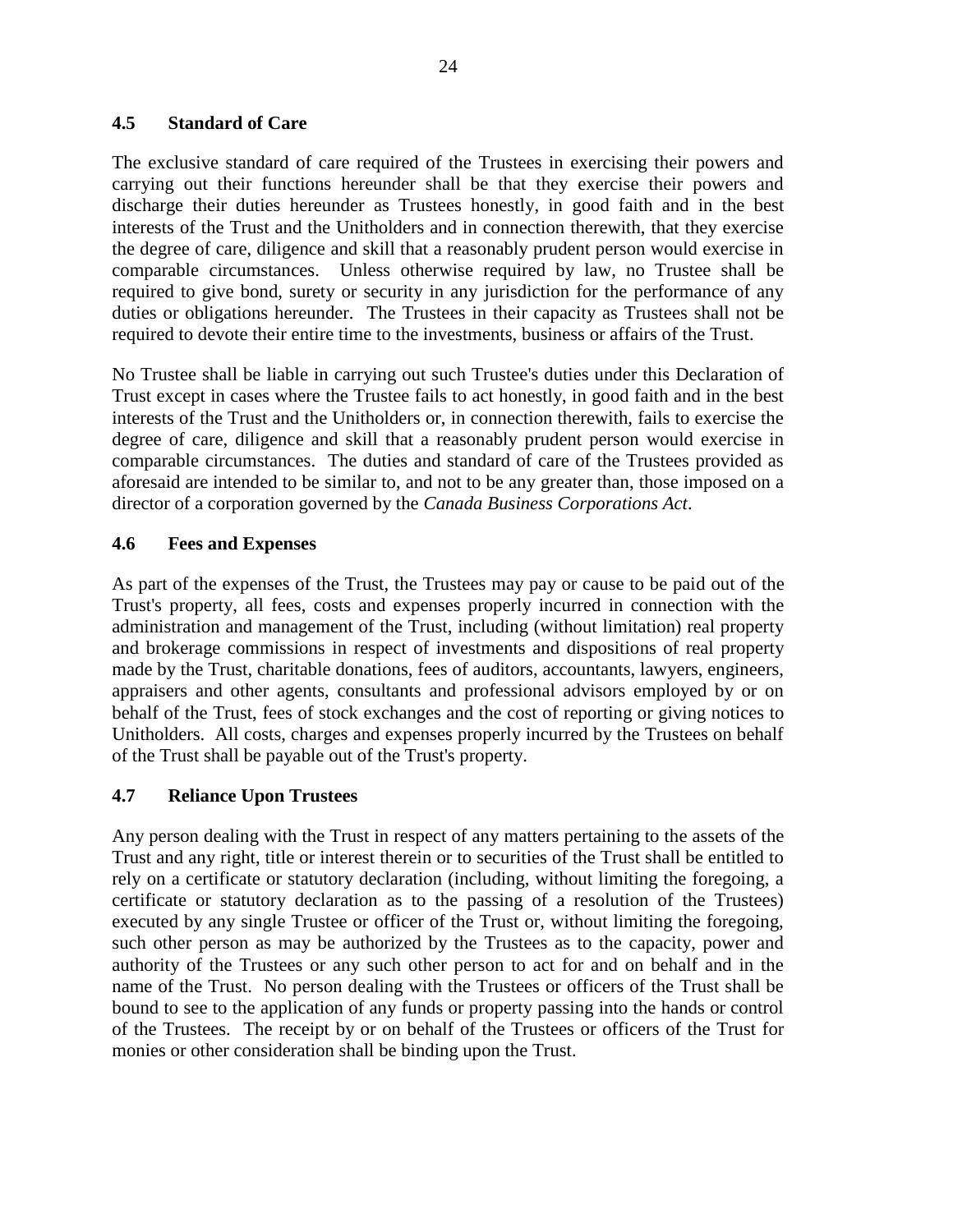### <span id="page-30-0"></span>**4.8 Determinations of Trustees Binding**

All determinations of the Trustees which are made in good faith with respect to any matters relating to the Trust, including, without limitation, whether any particular investment or disposition meets the requirements of this Declaration of Trust, shall be final and conclusive and shall be binding upon the Trust and all unitholders (and, where the unitholder is a Plan, or other similar fund or plan registered under the Tax Act, upon plan beneficiaries and plan holders past, present and future) and Units of the Trust shall be issued and sold on the condition and understanding that any and all such determinations shall be binding as aforesaid.

#### <span id="page-30-1"></span>**4.9 Limitations on Liability of Trustees**

- (a) Subject to the standard of care set forth in Section 4.5, none of the Trustees nor any officers, employees or agents of the Trust shall be liable to any unitholder or any other person in tort, contract or otherwise for any action taken or not taken in good faith in reliance on any documents that are, prima facie, properly executed; for any depreciation of, or loss to, the Trust incurred by reason of the sale of any security; for the loss or disposition of monies or securities; for any action or failure to act by any person to whom the Trustees are permitted to delegate and have delegated any of their duties hereunder; or for any other action or failure to act including, without limitation, the failure to compel in any way any former Trustee to redress any breach of trust or any failure by any person to perform obligations or pay monies owed to the Trust, unless such liabilities arise out of a breach of the standard of care, diligence and skill as set out in Section 4.5. If the Trustees have retained an appropriate expert, advisor or legal counsel with respect to any matter connected with their duties under this Declaration of Trust, the Trustees may act or refuse to act based on the advice of such expert, advisor or legal counsel and, notwithstanding any provision of this Declaration of Trust, including, without limitation, the standard of care, diligence and skill set out in Section 4.5 hereof, the Trustees shall not be liable for and shall be fully protected from any action or refusal to act based on the advice of any such expert, advisor or legal counsel which it is reasonable to conclude is within the expertise of such expert or advisor to give.
- (b) The Trustees shall not be subject to any personal liability for any debts, liabilities, obligations, claims, demands, judgments, costs, charges or expenses against or with respect to the Trust arising out of anything done or permitted or omitted to be done in respect of the execution of the duties of the office of Trustees for or in respect to the affairs of the Trust unless such Trustee shall have failed to meet the standard of care set out in Section 4.5. No property or assets of the Trustees, owned in their personal capacity or otherwise, will be subject to any levy, execution or other enforcement procedure with regard to any obligations under this Declaration of Trust or under any other related agreements unless such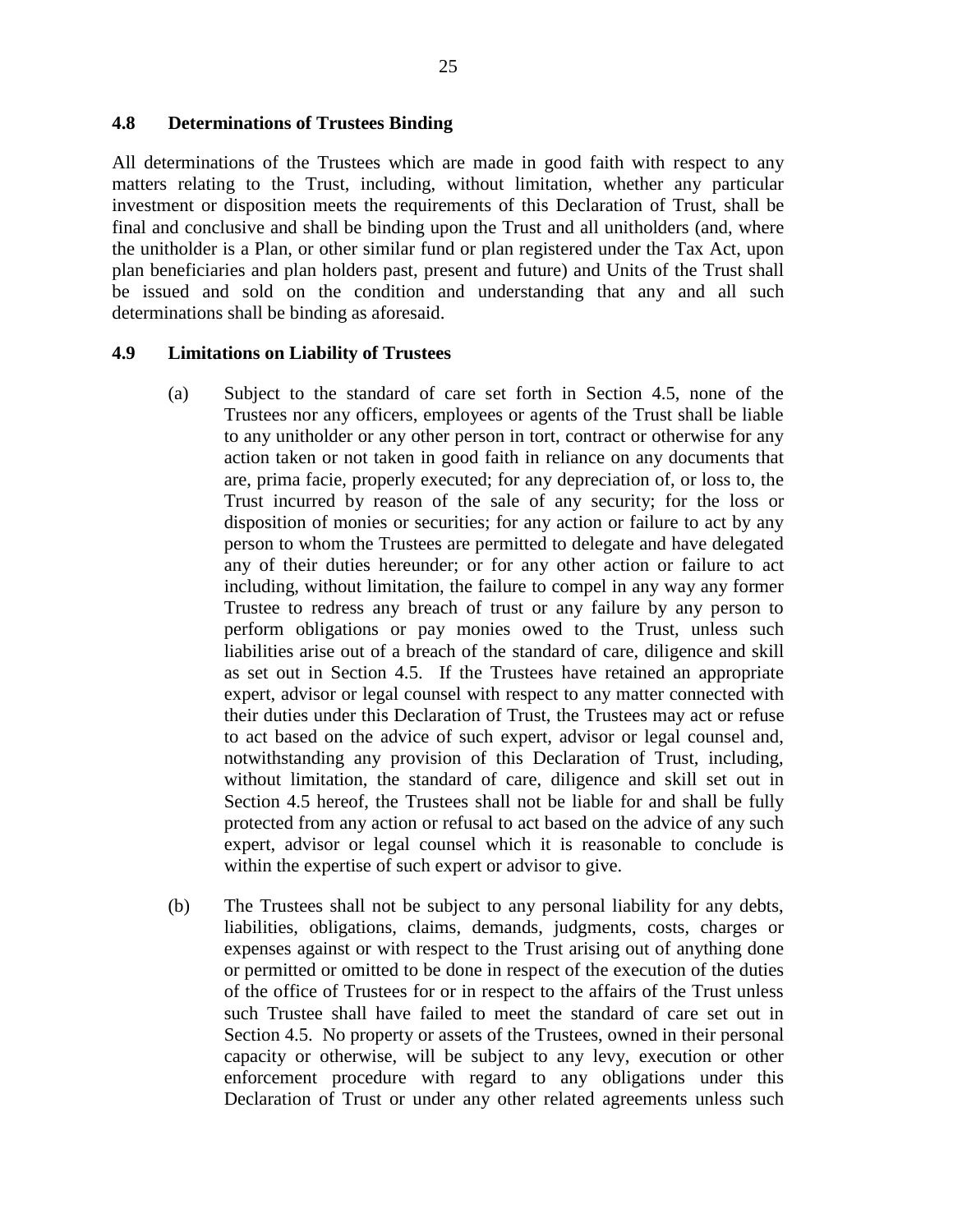Trustee shall have failed to meet the standard of care set out in Section 4.5. No recourse may be had or taken, directly or indirectly, against the Trustees in their personal capacity or against any incorporator, shareholder, director, officer, employee or agent of the Trustees or any successor of the Trustees unless such Trustee shall have failed to meet the standard of care set out in Section 4.5. The Trust shall be solely liable therefor and resort shall be had solely to the Trust's property for payment or performance thereof unless such Trustee shall have failed to meet the standard of care set out in Section 4.5.

In the exercise of the powers, authorities or discretion conferred upon the Trustees under this Declaration of Trust, the Trustees are and shall be conclusively deemed to be acting as trustees of the Trust's property.

### <span id="page-31-0"></span>**4.10 Conflict of Interest**

- (a) Subject to Section 17.20, if a Trustee or officer of the Trust:
	- (i) is a party to a material contract or transaction or proposed material contract or transaction with the Trust (or an affiliate thereof); or
	- (ii) is a director or officer of, or otherwise has a material interest in, any person who is a party to a material contract or transaction or proposed material contract or transaction with the Trust (or an affiliate thereof),

such Trustee or officer of the Trust shall disclose in writing to the Trustees or request to have entered into the minutes of meetings of the Trustees or Investment Committee the nature and extent of such interest as follows:

- (iii) the disclosure required in the case of a Trustee shall be made:
	- (A) at the meeting of Trustees or the Investment Committee at which a proposed material contract or transaction is first considered;
	- (B) if the Trustee was not then interested in a proposed material contract or transaction, at the first such meeting after he becomes so interested;
	- (C) if the Trustee becomes interested after a material contract is made or a transaction is entered into, at the first meeting after he becomes so interested; or
	- (D) if a person who is interested in a material contract or transaction later becomes a Trustee, at the first such meeting after he becomes a Trustee;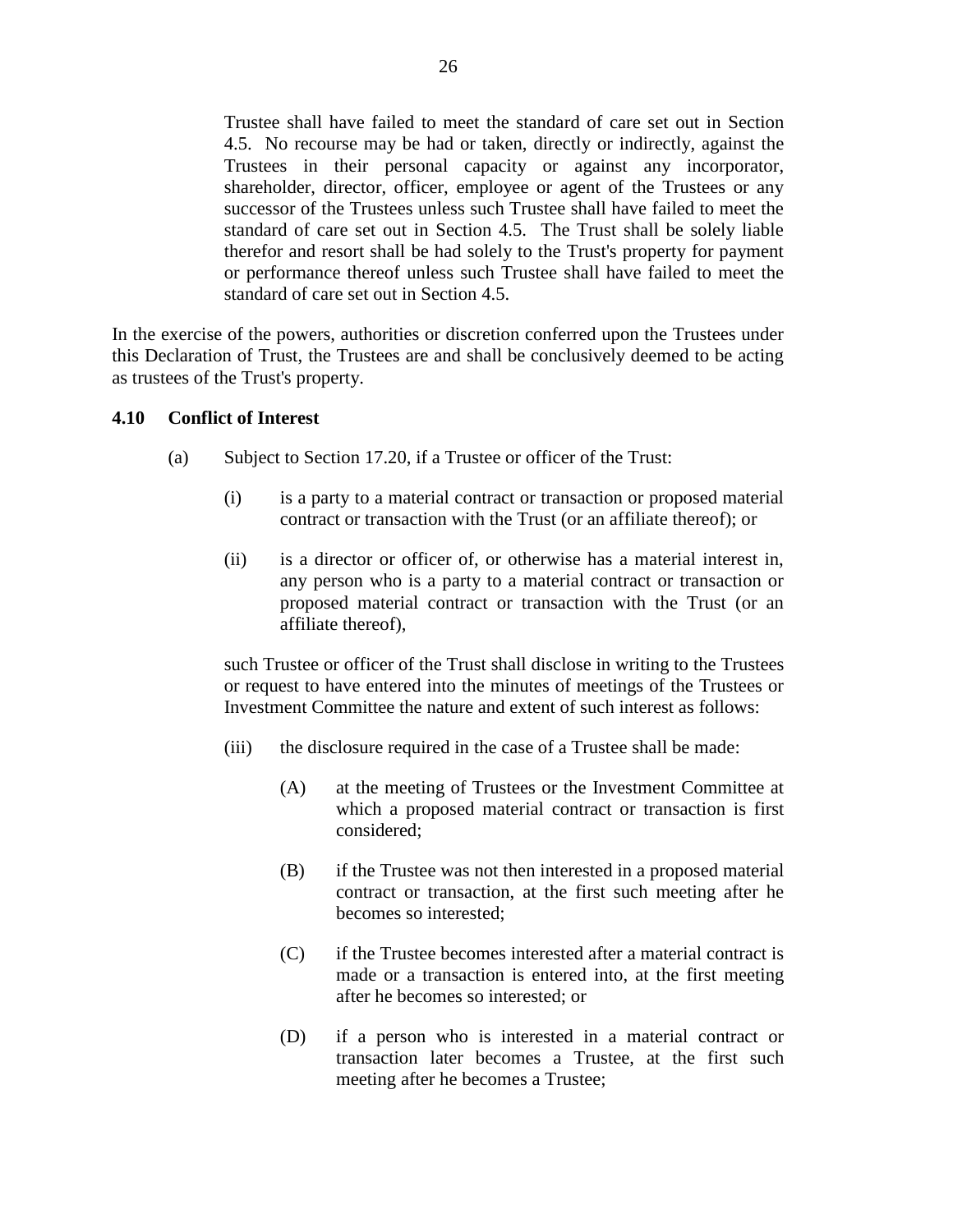- (iv) the disclosure required in the case of an officer of the Trust who is not a Trustee shall be made:
	- (A) forthwith after such person becomes aware that the material contract or transaction or proposed material contract or transaction is to be considered or has been considered at a meeting of the Trustees or the Investment Committee;
	- (B) if such person becomes interested after a material contract is made or transaction is entered into, forthwith after such person becomes aware that he has become so interested; or
	- (C) if a person who is interested in a material contract or a transaction later becomes an officer of the Trust, forthwith after he becomes an officer of the Trust.
- (b) Notwithstanding Paragraphs  $4.10(a)(i)$  and  $4.10(a)(ii)$ , where this Section applies to any person in respect of a material contract or transaction or proposed material contract or transaction that, in the ordinary course of the affairs of the Trust, would not require approval by the Trustees or the unitholders, such person shall disclose in writing to the Trustees or request to have entered into the minutes of meetings of the Trustees or the Investment Committee the nature and extent of such person's interest forthwith after such person becomes aware of the material contract or transaction or proposed material contract or transaction.
- (c) A Trustee referred to in this Section 4.10 shall not vote on any resolution to approve the said material contract or transaction unless the material contract or transaction is:
	- (i) one relating primarily to such Trustee's remuneration as a Trustee, officer, employee or agent of the Trust; or
	- (ii) one for indemnity of such Trustee under Section 16.1 hereof or the purchase of liability insurance,

provided, however, that the presence of such Trustee at the relevant meeting or the written recognition by such Trustee of any resolution in writing shall be counted toward any quorum requirement or requirement that at least a minimum number of Trustees act.

(d) For the purposes hereof, a general notice to the Trustees by a Trustee or an officer of the Trust disclosing that such person is a director or officer of or has a material interest in a person and is to be regarded as interested in any material contract made or any transaction entered into with that person, is a sufficient disclosure of interest in relation to any material contract so made or transaction so entered into. In the event that a meeting of unitholders is called to confirm or approve a material contract or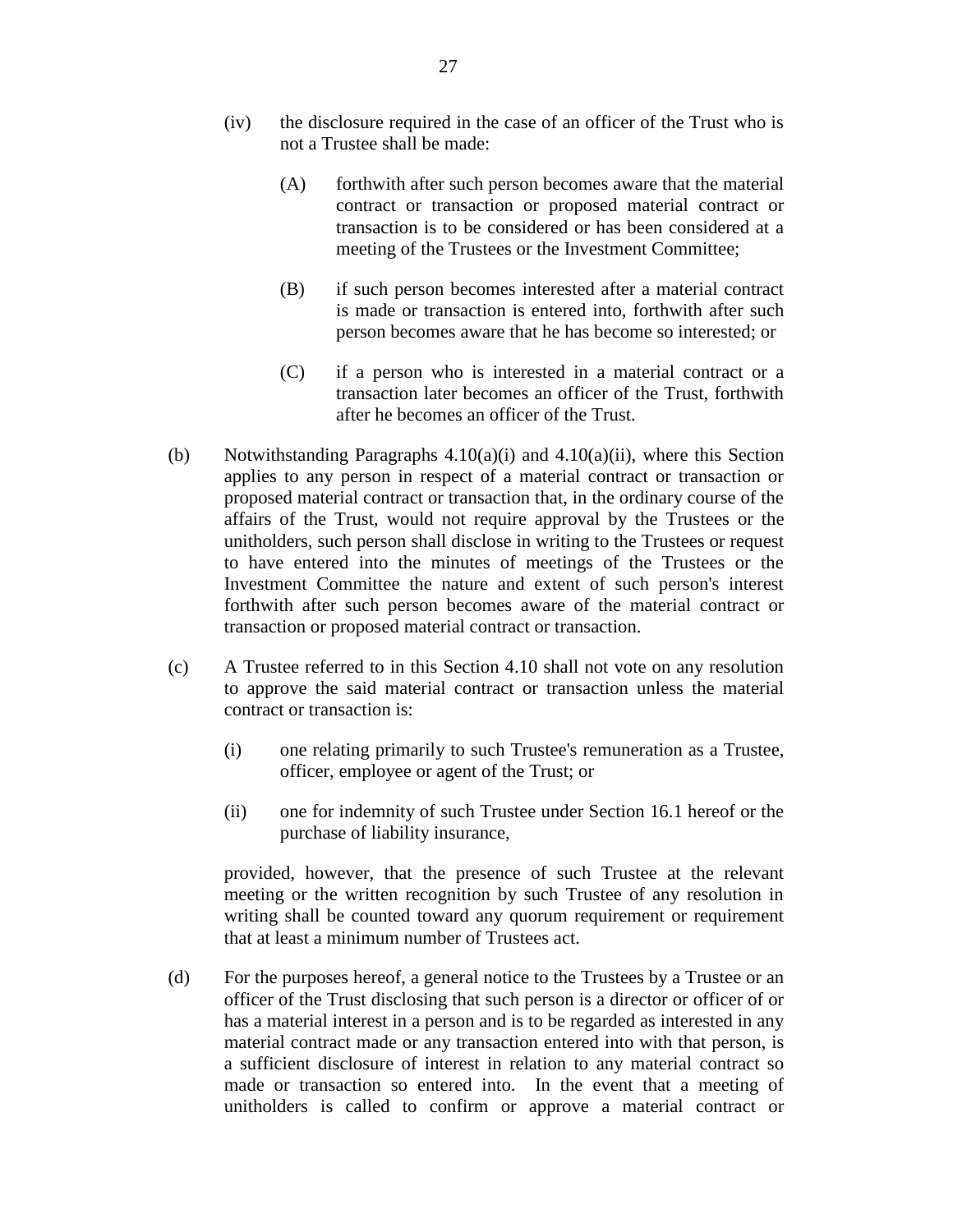transaction which is the subject of a general notice to the Trustees, the notice and extent of the interest in the material contract or transaction of the person giving such general notice shall be disclosed in reasonable detail in the notice calling the said meeting of unitholders or in any information circular to be provided by this Declaration of Trust or by law.

- (e) Where a material contract is made or a material transaction is entered into between the Trust and a Trustee or an officer of the Trust, or between the Trust and another person in which a Trustee or an officer of the Trust is a director or officer or in which he has a material interest:
	- (i) such person is not accountable to the Trust or to the Unitholders for any profit or gain realized from the material contract or transaction; and
	- (ii) the material contract or transaction is neither void nor voidable, by reason only of that relationship or by reason only that such person is present at or is counted to determine the presence of a quorum at the meeting of the Trustees or the Investment Committee that authorized the material contract or transaction, if such person disclosed such person's interest in accordance with this Section 4.10, and the material contract or transaction was reasonable and fair to the Trust at the time it was so approved.
- (f) Notwithstanding anything in this Section 4.10, but without limiting the effect of Subsection 4.10(c) hereof, a Trustee or an officer of the Trust, acting honestly and in good faith, is not accountable to the Trust or to the Unitholders for any profit or gain realized from any such material contract or transaction by reason only of such person holding such office or position, and the material contract or transaction, if it was reasonable and fair to the Trust at the time it was approved, is not by reason only of such person's interest therein void or voidable, where:
	- (i) the material contract or transaction is confirmed or approved at a meeting of unitholders duly called for that purpose; and
	- (ii) the nature and extent of such person's interest in the material contract or transaction are disclosed in reasonable detail in the notice calling the meeting or in any information circular to be provided by this Declaration of Trust or by law.
- (g) Subject to Subsections  $4.10(c)$ ,  $4.10(e)$  and  $4.10(f)$  hereof, where a Trustee or an officer of the Trust fails to disclose such person's interest in a material contract or transaction in accordance with this Declaration of Trust or otherwise fails to comply with this Section 4.10, any Trustee or any Unitholder, in addition to exercising any other rights, or remedies in connection with such failure exercisable at law or in equity, may apply to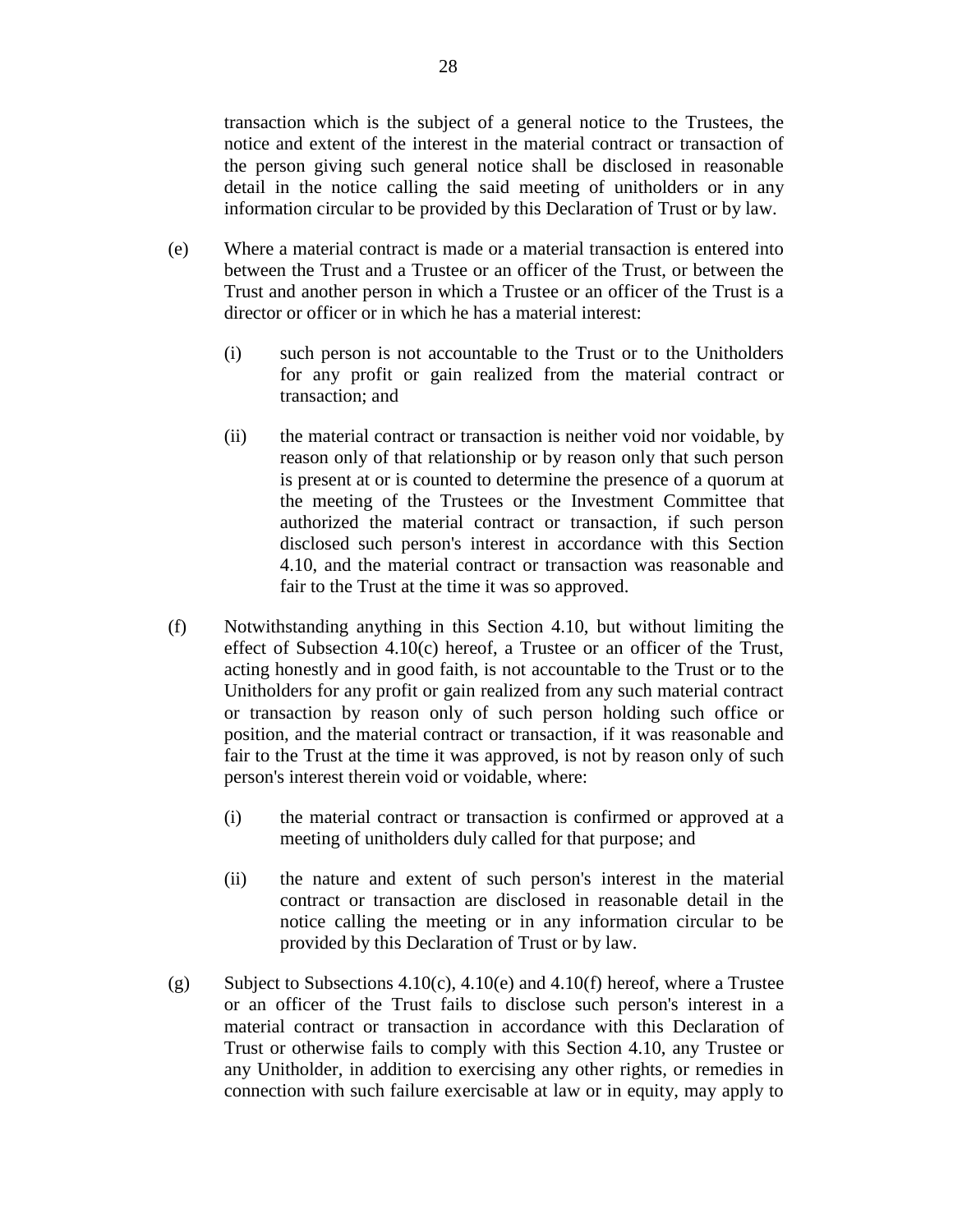a court for an order setting aside the material contract or transaction and directing that such person account to the Trust for any profit or gain realized.

### <span id="page-34-0"></span>**4.11 Conditions Precedent**

The obligation of the Trustees to commence or continue any act, action, suit or proceeding or to represent the Trust in any action, suit or proceeding shall be conditional upon sufficient funds being available to the Trustees from the Trust's property to commence or continue such act, action, suit or proceeding or to represent the Trust in any action, suit or proceeding and an indemnity reasonably satisfactory to the Trustees to protect and hold harmless the Trustees against the costs, charges and expenses and liabilities to be incurred therein and any loss and damage it may suffer by reason thereof. None of the provisions contained in this Declaration of Trust shall require the Trustees to expend or risk their own funds or otherwise incur financial liability in the performance of their duties or in the exercise of any of their rights or powers unless they are given an indemnity and funding satisfactory to the Trustees, acting reasonably.

### **ARTICLE V OFFICERS OF THE TRUST**

#### <span id="page-34-2"></span><span id="page-34-1"></span>**5.1 General**

The Trust shall have a Chair of Trustees and may have one or more other officers as the Trustees may appoint from time to time, including without limitation a Chief Executive Officer and Chief Financial Officer. Any officer of the Trust, other than the Chair of Trustees may, but need not be, a Trustee. One person may hold two or more offices. Officers of the Trust may be appointed and, without prejudice to rights under any employment contract, removed or discharged, and their powers, responsibilities and remuneration determined by the Trustees and, in the absence of such determination, their responsibilities shall be those usually applicable to the office held. A majority of officers so appointed shall be Residents.

#### <span id="page-34-3"></span>**5.2 Chair of Trustees**

The Chair of Trustees shall be appointed from among the Trustees. When present, the Chair of Trustees shall be chairperson of meetings of Trustees and Unitholders and shall have such other powers and duties as the Trustees may determine from time to time to manage the affairs of the Board of Trustees and monitor the effectiveness of the Trustees.

#### <span id="page-34-4"></span>**5.3 Term of Office**

The Chair of Trustees and any officer appointed by the Trustees shall hold such position until his or her successor is elected or appointed, provided, without prejudice to rights under any employment contract, that the Trustees may at any time remove an officer from office at any time in their sole discretion. For greater certainty, each incumbent officer of the Trust shall continue in office until the earliest of (a) his resignation, which resignation shall be effective at the time a written resignation is received by the Trust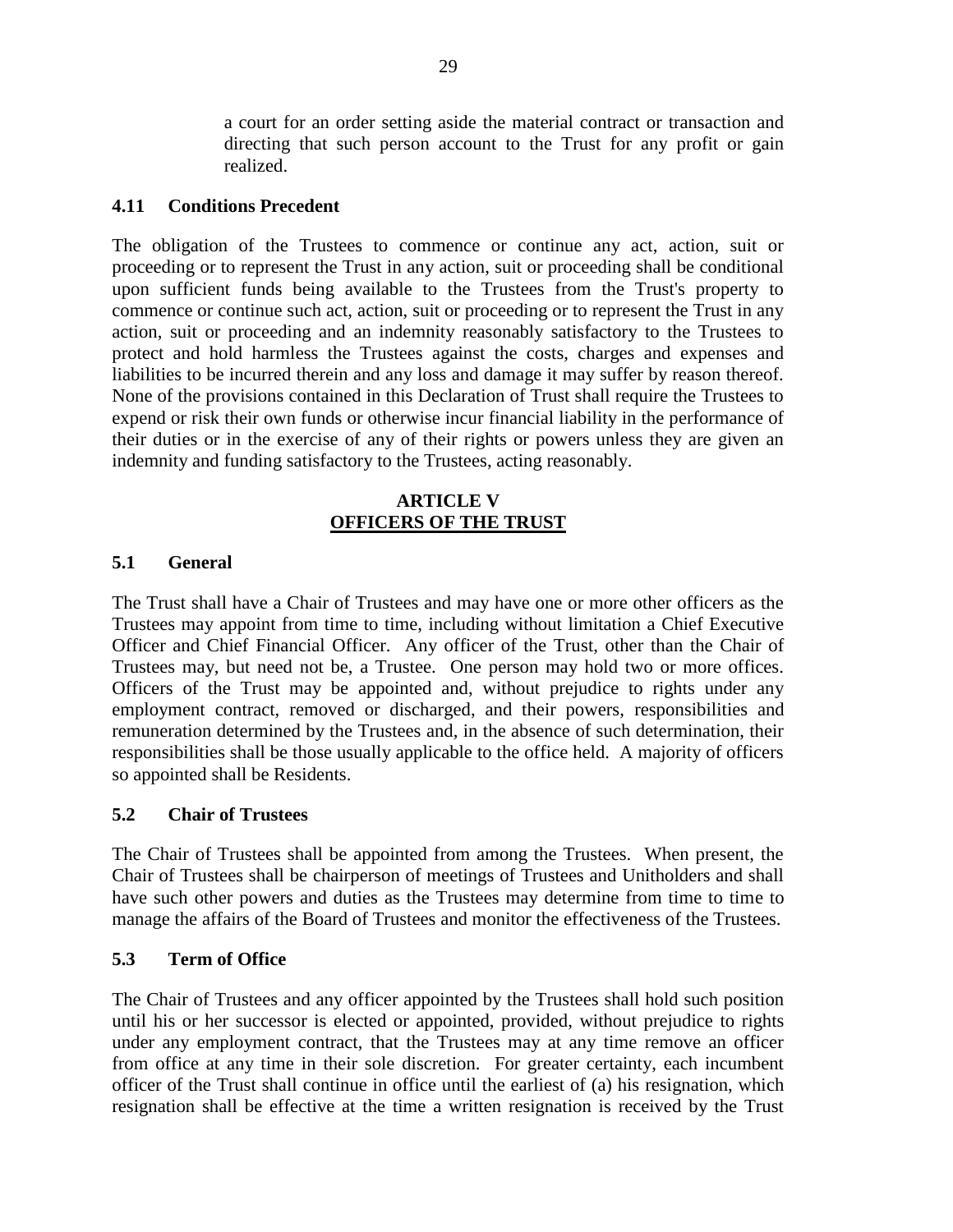upon 30 days' written notice or at the time specified in the resignation or in the officer's employment contract, whichever is later, (b) the appointment of his successor, (c) his removal or leave of absence due to incapacity, Adjudicated Incompetence or otherwise, and (d) his death.

# <span id="page-35-0"></span>**5.4 Independent Contractors**

Any office of the Trust appointed by the Trustees may be held by an individual who is not an employee of the Trust but has been retained by the Trust to hold such office pursuant to an independent service agreement entered into between the Trust and that individual or that individual's employer.

### **ARTICLE VI INVESTMENT GUIDELINES AND OPERATING POLICIES**

### <span id="page-35-2"></span><span id="page-35-1"></span>**6.1 Investment Guidelines**

Notwithstanding any other provision hereof, the assets of the Trust may be invested only in accordance with the following restrictions:

- (a) the Trust will invest primarily, directly or indirectly, in the acquisition, holding, developing, maintaining, improving, leasing or management of income producing real property, and assets ancillary thereto necessary for the operation of such real property and such other activities as are consistent with the other investment guidelines of the Trust;
- (b) notwithstanding anything else contained in the Declaration of Trust, the Trust shall not make or hold any investment, take any action or omit to take any action or permit a Subsidiary to make or hold any investment or take any action or omit to take any action that would result in:
	- (i) the Trust not qualifying as a "mutual fund trust" or a "unit trust" both within the meaning of the Tax Act;
	- (ii) Trust Units not qualifying as qualified investments for Plans;
	- (iii) the Trust not qualifying as a "real estate investment trust" within the meaning of the Tax Act if, as a consequence of the Trust not so qualifying, the Trust or any of its Subsidiaries would be liable to pay a tax imposed under either paragraph 122(1)(b) or subsection 197(2) of the Tax Act; or
	- (iv) the Trust being liable to pay a tax under Part XII.2 of the Tax Act;
- (c) the Trust and/or its Subsidiaries may make its investments and conduct its activities, directly or indirectly, through an investment in one or more persons, on such terms as the Trustees may from time to time determine,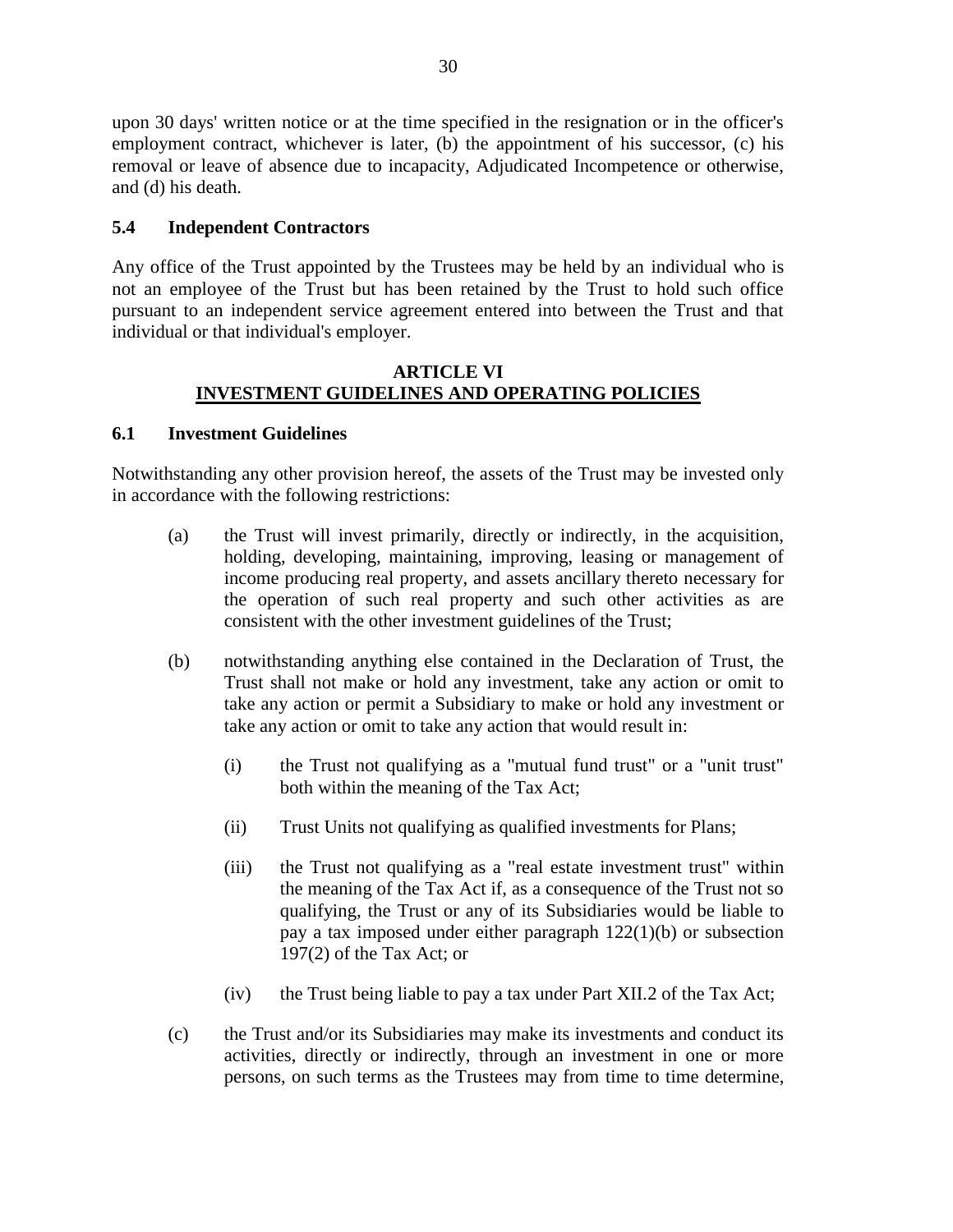including by way of joint ventures, partnerships (general or limited), and limited liability companies;

- (d) except for temporary investments held in cash, deposits with a Canadian chartered bank or trust company registered under the laws of a province or territory of Canada, deposits with a savings institution, trust company, credit union or similar financial institution that is organized or chartered under the laws of a state or of the United States, short-term government debt securities or money market instruments maturing prior to one year from the date of issue and except as permitted pursuant to these investment guidelines and operating policies of the Trust, the Trust and/or its Subsidiaries may not hold securities of a person other than to the extent such securities would constitute an investment in real property and provided further that, notwithstanding anything contained in the Declaration of Trust to the contrary, but in all events subject to paragraph (b) above, the Trust and/or its Subsidiaries may hold securities of a person (including securities of a reporting issuer or equivalent concept): (i) acquired in connection with the carrying on, directly or indirectly, of the Trust's activities or the holding of its assets; or (ii) which focuses its activities primarily on the activities described in paragraph (a) above;
- (e) the Trust and/or its Subsidiaries shall not invest in rights to or interests in mineral or other natural resources, including oil or gas, except as incidental to an investment in real property;
- (f) the Subsidiaries of the Trust may invest in mortgages and mortgage bonds (including participating or convertible mortgages) and similar instruments where the real property which is security therefor is real property which otherwise meets the other investment guidelines of the Trust;
- (g) subject to paragraph (b) above, the Trust and/or its Subsidiaries may invest in raw land for development provided such investment wholly or jointly is for the purpose of (i) the renovation or expansion of existing facilities that are capital property of the Trust or a Subsidiary of the Trust, (ii) the development of new projects which will be capital property of the Trust or a Subsidiary of the Trust; or (iii) otherwise consistent with the activities described in paragraph (a) above; and
- (h) unless otherwise specifically prohibited by the Declaration of Trust, the Trust and/or its Subsidiaries may invest in fee simple, leasehold, or other interests in property (real, personal, moveable or immovable).

# **6.2 Operating Policies**

The operations and affairs of the Trust are to be conducted in accordance with the following policies: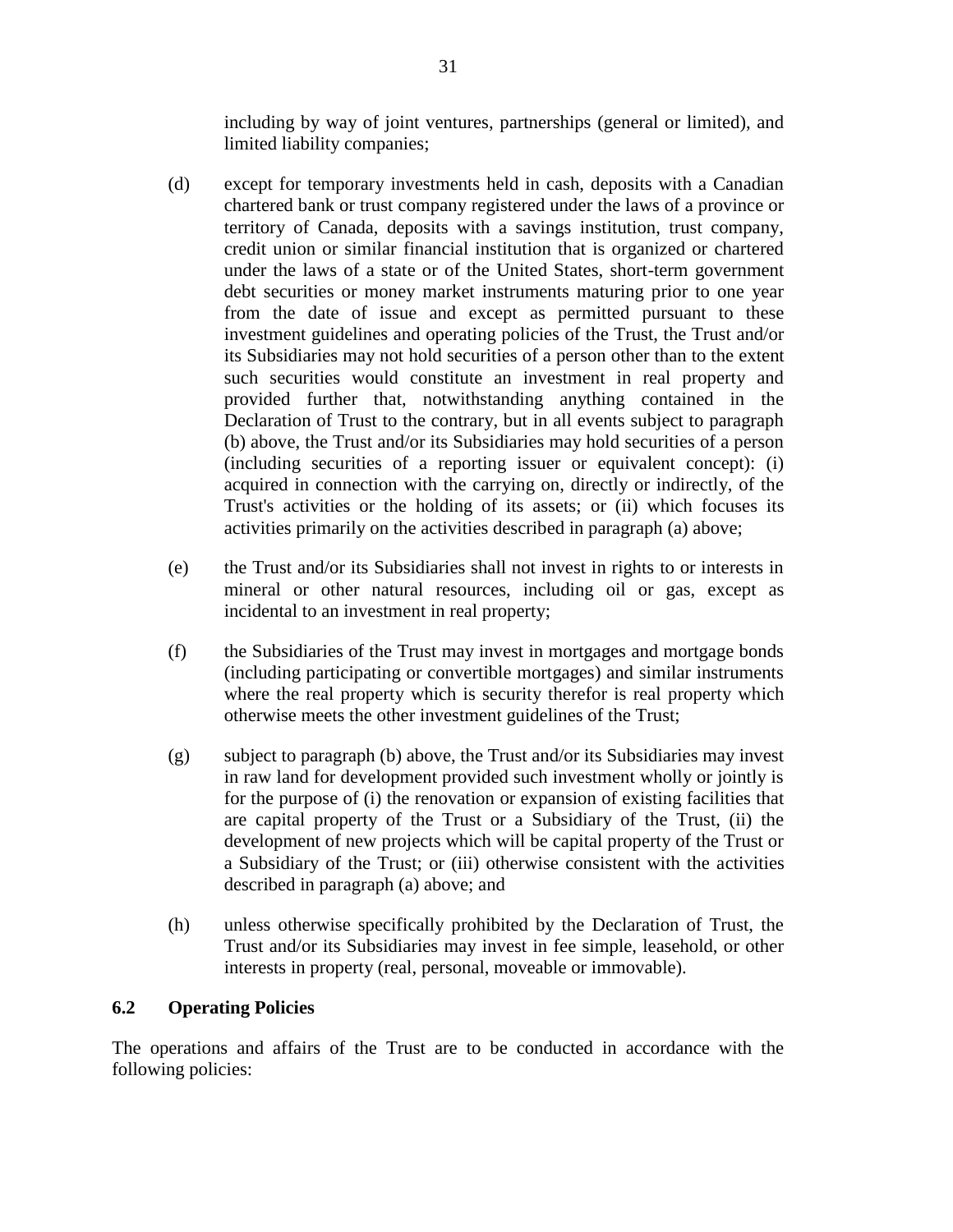- (a) the Trust and/or its Subsidiaries shall not purchase or sell currency or interest rate futures contracts otherwise than for hedging purposes where, for this purpose, the term "hedging" has the meaning given by National Instrument 81-102 – *Mutual Funds*, as replaced or amended from time to time and, in all events, subject to Section 6.1(b);
- (b) (i) any written instrument creating indebtedness or an obligation which is or includes the granting by the Trust of a mortgage; and (ii) to the extent the Trustees determine to be practicable and consistent with their fiduciary duties to act in the best interest of the unitholders, any written instrument which is, in the judgment of the Trustees, a material obligation, shall contain a provision, or be subject to an acknowledgement to the effect, that the obligation being created is not personally binding upon, and that resort must not be had to, nor will recourse or satisfaction be sought from, by lawsuit or otherwise the private property of any of the Trustees, unitholders, annuitants or beneficiaries under a plan of which a unitholder acts as a trustee or carrier, or officers, employees or agents of the Trust, but that only property of the Trust or a specific portion thereof is bound;
- (c) title to real property shall be held by and registered in the name of the Trust, a Subsidiary of the Trust, one or more of the Trustees or any other person or persons in such manner as the Trustees consider appropriate, taking into account advice of legal counsel;
- (d) the Trust shall not incur or assume any indebtedness if, after giving effect to the incurrence or assumption of such indebtedness, the total indebtedness of the Trust would be more than 70% of Gross Book Value;
- (e) the Trust shall not directly or indirectly guarantee any indebtedness or liabilities of any person unless such guarantee: (i) is given in connection with or incidental to an investment that is otherwise permitted by the Trust's investment guidelines and operating policies; and (ii) (A) would not disqualify the Trust as a "mutual fund trust" within the meaning of the Tax Act, and (B) would not result in the Trust losing any status under the Tax Act that is otherwise beneficial to the Trust and its Unitholders;
- (f) the Trust and/or its Subsidiaries shall directly or indirectly obtain and maintain at all times property insurance coverage in respect of potential liabilities of the Trust or its Subsidiaries and the accidental loss of value of the assets of the Trust or its Subsidiaries from risks, in amounts, with such insurers, and on such terms as the Trustees consider appropriate, taking into account all relevant factors, including the practice of owners of comparable properties;

References in the investment guidelines and operating policies in Sections 6.1 and 6.2 to investment in real property are deemed to include direct and indirect investments in joint ventures, partnerships and other arrangements that invest in real property.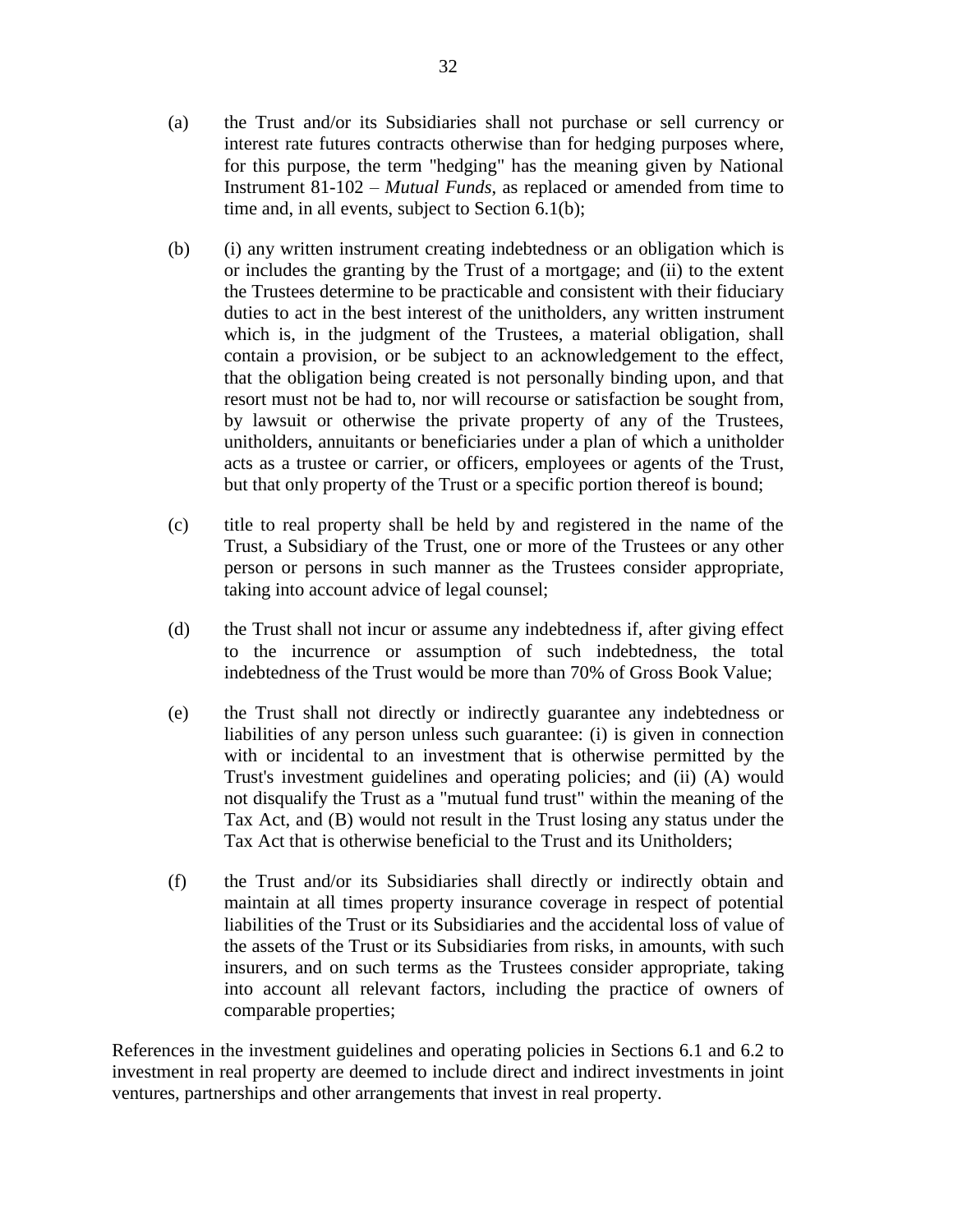# **6.3 Amendments to Investment Guidelines and Operating Policies**

All of the investment guidelines set out in Section 6.1 and the operating policies contained in Subsections  $6.2(a)$ ,  $6.2(b)$  and  $6.2(e)$  may be amended only with the approval of not less than two-thirds of the votes cast by unitholders at a meeting called for such purpose (or a written resolution signed by unitholders representing at least twothirds of the outstanding Trust Units). The remaining operating policies may be amended with the approval of a majority of the votes cast by unitholders at a meeting called for such purpose (or a written resolution signed by unitholders representing at least a majority of the outstanding Trust Units).

# **6.4 Tax Status**

The Trustees shall cause the Trust to elect, in its return of income for the first taxation year of the Trust, pursuant to Subsection 132(6.1) of the Tax Act, that the Trust be deemed to be a "mutual fund trust" for the purposes of the Tax Act, provided that prior to filing such return of income the Trust has sufficient Unitholders so as to be entitled to make such election and has otherwise complied with the requirements thereof. Notwithstanding anything else contained in this Declaration of Trust, the Trust shall not make any investment, take any action or omit to take any action that would result in the Trust failing or ceasing to qualify as a "mutual fund trust" and a "real estate investment trust" within the meaning of the Tax Act (effective the date it was established and thereafter).

# **6.5 Application of Investment Guidelines and Operating Policies**

With respect to the investment guidelines and operating policies contained in Sections 6.1 and 6.2 and where any maximum or minimum percentage limitation is specified in any of the guidelines and policies therein contained, such guidelines and policies shall, unless otherwise specified, be applied on the basis of the relevant amounts calculated immediately after the making of such investment or the taking of such action. Any subsequent change relative to any percentage limitation, which results from a subsequent change in the Gross Book Value, will not require divestiture of any investment.

# **6.6 Regulatory Matters**

If at any time a government or regulatory authority having jurisdiction over the Trust or any property of the Trust shall enact any law, regulation or requirement which is in conflict with any investment guideline or operating policy of the Trust then in force (other than Subsection 6.1(b)), such guideline or operating policy in conflict shall, if the Trustees on the advice of legal counsel to the Trust so resolve, be deemed to have been amended to the extent necessary to resolve any such conflict and, notwithstanding anything to the contrary herein contained, any such resolution of the Trustees shall not require the prior approval of Unitholders.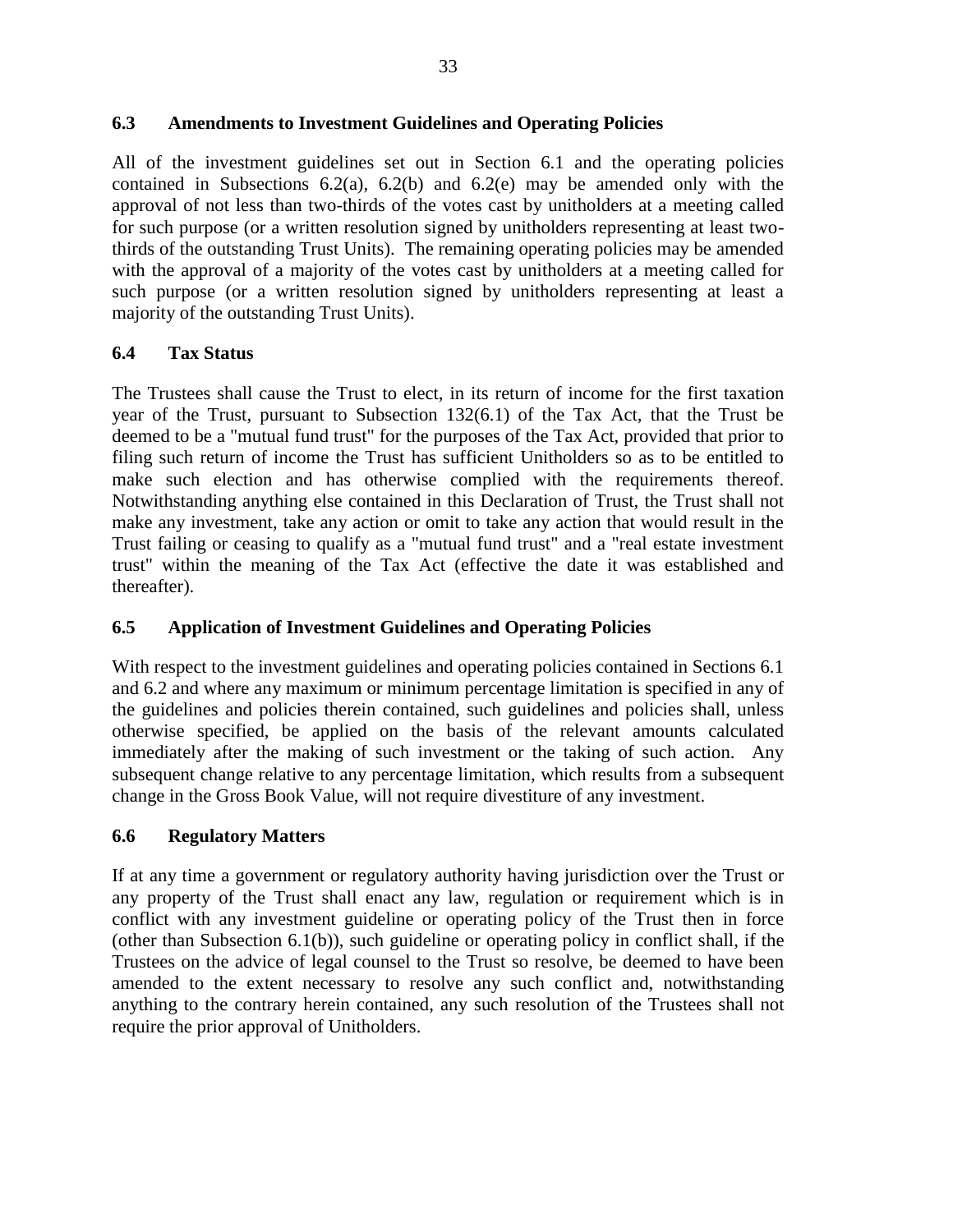## **ARTICLE VII UNITS**

### **7.1 Units**

- (a) The interests in the Trust shall be divided into two classes, described and designated as "Trust Units" and "Special Voting Units", respectively, which shall be entitled to the rights and subject to the limitations, restrictions and conditions set out herein. Each Trust Unit and Special Voting Unit shall vest indefeasibly in the holder thereof and the interest of each unitholder shall be determined by the number of Trust Units and Special Voting Units registered in the name of the Trust Unitholder and Special Voting Unitholder, respectively.
- (b) The interest of each unitholder shall be determined by the number of Units registered in the name of the unitholder. The number of Trust Units and Special Voting Units that the Trust may issue shall be unlimited.
- (c) The issued and outstanding Trust Units and Special Voting Units may be subdivided or consolidated from time to time by the Trustees without notice to or approval of the unitholders.

### **7.2 Special Voting Units**

- (a) Special Voting Units have no economic entitlement nor beneficial interest in the Trust or in the distribution of assets in the Trust, but entitle the holder to one vote per Special Voting Unit at any meeting of the unitholders of the Trust. Special Voting Units may only be issued in connection with or in relation to Exchangeable Securities for the purpose of providing voting rights with respect to the Trust to the holders of such securities.
- (b) Special Voting Units will be issued in conjunction with the Exchangeable Securities to which they relate, and will be evidenced only by the certificates representing such securities.
- (c) Special Voting Units will not be transferable separately from the Exchangeable Securities to which they are attached and will be automatically transferred upon the transfer of such securities.
- (d) Upon the exchange or surrender of an Exchangeable Security, the Special Voting Unit attached to such Exchangeable Security will automatically be redeemed and cancelled for no consideration without any further action of the Trustees, and the former holder of such Special Voting Unit will cease to have any rights with respect thereto.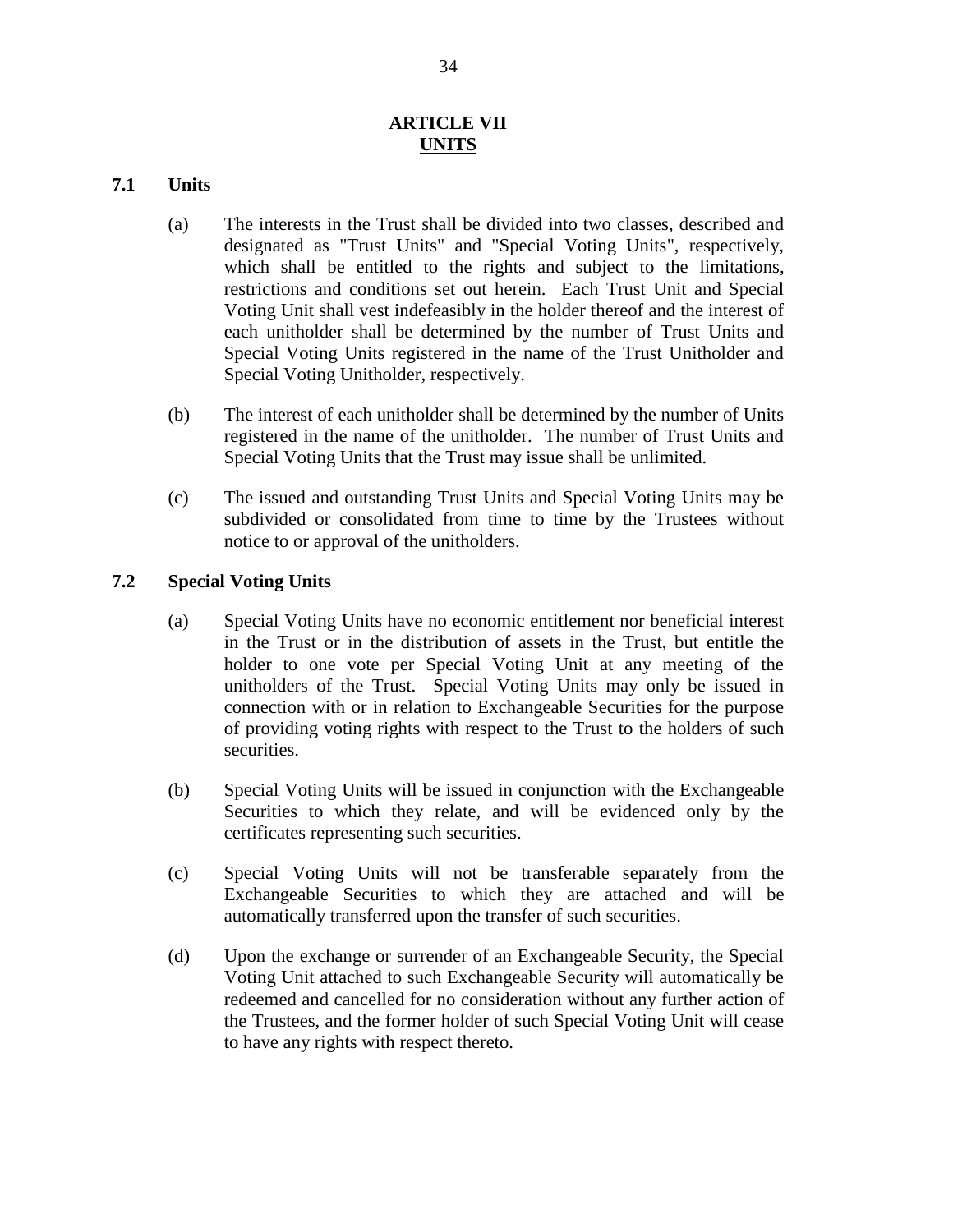## **7.3 Trust Units**

Each Trust Unit shall represent a proportionate, undivided beneficial ownership interest in the Trust and shall confer the right to one vote at any meeting of unitholders and to participate pro rata in any distributions by the Trust, whether of net income, net realized capital gains or other amounts, and, in the event of termination or winding-up of the Trust, in the net assets of the Trust remaining after satisfaction of all liabilities. No Trust Unit shall have any preference or priority over any other. Trust Units shall rank among themselves equally and ratably without discrimination, preference or priority. Trust Units will be fully paid and non-assessable when issued (unless issued on an installment receipt basis) and are transferable. Trust Units are redeemable at the holder's option, as described under Section 7.14 below.

# **7.4 Consideration for Units**

No Units shall be issued other than as fully paid and non-assessable. A Unit shall not be fully paid until the consideration therefor has been received in full by or on behalf of the Trust. The consideration for any Unit shall be paid in money or in property or in past services that are not less in value than the fair equivalent of the money that the Trust would have received if the Unit had been issued for money. In determining whether property or past services are the fair equivalent of consideration paid in money, the Trustees may take into account reasonable charges and expenses of organization and reorganization and payments for property and past services reasonably expected to benefit the Trust.

## **7.5 Pre-Emptive Rights**

Subject to any binding agreement entered into by the Trust, no person shall be entitled, as a matter of right, to subscribe for or purchase any Units of the Trust. There are no preemptive rights attaching to the Units.

## **7.6 Fractional Units**

If as a result of any act of the Trustees hereunder any person becomes entitled to a fraction of a Unit, such person shall not be entitled to receive a certificate therefor. Following Closing, fractional Units shall not, except to the extent that they may represent in the aggregate one or more whole Units, entitle the holders thereof to notice of or to attend or to vote at, meetings of Unitholders. Subject to the foregoing, such fractional Units shall have attached thereto the rights, restrictions, conditions and limitations attaching to whole Units in the proportion that they bear to a whole Unit.

## **7.7 Allotment and Issue**

The Trustees may allot and issue Units at such time or times and in such manner (including, without limitation, pursuant to any plan from time to time in effect relating to reinvestment by Unitholders of distributions of the Trust in Units and as consideration for the acquisition of new properties or assets, at a price or for such consideration as determined by the Trustees) and for such consideration and to such person, persons or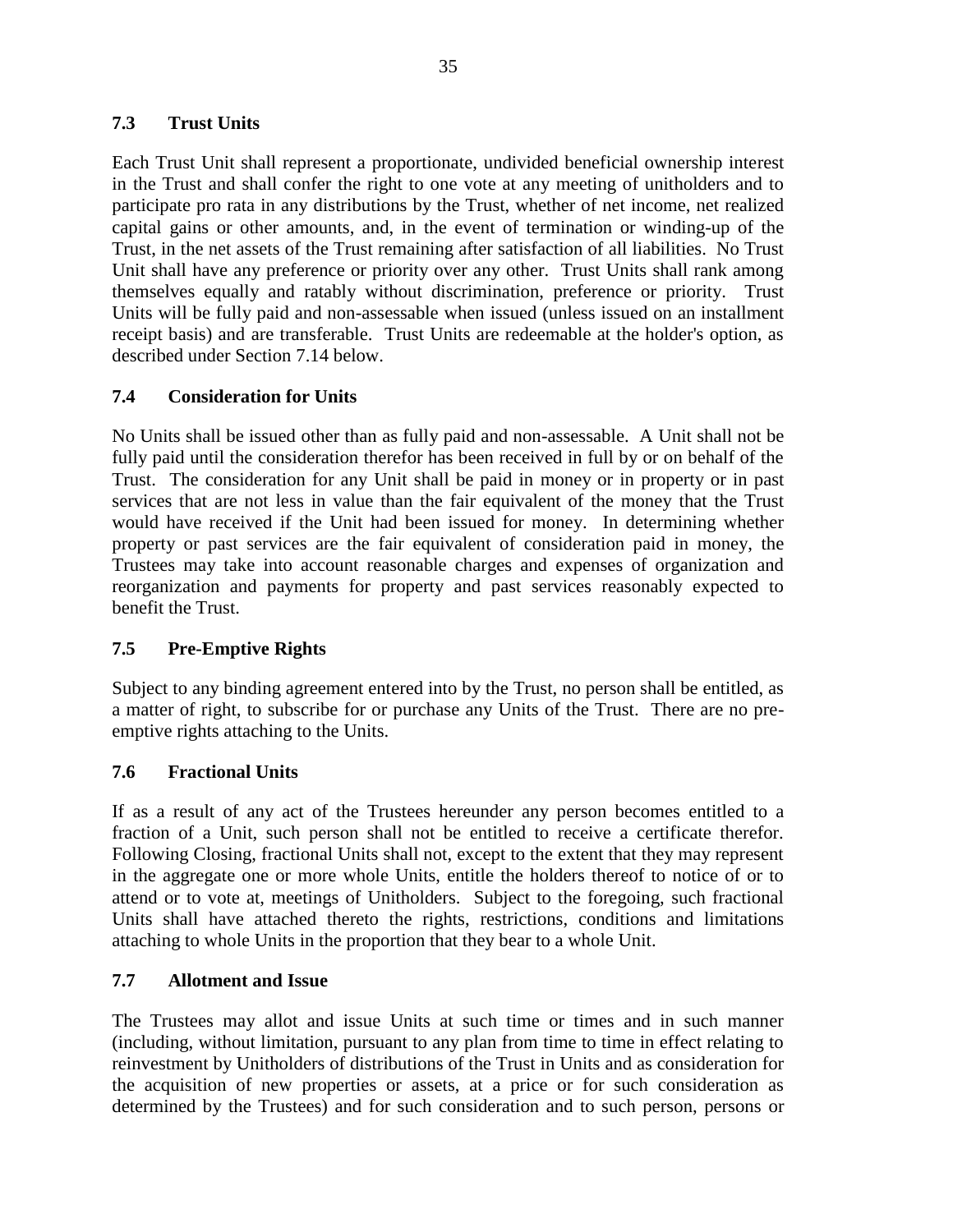class of persons as the Trustees in their sole discretion shall determine, except that Special Voting Units may only be issued in connection with or in relation to Exchangeable Securities for the purpose of providing voting rights to the holders of such securities with respect to the Trust. In the event that Units are issued in whole or in part for a consideration other than money, the resolution of the Trustees allotting and issuing such Units shall express the fair equivalent in money of the other consideration received. The price or value of the consideration for which Units may be issued will be determined by the Trustees in their sole discretion, generally in consultation with investment dealers or brokers who may act as underwriters in connection with offerings of Units.

# **7.8 Rights, Warrants and Options**

The Trust may create and issue rights, warrants or options or other instruments or securities to subscribe for fully paid Trust Units which rights, warrants, options, instruments or securities may be exercisable at such subscription price or prices and at such time or times as the Trustees may determine. The rights, warrants, options, instruments or securities so created may be issued for such consideration or for no consideration, all as the Trustees may determine. A right, warrant, option, instrument or security shall not be a Trust Unit and a holder thereof shall not be a Unitholder. Upon the approval by the Trustees of any unit option plan for the Trustees, officers and/or employees of the Trust or any Subsidiary of the Trust and/or their personal holding companies or family trusts and/or persons who provide services to the Trust, the Trustees may grant options upon the terms and subject to the conditions set forth in such plan.

Subject to the provisions of Article VI hereof, the Trustees may create and issue indebtedness of the Trust in respect of which interest, premium or principal payable thereon may be paid, at the option of the Trust or the holder, in fully paid Trust Units, or which indebtedness, by its terms, may be convertible into Trust Units at such time and for such prices as the Trustees may determine. Any indebtedness so created shall not be a Trust Unit and a holder thereof shall not be a Unitholder unless and until fully paid Trust Units are issued in accordance with the terms of such indebtedness.

# **7.9 Commissions and Discounts**

The Trustees may provide for the payment of commissions or may allow discounts to persons in consideration of their subscribing or agreeing to subscribe, whether absolutely or conditionally, for Trust Units or other securities issued by the Trust or of their agreeing to procure subscriptions therefor, whether absolute or conditional.

# **7.10 Transferability**

The Trust Units are freely transferable and, except as stipulated in Section 7.12, the Trustees shall not impose any restriction on the transfer of Trust Units by any Trust Unitholder except with the consent of such Trust Unitholder. Special Voting Units will not be transferable separately from the Exchangeable Securities to which they are attached and will be automatically transferred upon the transfer of such securities.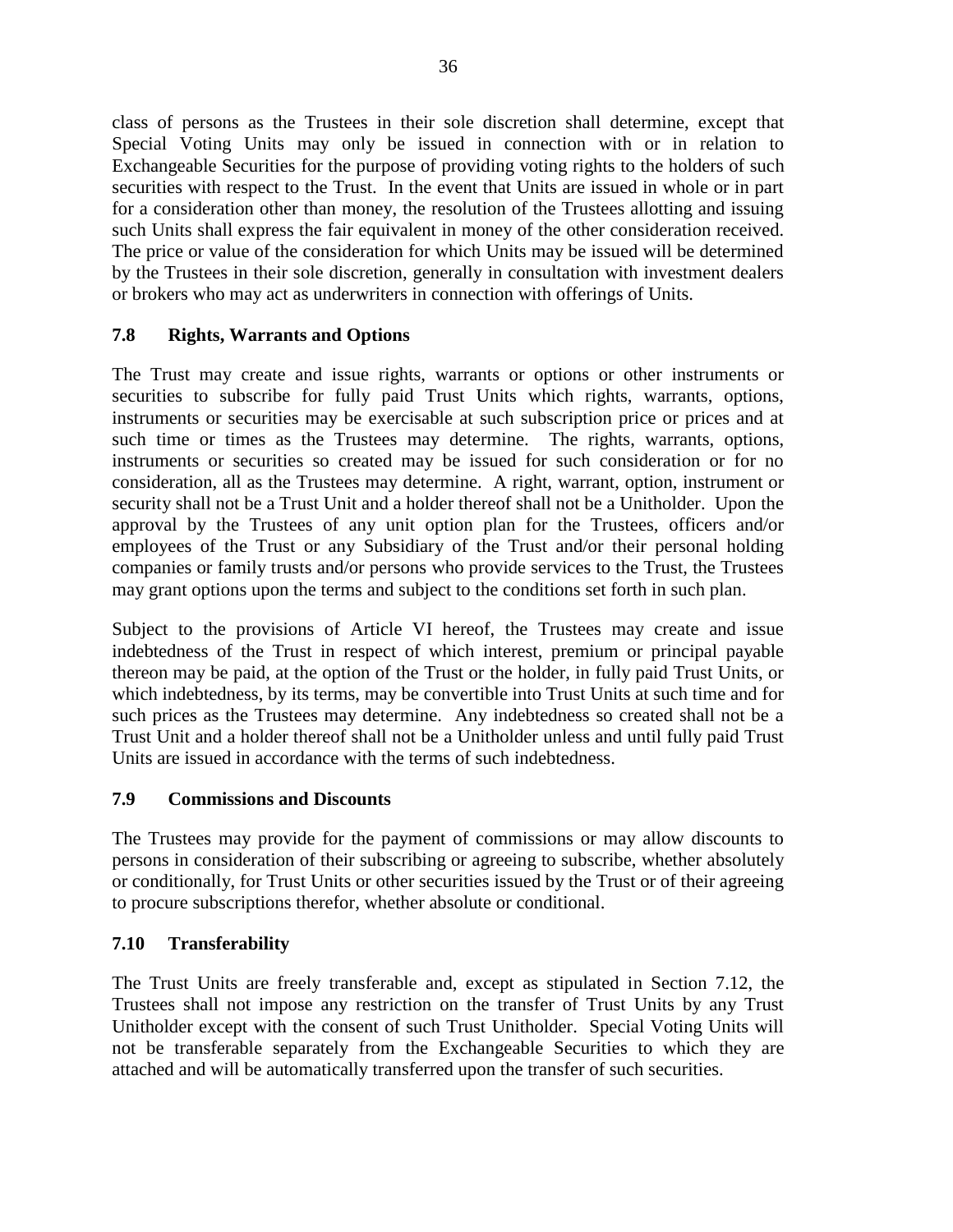## **7.11 Transfer of Units**

- (a) Subject to the provisions of this Article VII, the Units shall be for all purposes of the Trust and this Declaration of Trust, personal and moveable property, and the Units shall be fully transferable without charge as between persons, but no transfer of Units shall be effective as against the Trustees or shall be in any way binding upon the Trustees until the transfer has been recorded on the Register maintained by the Trustees, the Trust or the Transfer Agent. No transfer of a Unit shall be recognized unless such transfer is of a whole Unit.
- (b) Subject to the provisions of this Article VII, Units shall be transferable on the Register only by the holders of record thereof or their executors, administrators or other legal representatives or by their agents or attorneys duly authorized in writing, and only upon delivery to the Trust or to the Transfer Agent of the certificate therefor, properly endorsed or accompanied by a duly executed instrument of transfer or power of attorney and accompanied by all necessary transfer or other taxes imposed by law, together with such evidence of the genuineness of such endorsement, execution and authorization and other matters that may reasonably be required by the Trustees or the Transfer Agent. Upon such delivery the transfer shall be recorded on the Register or branch transfer registers and a new Unit Certificate for the Units shall be issued to the transferee and a new Unit Certificate for the balance of Units not transferred shall be issued to the transferor.
- (c) Unit Certificates representing any number of Trust Units may be exchanged without charge for Unit Certificates representing an equivalent number of Trust Units in the aggregate. Any exchange of Unit Certificates may be made at the offices of the Trust or the Transfer Agent where registers are maintained for Unit Certificates pursuant to the provisions of this Article VII. Any Unit Certificates tendered for exchange shall be surrendered to the Trustees or appropriate Transfer Agent and then shall be cancelled.

## **7.12 Non-Resident Ownership Constraint**

At no time may Non-Residents be the beneficial owners of more than 49% of the Units or more than 49% of the convertible debentures of the Trust then outstanding and the Trustees will inform the Transfer Agent and registrar of this restriction and shall take such actions as may reasonably be undertaken on behalf of the Trust to cause the Trust to maintain its mutual fund trust status. The Trustees shall monitor the level of beneficial ownership of Units by Non-Residents using available information (including reports showing geographic beneficial ownership of Units) at intervals which are reasonable in the circumstances. The Trustees may also require declarations as to the jurisdictions in which beneficial owners of Units are resident for the purposes of the Tax Act. If the Trustees become aware, as a result of requiring such declarations as to beneficial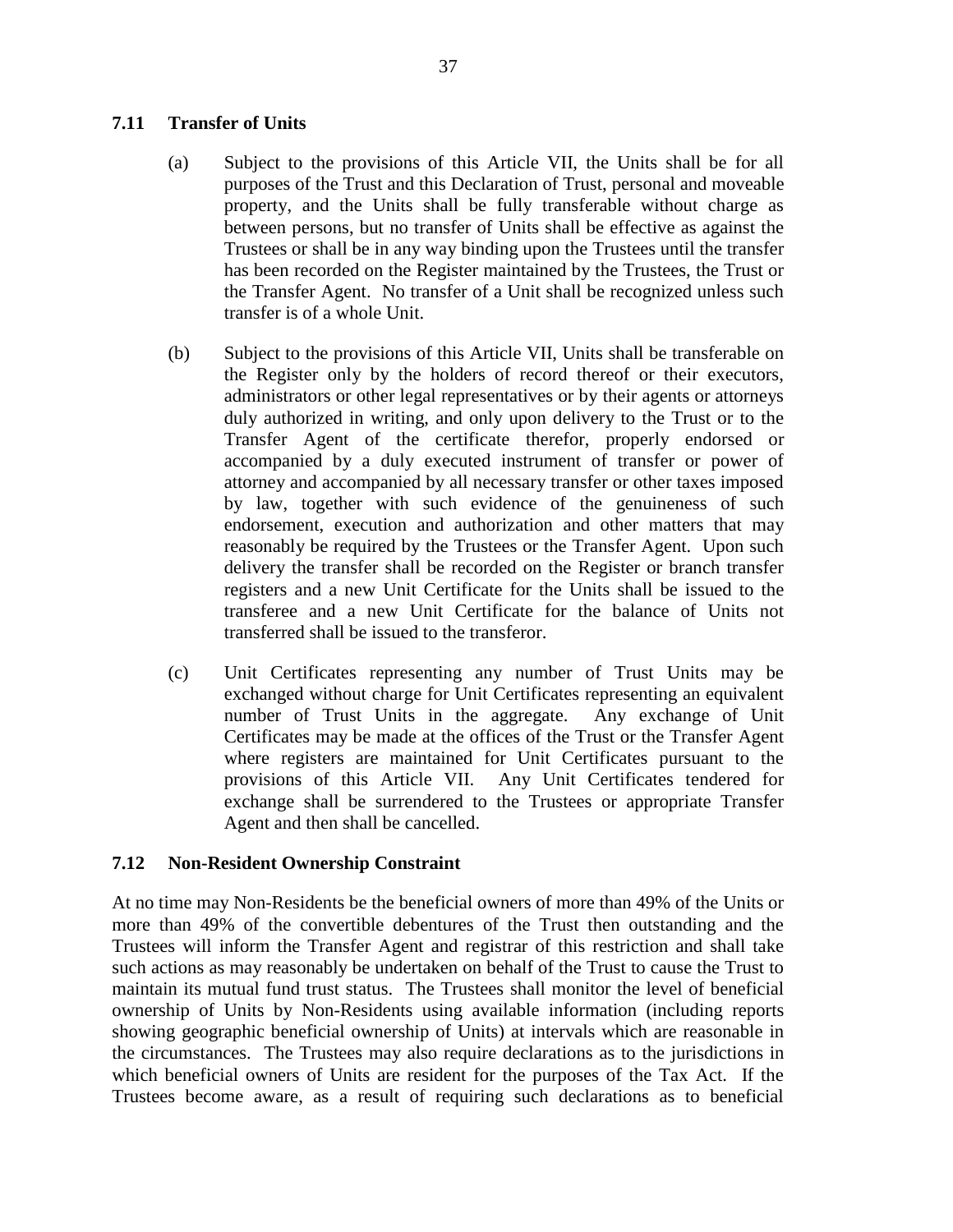ownership or otherwise, that the beneficial owners of 49% of the Units or the convertible debentures of the Trust then outstanding are, or may be, Non-Residents or that such a situation is imminent, the Trustees may make a public announcement thereof and the Transfer Agent shall not accept a subscription for Units from or issue Units to a person unless the person provides a declaration that the person is not a Non-Resident.

If, notwithstanding the foregoing, the Trustees determine that more than 49% of the Units or the Convertible Debentures are held by Non-Residents, the Trustees may send a notice to Non-Resident holders of Units, chosen in inverse order to the order of acquisition or registration or in such other manner as the Trustees may consider equitable and practicable, requiring them to sell their Units or a portion thereof within a specified period of not less than 60 days. If the Unitholders receiving such notice have not sold the specified number of Units or provided the Trustees with satisfactory evidence that they are not Non-Residents within such period, the Trustees may, on behalf of such Unitholders sell such Units without further notice and, in the interim, must suspend the voting and distribution rights attached to such Units. Upon such sale the affected holders shall cease to be holders of Units and their rights will be limited to receiving the net proceeds of sale, subject to the right to receive payment of any distribution declared by the Trustees which is unpaid and owing to such Unitholders. The Trustees shall have no liability for the amount received provided that they act in good faith.

Notwithstanding the foregoing, the Trustees may determine not to take any of the actions described above if the Trustees have been advised by legal counsel that the failure to take any of such actions would not adversely impact the status of the Trust as a "mutual fund trust" for purposes of the Tax Act or alternatively, may take such other action or actions as may be necessary to maintain the status of the Trust as a "mutual fund trust" for purposes of the Tax Act.

For greater certainty, the Trust may sell Units in accordance with the terms hereof despite the fact that the Trust does not possess the Unit Certificate or Unit Certificates, if any, representing the Units at the time of the sale. Where, in accordance with this Section 7.12, Units are sold by the Trust without possession of the Unit Certificate or Unit Certificates, if any, representing the same and, after the sale, a person establishes that it is a *bona fide* purchaser without notice of the Units from the Unitholder, then, subject to applicable law:

- (a) the Trust shall be entitled to treat the Units so purchased by the *bona fide* purchaser as validly issued and outstanding Units in addition to the Units sold by the Trust; and
- (b) notwithstanding any other provisions of this Declaration of Trust, the Trust is entitled to the amount paid by the *bona fide* purchaser made with respect to such sale and shall add such amount to the capital account maintained by the Trust in respect of outstanding Units.

The Trustees shall have the sole right and authority to make any determination required or contemplated under this Section 7.12. The Trustees shall make all determinations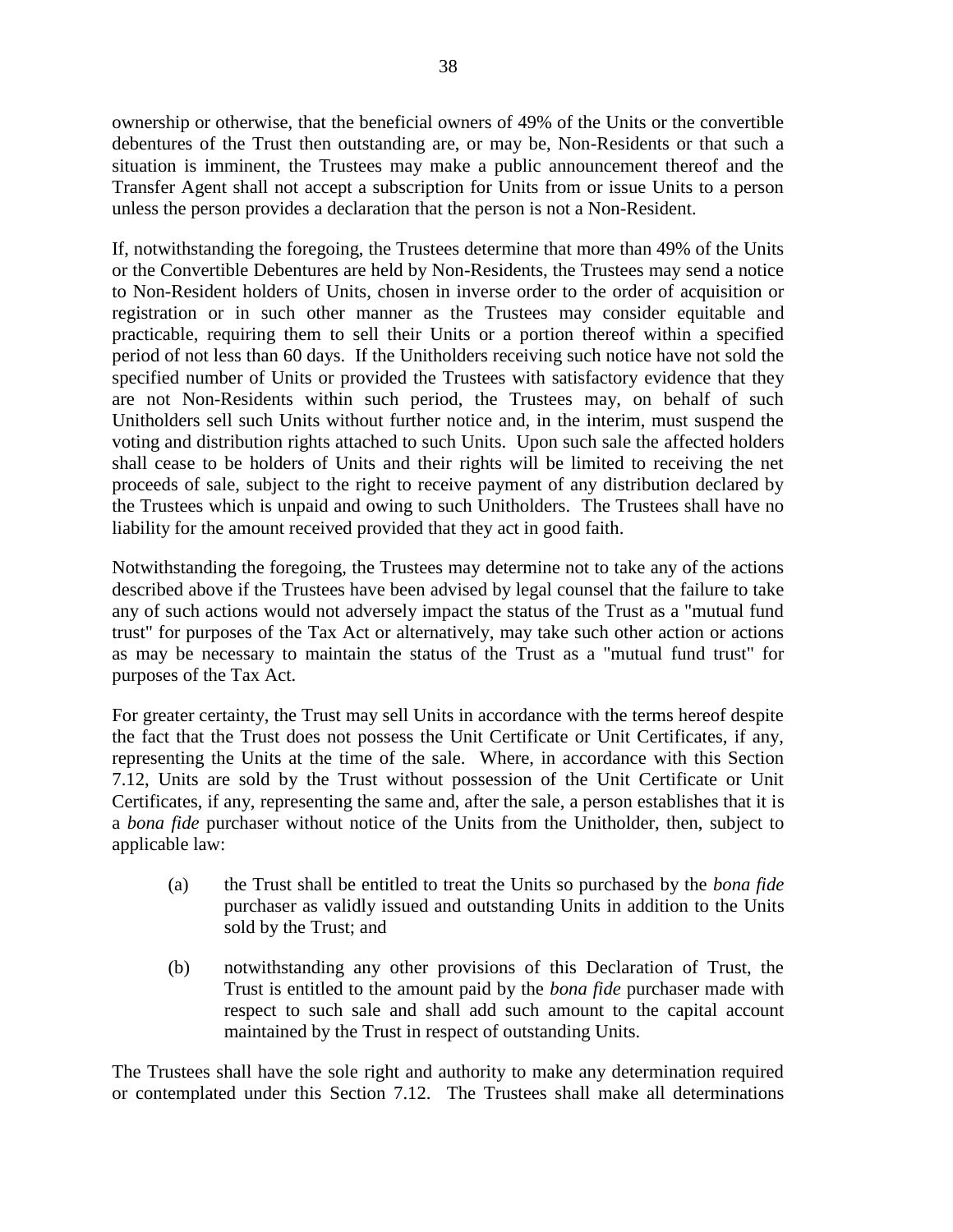necessary for the administration of the provisions of this Section 7.12 and, without limiting the generality of the foregoing, if the Trustees consider that there are reasonable grounds for believing that a contravention of the non-resident ownership restriction has occurred or will occur, the Trustees shall make a determination with respect to the matter. Any such determination shall be conclusive, final and binding except to the extent modified by any subsequent determination by the Trustees. Notwithstanding the foregoing, the Trustees may delegate, in whole or in part, their power to make a determination to any officer of the Trust.

If the Tax Act is (or is proposed to be) amended in a manner which places new restrictions on Non-Residents beneficially owning Units, the Trustees, acting reasonably, may take any action they consider necessary to ensure, to the extent practicable, that the Trust maintain its mutual fund trust status.

Notwithstanding the foregoing, the Trustees may take into consideration in complying with this Section 7.12, any Exchangeable Securities owned by Non-Residents.

## **7.13 Non-Certificated Inventory System**

- (a) The provisions of this Section 7.13 shall not in any way alter the nature of Units or the relationships of a Unitholder to the Trustees and of one Unitholder to another but are intended only to facilitate the recording of all transactions in respect of Trust Units whether by the Trust, securities dealers, stock exchanges, transfer agents, registrars or other persons.
- (b) Except as otherwise provided below, registration of interests in and transfers of Trust Units held through CDS, or its nominee, will be made electronically through the NCI system of CDS. Units held in CDS will be purchased, transferred and surrendered for redemption through a CDS Participant. All rights of beneficial Trust Unitholders who hold Trust Units in CDS must be exercised through, and all payments or other property to which such beneficial Trust Unitholders are entitled will be made or delivered by CDS or the CDS Participant through which the beneficial Trust Unitholder holds such Trust Units. A beneficial holder of a Trust Unit participating in the NCI system will not be entitled to a certificate or other instrument from the Trust or the Transfer Agent evidencing that person's interest in or ownership of Trust Units, nor, to the extent applicable, will such beneficial Trust Unitholder be shown on the records maintained by CDS, except through an agent who is a CDS Participant.
- (c) Except as described below, no purchaser of a Trust Unit will be entitled to a certificate or other instrument from the Trust evidencing that purchaser's ownership thereof, and no holder of a beneficial interest in a Trust Unit (a "**Beneficial Owner**") will be shown on the records maintained by CDS except through the accounts of CDS Participants acting on behalf of the Beneficial Owners. CDS will be responsible for establishing and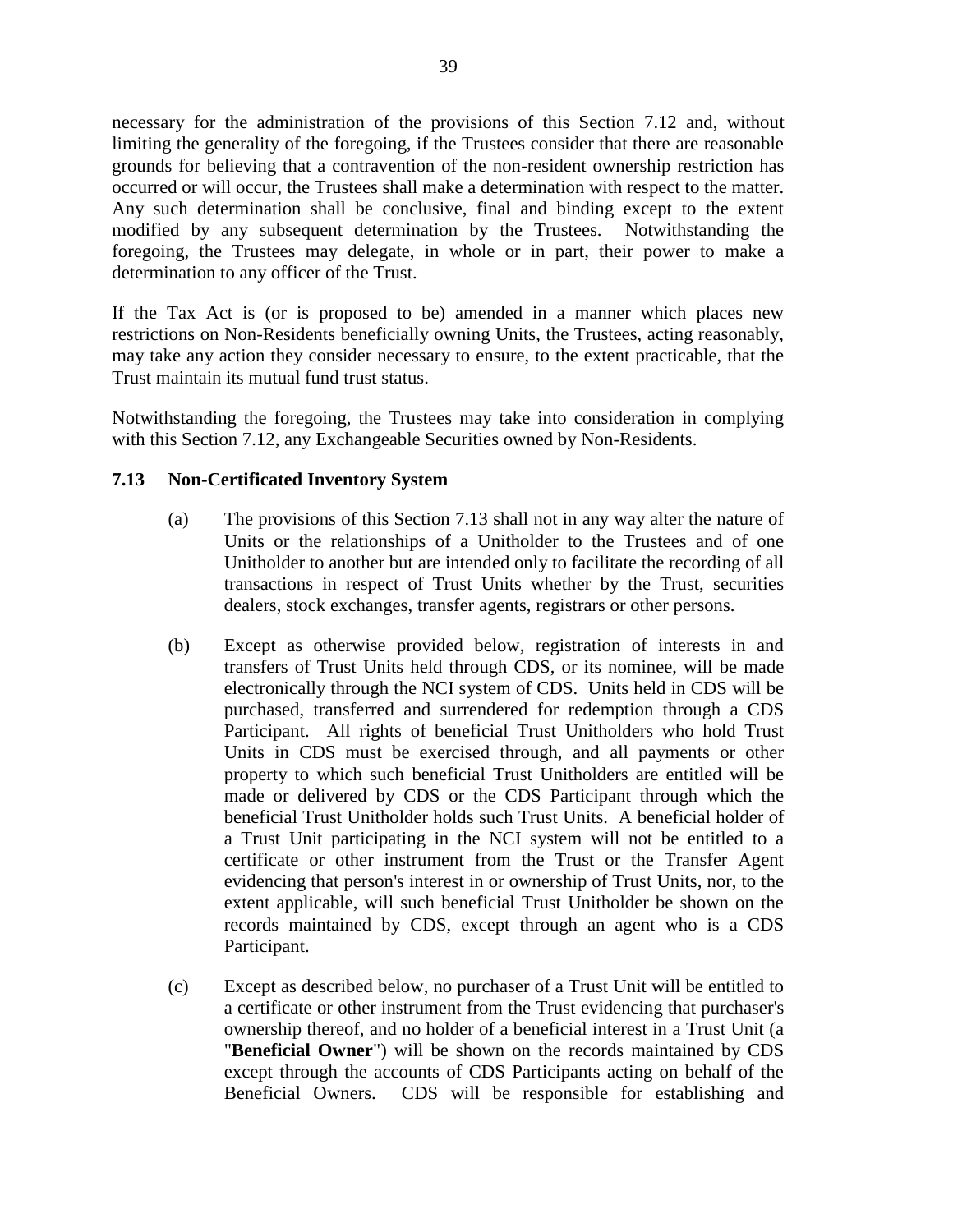maintaining accounts for CDS Participants having interests in the Trust Units, and sales of interests in the Trust Units can only be completed through CDS Participants.

- (d) Trust Units may be issued in fully registered form to holders or their nominees, if any, who purchase the Trust Units pursuant to a private placement of Trust Units made in reliance upon Rule 144A adopted under the United States Securities Act of 1933, and to transferees thereof in the United States who purchase such Trust Units in reliance upon Rule 144A. Likewise, any Trust Units transferred to a transferee within the United States or outside the United States to a "U.S. Person" (within the meaning of Regulation S) may be evidenced in definitive certificates representing any such Trust Units unless the Trust otherwise agrees that such Trust Units need not be evidenced in definitive certificates. If any such Trust Units represented by definitive certificates are subsequently traded into Canada, or otherwise outside the United States in compliance with Regulation S, the Transfer Agent will electronically deliver such Trust Units registered to CDS or its nominee, and CDS will credit interests in such Trust Units to the accounts of the CDS Participants as directed by the Transfer Agent.
- (e) Except as noted in the foregoing paragraph, Trust Units will be issued in fully registered form to holders or their nominees, other than CDS or its nominee, only if: (i) the Trust is required to do so by applicable law; (ii) the depository system of CDS ceases to exist; (iii) the Trust determines that CDS is no longer willing, able or qualified to discharge properly its responsibility as depository and the Trust is unable to locate a qualified successor; (iv) the Trust at its option elects to prepare and deliver definitive certificates representing the Trust Units; or (v) the Trust at its option elects to terminate the NCI system in respect of the Trust Units through CDS.
- (f) All references herein to actions by, notices given or payments made to Trust Unitholders shall, where such Trust Units are held through CDS, refer to actions taken by, or notices given or payments made to, CDS upon instruction from the CDS Participants in accordance with CDS' rules and procedures. For the purposes of any provision hereof requiring or permitting actions with the consent of or at the direction of Trust Unitholders evidencing a specified percentage of the aggregate Units outstanding, such direction or consent may be given by Trust Unitholders acting through CDS and the CDS Participants owning Trust Units evidencing the requisite percentage of the Units, subject to the voting rights of holders of Special Voting Units. The rights of a Trust Unitholder whose Trust Units are held through CDS shall be exercised only through CDS and the CDS Participants and shall be limited to those established by law and agreements between such Trust Unitholders and CDS and/or the CDS Participants or upon instruction from the CDS Participants. Each of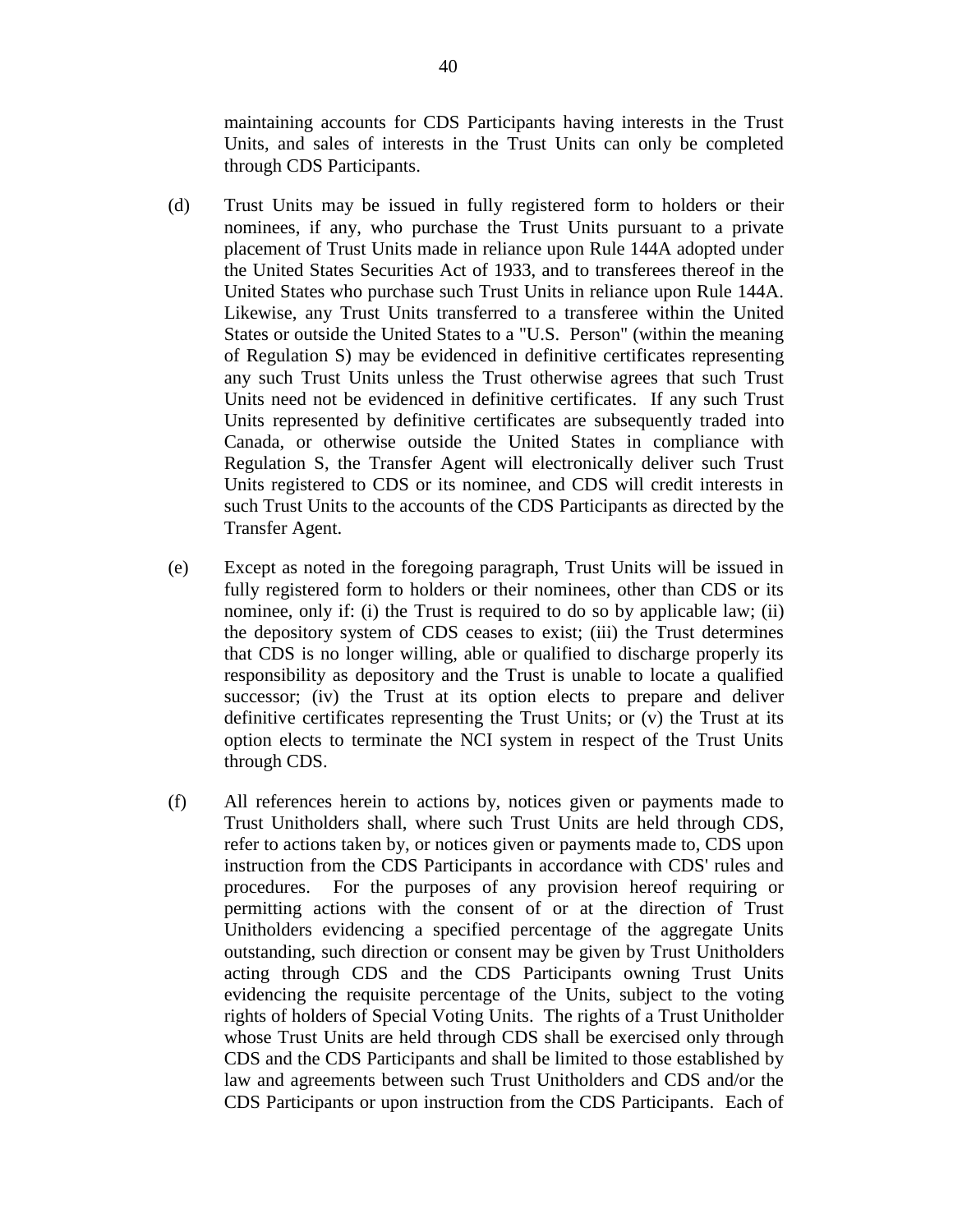the Transfer Agent and the Trustees may deal with CDS for all purposes (including the making of payments) as the authorized representative of the respective Trust Unitholders and such dealing with CDS shall constitute satisfaction or performance, as applicable, towards their respective obligations hereunder.

- (g) For so long as Trust Units are held through CDS, if any notice or other communication is required to be given to Trust Unitholders, the Trustees and the Transfer Agent will give all such notices and communications to CDS.
- (h) If CDS resigns or is removed from its responsibilities as depository and the Trustees are unable or do not wish to locate a qualified successor, CDS shall surrender the Trust Units held by it to the Transfer Agent with instructions from CDS for registration of Trust Units in the name and in the amounts specified by CDS and the Trust shall issue and the Trustee and Transfer Agent shall execute and deliver the aggregate number of Trust Units then outstanding in the form of definitive Unit Certificates representing such Trust Units.

### **7.14 Redemption of Trust Units**

- (a) Each Trust Unitholder shall be entitled to require the Trust to redeem at any time or from time to time at the demand of the Trust Unitholder all or any part of the Trust Units registered in the name of the Trust Unitholder at the prices determined and payable in accordance with the conditions hereinafter provided.
- (b) (i) To exercise a Trust Unitholder's right to require redemption under this Section 7.14, a duly completed and properly executed notice requiring the Trust to redeem Trust Units, in a form reasonably acceptable to the Trustees, together with written instructions as to the number of Trust Units to be redeemed, shall be sent to the Transfer Agent with a copy to the Trust at the head office of the Trust. A Trust Unitholder not otherwise holding a registered Trust Unit certificate that wishes to exercise the redemption right will be required to obtain a redemption notice form from the Trust Unitholder's investment dealer who will be required to deliver the completed redemption notice form to the Trust and to CDS. No form or manner of completion or execution shall be sufficient unless the same is in all respects reasonably acceptable to the Trustees and is accompanied by any further evidence that the Trustees may reasonably require with respect to the identity, capacity or authority of the person giving such notice.
	- (ii) Upon receipt by the Transfer Agent and the Trust of the notice to redeem Trust Units, the Trust Unitholder shall thereafter cease to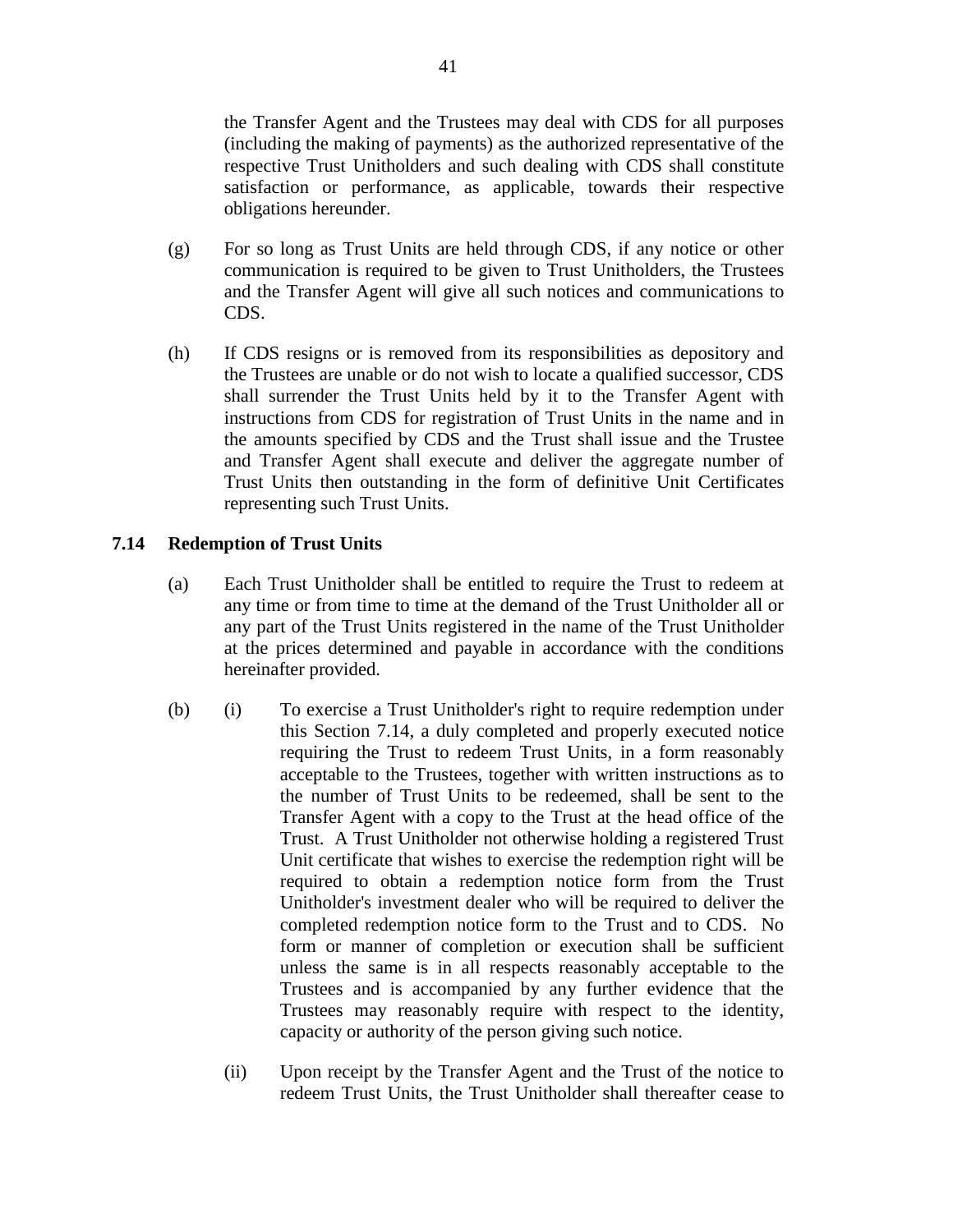have any rights with respect to the Trust Units tendered for redemption (other than to receive the redemption payment therefor) including the right to receive any distributions thereon which are declared payable to the Trust Unitholders of record on a date which is subsequent to the day of receipt by the Trust of such notice. Trust Units shall be considered to be tendered for redemption on the date that the Trust has, to the satisfaction of the Trustees, received the notice and other required documents or evidence as aforesaid.

- (c) (i) Upon receipt by the Transfer Agent and the Trust of the notice to redeem Trust Units in accordance with this Section 7.14, the holder of the Trust Units tendered for redemption shall be entitled to receive a price per Trust Unit (the "**Redemption Price**") equal to the lesser of:
	- (A) 90% of the "market price" of the Trust Units calculated on the date (the "**Redemption Date**") on which the Trust Units were surrendered for redemption; and
	- (B) 100% of the "closing market price" on the principal market on which the Trust Units are listed for trading, on the Redemption Date.

For the purposes of this calculation, "market price" as at a specified date will be:

- (C) an amount equal to the weighted average trading price of a Trust Unit on the principal exchange or market on which the Trust Units are listed or quoted for trading during the period of 10 consecutive trading days ending on such date;
- (D) an amount equal to the weighted average of the closing market prices of a Trust Unit on the principal exchange or market on which the Trust Units are listed or quoted for trading during the period of 10 consecutive trading days ending on such date, if the applicable exchange or market does not provide information necessary to compute a weighted average trading price; or
- (E) if there was trading on the applicable exchange or market for fewer than five of the 10 trading days, an amount equal to the simple average of the following prices established for each of the 10 consecutive trading days ending on such date: the simple average of the last bid and last asking price of the Trust Units for each day on which there was no trading; the closing price of the Trust Units for each day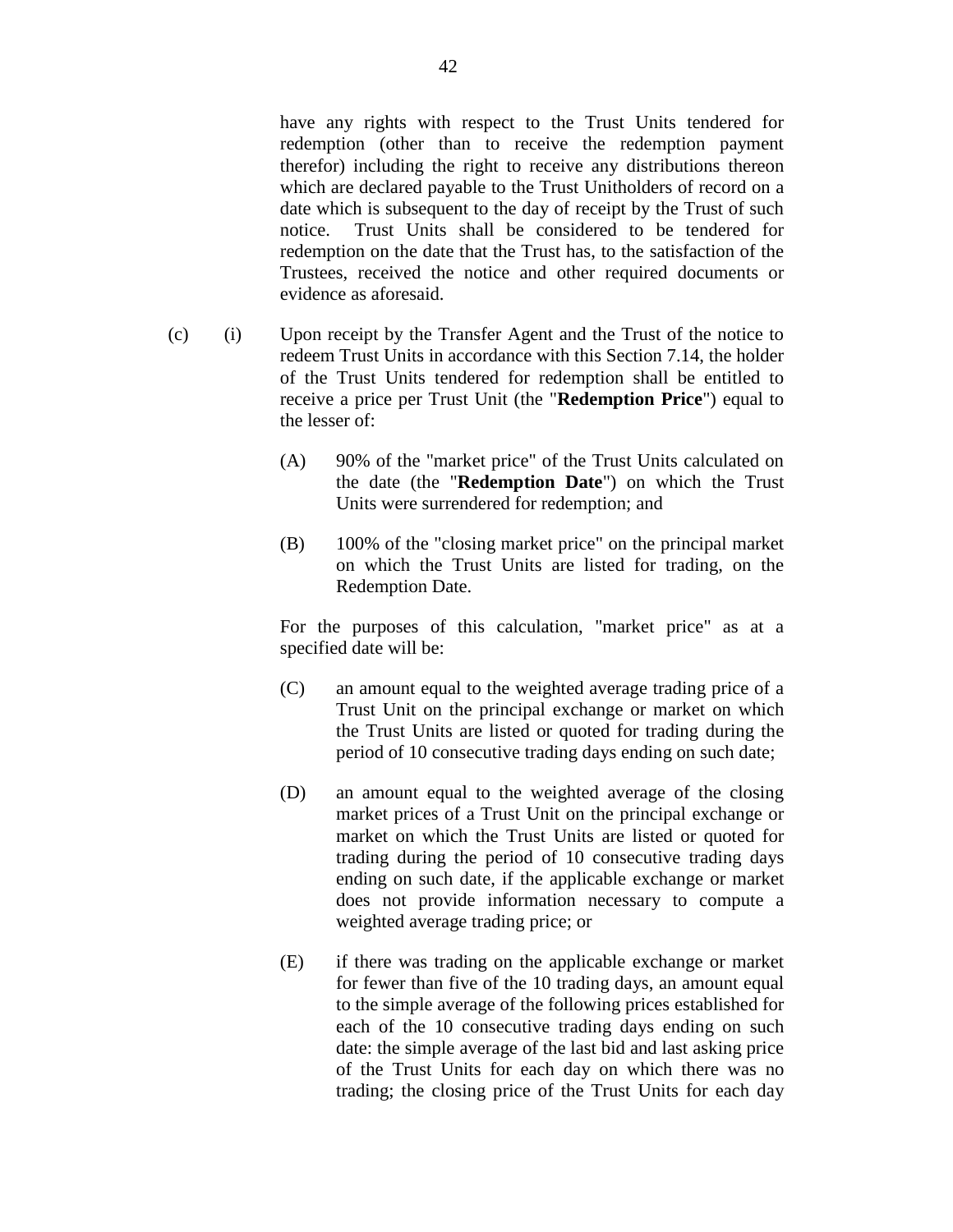that there was trading if the exchange or market provides a closing price; and the simple average of the highest and lowest prices of the Trust Units for each day that there was trading, if the market provides only the highest and lowest prices of Trust Units traded on a particular day.

The "closing market price" of a Trust Unit for the purpose of the foregoing calculations, as at any date will be:

- (F) an amount equal to the weighted average trading price of a Trust Unit on the principal exchange or market on which the Trust Units are listed or quoted for trading on the specified date and the principal exchange or market provides information necessary to compute a weighted average trading price of the Trust Units on the specified date;
- (G) an amount equal to the closing price of a Trust Unit on the principal market or exchange if there was a trade on the specified date and the principal exchange or market provides only a closing price of the Trust Units on the specified date;
- (H) an amount equal to the simple average of the highest and lowest prices of the Trust Units on the principal market or exchange, if there was trading on the specified date and the principal exchange or market provides only the highest and lowest trading prices of the Trust Units on the specified date; or
- (I) the simple average of the last bid and last asking prices of the Trust Units on the principal market or exchange, if there was no trading on the specified date.

If Trust Units are not listed or quoted for trading in a public market, the Redemption Price will be the fair market value of the Trust Units, which will be determined by the Trustees in their sole discretion.

(ii) Subject to Subsections 7.14(d) and 7.14(e), the Redemption Price payable in respect of the Trust Units tendered for redemption during any calendar month shall be paid by cheque, drawn on a Canadian chartered bank or a trust company in lawful money of Canada, payable at par to, or to the order of, the Trust Unitholder who exercised the right of redemption within 30 days after the end of the calendar month in which the Trust Units were tendered for redemption. Payments made by the Trust of the Redemption Price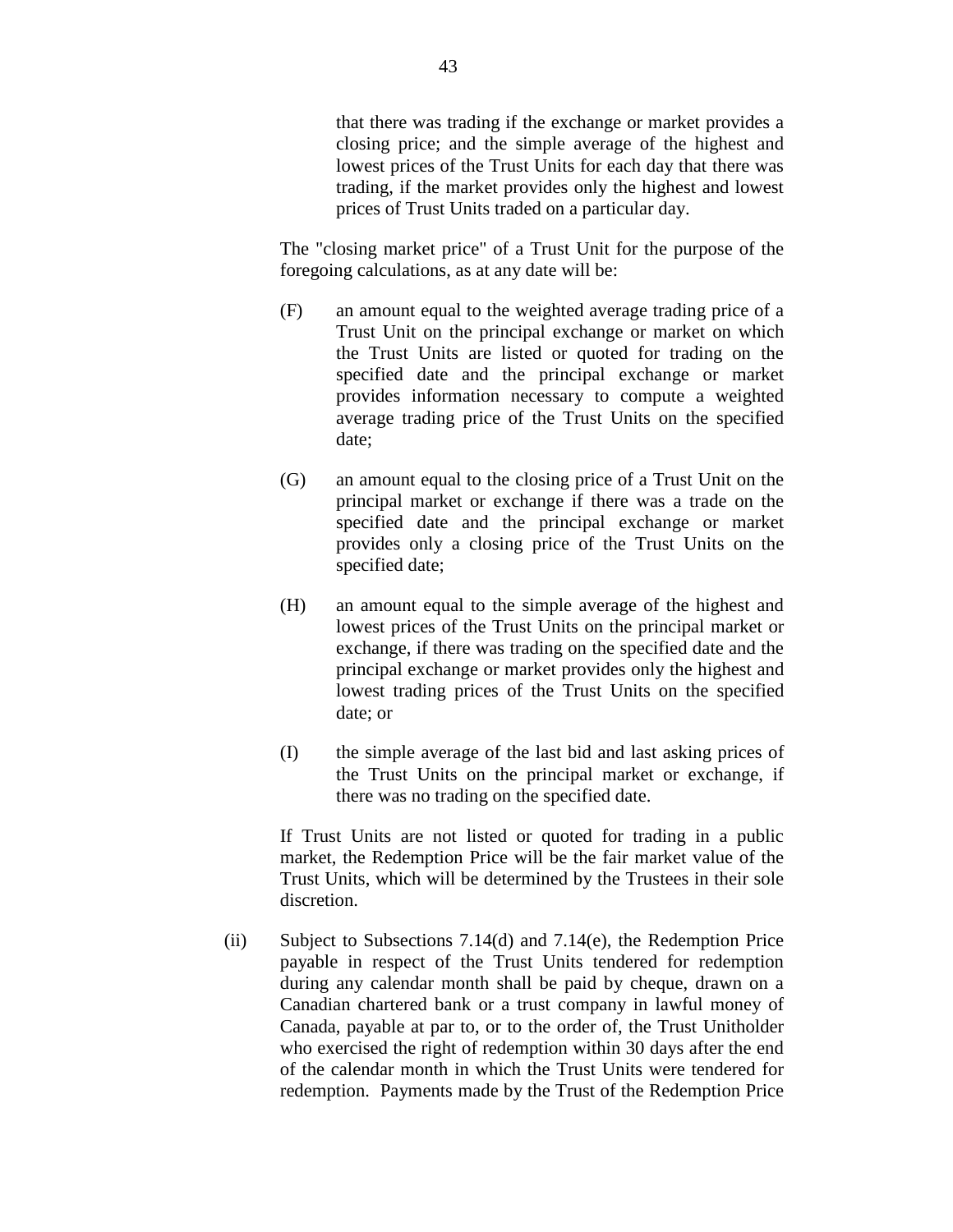are conclusively deemed to have been made upon the mailing of a cheque in a postage prepaid envelope addressed to the former Trust Unitholder unless such cheque is dishonoured upon presentment. Upon such payment, the Trust shall be discharged from all liability to the former Trust Unitholder in respect of the Trust Units so redeemed.

- (d) Paragraph  $7.14(c)(ii)$  shall not be applicable to Trust Units tendered for redemption by a Trust Unitholder, if:
	- (i) the total amount payable by the Trust pursuant to Subsection 7.14(c) in respect of such Trust Units and all other Trust Units tendered for redemption in the same calendar month exceeds \$50,000 (the "**Monthly Limit**") provided that the Trustees may, in their sole discretion, waive such limitation in respect of all Trust Units tendered for redemption in any calendar month and, in the absence of such a waiver, Trust Units tendered for redemption in any calendar month in which the total amount payable by the Trust pursuant to Paragraph  $7.15(c)(ii)$  exceeds the Monthly Limit will be redeemed for cash pursuant to Paragraph  $7.15(c)(ii)$  and, subject to any applicable regulatory approvals, by an issuance under Section 7.14(e), on a pro rata basis;
	- (ii) on the date the Trust Units are tendered for redemption, the outstanding Trust Units are not listed for trading on the TSX or traded or quoted on any stock exchange or market which the Trustees consider, in their sole discretion, provides representative fair market value prices for the Trust Units;
	- (iii) the normal trading of the outstanding Trust Units is suspended or halted on any stock exchange on which the Trust Units are listed for trading, or if not so listed, on any market on which the Trust Units are quoted for trading, on the Redemption Date for such Trust Units or for more than five trading days during the 10 day trading period commencing immediately before the Redemption Date for such Trust Units; or
	- (iv) the redemption of the Trust Units will result in the delisting of the Trust Units from the principal stock exchange on which the Trust Units are listed.
- (e) To the extent that Paragraph  $7.14(c)(ii)$  is not applicable to all of the Trust Units tendered for redemption by a Trust Unitholder pursuant to Subsection 7.14(d), the balance of the Redemption Price per Trust Unit specified in Subsection 7.14(c) shall, subject to receipt of all necessary regulatory approvals (which the Trust shall use reasonable commercial efforts to obtain forthwith), be paid and satisfied by way of the issuance to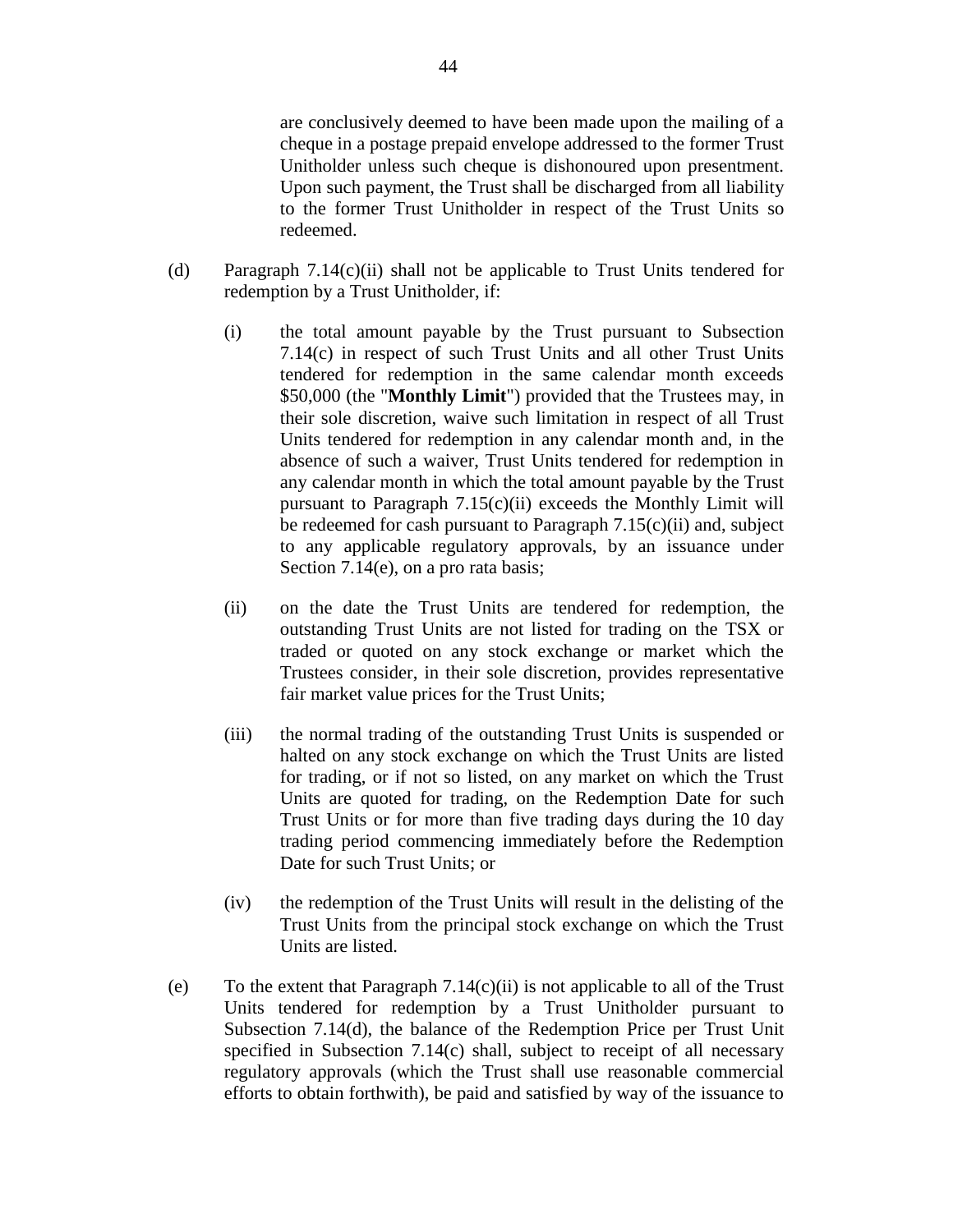such Trust Unitholder of Redemption Notes. Upon such payment, together with any cash payable to the Trust Unitholder pursuant to Paragraph  $7.14(c)(ii)$ , the Trust shall be discharged from all liability to such former Trust Unitholder and any party having a security interest in respect of the Trust Units so redeemed. In the event of the issuance of Redemption Notes, each Redemption Note so issued to the redeeming holder of Trust Units shall be in the principal amount of \$100 or such other amount as may be determined by the Trustees. No fractional Redemption Notes shall be issued and where the number of Redemption Notes to be received upon redemption by a holder of Trust Units would otherwise include a fraction, that number shall be rounded down to the next lowest whole number. The Trustees may deduct or withhold from all payments or other distributions payable to any Trust Unitholder pursuant to this Article VII all amounts required by law to be so withheld.

- (f) Some or all of the Trust income and the net realized capital gains may, for purposes of computing the Trust income and the net realized capital gains under the Tax Act or other tax legislation be treated as having been paid in the year by the Trust to the Trust Unitholders redeeming Trust Units in such year and, to the extent that the amount thereof so treated as has been designated as taxable capital gains or income to such Trust Unitholders, the holder's redemption proceeds shall be reduced accordingly. Any such amounts shall be determined at the discretion of the Trustees; however, in all cases, a redeeming Trust Unitholder will be treated as having been paid an amount to which the holder of the Trust Units redeemed would be entitled to receive.
- (g) All Trust Units redeemed under this Section 7.14 shall be cancelled and such Trust Units shall no longer be outstanding and shall not be reissued.
- (h) The Trustees shall be entitled to make all applicable withholdings on payments made in this Section 7.14 as are required by applicable tax laws.

# **7.15 Certificate Fee**

The Trustees may establish a reasonable fee to be charged for every Unit Certificate issued.

## **7.16 Form of Unit Certificate**

The form of certificate representing Trust Units and the instrument of transfer, if any, on the reverse side thereof shall be in such form as is from time to time authorized by the Trustees.

## **7.17 Unit Certificates**

(a) Unit Certificates shall, subject to the provisions hereof, be in such form as is authorized from time to time by the Trustees.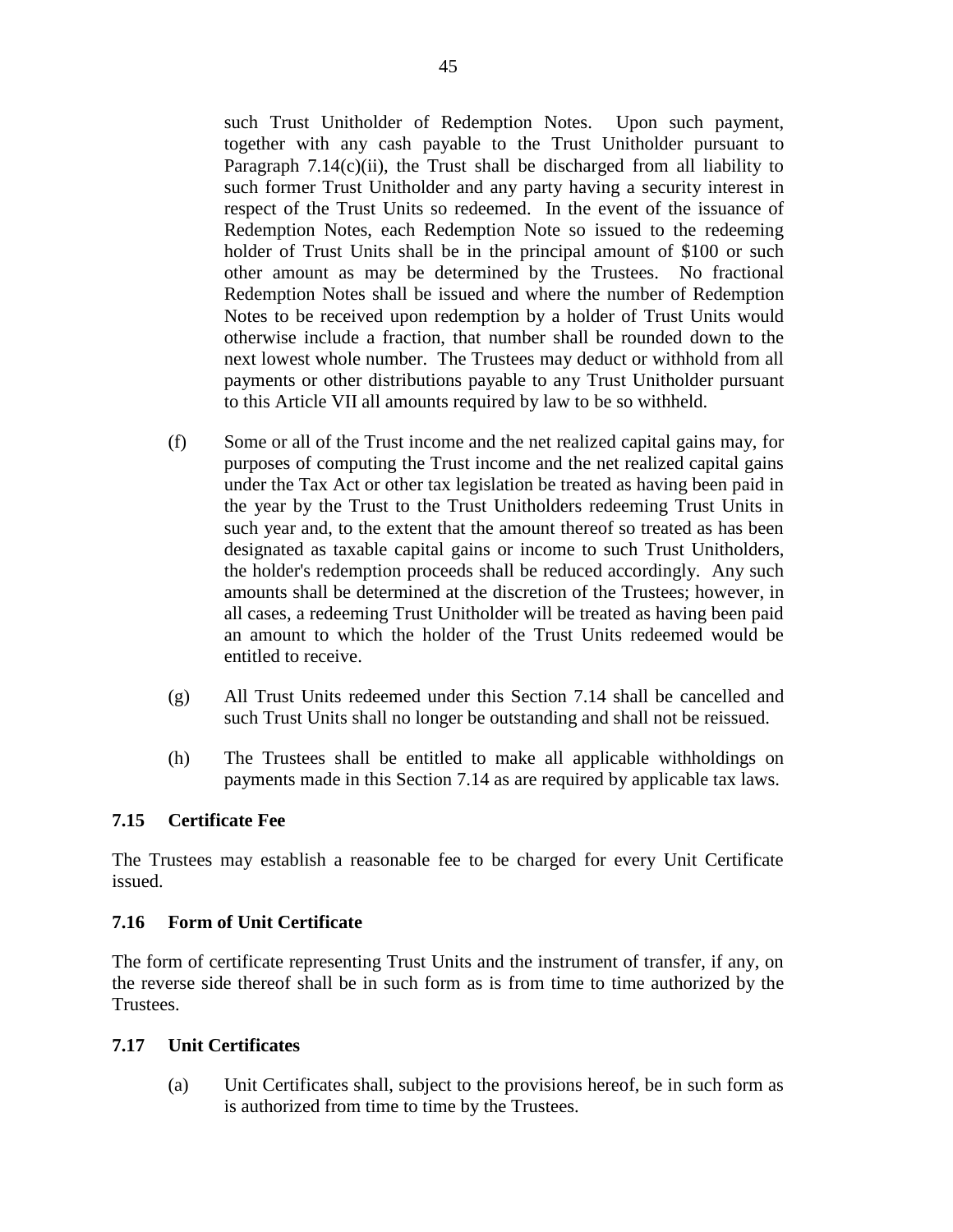- (b) If issued, Unit Certificates are issuable only in fully registered form.
- (c) The definitive form of the Unit Certificates shall:
	- (i) be in the English language or in the English language and the French language;
	- (ii) be dated as of the date of issue thereof; and
	- (iii) contain such distinguishing letters and numbers as the Trustees shall prescribe.
- (d) In the event that the Unit Certificate is translated into the French language and any provision of the Unit Certificate in the French language shall be susceptible of an interpretation different from the equivalent provision in the English language, the interpretation of such provision in the English language shall be determinative.
- (e) Each Unit Certificate shall be signed on behalf of the Trustees and, unless otherwise decided by the Trustees, signed or certified by the Transfer Agent of the Trust. The signature of the Trustees required to appear on such certificate may be printed, lithographed or otherwise mechanically reproduced thereon and, in such event, certificates so signed are as valid as if they had been signed manually. If a Unit Certificate contains the printed or mechanically reproduced signature of a person, then the Trust may issue the Unit Certificate even though such person has ceased to be a Trustee or an authorized representative thereof and such Unit Certificate is as valid as if such person continued to be a Trustee or an authorized representative thereof at the date of its issue.

## **7.18 Contents of Unit Certificates**

- (a) Until otherwise determined by the Trustees, each Unit Certificate shall legibly set forth on the face thereof, inter alia, the following:
	- (i) the name of the Trust and the words "A trust governed under the laws of the Province of Ontario governed by an Amended and Restated Declaration of Trust made the  $27<sup>th</sup>$  day of November, 2015, as amended from time to time" or words of like effect;
	- (ii) the name of the person to whom the Unit Certificate is issued as Unitholder;
	- (iii) the number of Units represented thereby and whether or not the Units represented thereby are fully paid;
	- (iv) that the Units represented thereby are transferable;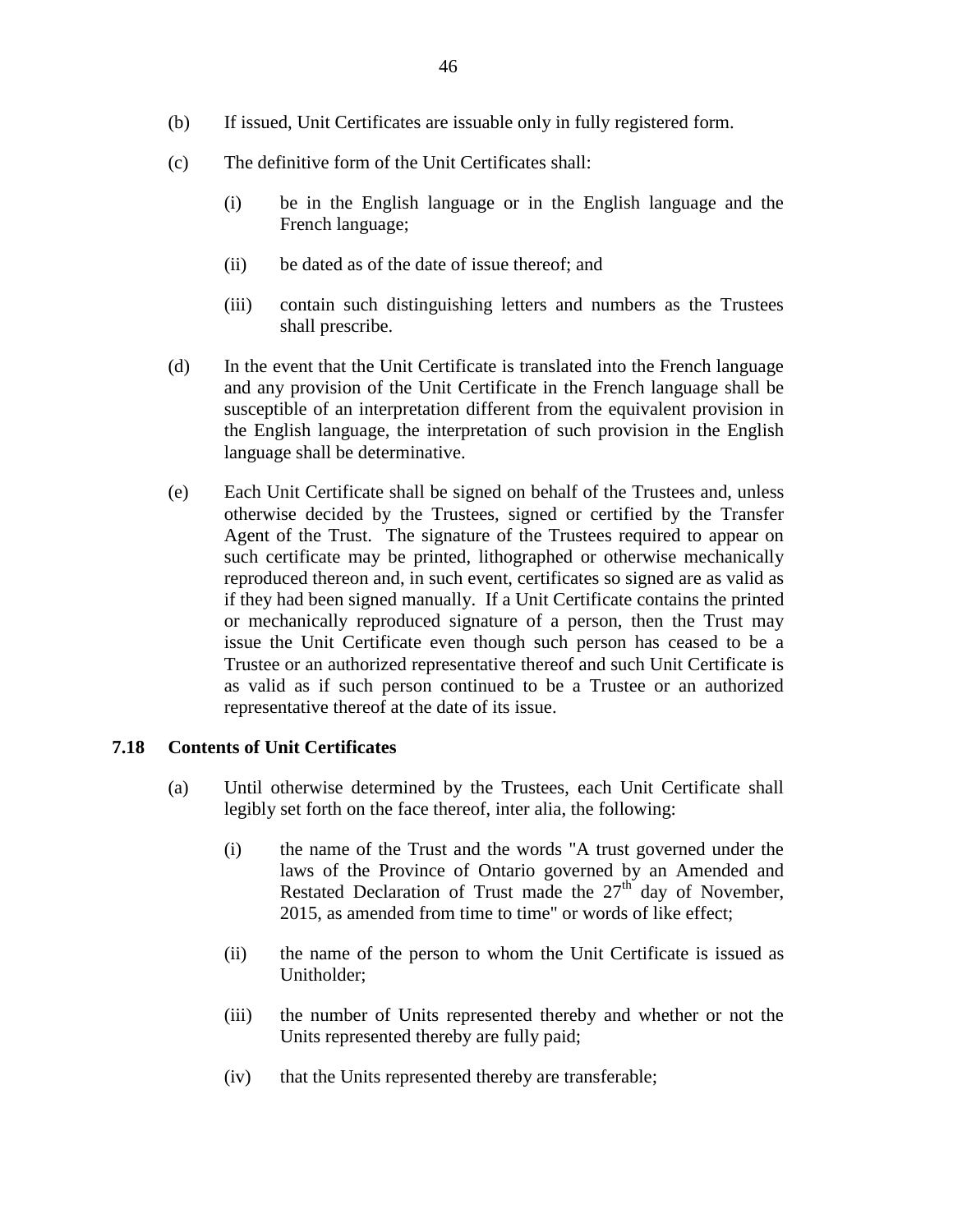- (v) the words "The Units represented by this certificate are issued upon the terms and subject to the conditions of the Declaration of Trust, which Declaration of Trust is binding upon all holders of Units and, by acceptance of this certificate, the holder assents to the terms and conditions of the Declaration of Trust. A copy of the Declaration of Trust, pursuant to which this certificate and the Units represented thereby are issued, may be obtained by a Unitholder on demand and without fee from the head office of the Trust" or words of like effect; and
- (vi) the words "For information as to personal liability of a Unitholder, see the reverse side of this certificate" or words of like effect.
- (b) Until otherwise determined by the Trustees, each such certificate shall legibly set forth on the reverse side thereof, inter alia, the following:
	- (i) the words "The Declaration of Trust provides that no Unitholder shall be subject to any personal liability whatsoever, in tort, contract or otherwise, to any person in connection with the assets of the Trust or the obligations or the affairs of the Trust and all such persons shall look solely to the assets of the Trust for satisfaction of claims of any nature arising out of or in connection therewith and the assets of the Trust only shall be subject to levy or execution", or words of like effect; and
	- (ii) appropriate forms of notice of exercise of the right of redemption and of powers of attorney for transferring Units.

The Unit Certificates may be engraved, printed or lithographed, or partly in one form and partly in another, as the Trustees may determine.

# **7.19 Register of Unitholders**

A register (the "**Register**") shall be kept at the principal office of the Trust and/or the Transfer Agent, which Register shall contain the names and addresses of the unitholders, the respective numbers of Units held by them, the certificate numbers of certificates representing such Units and a record of all transfers and redemptions thereof. Only Unitholders whose certificates are so recorded shall be entitled to receive distributions or to exercise or enjoy the rights of unitholders hereunder. The Trustees shall have the right to treat the person registered as a unitholder on the Register as the owner of such Units for all purposes, including, without limitation, payment of any distribution, giving notice to unitholders and determining the right to attend and vote at meetings of unitholders.

## **7.20 Successors in Interest to Unitholders**

Any person purporting to become entitled to any Units as a consequence of the death, bankruptcy or incompetence of any unitholder or otherwise by operation of law, shall be recorded in the Register as the holder of such Units, but until such record is made, the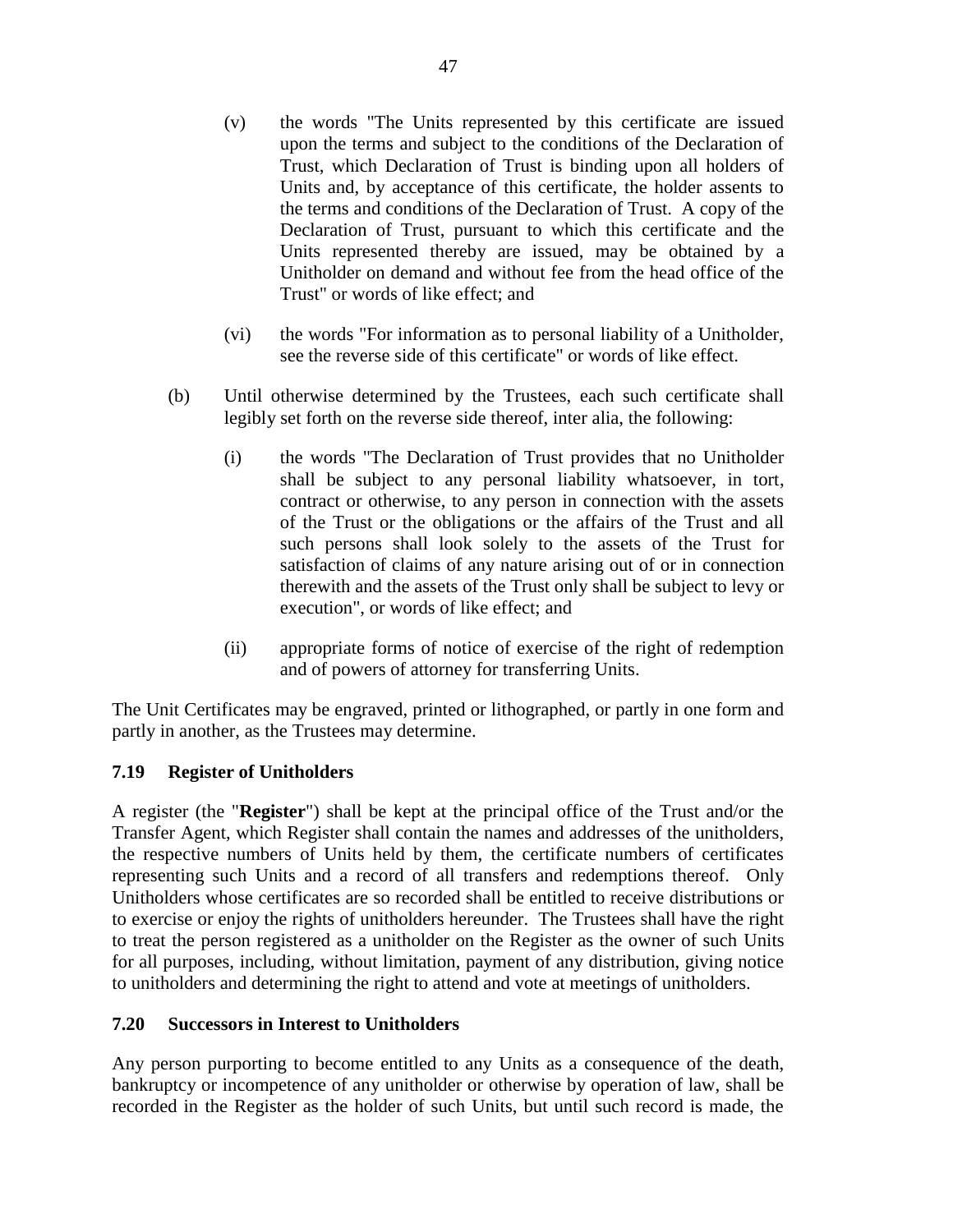unitholder of record shall continue to be and shall be deemed to be the holder of such Units for all purposes whether or not the Trust, the Trustees or the Transfer Agent or registrar of the Trust shall have actual or other notice of such death, bankruptcy, incompetence or other event and any person becoming entitled to such Units shall be bound by every notice or other document in respect of the Units which shall have been duly given to the person from whom such person derives title to such Units. Once such record is made, the Trustees shall deal with the new holder of such units as unitholder from thereon and shall have no liability to any other person purporting to have been entitled to the Units prior to the making of such record.

# **7.21 Units Held Jointly or in Fiduciary Capacity**

The Trust may treat two or more persons holding any Unit as joint tenants of the entire interest therein unless the ownership is expressly otherwise recorded in the Register, but no entry shall be made in the Register that any person is in any other manner entitled to any future, limited or contingent interest in any Unit; provided, however, that any person recorded in the Register as a unitholder may, subject to the provisions herein contained, be described in the Register as a fiduciary of any kind and any customary words may be added to the description of the holder to identify the nature of such fiduciary relationship.

## **7.22 Performance of Trusts**

None of the Trustees of the Trust, the officers of the Trust, the unitholders or the Transfer Agent or other agent of the Trust or the Trustees shall have a duty to inquire into any claim that a transfer of a Unit or other security of the Trust was or would be wrongful or that a particular adverse person is the owner of or has an interest in the Unit or other security or any other adverse claim, or be bound to see to the performance of any trust, express, implied or constructive, or of any charge, pledge or equity to which any of the Units or other securities or any interest therein are or may be subject, or to ascertain or inquire whether any sale or transfer of any such Units or other securities or interest therein by any such unitholder or holder of such security or his personal representatives is authorized by such trust, charge, pledge or equity, or to recognize any person as having any interest therein, except for the person recorded as unitholder.

## **7.23 Lost Unit Certificates**

In the event that any Unit Certificate is lost, stolen, destroyed or mutilated, the Trustees may authorize the issuance of a new Unit Certificate for the same number of Trust Units in lieu thereof. The Trustees may in their discretion, before the issuance of such new Unit Certificate, require the owner of the lost, stolen, destroyed or mutilated Unit Certificate, or the legal representative of the owner, to make such affidavit or statutory declaration, setting forth such facts as to the loss, theft, destruction or mutilation as the Trustees or any officers of the Trust deem necessary and may require the applicant to surrender any mutilated Unit Certificate and to require the applicant to supply to the Trust a "lost certificate bond" or similar bond in such reasonable amount as the Trustees direct indemnifying the Trustees or any officers of the Trust and the Transfer Agent for so doing. The Trustees or any officers of the Trust shall have the power to acquire from an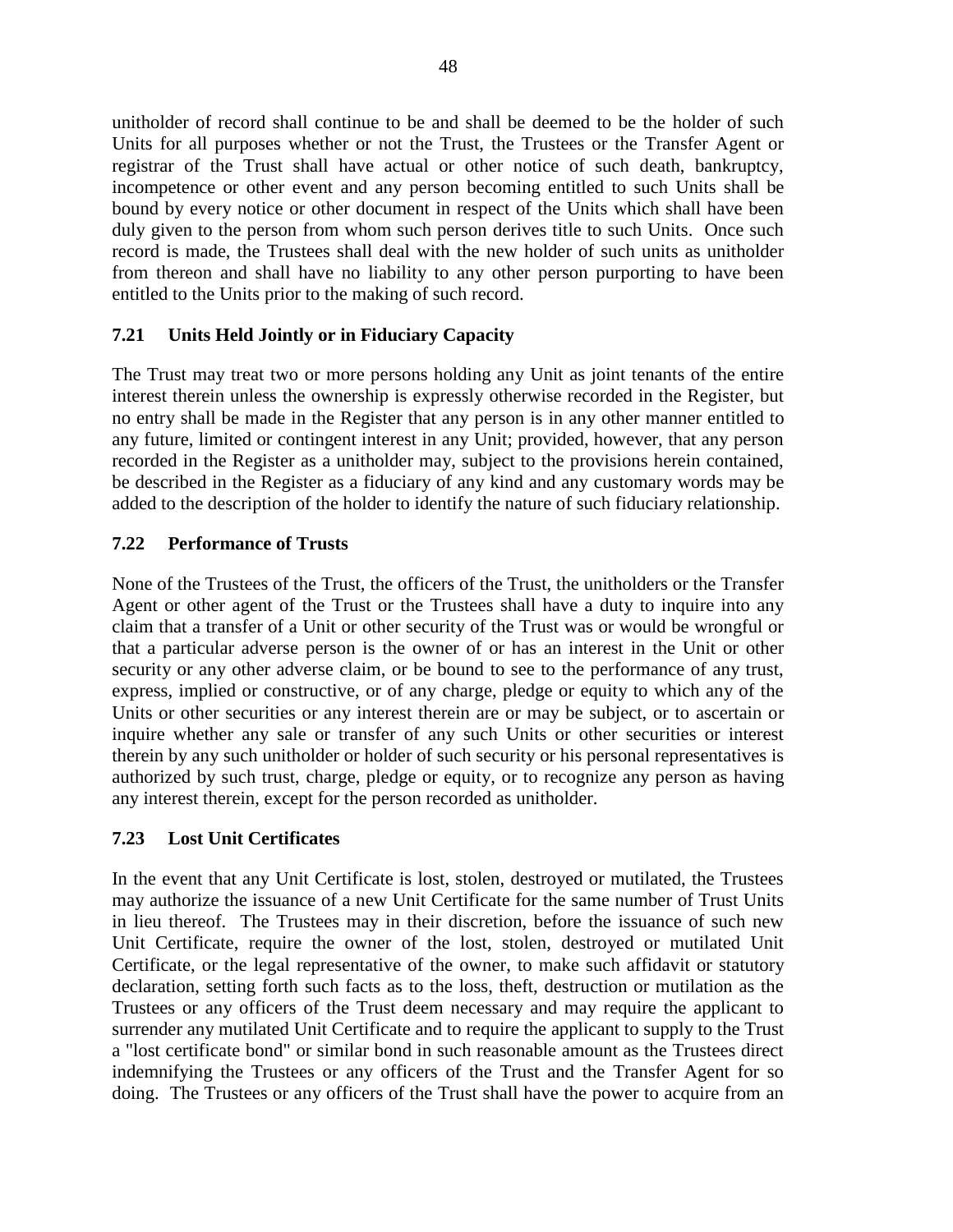insurer or insurers a blanket lost security bond or bonds in respect of the replacement of lost, stolen, destroyed or mutilated Unit Certificates. The Trust shall pay all premiums and other sums of money payable for such purpose out of the property of the Trust with such contribution, if any, by those insured as may be determined by the Trustees or any officers of the Trust. If such blanket lost security bond is acquired, the Trustees or any officers of the Trust may authorize and direct (upon such terms and conditions as they from time to time impose) any registrar, transfer agent, trustee or others to whom the indemnity of such bond extends to take such action to replace such lost, stolen, destroyed or mutilated Unit Certificates without further action or approval by the Trustees or any officers of the Trust.

# **7.24 Death of Unitholders**

The death of a unitholder during the continuance of the Trust shall not terminate the Trust or give the personal representatives or the heirs of the estate of the deceased unitholder a right to an accounting or to take any action in the courts or otherwise against other unitholders or the Trustees, officers of the Trust or the property of the Trust, but shall only entitle the personal representatives or the heirs of the estate of the deceased unitholder to succeed to all rights of the deceased unitholder under this Declaration of Trust.

# **7.25 Unclaimed Payments**

In the event that the Trustees hold any amounts to be paid to Trust Unitholders under Article XI or otherwise because such amounts are unclaimed or cannot be paid for any reason, neither the Trustees nor any distribution disbursing agent shall be under any obligation to invest or reinvest the same and shall only be obligated to hold the same in a current or other non-interest bearing account with a chartered bank or trust company, pending payment to the person or persons entitled thereto. The Trustees shall, as and when required by law, and may at any time prior to such required time, pay all or part of such amounts so held to a court in the province where the Trust has its principal office or to the Public Guardian and Trustee (or other similar government official or agency) in the province where the Trust has its principal office whose receipt shall be a good and sufficient discharge of the obligations of the Trustees.

# **7.26 Repurchase of Units**

The Trust shall be entitled to purchase for cancellation at any time the whole or from time to time any part of the outstanding Units, at a price per Unit and on a basis determined by the Trustees in compliance with all applicable Securities Laws or the rules or policies of any applicable stock exchange.

# **7.27 Take-Over Bids**

(a) If within 120 days after the date of a take-over bid the bid is accepted by the holders of not less than 90% of the Units, calculated on a fully diluted basis, other than Units held at the date of the take-over bid by or on behalf of the offeror or an affiliate or associate of the offeror, the offeror is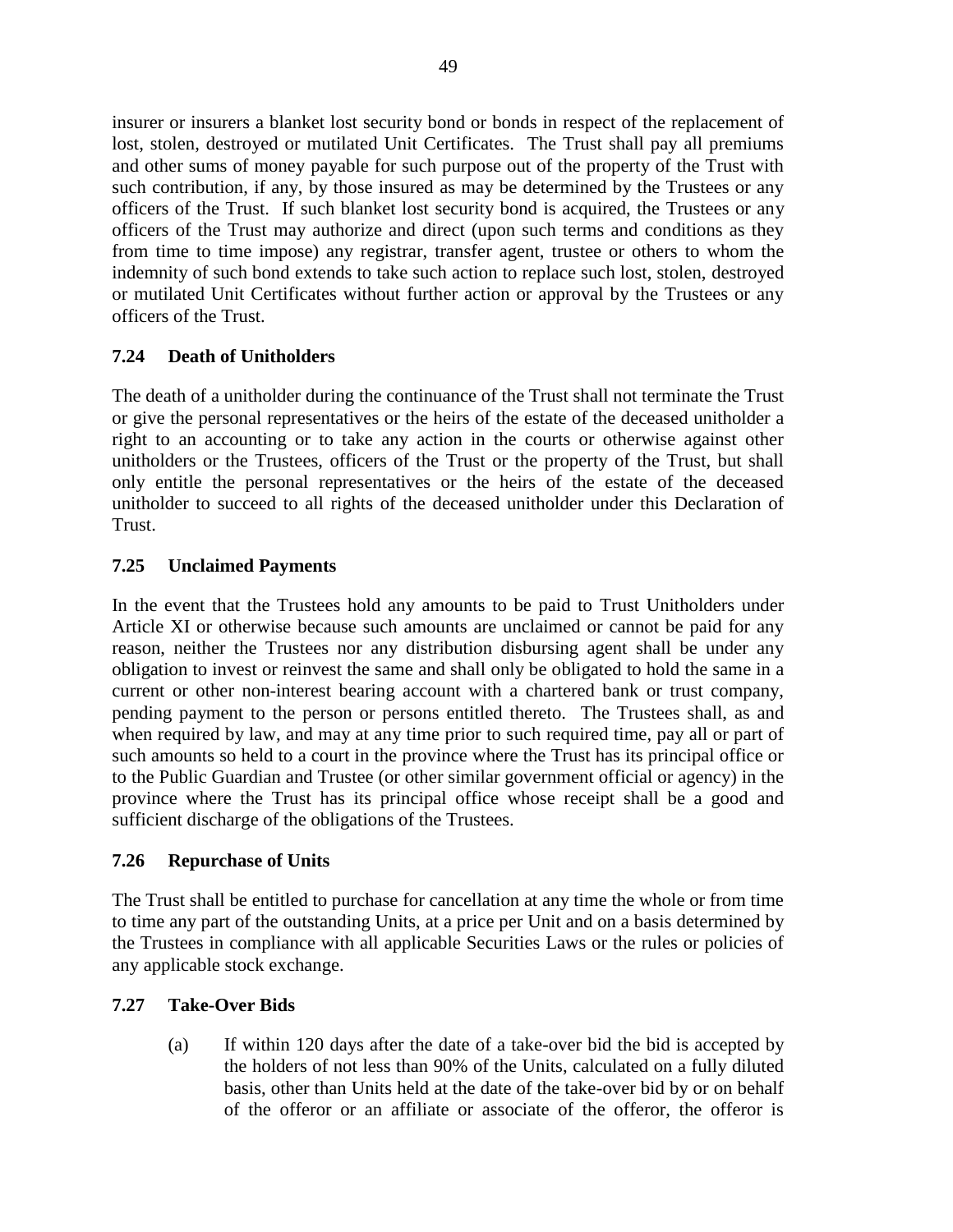entitled, on complying with this Section 7.27, to acquire the Units held by dissenting offerees.

- (b) An offeror may acquire Units held by a dissenting offeree by sending by registered mail within 60 days after the date of termination of the takeover bid and in any event within 180 days after the date of the take-over bid, an offeror's notice to each dissenting offeree stating that:
	- (i) the offerees holding more than 90% of the Units, calculated on a fully diluted basis, accepted the take-over bid, other than Units held at the date of the take-over bid by or on behalf of the offeror or an affiliate or associate of the offeror;
	- (ii) the offeror is bound to take up and pay for or has taken up and paid for the Units of the offerees who accepted the take-over bid;
	- (iii) a dissenting offeree is required to elect:
		- (A) to transfer his Units to the offeror on the terms on which the offeror acquired the Units of the offerees who accepted the takeover bid, or
		- (B) to demand payment of the fair value of his Units in accordance with Subsections  $7.27(h)$  to  $7.27(q)$  by notifying the offeror within 20 days after he receives the offeror's notice;
	- (iv) a dissenting offeree who does not notify the offeror in accordance with Subparagraph  $7.27(b)(iii)(B)$  is deemed to have elected to transfer his Units to the offeror on the same terms that the offeror acquired the Units from the offerees who accepted the take-over bid; and
	- (v) a dissenting offeree must send his Units to which the take-over bid relates to the Trust within 20 days after he receives the offeror's notice.
- (c) Concurrently with sending the offeror's notice under Subsection 7.27(b), the offeror shall send to the Trust a notice of adverse claim disclosing the name and address of the offeror and the name of the dissenting offeree with respect to each Unit held by a dissenting offeree.
- (d) A dissenting offeree to whom an offeror's notice is sent under Subsection 7.27(b) shall, within 20 days after he receives that notice, send his Unit Certificates to the Trust.
- (e) Within 20 days after the offeror sends an offeror's notice under Subsection 7.27(b), the offeror shall pay or transfer to the Trust the amount of money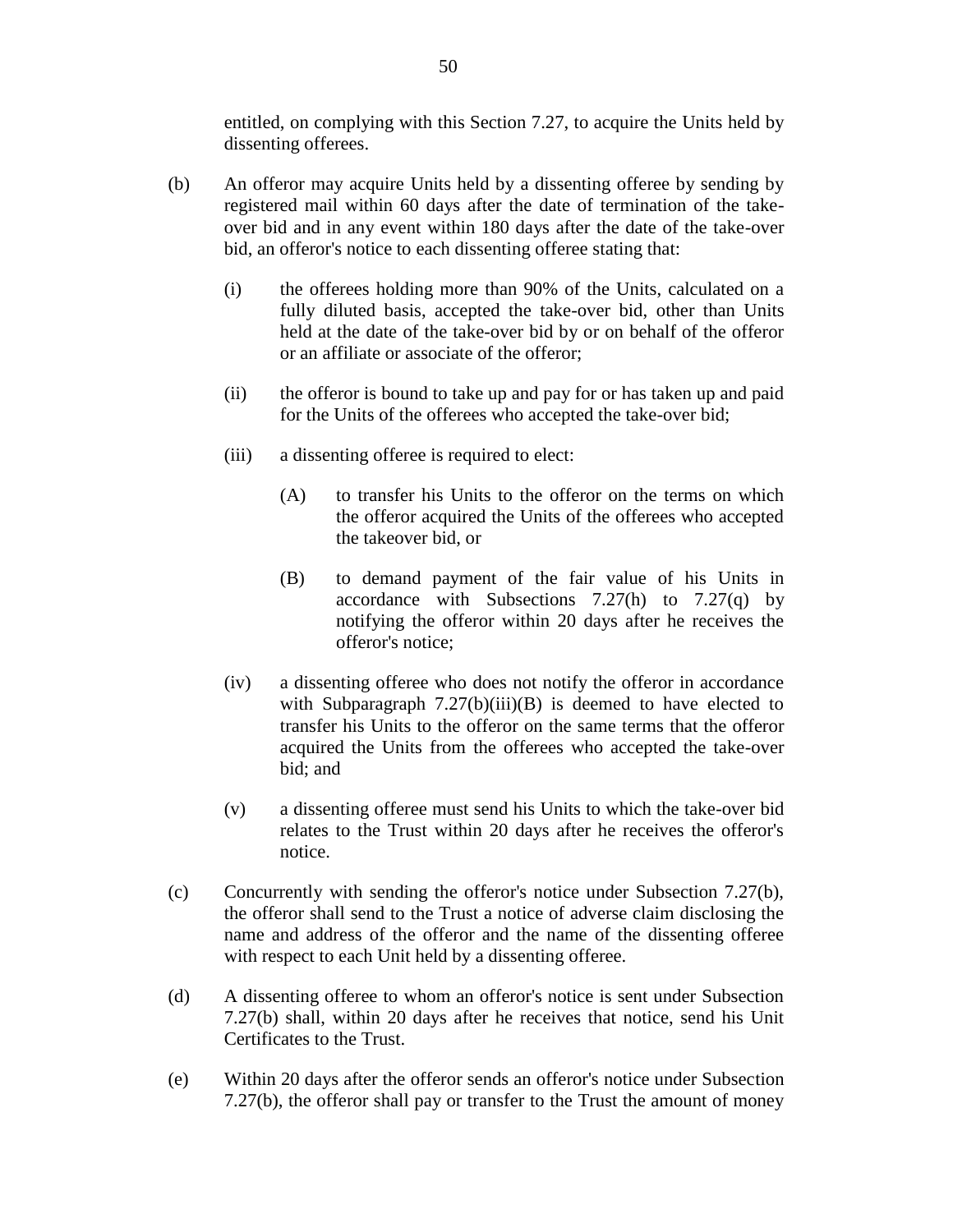or other consideration that the offeror would have had to pay or transfer to a dissenting offeree if the dissenting offeree had elected to accept the takeover bid under Subparagraph 7.27(b)(iii)(A).

- (f) The Trust is deemed to hold in trust for the dissenting offeree the money or other consideration it receives under Subsection 7.27(e) and the Trust shall deposit the money in a separate account in a bank or other body corporate any deposits of which are insured by the Canada Deposit Insurance Corporation or guaranteed by the Québec Deposit Insurance Board, and shall place the other consideration in the custody of a bank or such other body corporate.
- (g) Within 30 days after the offeror sends an offeror's notice under Subsection 7.27(b), the Trust shall:
	- (i) issue to the offeror a Unit Certificate in respect of the Units that were held by dissenting offerees;
	- (ii) give to each dissenting offeree who elects to accept the take-over bid terms under Subparagraph  $7.27(b)(iii)(A)$  and who sends his Unit Certificates, as required under Subsection 7.27(d), the money or other consideration to which he is entitled, disregarding fractional Units, if any, which may be paid for in money; and
	- (iii) send to each dissenting offeree who has not sent his Unit Certificates, as required under Subsection 7.27(d) a notice stating that:
		- (A) his Units have been cancelled,
		- (B) the Trust or some designated person holds in trust for him the money or other consideration to which he is entitled as payment for or in exchange for his Units, and
		- (C) the Trust will, subject to Subsections 7.27(h) to 7.27(q), send that money or other consideration to him forthwith after receiving his Units.
- (h) If a dissenting offeree has elected to demand payment of the fair value of his Units under Subparagraph 7.27(b)(iii)(B), the offeror may, within 20 days after it has paid the money or transferred the other consideration, under Subsection 7.27(e), apply to a court to fix the fair value of the Units of that dissenting offeree.
- (i) If an offeror fails to apply to a court under Subsection  $7.27(h)$ , a dissenting offeree may apply to a court for the same purpose within a further period of 20 days.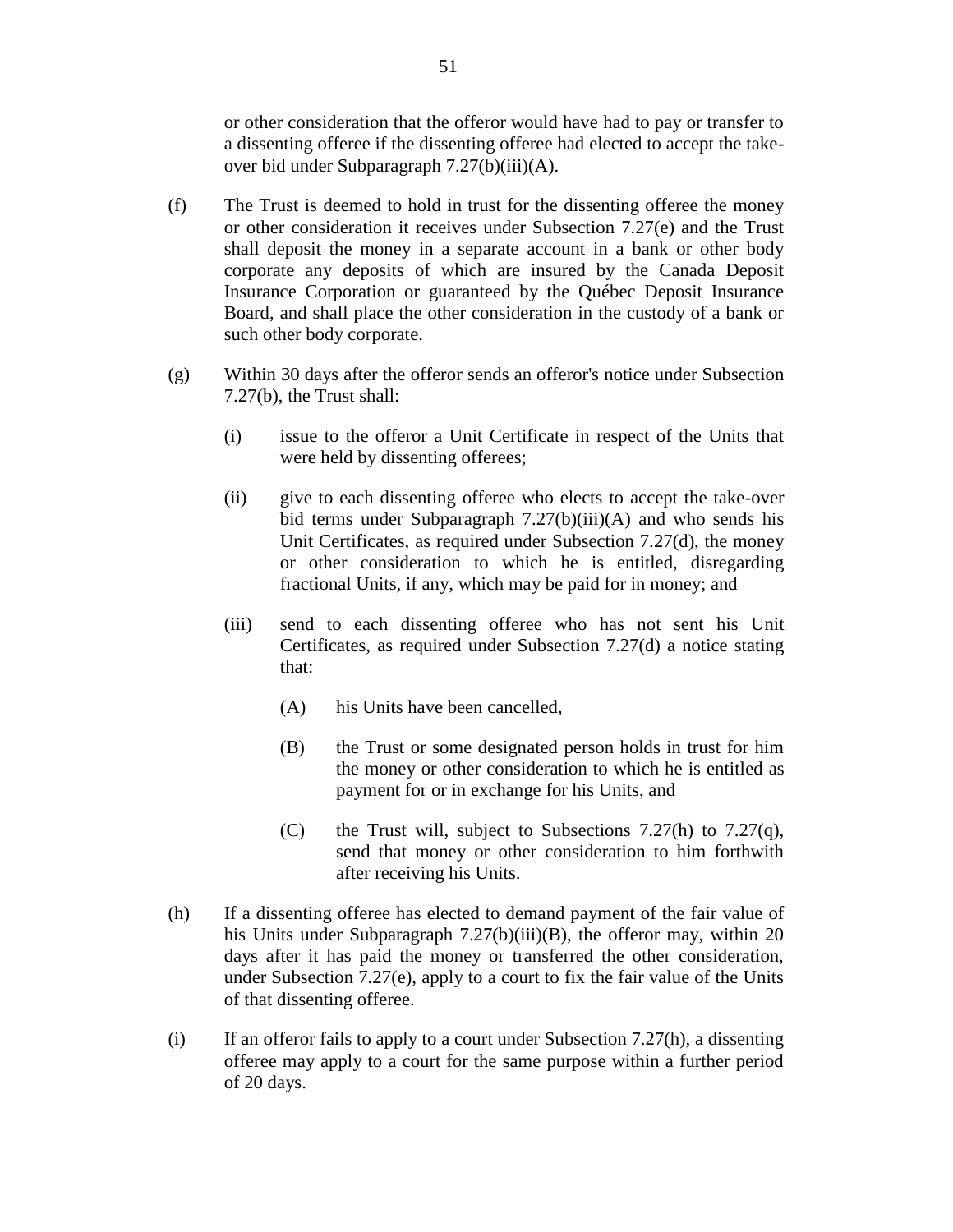- (j) Where no application is made to a court under Subsection 7.27(i) within the period set out in that subsection, a dissenting offeree is deemed to have elected to transfer his Units to the offeror on the same terms that the offeror acquired the Units from the offerees who accepted the take-over bid.
- (k) An application under Subsections 7.27(h) or 7.27(i) shall be made to a court having jurisdiction in the place where the Trust has its registered office.
- (l) A dissenting offeree is not required to give security for costs in an application made under Subsections 7.27(h) or 7.27(i).
- (m) On an application under Subsections  $7.27(h)$  or  $7.27(i)$ :
	- (i) all dissenting offerees referred to in Subparagraph  $7.27(b)(iii)(B)$ whose Units have not been acquired by the offeror shall be joined as parties and shall be bound by the decision of the court; and
	- (ii) the offeror shall notify each affected dissenting offeree of the date, place and consequences of the application and of his right to appear and be heard in person or by counsel.
- (n) On an application to a court under Subsections  $7.27(h)$  or  $7.27(i)$  the court may determine whether any other person is a dissenting offeree who should be joined as a party, and the court shall then fix a fair value for the Units of all dissenting offerees.
- (o) A court may in its discretion appoint one or more appraisers to assist the court to fix a fair value for the Units of a dissenting offeree.
- (p) The final order of the court shall be made against the offeror in favour of each dissenting offeree and for the amount for his Units as fixed by the court.
- (q) In connection with proceedings under this Section 7.27, a court may make any order it thinks fit and, without limiting the generality of the foregoing, it may:
	- (i) fix the amount of money or other consideration that is required to be held in trust under Subsection 7.27(f);
	- (ii) order that money or other consideration be held in trust by a person other than the Trust; and
	- (iii) allow a reasonable rate of interest on the amount payable to each dissenting offeree from the date he sends or delivers his Unit Certificates under Subsection 7.27(d) until the date of payment.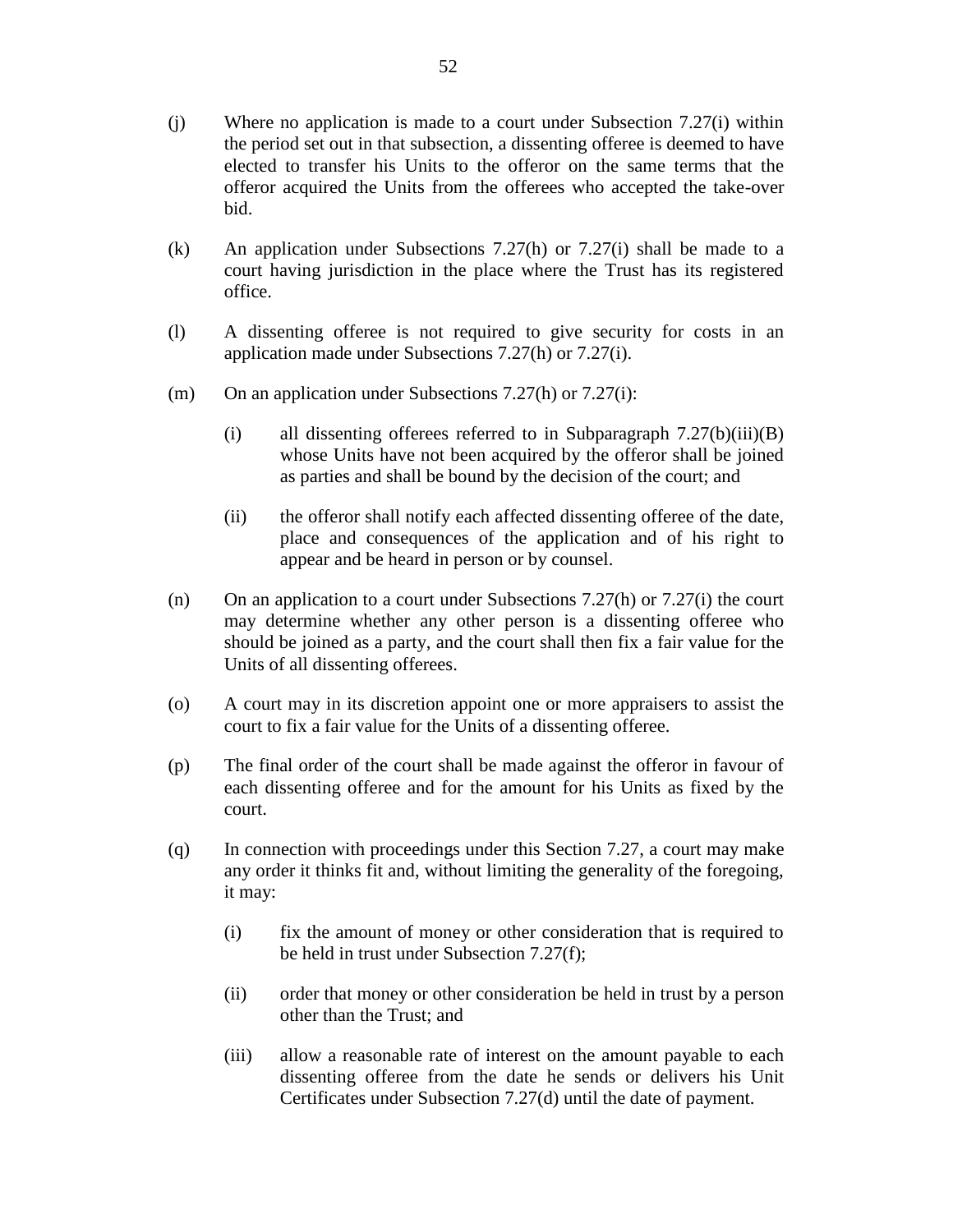- (r) Where an offeror is entitled to acquire Units held by a dissenting offeree pursuant to Subsection 7.27(b) and the offeror wishes to exercise such right, the offeror shall also deliver an offer (the "**Exchange Offer**") to the Trustees, at the same time that an offeror's notice is delivered pursuant to Subsection 7.27(b), addressed to each holder of Exchangeable Securities to acquire all Trust Units issued to such holder by the Trust following the exchange of the holder's Exchangeable Securities for Trust Units. The Exchange Offer shall be made on the same terms as the offeror, if accepted by a holder of Exchangeable Securities, acquired the Trust Units of the Trust Unitholders who accepted the take-over bid and the exchange by the holder of the Exchangeable Securities and the acquisition by the offeror of the Trust Units issuable upon exchange thereof shall occur within 30 days of delivery of the Exchange Offer to the Trustees. The Trustees shall deliver the Exchange Offer to each holder of Exchangeable Securities forthwith upon receipt, if any such holders exist.
- (s) In the event that a non-exempt take-over bid from a person acting at arm's length to holders of Exchangeable Securities (or any affiliate or associate thereof) is made for Trust Units, unless the take-over bid is structured to permit holders of Exchangeable Securities to both exchange and tender conditional on take-up, then, from and after the first take-up of Trust Units under the said take-over bid (provided that not less than 25% of the Trust Units other than Trust Units held at the date of the take-over bid by the offeror or associates or affiliates of the offeror are so taken up) the terms and conditions of the Exchangeable Securities will be amended such that the exchange ratio shall be varied to equal 110% of the exchange ratio then in effect (such that on conversion, exercise or exchange the holder shall receive 1.1 Trust Units for each Trust Unit that the holder would otherwise have received). For greater certainty, notwithstanding any adjustment contemplated by this section, the holders of such Exchangeable Securities shall not be entitled to any adjustment to their entitlement to distributions until such time as such Exchangeable Securities are exchanged for Trust Units.

#### **ARTICLE VIII MEETINGS OF UNITHOLDERS**

#### **8.1 Annual Meeting**

There shall be an annual meeting of the unitholders, commencing in 2016 (for the Trust's 2015 fiscal year), at such time and place in Canada and for such other purposes as the Trustees may prescribe for the purpose of electing Trustees, appointing or removing the Auditors of the Trust and transacting such other business as the Trustees may determine or as may properly be brought before the meeting. The annual meeting of unitholders shall be held after delivery to the unitholders of the annual report referred to in Section 17.8 and, in any event, within 270 days after the end of each Fiscal Year.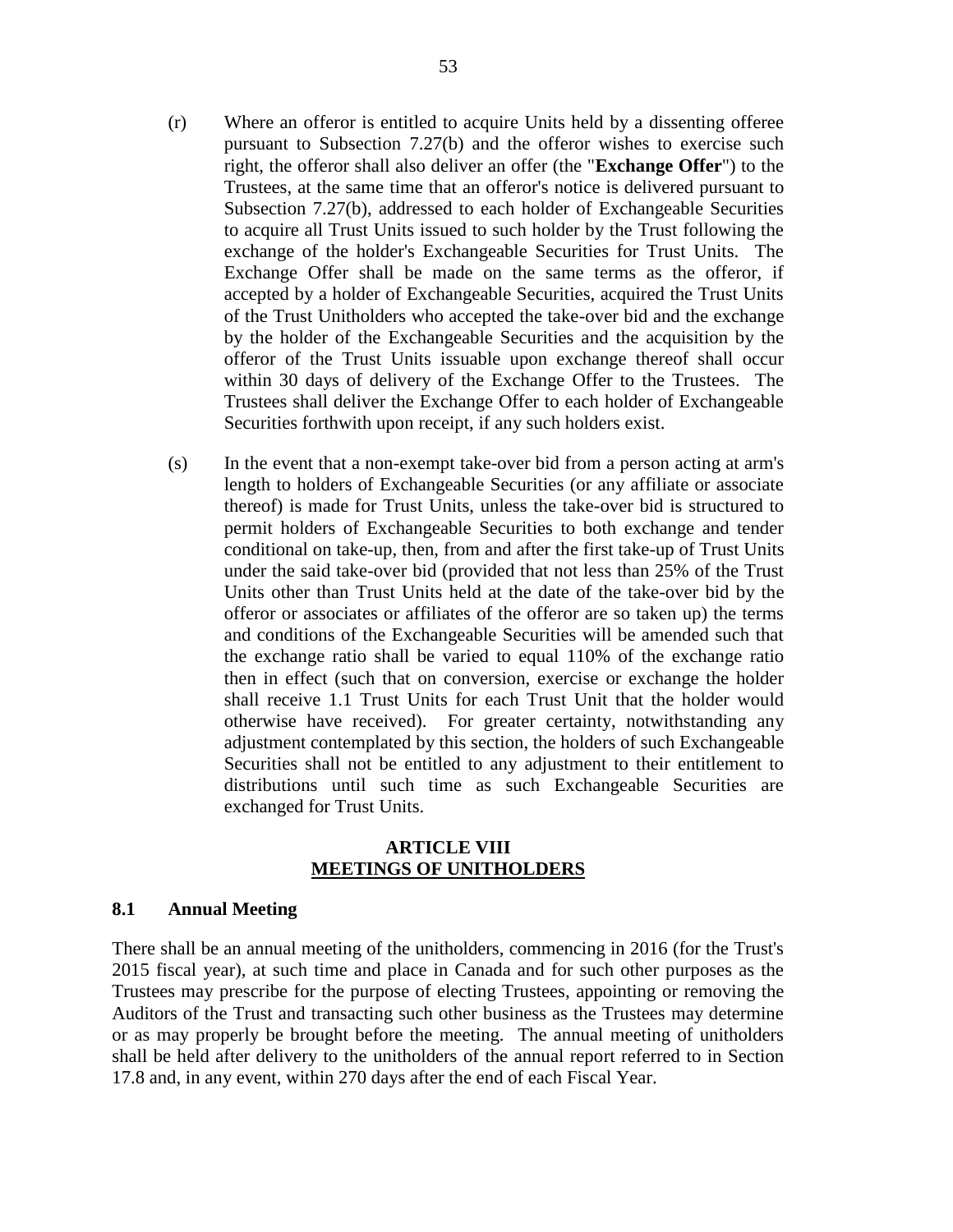### **8.2 Other Meetings**

The Trustees shall have power at any time to call special meetings of the Unitholders at such time and place as the Trustees may determine. Unitholders holding in the aggregate not less than 5% of the outstanding Units of the Trust may requisition the Trustees in writing to call a special meeting of the unitholders for the purposes stated in the requisition. If there are no Trustees, the officers of the Trust shall promptly call a special meeting of the unitholders for the election of successor Trustees. The requisition shall state in reasonable detail the business proposed to be transacted at the meeting and shall be sent to each of the Trustees at the principal office of the Trust. Unitholders shall have the right to obtain a list of unitholders to the same extent and upon the same conditions as those which apply to shareholders of a corporation governed by the *Canada Business Corporations Act*. Upon receiving the requisition, the Trustees shall call a meeting of unitholders to transact the business referred to in the requisition, unless:

- (a) a record date for a meeting of the unitholders has been fixed and notice thereof has been given to each stock exchange in Canada on which the Units are listed for trading;
- (b) the Trustees have called a meeting of the unitholders and have given notice thereof pursuant to Section 8.3; or
- (c) in connection with the business as stated in the requisition:
	- (i) it clearly appears to the Trustees, acting reasonably, that the matter covered by the requisition is submitted by the unitholder primarily for the purpose of enforcing a personal claim or redressing a personal grievance against the Trust, the Trustees, the officers of the Trust or its security holders, or primarily for the purpose of promoting general economic, political, racial, religious, social or similar causes;
	- (ii) the Trust, at the unitholder's request, included the matter covered by the requisition in an information circular relating to a meeting of unitholders held within two years preceding the receipt of such request, and the unitholder failed to present the matter, in person or by proxy, at the meeting;
	- (iii) substantially the same matter covered by the requisition was submitted to unitholders in an information circular (including a dissident's information circular) relating to a meeting of unitholders held within two years preceding the receipt of the unitholder's request and the matter covered by the requisition was defeated; or
	- (iv) the rights conferred by this Section 8.2 are being abused to secure publicity.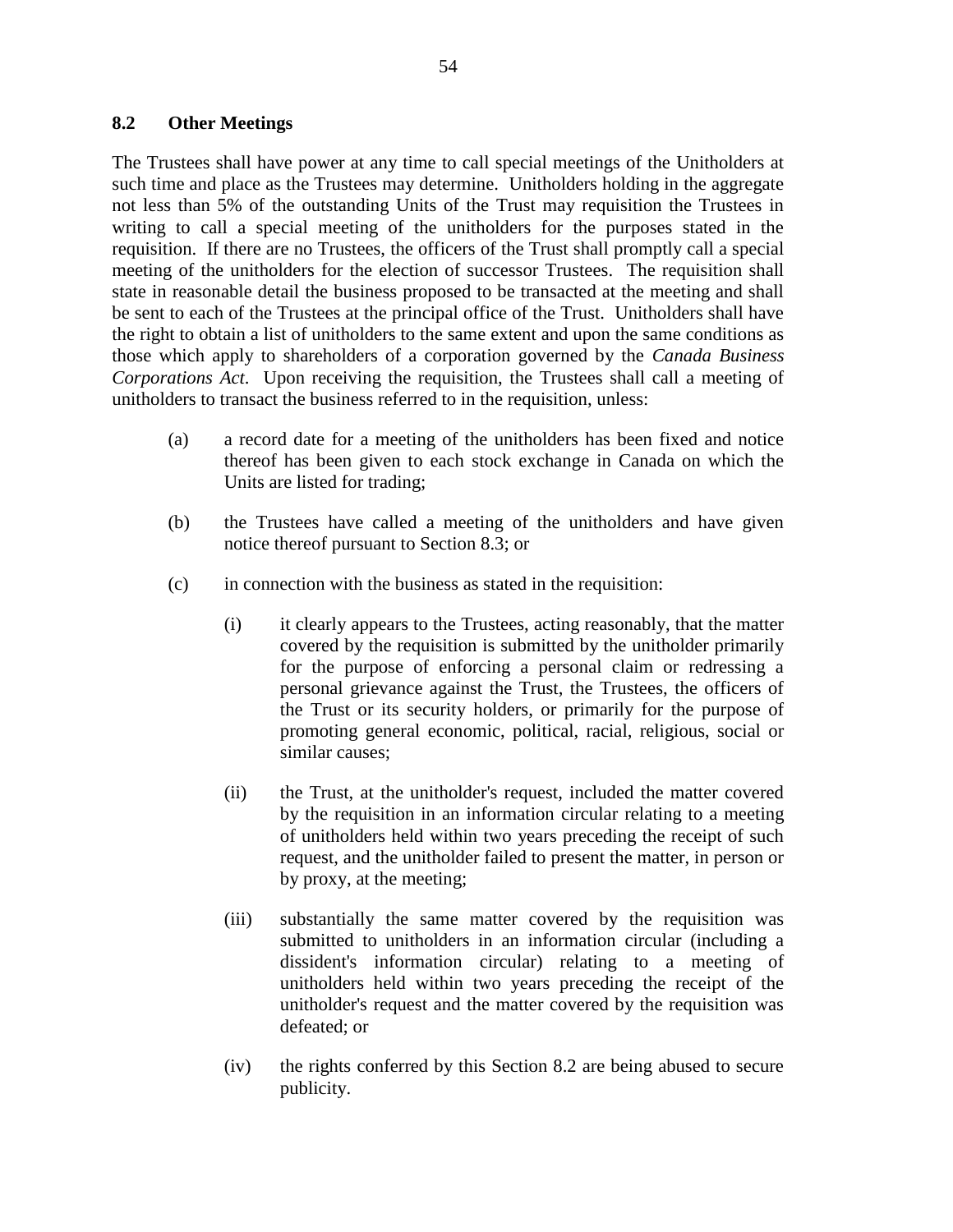Subject to the foregoing, if the Trustees do not within 21 days after receiving the requisition call a meeting, any unitholder who signed the requisition may call the meeting in accordance with the provisions of Section 8.3 and Section 8.9 and the Trustees' Regulations, mutatis mutandis. If there shall be no Trustees, the officers of the Trust shall promptly call a special meeting of the unitholders for the election of successor Trustees. The phrase "meeting of the unitholders" wherever it appears in this Declaration of Trust shall mean and include both an annual meeting and any other meeting of unitholders.

## **8.3 Notice of Meeting of Unitholders**

- (a) Notice of all meetings of the unitholders shall be mailed or delivered by the Trustees to each Trustee, unitholder, and to the Auditors of the Trust not less than 21 days nor more than 60 days or within such other number of days as required by law or the relevant stock exchange before the meeting. Such notice shall specify the time when, and the place where, such meeting is to be held and shall state briefly the general nature of the business to be transacted at such meeting, and shall otherwise include such information as would be provided to shareholders of a corporation governed by the *Canada Business Corporations Act* in connection with a meeting of shareholders. Notice of any meeting of the unitholders shall state the purposes of the meeting. Any adjourned meeting, other than a meeting adjourned for lack of a quorum under Section 8.6, may be held as adjourned without further notice. Notwithstanding the foregoing, a meeting of unitholders may be held at any time without notice if all the unitholders are present or represented thereat or those not so present or represented have waived notice. Any unitholder (or a duly appointed proxy of a unitholder) may waive any notice required to be given under the provisions of this Section 8.3, and such waiver, whether given before or after the meeting, shall cure any default in the giving of such notice. Attendance at a meeting of unitholders shall constitute a waiver of notice unless the unitholder or other person attends the meeting for the express purpose of objecting to the transaction of any business on the grounds that the meeting is not properly called.
- (b) For certainty and notwithstanding any other provision of the Declaration of Trust, the Trust shall be permitted to utilize the "notice and access" delivery procedures set out in National Instrument 54-101 – *Communication with Beneficial Owners of Securities of a Reporting Issuer*, as replaced or amended from time to time, for the purposes of providing notice of a meeting of unitholders and matters related thereto.

#### **8.4 Nominations of Trustees**

(a) Only persons who are nominated in accordance with the following procedures shall be eligible for election as Trustees of the Trust. Nominations of persons for election to the Board of Trustees may be made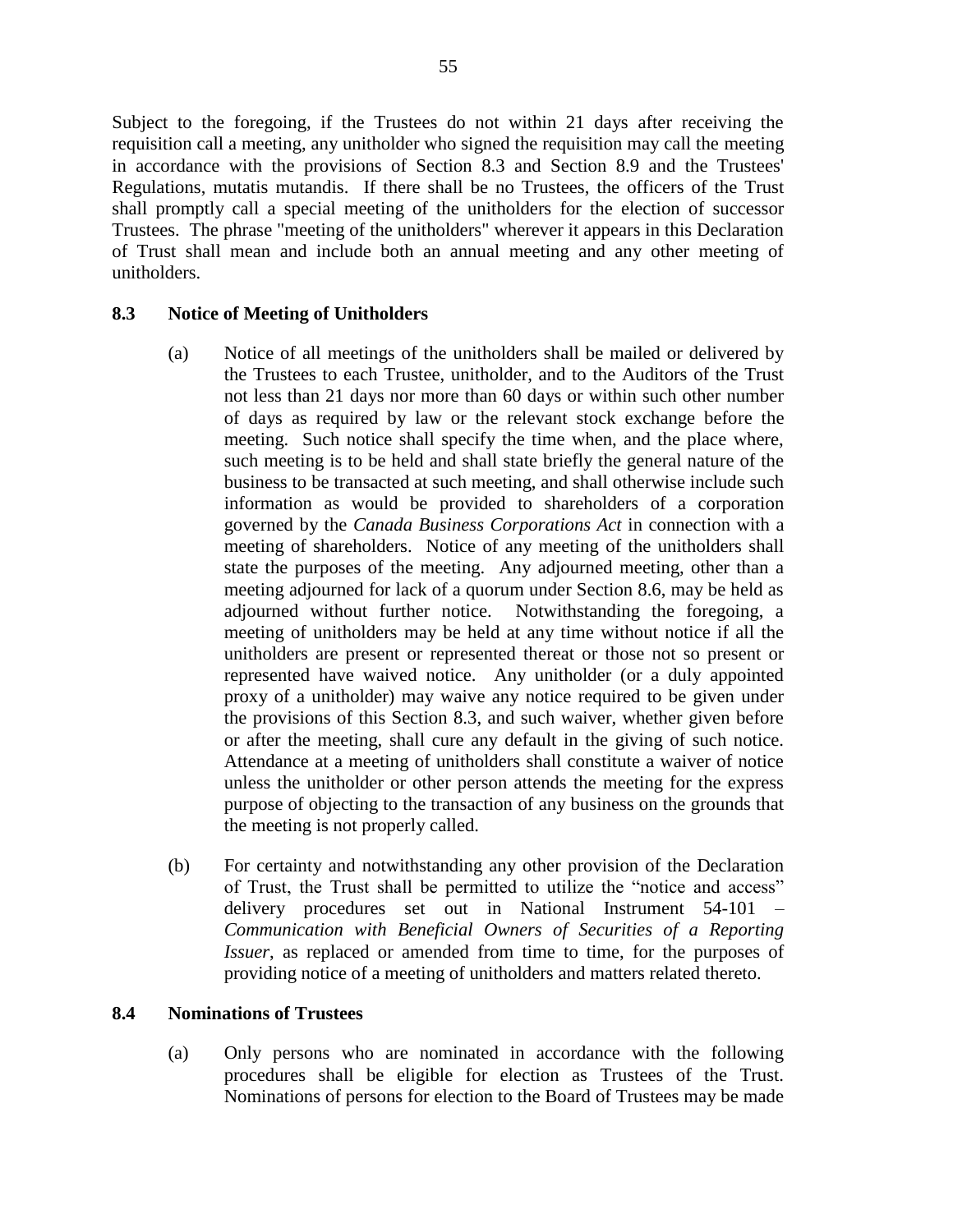at any annual meeting of unitholders, or at any special meeting of unitholders if one of the purposes for which the special meeting was called was the election of Trustees:

- (i) by or at the direction of the Board of Trustees, including pursuant to a notice of meeting;
- (ii) by or at the direction or request of one or more unitholders pursuant to a requisition of the unitholders made in accordance with this Article VIII; or
- (iii) by any person (a "**Nominating Unitholder**"): (A) who, at the close of business on the date of the giving of the notice provided for below in this Section 8.4 and on the record date for notice of such meeting, is entered in the Register as a holder of one or more Units carrying the right to vote at such meeting or who beneficially owns Units that are entitled to be voted at such meeting; and (B) who complies with the notice procedures set forth below in this Section 8.4.
- (b) In addition to any other applicable requirements, for a nomination to be made by a Nominating Unitholder, the Nominating Unitholder must have given timely notice thereof to the Trustees in the manner prescribed by this Declaration of Trust. Furthermore, if such notice is made on a day which is a not a Business Day or later than 5:00 p.m. (Toronto Time) on a day which is a Business Day, then such notice shall be deemed to have been made on the subsequent day that is a Business Day.
- (c) To be timely, a Nominating Unitholder's notice to the Trustees must be made:
	- (i) in the case of an annual meeting of unitholders, not less than 30 days prior to the date of the annual meeting of unitholders; provided, however, that in the event that the annual meeting of unitholders is to be held on a date that is less than 50 days after the date (the "**Notice Date**") that is the earlier of the date that a notice of meeting is filed for such meeting or the date on which the first public announcement of the date of the annual meeting was made, notice by the Nominating Unitholder may be made not later than the close of business on the 10th day following the Notice Date; and
	- (ii) in the case of a special meeting (which is not also an annual meeting) of unitholders called for the purpose of electing Trustees (whether or not called for other purposes), not later than the close of business on the 15th day following the day that is the earlier of the date that a notice of meeting is filed for such meeting or the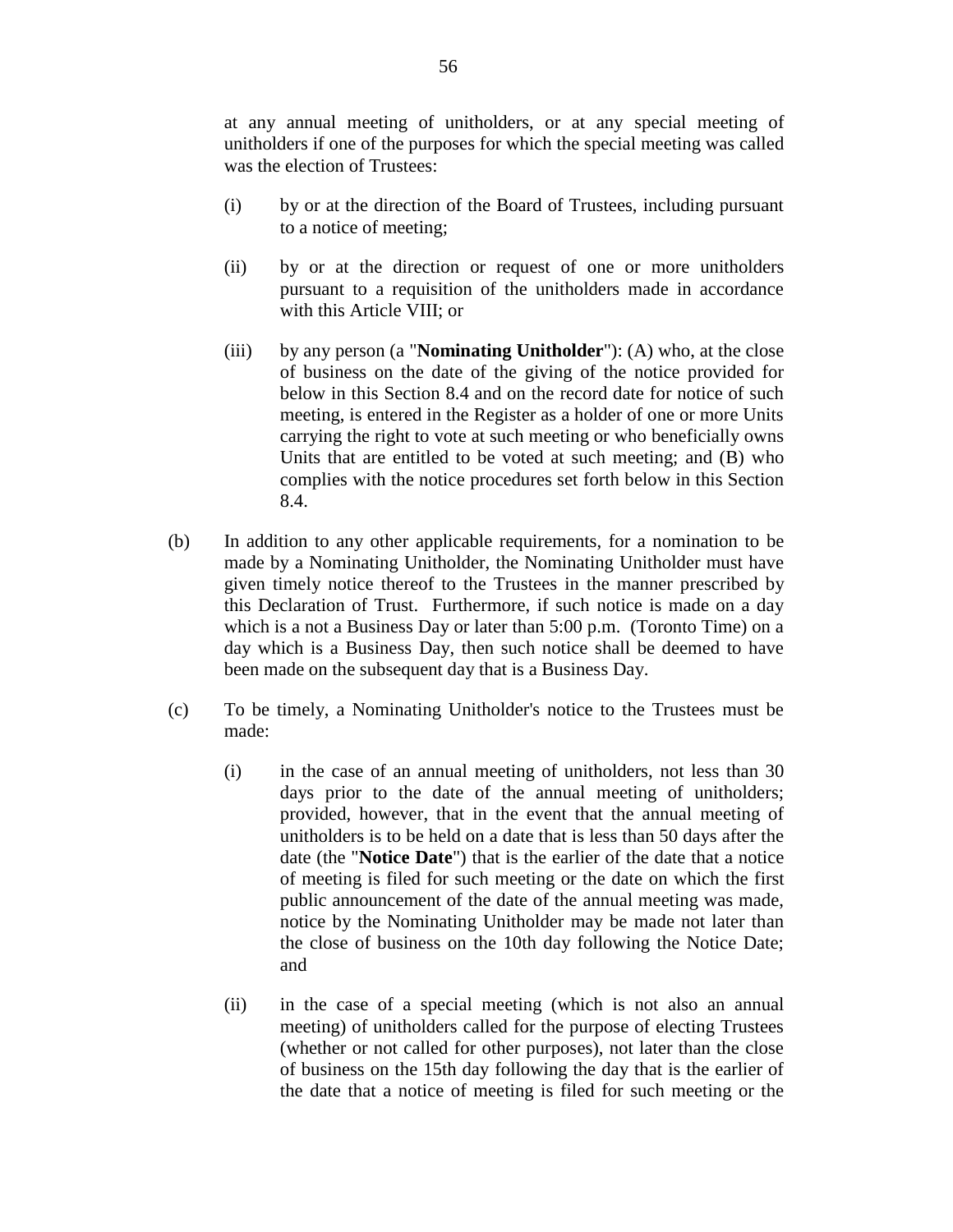date on which the first public announcement of the date of the special meeting of unitholders was made.

- (d) To be in proper written form, a Nominating Unitholder's notice to the Trustees must set forth:
	- (i) as to each person whom the Nominating Unitholder proposes to nominate for election as a Trustee: (A) the name, age, business address and residential address of the person; (B) the principal occupation or employment of the person; (C) the class or series and number of Units in the capital of the Trust which are controlled or which are owned beneficially or of record by the person as of the record date for the meeting of unitholders (if such date shall then have been made publicly available and shall have occurred) and as of the date of such notice; and (D) any other information relating to the person that would be required to be disclosed in a dissident's proxy circular in connection with solicitations of proxies for election of Trustees pursuant to applicable Securities Laws; and
	- (ii) as to the Nominating Unitholder giving the notice, any proxy, contract, arrangement, understanding or relationship pursuant to which such Nominating Unitholder has a right to vote any Units and any other information relating to such Nominating Unitholder that would be required to be made in a dissident's proxy circular in connection with solicitations of proxies for election of Trustees pursuant to applicable Securities Laws.
- (e) No person shall be eligible for election as a Trustee of the Trust unless nominated in accordance with the provisions of this Section 8.4; provided, however, that nothing in this Section 8.4 shall be deemed to preclude discussion by a unitholder (as distinct from the nomination of Trustees) at a meeting of unitholders of any matter in respect of which it would have been entitled to submit to a vote pursuant to the terms and conditions contained in this Declaration of Trust. The chairperson of the meeting shall have the power and duty to determine whether a nomination was made in accordance with the procedures set forth in the foregoing provisions and, if any proposed nomination is not in compliance with such foregoing provisions, to declare that such defective nomination shall be disregarded.
- (f) For purposes of this Section 8.4, "public announcement" shall mean disclosure in a press release reported by a national news service in Canada, or in a document publicly filed by the Trust under its profile on the System of Electronic Document Analysis and Retrieval at www.sedar.com.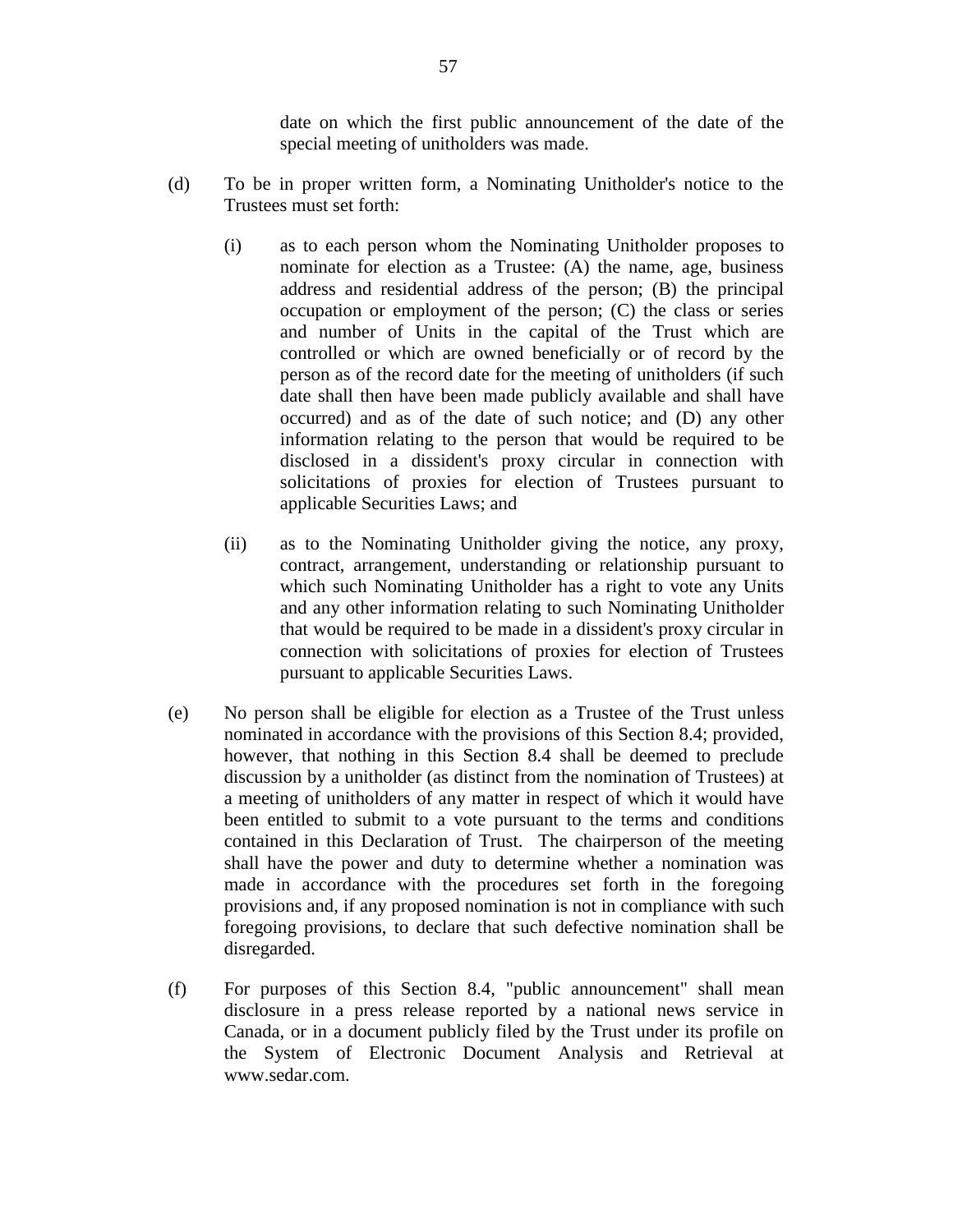(g) Notwithstanding the foregoing, the Board of Trustees may, in its sole discretion, waive any requirement in this Section 8.4.

## **8.5 Chairperson**

The chairperson of any annual or special meeting shall be the Chair of the Trustees or any other Trustee specified by resolutions of the Trustees or, in the absence of any Trustee, any person appointed as chairperson of the meeting by the unitholders present.

## **8.6 Quorum**

A quorum for any meeting of the unitholders shall be two (2) unitholders present in person or represented by proxy, such persons holding or representing by proxy in aggregate not less than 25% of the total number of outstanding Units. If a quorum is present at the opening of a meeting, the unitholders may proceed with the business of the meeting notwithstanding that a quorum is not present throughout the meeting. The chairperson of any meeting at which a quorum of unitholders is present may, with the consent of the majority of the unitholders present in person or by proxy, adjourn such meeting and no notice of any such adjournment need be given. In the event of such quorum not being present at the appointed place on the date for which the meeting is called within 30 minutes after the time fixed for the holding of such meeting, the meeting shall stand adjourned to such day being not less than 14 days later and to such place and time as may be appointed by the chairperson of the meeting. If at such adjourned meeting a quorum as above defined is not present, the unitholders present either personally or by proxy shall form a quorum, and any business may be brought before or dealt with at such adjourned meeting which might have been brought before or dealt with at the original meeting in accordance with the notice calling the same.

# **8.7 Voting**

Holders of Units may attend and vote at all meetings of the unitholders either in person or by proxy. Each Trust Unit shall entitle the holder of record thereof to one (1) vote at all meetings of the unitholders. Each Special Voting Unit will entitle the holder thereof to that number of votes at any meeting of unitholders that is equal to the number of Trust Units that may be obtained upon the exchange of the Exchangeable Security to which such Special Voting Unit is attached.

Any action to be taken by the unitholders shall, except as otherwise required by this Declaration of Trust or by law, be authorized when approved by a majority of the votes cast at a meeting of the unitholders. The chairperson of any such meeting shall not have a second or casting vote. Every question submitted to a meeting, other than a Special Resolution, shall, unless a poll vote is demanded, be decided by a show of hands, on which every person present and entitled to vote shall be entitled to one vote.

At any such meeting, unless a poll is demanded, a declaration by the chairperson that a resolution has been carried unanimously or carried by a particular majority, or lost or not carried by a particular majority, shall be conclusive evidence of that fact. If a poll is demanded concerning the election of a chairperson or an adjournment, it shall be taken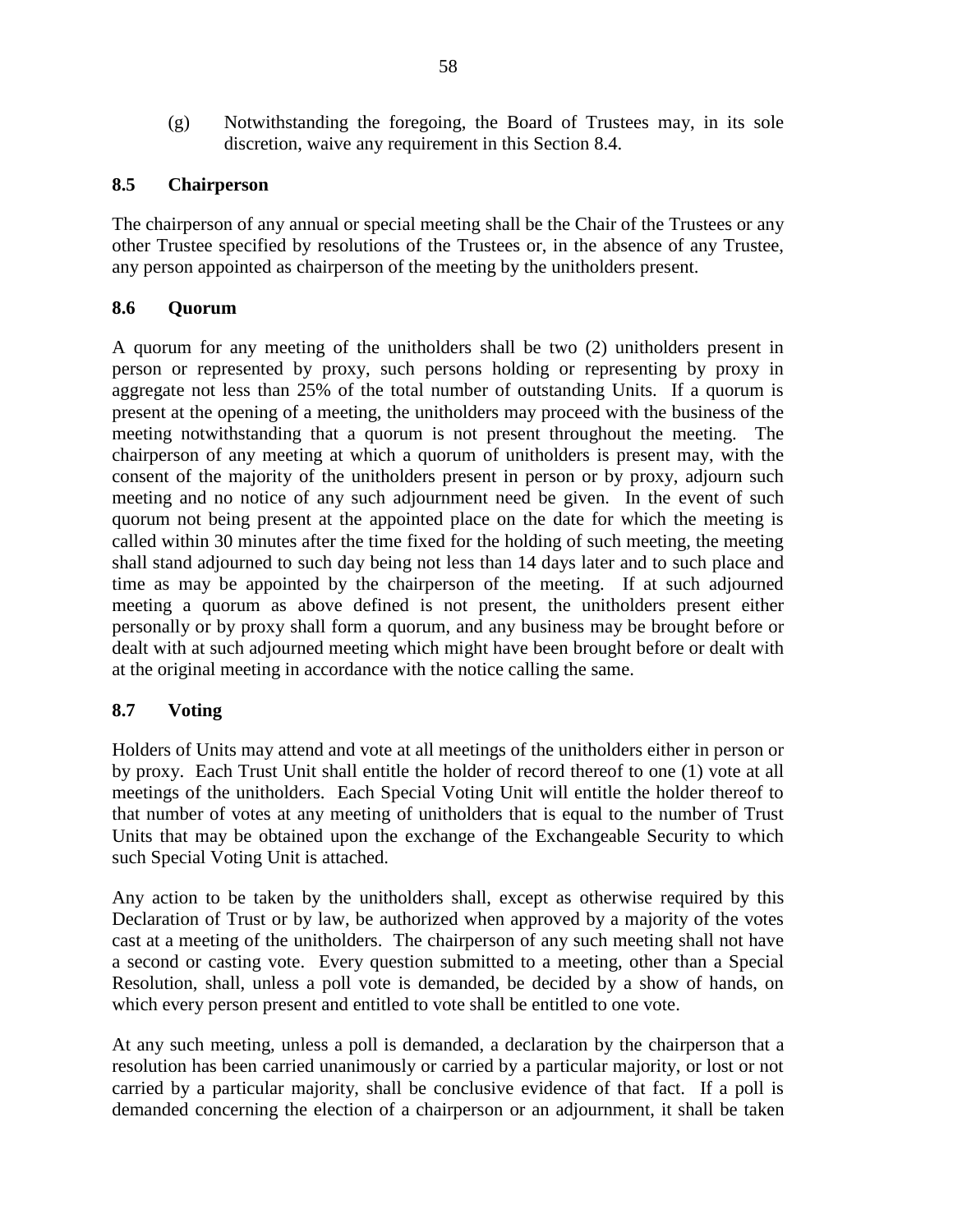immediately upon request and, in any other case, it shall be taken at such time as the chairperson may direct. The demand for a poll shall not prevent the continuation of a meeting for the transaction of any business other than the question on which the poll has been demanded.

At any meeting of unitholders, on a show of hands every person who is present and entitled to vote, whether as a unitholder or as a proxy, shall have one (1) vote. At any meeting of unitholders on a poll, each unitholder present in person or represented by a duly appointed proxy shall have one vote for each Unit held on the applicable record date, except as otherwise set forth herein.

## **8.8 Matters on which Unitholders Shall Vote**

None of the following shall occur unless the same has been duly approved by the unitholders at a meeting duly called and held:

- (a) except as provided in Sections 3.4, 3.6, 3.7, 3.8, 3.11 or 3.12, the appointment, election or removal of Trustees;
- (b) except as provided in Section 17.6, the appointment or removal of Auditors;
- (c) any amendment to the Declaration of Trust (except as provided in Sections 6.3, 13.1 or 13.4);
- (d) the sale or transfer of the assets of the Trust and its subsidiaries as an entirety or substantially as an entirety (other than as a part of an internal reorganization of the assets of the Trust and its subsidiaries as approved by the Trustees);
- (e) the termination of the Trust; or
- (f) the transaction of any other business as the Trustees may determine or as may be properly brought before the meeting.

Nothing in this Section 8.8, however, shall prevent the Trustees from submitting to a vote of unitholders any matter which they deem appropriate. Except with respect to the matters specified in Sections 8.8, 13.2, 13.3, 13.4 and 15.2 or matters submitted to a vote of the unitholders by the Trustees, no vote of the unitholders shall in any way bind the Trustees.

## **8.9 Record Dates**

For the purpose of determining the unitholders who are entitled to receive notice of and vote at any meeting or any adjournment thereof or for the purpose of any other action, the Trustees may from time to time, without notice to the unitholders, close the transfer books for such period, not exceeding 35 days, as the Trustees may determine; or without closing the transfer books the Trustees may fix a date not more than 60 days prior to the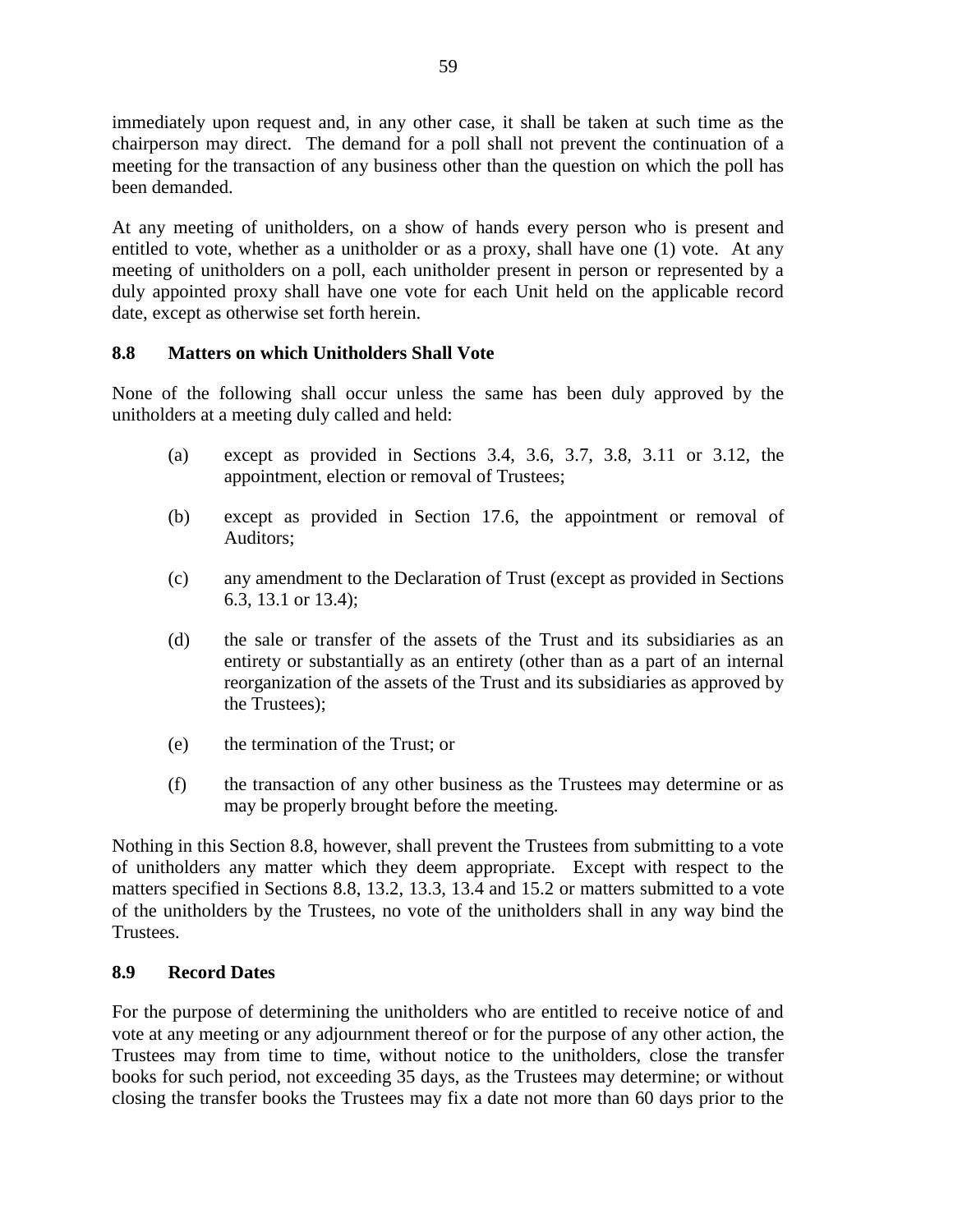date of any meeting of the unitholders or other action as a record date for the determination of unitholders entitled to receive notice of and to vote at such meeting or any adjournment thereof or to be treated as unitholders of record for purposes of such other action, and any unitholder who was a unitholder at the time so fixed shall be entitled to receive notice of and vote at such meeting or any adjournment thereof, even though he has since that date disposed of his Units, and no unitholder becoming such after that date shall be entitled to receive notice of and vote at such meeting or any adjournment thereof or to be treated as a unitholder of record for purposes of such other action. If, in the case of any meeting of unitholders, no record date with respect to voting has been fixed by the Trustees, the record date for voting shall be 5:00 p.m. on the last Business Day before the meeting.

# **8.10 Proxies**

Whenever the vote or consent of unitholders is required or permitted under this Declaration of Trust, such vote or consent may be given either directly by the unitholder or by a proxy in such form as the Trustees may prescribe from time to time or, in the case of a unitholder who is a body corporate or association, by an individual authorized by the board of directors or governing body of the body corporate or association to represent it at a meeting of the unitholders. A proxy need not be a unitholder. The Trustees may solicit such proxies from the unitholders or any of them in any matter requiring or permitting the unitholders' vote, approval or consent.

The Trustees may adopt, amend or repeal such rules relating to the appointment of proxyholders and the solicitation, execution, validity, revocation and deposit of proxies, as they in their discretion from time to time determine.

An instrument of proxy executed in compliance with the foregoing shall be valid unless challenged at the time of or prior to its exercise and the person challenging the instrument shall have the burden of proving, to the satisfaction of the chairperson of the meeting at which the instrument is proposed to be used, that the instrument of proxy is invalid. Any decision of the chairperson of the meeting in respect of the validity of an instrument of proxy shall be final and binding upon all persons. An instrument of proxy shall be valid only at the meeting with respect to which it was solicited or any adjournment thereof.

A vote cast in accordance with any proxy shall be valid notwithstanding the death, incapacity, insolvency or bankruptcy of the unitholder giving the proxy or the revocation of the proxy unless written notice of the death, incapacity, insolvency, bankruptcy or revocation of the proxy has been received by the chairperson of the meeting prior to the time the vote is cast.

# **8.11 Personal Representatives**

If a unitholder is deceased, his personal representative, upon filing with the secretary of the meeting such proof of his appointment as the secretary considers sufficient, shall be entitled to exercise the same voting rights at any meeting of unitholders as the unitholder would have been entitled to exercise if he were living and for the purpose of the meeting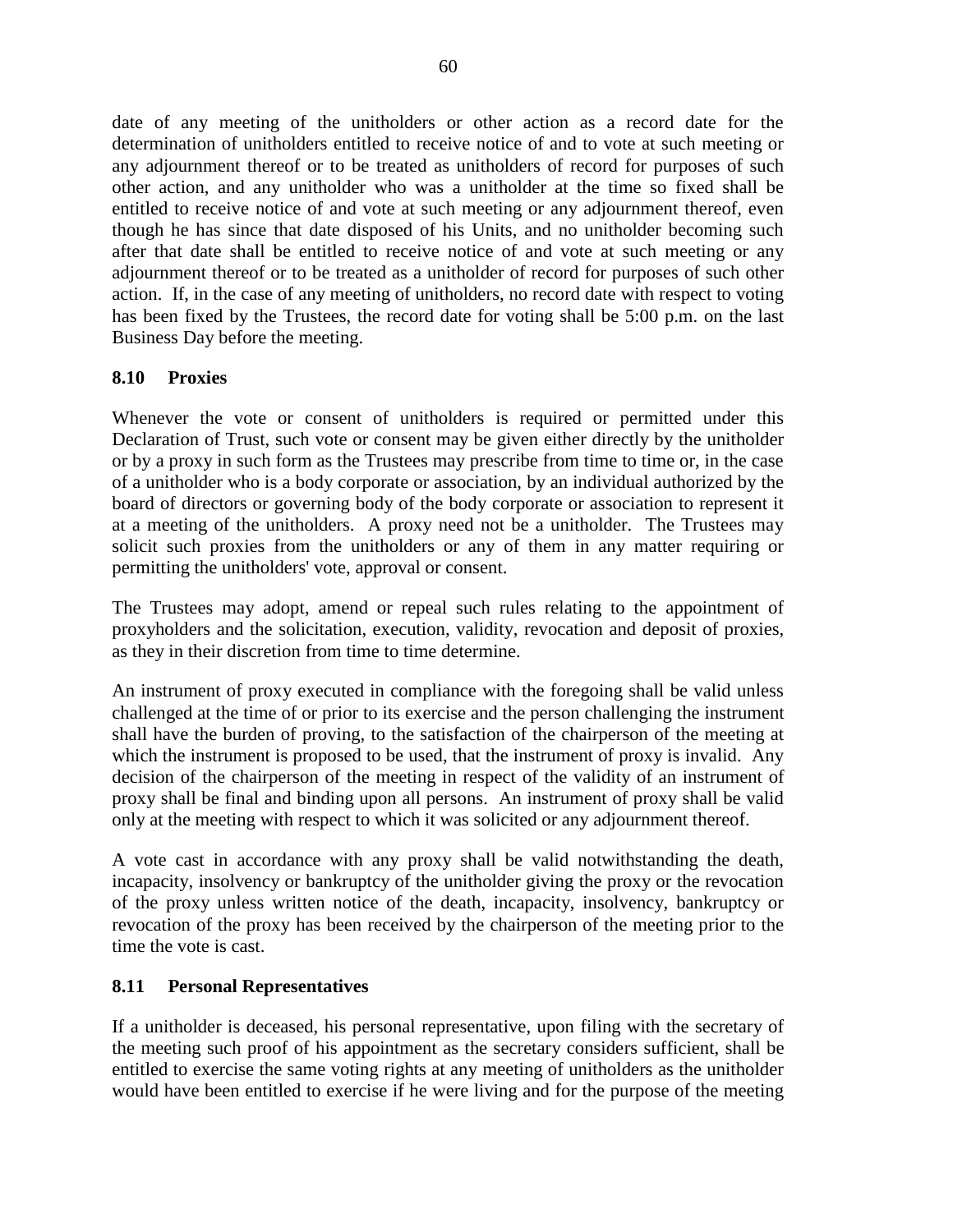shall be considered to be a unitholder. Subject to the provisions of the will of a deceased unitholder, if there is more than one personal representative, the provisions of Section 7.21 relating to joint holders shall apply. When any Unit is held jointly by several persons, any one of them may vote at any meeting in person or by proxy in respect of such Unit, but if more than one of them shall be present at such meeting in person or by proxy, and such joint owners or their proxies so present disagree as to any vote to be cast, such vote purporting to be executed by or on behalf of a unitholder shall be deemed valid unless challenged at or prior to its exercise, and the burden of proving invalidity shall rest on the challenger.

# **8.12 Attendance by Others**

Any Trustee, officer of the Trust, officer, director or employee of the operating subsidiaries, representative of the auditors of the Trust or other individual approved by the Trustees may attend and speak at any meeting of unitholders.

# **8.13 Conduct of Meetings**

To the extent that the rules and procedures for the conduct of a meeting of unitholders are not prescribed herein, the rules and procedures shall be such reasonable rules and procedures as are determined by the chairperson of the meeting and such rules and procedures shall be binding upon all parties participating in the meeting.

# **8.14 Binding Effect of Resolutions**

Every resolution passed at a meeting in accordance with the provisions of this Article VIII shall be binding upon all unitholders, whether present at or absent from the meeting. Subject to Section 8.8, no action taken by unitholders at any meeting of unitholders shall in any way bind the Trust or the Trustees without approval of the Trustees.

# **8.15 Resolution in Lieu of Meeting**

A resolution signed in writing by all of the unitholders entitled to vote on that resolution at a meeting of unitholders is as valid as if it had been passed at a meeting of unitholders.

# **8.16 Actions by Unitholders**

Any action, change, approval, decision or determination required or permitted to be taken or made by the unitholders hereunder shall be effected by a resolution passed by the unitholders at a duly constituted meeting (or a Special Resolution in lieu thereof) in accordance with this Article VIII.

# **8.17 Meaning of "Special Resolution"**

(a) The expression "Special Resolution" when used in this Declaration of Trust means, subject to this Article VIII, a resolution proposed to be passed as a special resolution at a meeting of unitholders (including an adjourned meeting) duly convened for that purpose and held in accordance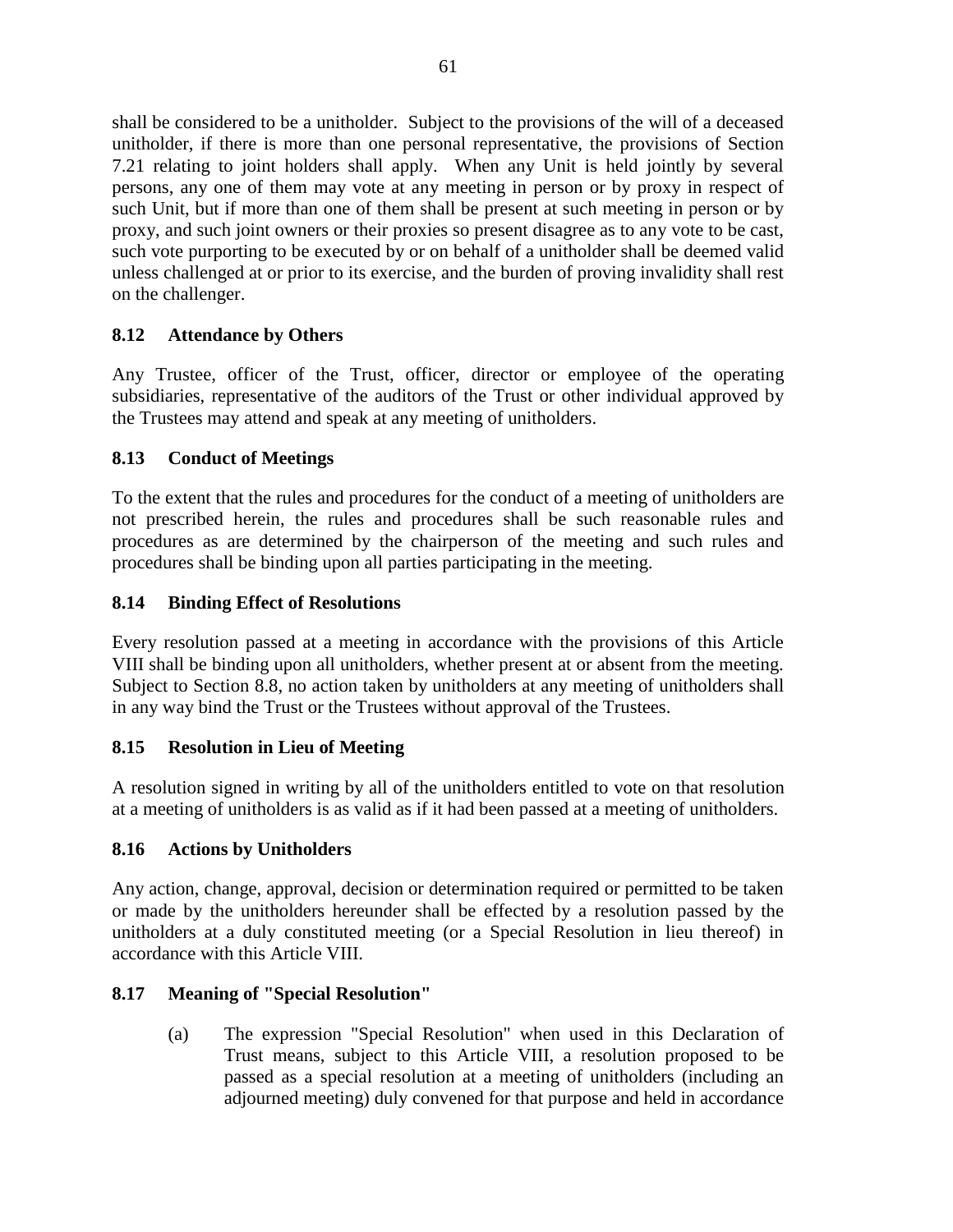with the provisions of this Section 8.17 at which at least two unitholders are present in person or represented by proxy and holding or representing by proxy in aggregate not less than 10% of the total number of outstanding Units and passed by the affirmative votes of the holders of more than 66⅔% of the Units represented at the meeting and voted on a poll upon such resolution.

(b) Votes on a Special Resolution shall always be given on a poll and no demand for a poll on a Special Resolution shall be necessary.

## **8.18 Meaning of "Outstanding"**

Every Trust Unit and Special Voting Unit issued, certified and delivered hereunder shall be deemed to be outstanding until it shall be cancelled or delivered to the Trustees or Transfer Agent for cancellation provided that:

- (a) when a new certificate has been issued in substitution for a Unit Certificate which has been lost, stolen, mutilated or destroyed, only one of such Unit Certificates shall be counted for the purposes of determining the number of Units outstanding; and
- (b) for the purpose of any provision of this Declaration of Trust entitling holders of outstanding Units to vote, sign consents, requisitions or other instruments or take any action under this Declaration of Trust, Units owned directly or indirectly, legally or equitably, by the Trust or any subsidiary thereof shall be disregarded, except that:
	- (i) for the purpose of determining whether the Trustees shall be protected in relying on any such vote, consent, requisition or other instrument or action only the Units which the Trustees know are so owned shall be so disregarded; and
	- (ii) Units so owned which have been pledged in good faith other than to the Trust or an affiliate thereof shall not be so disregarded if the pledgee shall establish to the satisfaction of the Trustees the pledgee's right to vote such Units in his or her discretion free from the control of the Trust or any affiliate thereof.

## **ARTICLE IX MEETINGS OF THE TRUSTEES**

## **9.1 Trustees May Act Without Meeting**

The Trustees may act with or without a meeting. Any action of the Trustees or any committee of the Trustees may be taken at a meeting by vote, or without a meeting by written consent signed by all of the Trustees or the members of the applicable committee, as the case may be.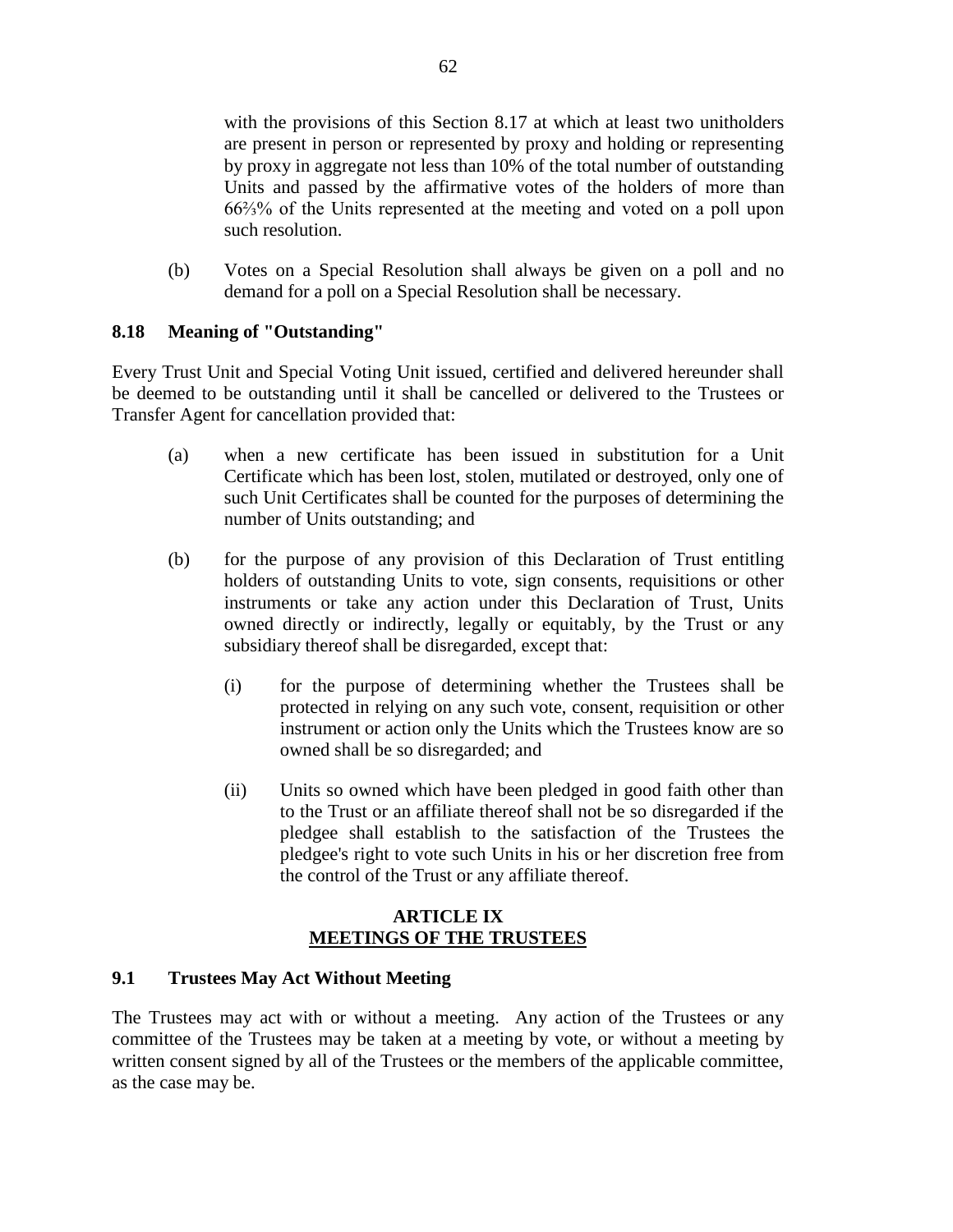## **9.2 Notice of Meeting**

Meetings of the Trustees may be held from time to time upon the giving of notice by any Trustee. Regular meetings of the Trustees may be held without call or notice at a time and place fixed in accordance with the Trustees' Regulations. Notice of the time and place of any other meetings shall be mailed or otherwise verbally, by telephone or by other means of communication given not less than 48 hours before the meeting but may be waived in writing by any Trustee either before or after such meeting. Notice of a meeting of Trustees need not specify the purpose of or the business to be transacted at the meeting. If a quorum of Trustees is present, the Trustees may without notice hold a meeting immediately following an annual meeting of unitholders. The attendance of a Trustee at a meeting, in person or by telephone shall constitute a waiver of notice of such meeting except where a Trustee attends a meeting for the express purpose of objecting to the transaction of any business on the ground that the meeting has not been lawfully called or convened. Each committee of Trustees appointed by the Trustees may adopt its own rules or procedures for the calling, conduct, adjournment and regulation of the meetings of such committees as it sees fit and may amend or repeal such rules or procedures from time to time; provided, however, that the Trustees' Regulations and any such rules or procedures shall not be inconsistent with this Declaration of Trust.

# **9.3 Place of Meeting**

Meetings of the Trustees may be held at any place in Canada and may not be held outside Canada. A Trustee who attends a meeting of Trustees, in person or by telephone, is deemed to have consented to the location of the meeting except when he or she attends the meeting for the express purpose of objecting to the transaction of any business on the grounds that the meeting has not lawfully called or convened. A majority of Trustees participating in a meeting of Trustees must be present in person in Canada or participating from a location in Canada. The Trustees shall manage the affairs of the Trust from a place or places in Canada.

## **9.4 Chair**

The chairperson of any meeting of the Trustees shall be the Trustee present at the meeting who holds the office of Chair of the Trustees or if such person is not present the Trustees present shall choose one of their number to be chairperson.

## **9.5 Quorum**

A quorum for all meetings of the Trustees or any committee thereof shall be a majority of the Trustees then holding office or of the Trustees on such committee, provided that a majority of the Trustees comprising the quorum must be Residents. Notwithstanding any vacancy among the number of Trustees, a quorum of Trustees may exercise all of the powers of the Trustees.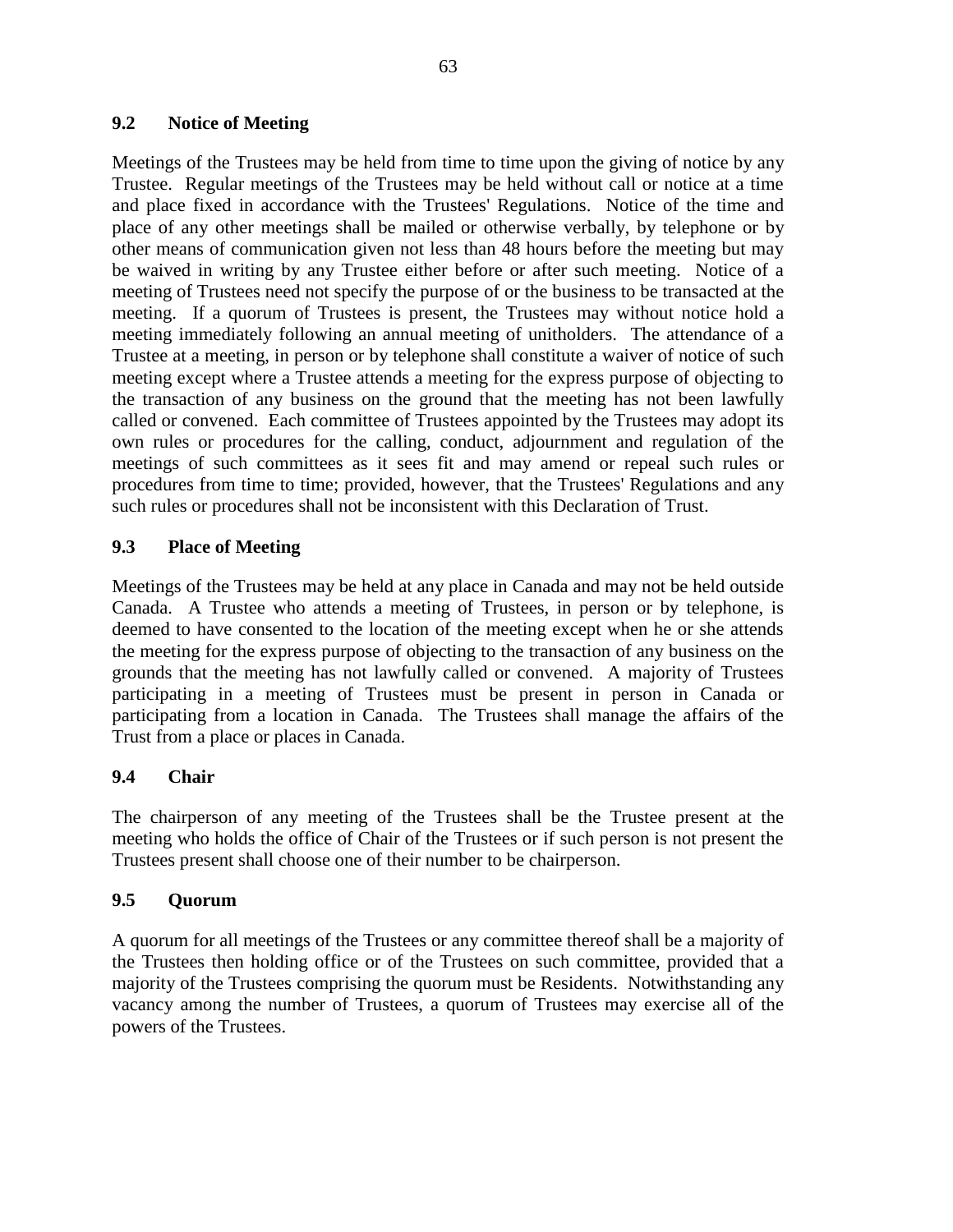### **9.6 Adjourned Meeting**

Any meeting of Trustees may be adjourned from time to time by the chairperson of the meeting with the consent of the meeting to a fixed time and place. Further notice of the adjourned meeting need not be given. The adjourned meeting shall be duly constituted if a quorum is present and if it is held in accordance with the terms of the adjournment. If there is not a quorum present at the adjourned meeting, the original meeting shall be deemed to have terminated upon its adjournment.

## **9.7 Voting at Meetings**

- (a) Questions arising at any meeting of the Trustees or of a committee of Trustees shall unless otherwise specified herein, be decided by a majority of the votes cast.
- (b) In the case of an equality of votes at any meeting of Trustees or of a committee of the Trustees, the chairperson of the meeting shall not have a second or casting vote in addition to his original vote. The powers of the Trustees may be exercised by resolution passed at a meeting at which a quorum is present or by resolution in writing signed by all Trustees. Resolutions in writing may be signed in counterparts each of which shall be deemed to be an original and all originals together shall be deemed to be one and the same instrument.

## **9.8 Meeting by Telephone**

Any Trustee may participate in a meeting of the Trustees or any committee thereof by means of a conference telephone or other communication facilities by means of which all persons participating in the meeting can hear each other and a Trustee so participating shall be considered for the purposes of this Declaration of Trust to be present in person at that meeting, provided that a majority of Trustees are present in person in Canada or participating from a location in Canada.

### **ARTICLE X COMMITTEES OF TRUSTEES**

### **10.1 General**

Except as prohibited by law, the Trustees may appoint from among their number a committee of Trustees and may delegate to such committee any of the powers of the Trustees. The Trustees shall have the power to appoint, employ or contract with any person for any matter relating to the Trust or its assets or affairs. For greater certainty, the Trustees may delegate to any person (including, without limitation any one or more officers of the Trust) the power to execute any document or enter into any agreement on behalf of the Trust or exercise any discretion or make any amendment in relation thereto. The Trustees may grant or delegate such authority to an advisor or a committee of Trustees as the Trustees may in their sole discretion deem necessary or desirable without regard to whether such authority is normally granted or delegated by trustees. The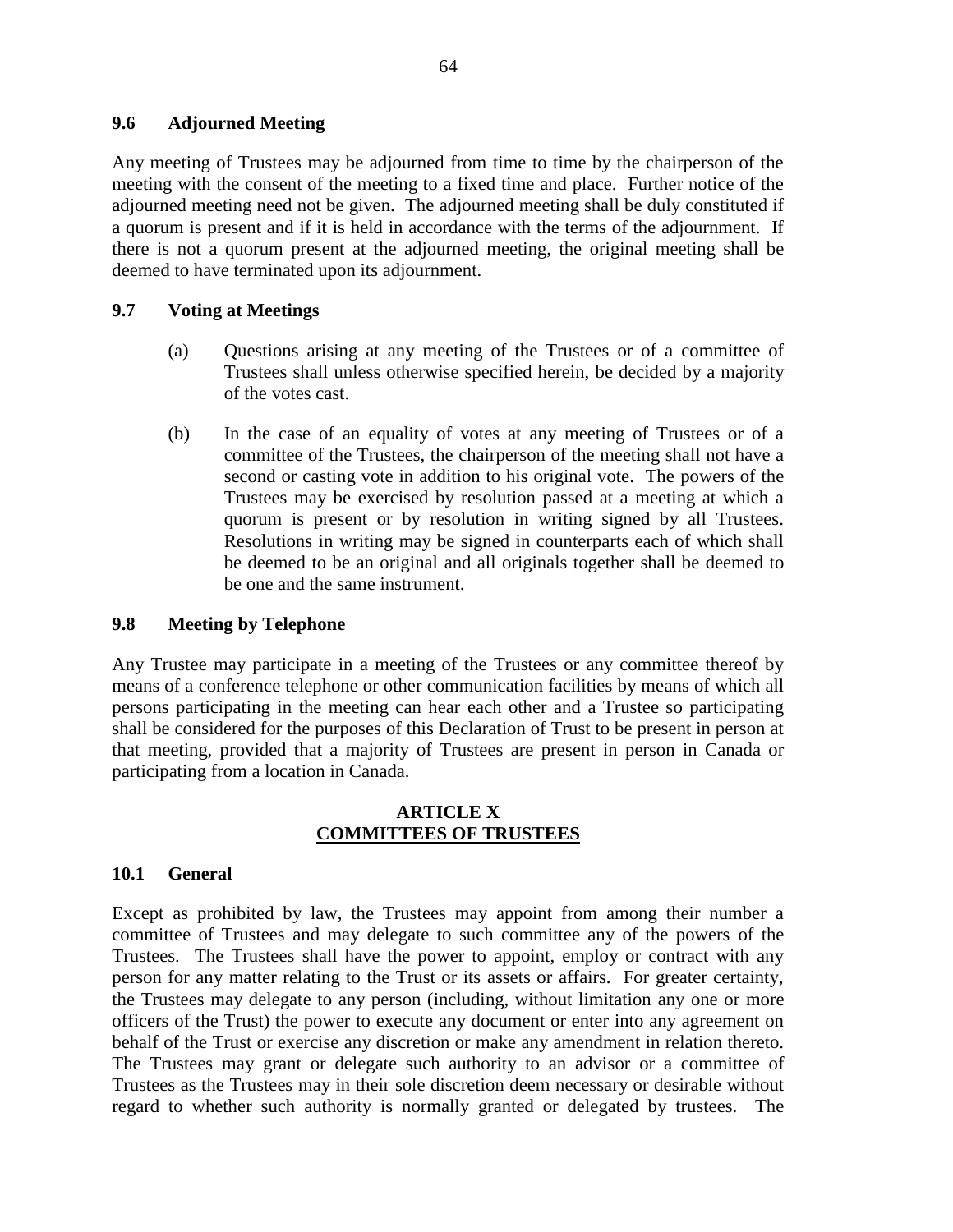Trustees shall have the power to determine the term and compensation of an advisor or any other person whom they may employ or with whom they may contract. The Trustees shall have the power to grant powers of attorney as required in connection with any financing or security relating thereto.

## **10.2 Investment Committee**

The Trustees may appoint an Investment Committee comprised of at least two Trustees. The duties of the Investment Committee may be changed by the Trustees from time to time and shall be subject to such authority as may be delegated from time to time by the Trustees to officers of the Trust without requiring the approval or review by the Trustees or the Investment Committee. The duties of the Investment Committee, if appointed, will be, unless delegated by the Trustees to officers of the Trust, to: (i) review all investment and financing proposals for the Trust and its Subsidiaries; (ii) where the approval of the Trustees is required, recommend to the Trustees approval or rejection of proposed transactions by the Trust (including acquisitions and dispositions of investments by the Trust); (iii) where the approval of the Investment Committee is required, approve or reject proposed transactions by the Trust (including acquisitions and dispositions of investments by the Trust or its Subsidiaries); and (iv) approve all proposed borrowings and the assumption or granting of any mortgage or other security interest in real property by the Trust or its Subsidiaries. Questions arising at any meeting of the Investment Committee shall be decided by a majority of the votes cast. Decisions may be taken by written consent signed by all the members of the Investment Committee upon not less than 48 hours' notice. Where for any reason a member of the Investment Committee is disqualified from voting on or participating in a decision, any other disinterested Independent Trustee not already a member of the Investment Committee may be designated by the Trustees to act as an alternate. Notwithstanding the appointment of the Investment Committee and the granting of any authority thereto, the Trustees may consider and approve or disapprove any matter which the Investment Committee has the authority to consider or approve.

## **10.3 Audit Committee**

The Trustees shall appoint an Audit Committee to consist of not less than three Trustees, all of whom shall be Independent Trustees. The Audit Committee shall have the powers, rights and responsibilities as the Trustees may approve, all as set out in any written charter for such purpose approved by the Trustees. The Audit Committee shall be responsible for monitoring the management of the principal risks that could impact the financial reporting of the Trust, monitoring the integrity of the Trust's financial reporting process and system of internal controls regarding financial reporting and accounting compliance, monitoring the independence and performance of the Trust's external auditors and providing an avenue of communication among the external auditors, management, and the Trustees. The auditors of the Trust are entitled to receive notice of every meeting of the Audit Committee and, at the expense of the Trust, to attend and be heard thereat and, if so requested by a member of the Audit Committee, shall attend any meeting of the Audit Committee held during the term of office of the auditors. The auditors of the Trust or a member of the Audit Committee may call a meeting of the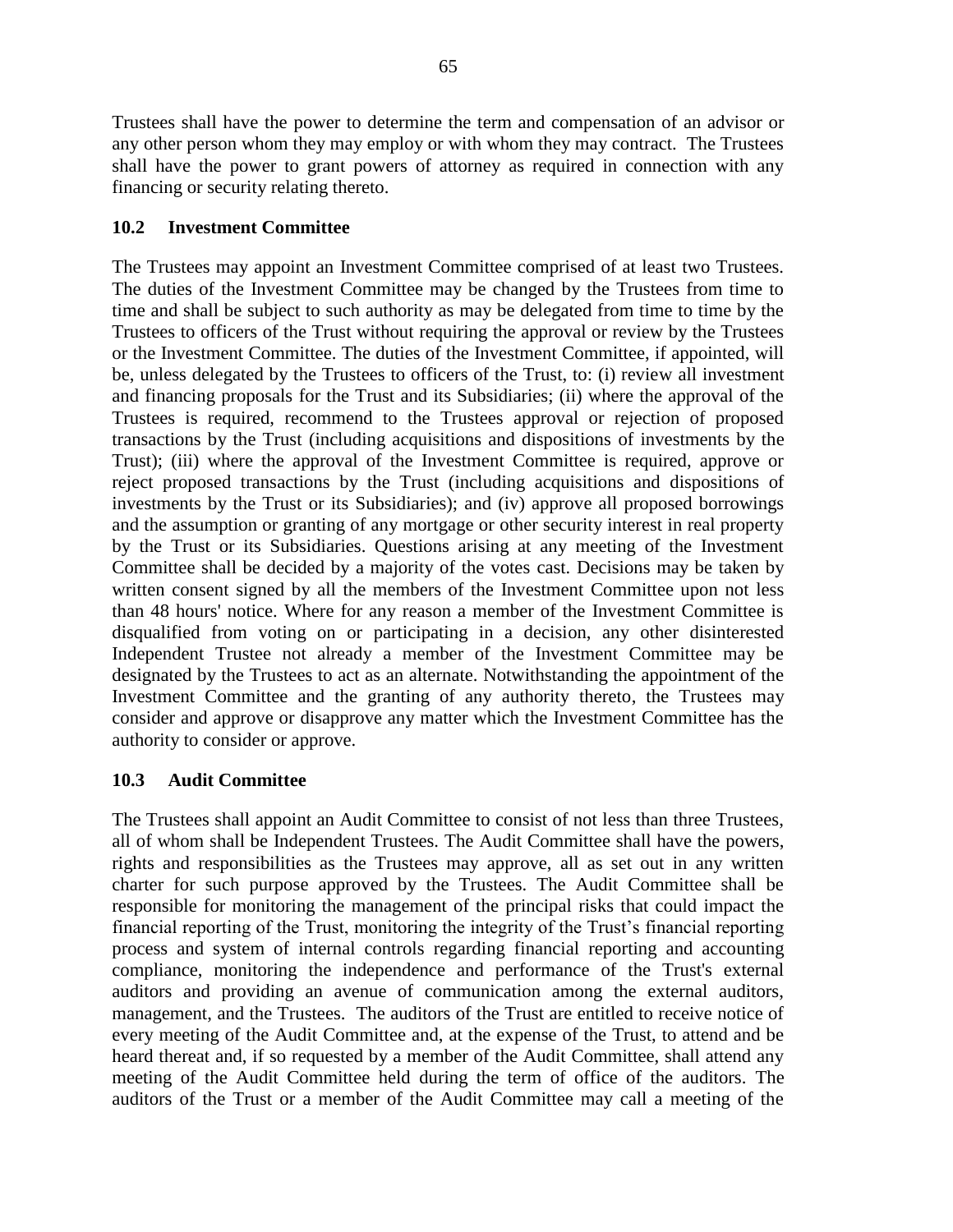Audit Committee on not less than 48 hours' notice.

### **10.4 Governance, Nomination and Succession Committee**

The Trustees shall appoint a Governance, Nomination and Succession Committee, to consist of at least three Trustees, a majority of whom shall be Independent Trustees. The Governance, Nomination and Succession Committee shall be responsible for developing and monitoring the Trust's approach to matters of governance. Any member of the Governance, Nomination and Succession Committee may call a meeting of the Governance, Nomination and Succession Committee on any Business Day on not less than 48 hours' notice.

### **10.5 Compensation Committee**

The Trustees shall appoint a Compensation Committee, to consist of at least three Trustees, a majority of whom shall be Independent Trustees. The Compensation Committee shall be responsible for developing and monitoring the Trust's approach to matters of compensation of Trustees, officers and employees of the Trust. Any member of the Compensation Committee may call a meeting of the Compensation Committee on any Business Day on not less than 48 hours' notice.

### **10.6 Additional Committees**

The Trustees may create such additional committees as they, in their discretion, determine to be necessary or desirable for the purposes of properly governing the affairs of the Trust; provided that the Trustees may not delegate to any committee any powers or authority in respect of which a board of directors of a corporation governed by the *Canada Business Corporations Act* may not so delegate.

## **10.7 Procedure**

Unless otherwise determined by the Trustees, a quorum for meetings of any committee shall be a majority of its members provided that a majority of the Trustees comprising such quorum must be Residents. Except as otherwise provided in this Declaration of Trust, each committee shall have the power to appoint its chairperson and the rules for calling, holding, conducting and adjourning meetings of the committee shall be the same as those governing meetings of the Trustees. Each member of a committee shall serve during the pleasure of the Trustees and, in any event, only so long as he or she shall be a Trustee. The Trustees may fill vacancies in a committee by appointment from among their members. Provided that a quorum is maintained, the committee may continue to exercise its powers notwithstanding any vacancy among its members.

### **ARTICLE XI DISTRIBUTIONS**

#### **11.1 Distributions**

The Trust shall have full discretion respecting the timing and the amount of any distributions, including out of the capital of the Trust, provided that any distribution shall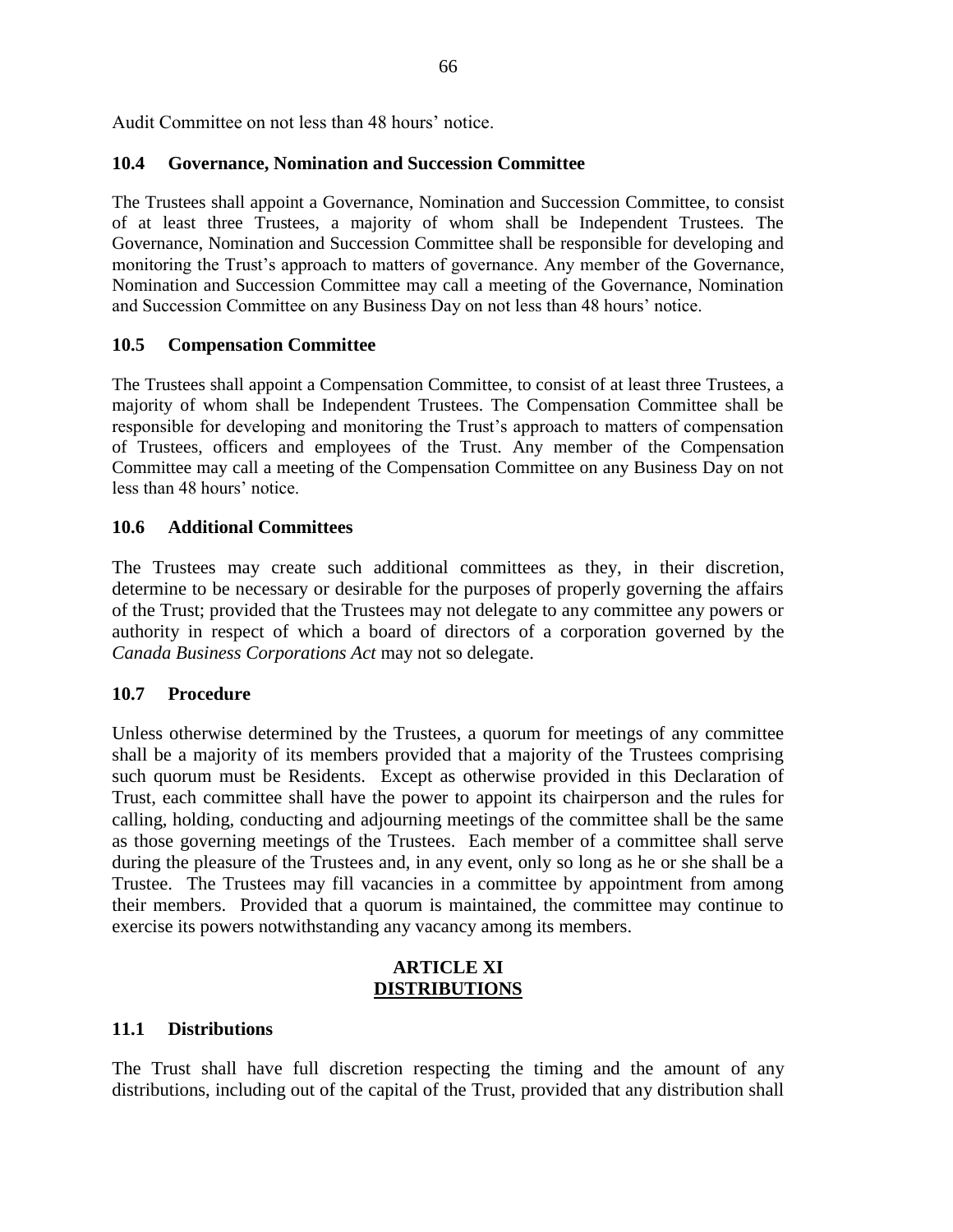be made on a Distribution Date on Trust Units held by Trust Unitholders as of the close of business on the record date for such distribution as is fixed by the Trustees in accordance with Section 8.9 (the "**Distribution Record Date**"). The Trustees may adopt a distribution policy pursuant to which distributions will be made by the Trust to Trust Unitholders, and the Trustees may amend or revoke such distribution policy from time to time. In calculating the Trust's income for tax purposes for any taxation year, the present intention of the Trust is to deduct such amounts that the Trustees paid or declared payable to Trust Unitholders in the taxation year as is necessary to reduce or eliminate the Trust's liability for income tax under Part I of the Tax Act in the taxation year to the maximum extent possible. The Trustees, if they so determine when income has been accrued but not collected may, on a temporary basis, transfer sufficient moneys from the capital to the income account of the Trust to permit distributions under this Section 11.1 to be effected.

### **11.2 Allocation**

Income of the Trust for a Taxation Year and net realized capital gains of the Trust for the purposes of the Tax Act will be allocated to the Trust Unitholders in the same proportions as the distributions received by Trust Unitholders. The income of the Trust for any taxation year of the Trust will be the income for such year computed in accordance with the provisions of the Tax Act, other than paragraph  $82(1)(b)$  and subsection  $104(6)$ thereof, regarding the calculation of income for the purposes of determining the "taxable income" of the Trust subject to such adjustment as the Trustees may in their discretion determine; provided, however, that capital gains and capital losses will be excluded from the computation of income of the Trust and, if an amount has been designated by the Trust under subsection 104(19) of the Tax Act, such designation shall be disregarded for this purpose. The Trustees shall in each year make such other designations for tax purposes in respect of distributions that the Trustees consider to be reasonable in all of the circumstances.

#### **11.3 Payment of Distributions**

Distributions shall be made by cheque payable to or to the order of the Trust Unitholder or by electronic fund transfer or by such other manner of payment approved by the Trustees from time to time. The payment, if made by cheque, shall be conclusively deemed to have been made upon hand delivery of a cheque to the Trust Unitholder or to his agent duly authorized in writing or upon the mailing of a cheque by prepaid first-class mail addressed to the Trust Unitholder at his address as it appears in the Register unless the cheque is not paid on presentation. The Trustees may issue a replacement cheque if they are satisfied that the original cheque has not been received or has been lost or destroyed upon being furnished with such evidence of loss, indemnity or other document in connection therewith that they may in their discretion consider necessary.

The Trustees shall, and shall be entitled to, deduct or withhold from distributions payable to any Trust Unitholder all amounts required by law to be withheld from such distribution and the Trust shall remit such taxes to the appropriate governmental authority within the times prescribed by law. Trust Unitholders who are Non-Residents will be required to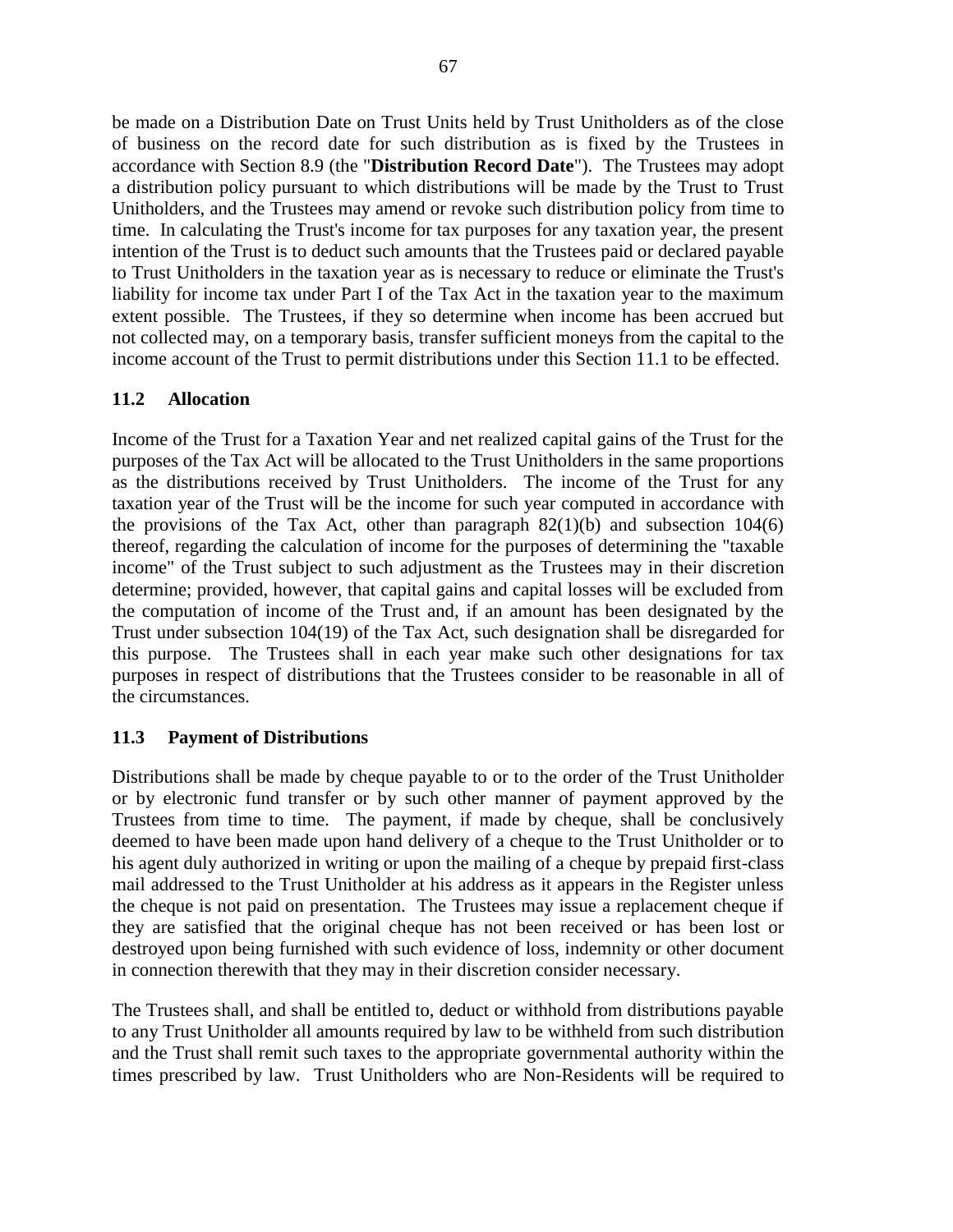pay all withholding taxes payable in respect of any distributions of income by the Trust, whether such distributions are in the form of cash or additional Units.

If the Trustees determine that the Trust does not have cash in an amount sufficient to make payment of the full amount of any distribution, the payment may include or consist entirely of the issuance of additional Units, or fractions of Units, having a value equal to the difference between the amount of such distribution and the amount of cash which has been determined by the Trustees to be available for the payment of such distribution. Immediately after a pro rata distribution of such Units to all Trust Unitholders in satisfaction of any non-cash distribution, the number of outstanding Units will be consolidated so that each Trust Unitholder will hold after the consolidation the same number of Units as the Trust Unitholder held before the non-cash distribution. Each Unit Certificate representing a number of Units prior to the non-cash distribution is deemed to represent the same number of Units after the non-cash distribution and the consolidation. Such additional Units will be issued pursuant to applicable exemptions under applicable securities laws, discretionary exemptions granted by applicable securities regulatory authorities or a prospectus or similar filing. The value of each Unit that is issued pursuant to this Section will be the market price (determined in accordance with Section 7.14(c)) of the Units determined as of the trading day immediately prior to the applicable record date in respect of the distribution.

Notwithstanding the foregoing, where tax is required to be withheld from a Trust Unitholder's share of the distribution and such amount is not paid by the Trust Unitholder to the Trust, the consolidation will result in such Trust Unitholder holding that number of Units equal to (i) the number of Units held by such Trust Unitholder prior to the distribution plus the number of Units received by such Trust Unitholder in connection with the distribution (net of the number of whole and part Units withheld on account of withholding taxes) multiplied by; (ii) the fraction obtained by dividing the aggregate number of Units outstanding prior to the distribution by the aggregate number of Units that would be outstanding following the distribution and before the consolidation if no withholding were required in respect of any part of the distribution payable to any Trust Unitholder. Such Trust Unitholder will be required to surrender the Unit Certificates, if any, representing such Trust Unitholder's original Units, in exchange for a Unit Certificate representing such Trust Unitholders' post-consolidation Units.

#### **11.4 Withholding Taxes**

The Trustees shall deduct or withhold from distributions payable to any holder of Trust Units all amounts required by law to be withheld from such distributions, whether such distributions are in the form of cash or otherwise. In the event of a distribution in the form of additional Trust Units, the Trustees may sell Trust Units of such holder of Trust Units to pay such withholding taxes and to pay all of the Trustees' reasonable expenses with regard thereto and the Trustees shall have the power of attorney of such holder of Trust Units to do so. Any such sale shall be made on any stock exchange on which the Trust Units are then listed and upon such sale, the affected holder of Trust Units shall cease to be the holder of such Trust Units.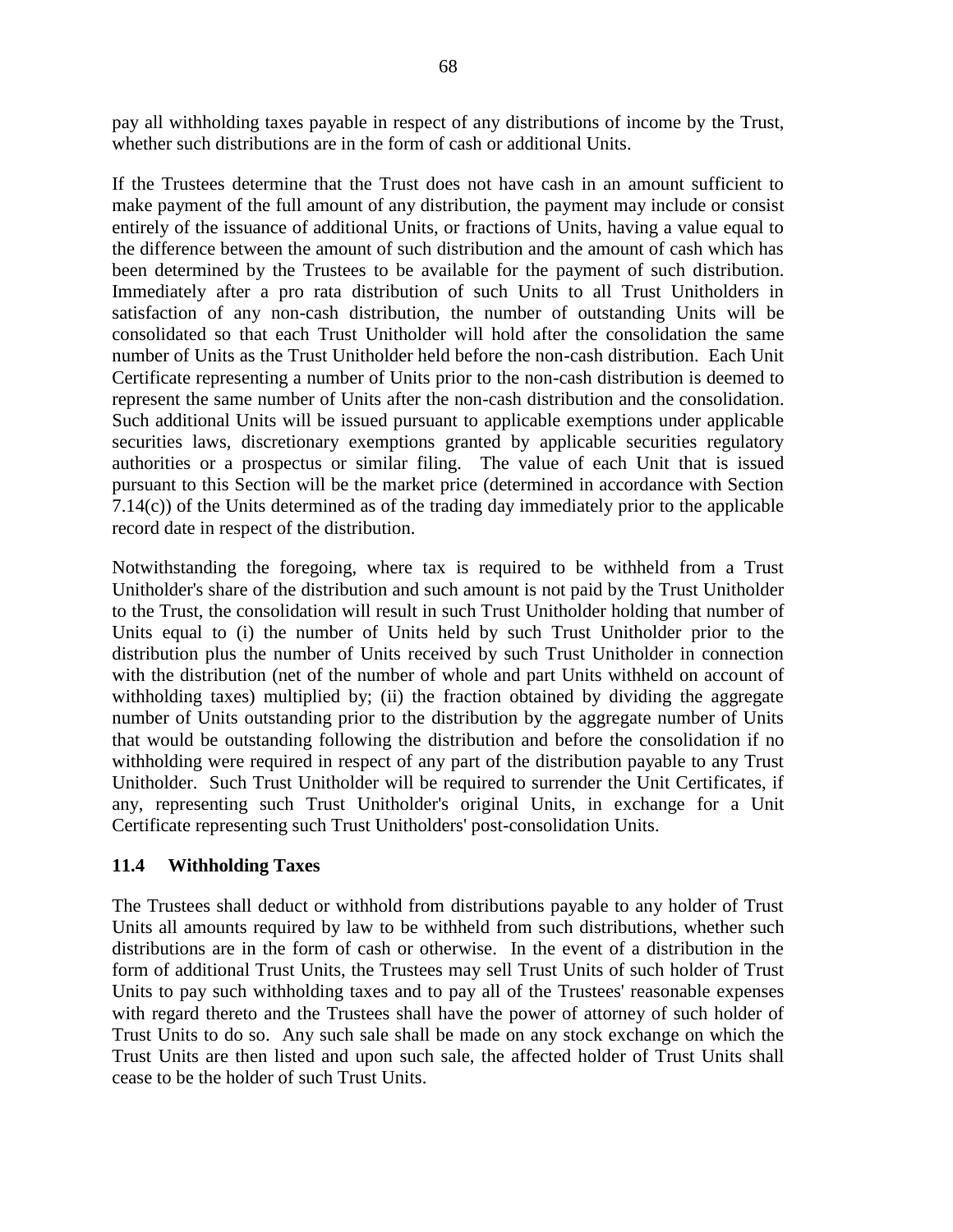#### **11.5 Income Tax Matters**

In computing the net income of the Trust for income tax purposes for any year, the Trust shall claim the maximum amount available to it as deductions under the relevant law, including but not limited to maximum capital cost allowance, unless the Trustees determine otherwise.

#### **11.6 Designations**

The Trustees shall make such elections, designations or other filings for tax purposes in respect of amounts paid or payable to Trust Unitholders for such amounts that the Trustees consider to be reasonable, including, without limitation, elections, designations or other filings relating to taxable dividends received by the Trust in the year on shares of taxable Canadian corporations, net taxable capital gains of the Trust in the year and foreign source income of the Trust for the year.

#### **11.7 Definitions**

Unless otherwise specified or the context otherwise requires, any term in this Article XI which is defined in the Tax Act shall have for the purposes of this Article XI the meaning that it has in the Tax Act.

#### **ARTICLE XII FEES AND EXPENSES**

#### **12.1 Expenses**

The Trust shall pay all expenses incurred in connection with the administration and management of the Trust and its investments out of the property of the Trust, including without limitation:

- (a) interest and other costs of borrowed money;
- (b) fees and expenses of lawyers, accountants, auditors, appraisers and other agents or consultants employed by or on behalf of the Trust or the Trustees;
- (c) fees and expenses of the Trustees;
- (d) fees and expenses connected with the acquisition, disposition and ownership of real property interests or mortgage loans or other property;
- (e) insurance as considered necessary by the Trustees;
- (f) expenses in connection with payments of distributions of Units of the Trust;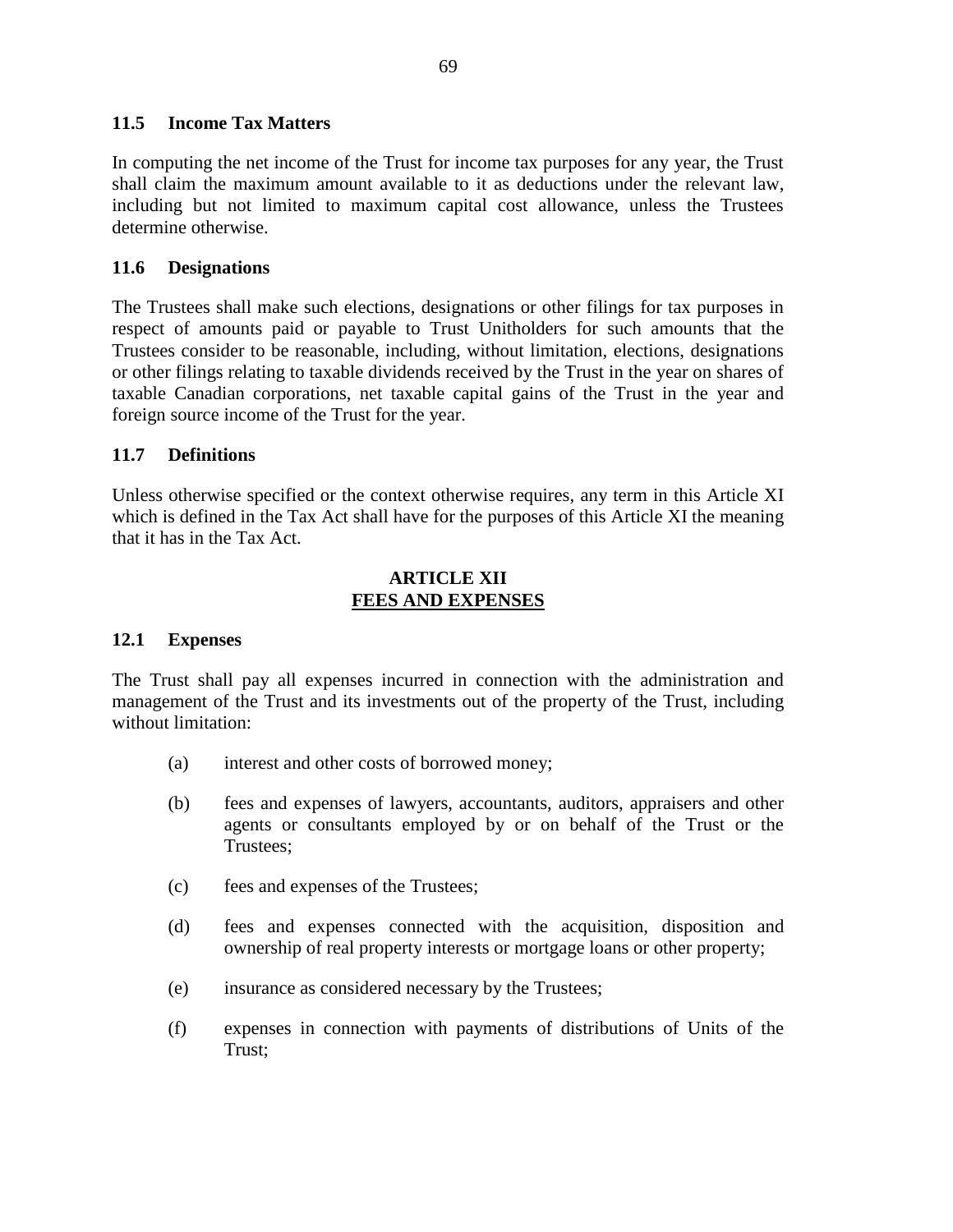- (g) expenses in connection with communications to Unitholders and the other bookkeeping and clerical work necessary in maintaining relations with unitholders;
- (h) expenses of changing or terminating the Trust;
- (i) fees and charges of transfer agents, registrars, indenture trustees and other trustees and custodians;
- (j) all fees, expenses, taxes and other costs incurred in connection with the issuance, distribution, transfer and qualification for distribution to the public of Units and other required governmental filings; and
- (k) all costs and expenses in connection with the incorporation or establishment, organization and maintenance of corporations and other entities formed to hold real property or other property of the Trust,

provided that that the Trust will not incur any expense that would cause the Trust to fail or cease to qualify as a "mutual fund trust" or "real estate investment trust" under the Tax Act.

### **12.2 Payment of Real Property and Brokerage Commissions**

The Trust may pay real property and brokerage commissions at commercial rates in respect of the acquisition and disposition of any investment acquired or disposed of by it.

#### **12.3 Asset Management, Leasing and Financing Fees**

The Trust may pay asset management fees, leasing fees, construction fees, development fees, financing fees and all other related fees in respect of any real property owned by it.

### **ARTICLE XIII AMENDMENTS TO THE DECLARATION OF TRUST**

#### **13.1 Amendments by the Trustees**

Notwithstanding Section 13.3, the Trustees may, without the approval of or notice to the Unitholders, make certain amendments to the Declaration of Trust, including amendments:

- (a) aimed at ensuring continuing compliance with applicable laws, regulations, requirements or policies of any governmental authority having jurisdiction over: (i) the Trustees or the Trust; (ii) the status of the Trust as a "unit trust", a "mutual fund trust" and a "real estate investment trust" under the Tax Act; or (iii) the distribution of Units;
- (b) which, in the opinion of the Trustees, provide additional protection for the unitholders;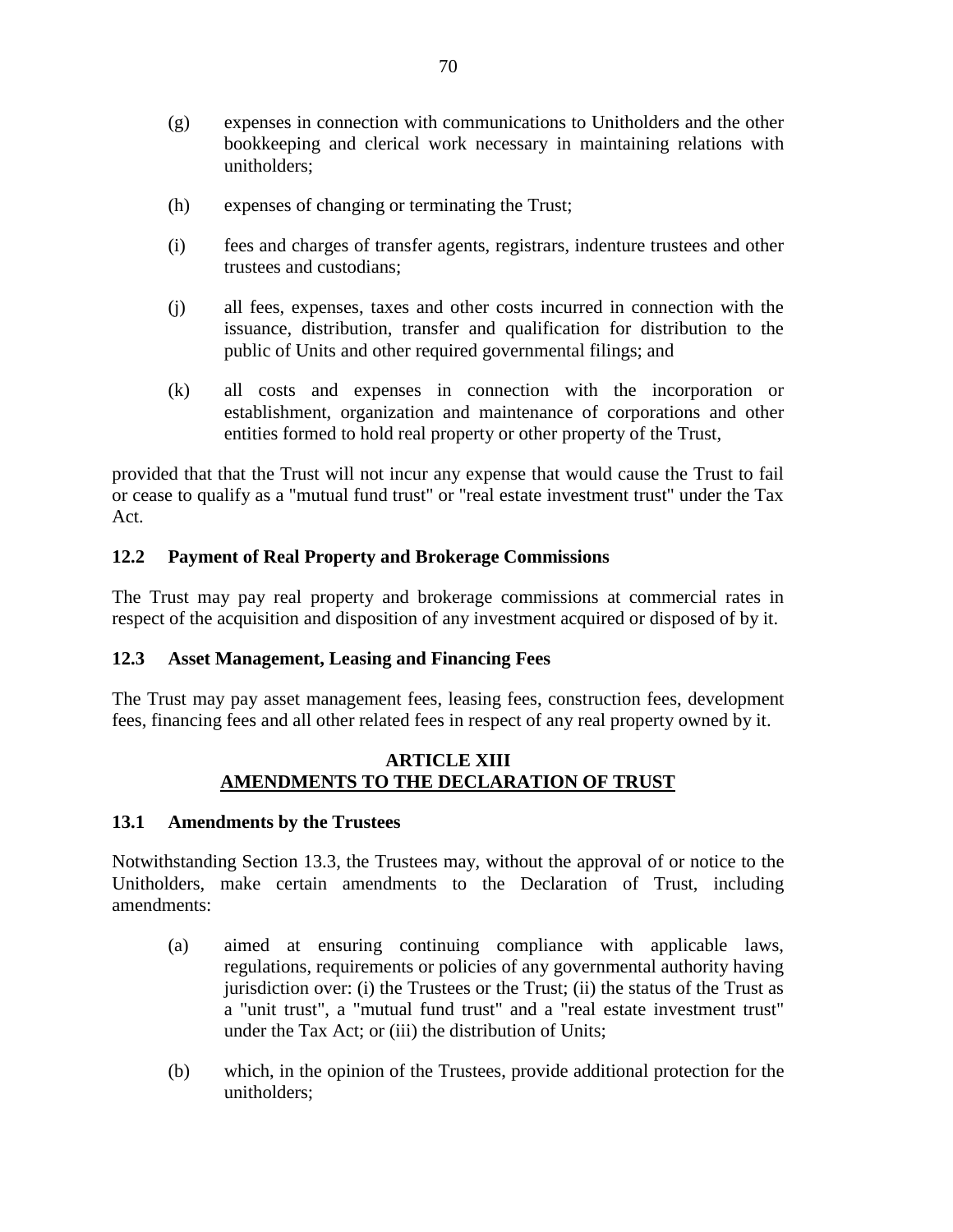- (c) to remove any conflicts or inconsistencies in the Declaration of Trust or to make minor corrections which are, in the opinion of the Trustees, necessary or desirable and not prejudicial to the unitholders;
- (d) which, in the opinion of the Trustees, are necessary or desirable to remove conflicts or inconsistencies between the disclosure in the Information Circular and the Declaration of Trust;
- (e) of a minor or clerical nature or to correct typographical mistakes, ambiguities or manifest omissions or errors, which amendments, in the opinion of the Trustees, are necessary or desirable and not prejudicial to the unitholders;
- (f) which, in the opinion of the Trustees, are necessary or desirable: (i) to ensure continuing compliance with IFRS; or (ii) to ensure the Units qualify as equity for purposes of IFRS;
- (g) which, in the opinion of the Trustees, are necessary or desirable to enable the Trust to implement a Trust Unit option or purchase plan, a distribution reinvestment plan or issue Units for which the purchase price is payable in installments;
- (h) which, in the opinion of the Trustees, are necessary or desirable for the Trust to qualify for a particular status under, or as a result of changes in, taxation or other laws, or the interpretation of such laws, including to qualify for the definition of "mutual fund trust" and "real estate investment trust" in the Tax Act or to otherwise prevent the Trust or any of its Subsidiaries from becoming subject to tax under the SIFT Legislation;
- (i) to create one or more additional classes of units solely to provide voting rights to holders of shares, units or other securities that are Exchangeable Units entitling the holder thereof to a number of votes not exceeding the number of Trust Units into which the exchangeable shares, units or other securities are exchangeable or convertible but that do not otherwise entitle the holder thereof to any rights with respect to the Trust's property or income other than a return of capital; and
- (j) for any purpose (except one in respect of which a Unitholder vote is specifically otherwise required) which, in the opinion of the Trustees, is not prejudicial to Unitholders and is necessary or desirable;

but notwithstanding the foregoing, no such amendment shall modify the right to vote attached to any Unit or reduce the equal undivided interest in the property of the Trust or the entitlement to distributions from the Trust provided hereunder (including those provided for in Article X above and Article XIV) represented by any Unit without the consent of the Unitholders provided in accordance with Sections 13.2 and 13.3, as applicable, or cause the Trust to fail or cease to qualify as a "mutual fund trust", "real estate investment trust", or "unit trust" under the Tax Act, or cause the Trust or a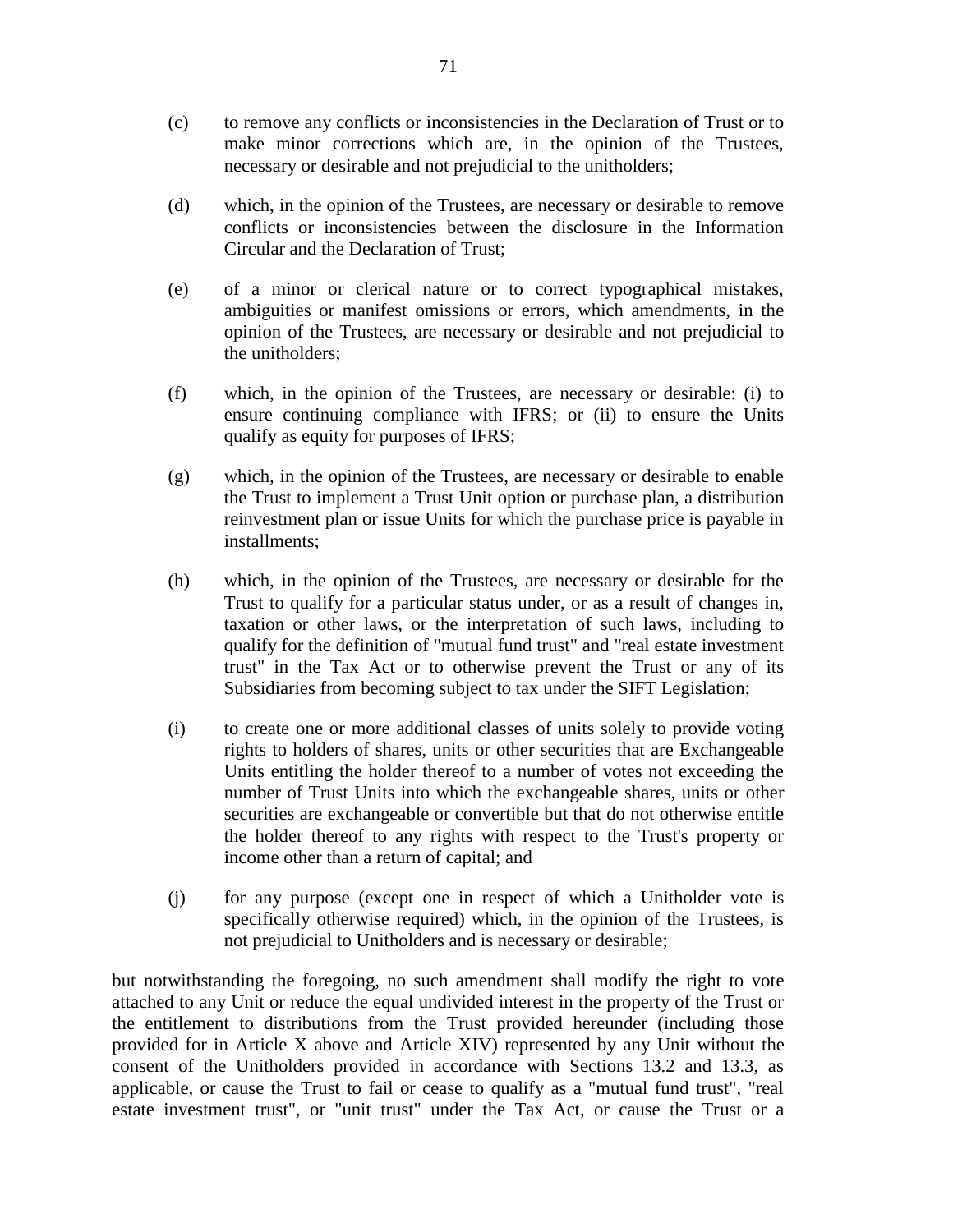Subsidiary of the Trust to be subject to tax under paragraph  $122(1)(b)$ , subsection  $197(2)$ or Part XII.2 of the Tax Act.

# **13.2 Amendments by Unitholders**

Subject to Sections 6.3, 13.3 and 13.4, this Declaration of Trust may be amended by the vote of a majority of the votes cast at a meeting of Unitholders called for that purpose.

# **13.3 Approval by Special Resolution**

Subject to Section 13.1, none of the following shall occur unless the same has been duly approved by Special Resolution:

- (a) any amendment to this Section 13.3;
- (b) an exchange, reclassification or cancellation of all or part of the Units;
- (c) the addition, change or removal of the rights, privileges, restrictions or conditions attached to the Units;
- (d) any constraint of the issue, transfer or ownership of the Units or the change or removal of such constraint;
- (e) the sale or transfer of the assets of the Trust as an entirety or substantially as an entirety (other than as part of an internal reorganization of the assets of the Trust approved by the Trustees and not prejudicial to Unitholders);
- (f) the termination of the Trust (other than as part of an internal reorganization of the assets of the Trust approved by the Trustees and not prejudicial to Unitholders);
- (g) the combination, amalgamation or arrangement of any of the Trust or its subsidiaries with any other entity (other than as part of an internal reorganization of the assets of the Trust approved by the Trustees and not prejudicial to Unitholders); and
- (h) except as provided in Section 6.3, the amendment of the investment guidelines and operating policies of the Trust.

# **13.4 Amendment by the Sole Unitholder**

Notwithstanding Sections 13.1, 13.2 and 13.3, so long as the Initial Unitholder is the sole Unitholder of the Trust, the Initial Unitholder may make any amendment to this Declaration of Trust including this Section 13.4.

# **13.5 Internal Restructuring**

Notwithstanding anything to the contrary herein contained, if at any time the Trustees so resolve to implement an internal reorganization of the assets of the Trust or any of the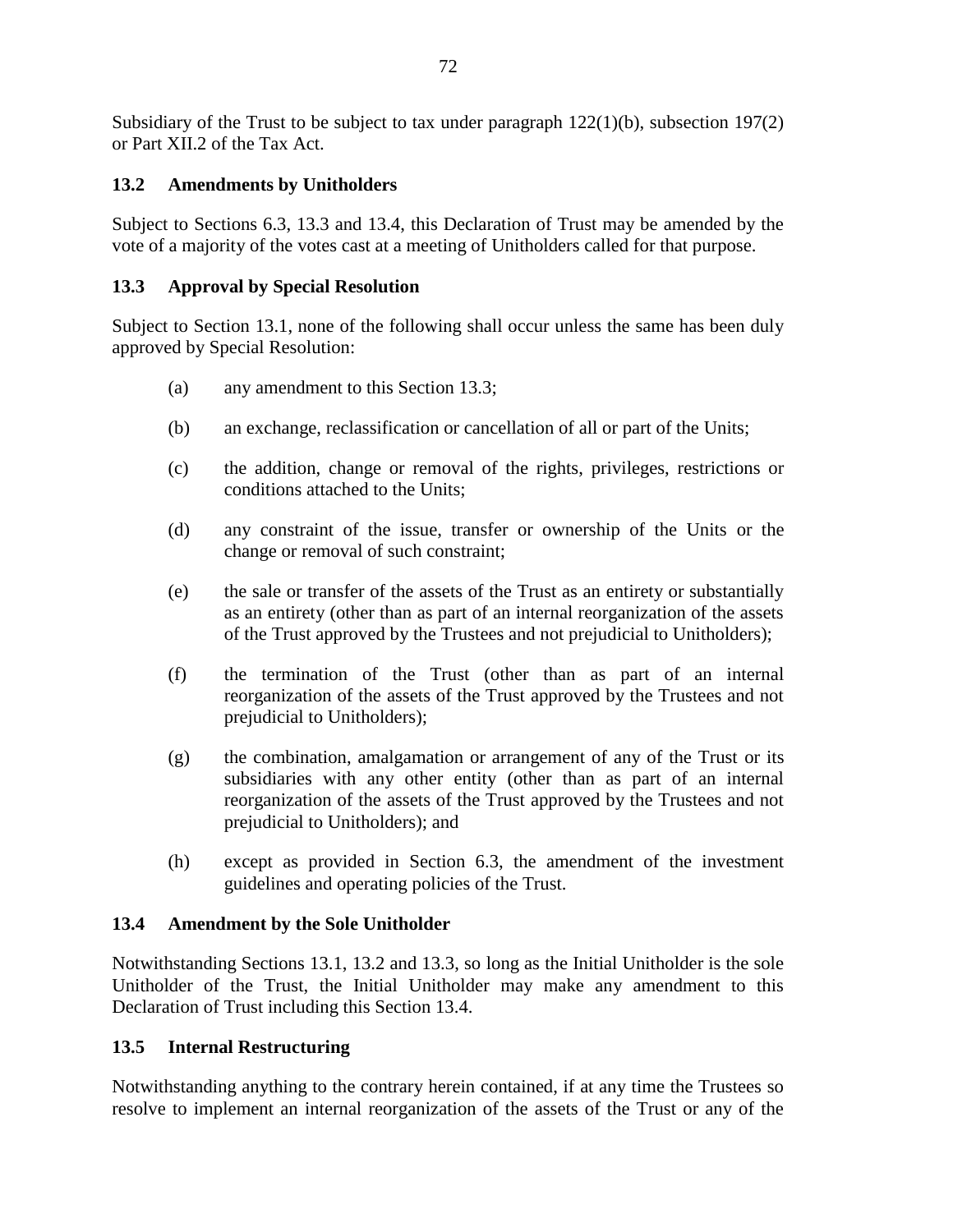Subsidiaries (including, without limitation, forming additional trusts or limited partnerships to be subsidiaries of the Trust), any such resolution or reorganization shall not require the prior approval of Unitholders provided that such reorganization is not prejudicial to Unitholders.

### **13.6 No Termination**

No amendment to or amendment and restatement of this Declaration of Trust, whether pursuant to this Article XIII or otherwise, shall be construed as a termination of the Trust and the settlement or establishment of a new trust.

### **13.7 Trustees to Sign Amendment**

When a vote of the Unitholders approves an amendment to this Declaration of Trust or when the Trustees may amend this Declaration of Trust alone as provided herein, then the Trustees shall sign such documents as may be necessary to effect such amendment.

### **13.8 Restriction on Amendments Affecting Certain Rights of Trustees**

Notwithstanding anything to the contrary contained herein, no amendment or modification may be made to this Declaration of Trust which has an effect on any of a Trustee's rights, protections or obligations hereunder which is adverse to the Trustee, unless the Trustee consents thereto in writing.

### **ARTICLE XIV SUPPLEMENTAL INDENTURES**

#### **14.1 Provision for Supplemental Indentures for Certain Purposes**

The Trustees may, without approval of the Unitholders and subject to the provisions hereof, and shall, when so directed in accordance with the provisions hereof, execute and deliver indentures or instruments supplemental hereto which thereafter shall form part hereof, for any one or more or all of the following purposes:

- (a) modifying or amending any provisions of this Declaration of Trust in the circumstances set forth in Section 13.1 where the Trustees may do so without the consent, approval or ratification of the Unitholders or any other person; and
- (b) modifying or amending any provisions of this Declaration of Trust where the modification or amendment has been approved by Ordinary Resolution, Special Resolution or, if required, with the consent of the holders of all of the Units.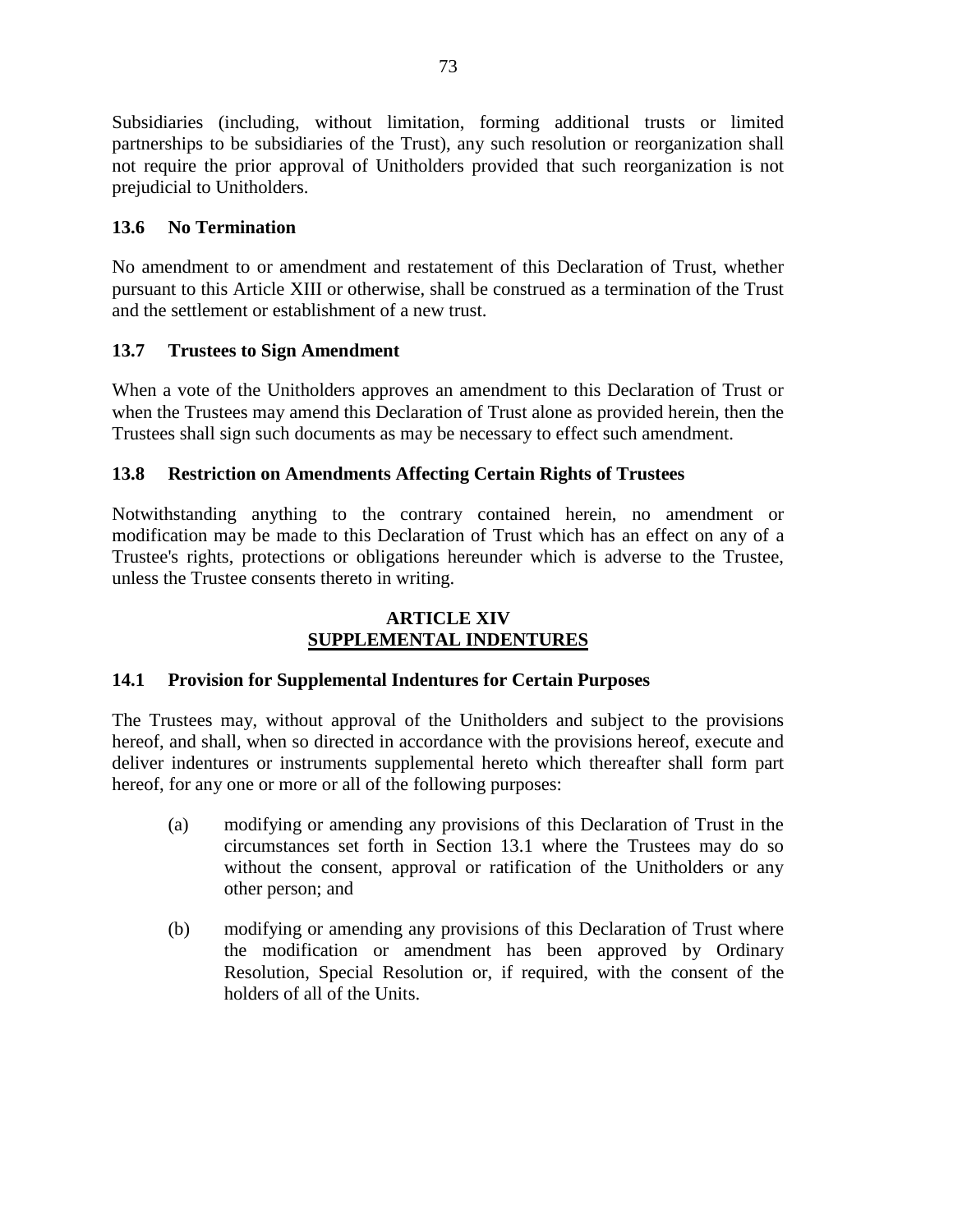#### **ARTICLE XV TERMINATION OF THE TRUST**

#### **15.1 Duration of the Trust**

Unless the Trust is sooner terminated as otherwise provided herein, the Trust shall continue in full force and effect so long as the Trustees hold any property of the Trust, and the Trustees shall have all the powers and discretions, expressed and implied, conferred upon them by law or by this Declaration of Trust.

#### **15.2 Termination**

The Trust shall terminate at the time specified in a decision to terminate the Trust by a Special Resolution passed at a meeting of Unitholders called for that purpose.

#### **15.3 Effect of Termination**

Upon the termination of the Trust, the liabilities of the Trust shall be discharged with due speed and the net assets of the Trust shall be liquidated and the proceeds distributed proportionately to the Trust Unitholders. Such distribution may be made in cash or in kind or partly in each, all as the Trustees in their sole discretion may determine.

### **15.4 Procedure Upon Termination**

Forthwith upon being required to commence to wind up the affairs of the Trust, the Trustees shall give notice thereof to the Unitholders, which notice shall designate the time or times at which Unitholders may surrender their Units for cancellation and the date at which the Registers shall be closed.

#### **15.5 Powers of the Trustees Upon Termination**

After the date on which the Trustees are required to commence to wind up the affairs of the Trust, the Trustees shall undertake no activities except for the purpose of winding-up the affairs of the Trust as hereinafter provided and, for this purpose, the Trustees shall continue to be vested with and may exercise all or any of the powers conferred upon the Trustees under this Declaration of Trust.

#### **15.6 Further Notice to Unitholders**

In the event that less than all of the unitholders have surrendered their Units for cancellation within six months after the time specified in the notice referred to in Section 15.4, the Trustees shall give further notice to the remaining unitholders to surrender their Units for cancellation and if, within one year after the further notice, all the Units shall not have been surrendered for cancellation, such remaining Units shall be deemed to be cancelled without prejudice to the rights of the holders of such Units to receive their pro rata share of the remaining property of the Trust, and the Trustees may either take appropriate steps, or appoint an agent to take appropriate steps, to contact such unitholders (deducting all expenses thereby incurred from the amounts to which such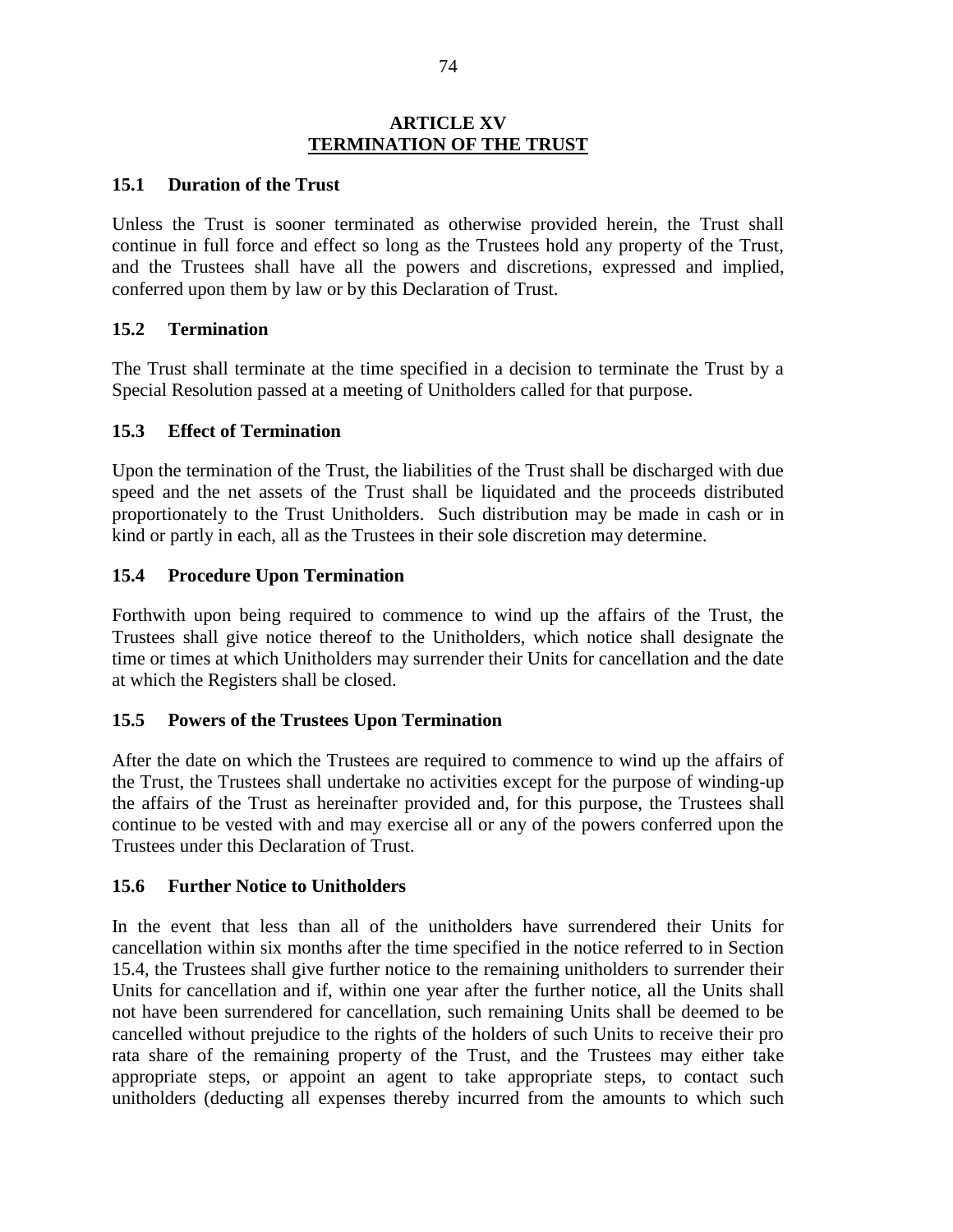unitholders are entitled as aforesaid) or, in the discretion of the Trustees, may pay such amounts into court.

#### **15.7 Responsibility of the Trustees after Sale and Conversion**

The Trustees shall be under no obligation to invest the proceeds of any sale of investments or other assets or cash forming part of the Trust's property after the date referred to in Section 15.4 and, after such sale, the sole obligation of the Trustees under this Declaration of Trust shall be to hold such proceeds or assets in trust for distribution under Section 15.3.

### **ARTICLE XVI LIABILITIES OF TRUSTEES AND OTHERS**

#### **16.1 Liability and Indemnification of the Trustees**

The Trustees shall at all times, including, for the purposes of this Article XVI, the time after they have ceased to be a Trustee, be indemnified and saved harmless out of the property of the Trust from and against all liabilities, damages, losses, debts and claims whatsoever, including costs, charges and expenses in connection therewith, sustained, incurred, brought, commenced or prosecuted against them for or in respect of any act, deed, matter or thing whatsoever made, done, acquiesced in or omitted in or about or in relation to the execution of their duties as Trustees and also from and against all other liabilities, damages, losses, debts, claims, costs, charges, and expenses (including, without limitation, legal fees and disbursements on a solicitor and client basis) which they sustain or incur in or about or in relation to the affairs of the Trust (whether accrued, actual, contingent or otherwise), claims, costs, charges or expenses arising out of or in connection with the presence, release, discharge or disposal of any hazardous substance or any adverse environmental conditions at, on, under or near any real property or any investigation, remediation or clean up action required to be undertaken in connection with any real property. Further, the Trustees shall not be liable to the Trust or to any Unitholder or Annuitant for any loss or damages relating to any matter regarding the Trust, including, without limitation, any loss or diminution in the value of the Trust or its assets. The foregoing provisions of this Section 16.1 in favour of any Trustee do not apply unless:

- (a) the Trustee acted honestly and in good faith with a view to the best interests of the Trust and the Unitholders; and
- (b) in the case of a criminal or administrative action or proceeding that is enforced by a monetary penalty, the Trustee had reasonable grounds for believing his conduct was lawful.

#### **16.2 Indemnification of Trustees**

Each Trustee, each former Trustee, each officer of the Trust and each former officer of the Trust shall be entitled to be and shall be indemnified and reimbursed out of the Trust's property in respect of any and all taxes, penalties or interest in respect of unpaid taxes or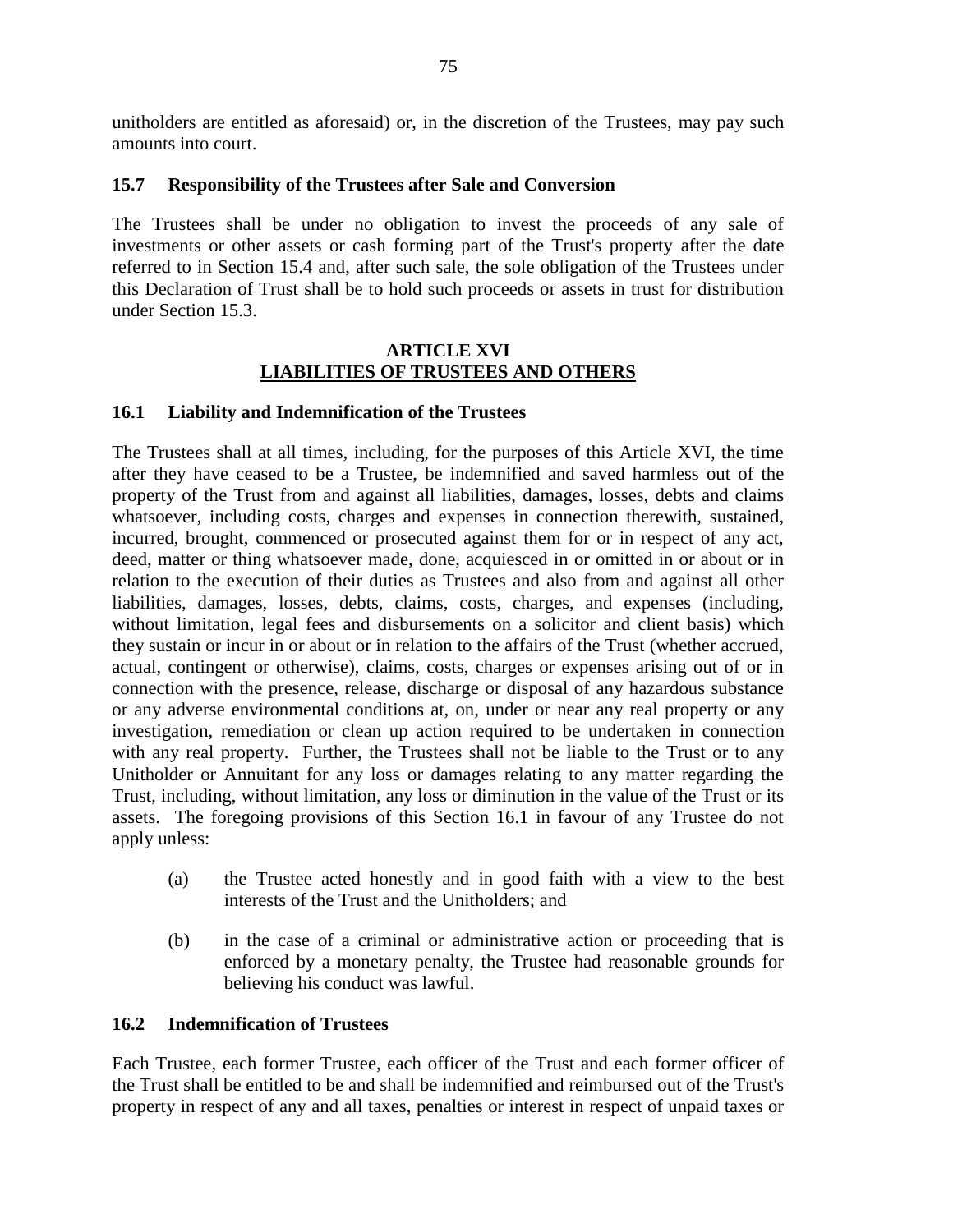other governmental charges imposed upon the Trustee or former Trustee or officer or former officer in consequence of its performance of its duties hereunder and in respect of any and all costs, charges and expenses, including amounts paid to settle an action or satisfy a judgment, reasonably incurred in respect of any civil, criminal or administrative action or proceeding to which the Trustee, former Trustee, officer or former officer is made a party by reason of being or having been a Trustee or officer of the Trust or, at the request of the Trust, a trustee or officer or any subsidiary or affiliate thereof, provided that a Trustee, former Trustee, officer or former officer shall not be indemnified out of the Trust's property in respect of unpaid taxes or other governmental charges or in respect of such costs, charges and expenses that arise out of or as a result or in the course of a breach of the standard of care, diligence and skill set out in Section 4.5. A Trustee, former Trustee, officer or former officer shall not be entitled to satisfy any right of indemnity or reimbursement granted herein, or otherwise existing under law, except out of the Trust's property, and no Unitholder or other Trustee or officer shall be personally liable to any person with respect to any claim for such indemnity or reimbursement as aforesaid.

### **16.3 Contractual Obligations of the Trust**

The omission of the statement described in Subsection 6.2(b)(ii) from any document or instrument shall not render the Trustees or the Unitholders liable to any person, nor shall the Trustees or the Unitholders be liable for such omission. If the Trustees or any Unitholder shall be held liable to any person by reason of the omission of such statement from any such agreement, undertaking or obligation, such Trustee or Unitholder shall be entitled to indemnity and reimbursement out of the Trust's property to the full extent of such liability.

# **16.4 Liability of the Trustees**

The Trustees shall not be liable to the Trust or to any Unitholder, Annuitant or any other person for the acts, omissions, receipts, neglects or defaults of any person, firm or corporation employed or engaged by it as permitted hereunder, or for joining in any receipt or act of conformity or for any loss, damage or expense caused to the Trust through the insufficiency or deficiency of any security in or upon which any of the monies of or belonging to the Trust shall be paid out or invested, or for any loss or damage arising from the bankruptcy, insolvency or tortious act of any person, firm or corporation with whom or which any monies, securities or property of the Trust shall be lodged or deposited, or for any loss occasioned by error in judgment or oversight on the part of the Trustees, or for any other loss, damage or misfortune which may happen in the execution by the Trustees of their duties hereunder, except to the extent the Trustees have not acted in accordance with Subsections 16.1(a) and 16.1(b).

# **16.5 Reliance Upon Advice**

The Trustees may rely and act upon any statement, report or opinion prepared by or any advice received from the auditors, lawyers, consultants or other professional advisors of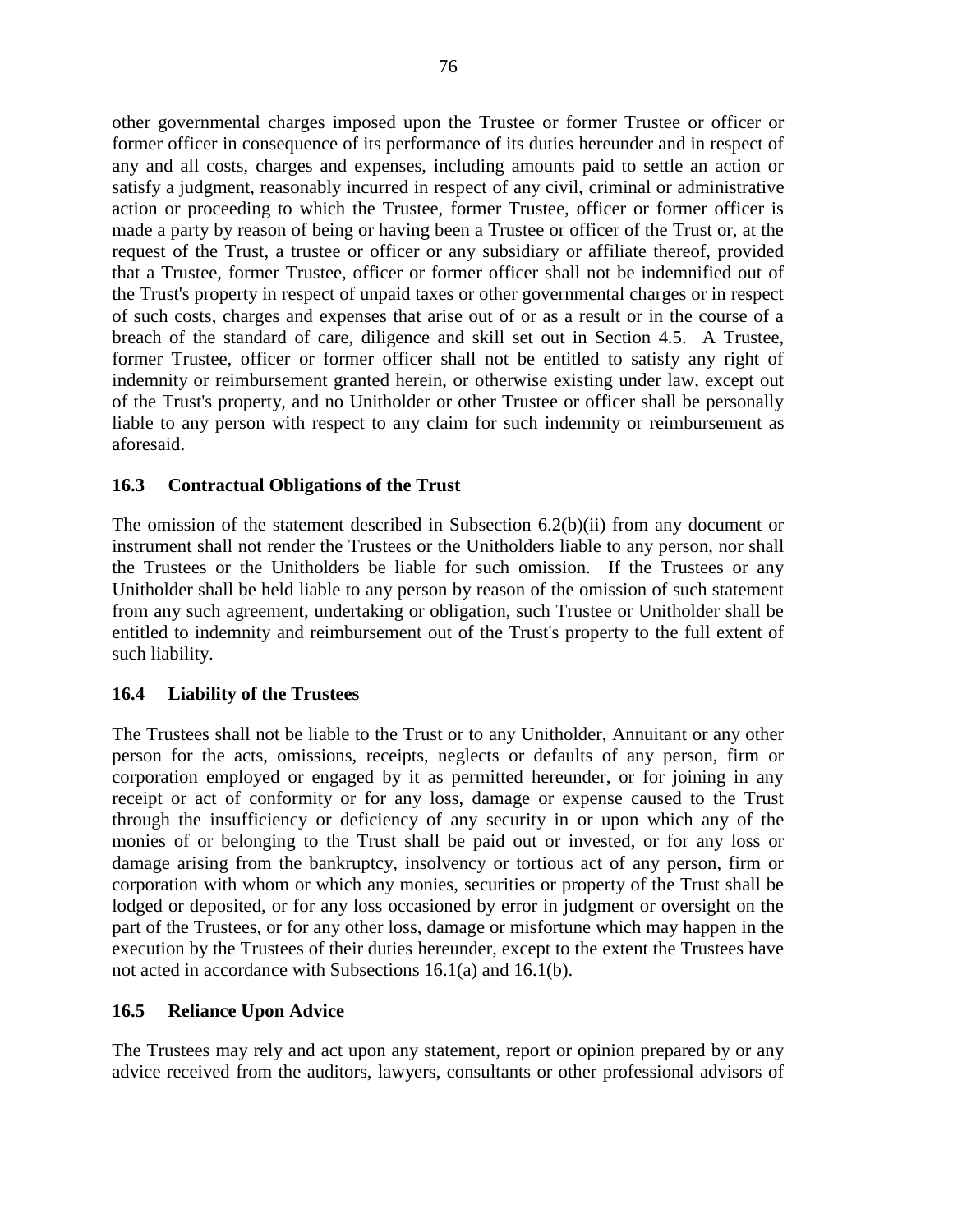the Trust and shall not be responsible or held liable for any loss or damage resulting from so relying or acting.

### **16.6 Liability of Unitholders and Others**

No Unitholder or Annuitant or any officer, trustee, employee or agent of the Trust shall be held to have any personal liability as such, and no resort shall be had to his or her private property (including, without limitation, any property consisting of or arising from a distribution of any kind or nature by the Trust) for satisfaction of any obligation or claim arising out of or in connection with any contract or obligation of the Trust or of the Trustees or any obligation which a Unitholder or Annuitant would otherwise have to indemnify a Trustee for any personal liability incurred by the Trustee as such, but rather the assets of the Trust only are intended to be liable and subject to levy or execution for such satisfaction. Any written instrument creating an obligation which is or includes the granting by the Trust of a lease, sublease or mortgage or which is, in the judgment of the Trustees, a material obligation, shall contain a provision to the effect that the obligation being created is not personally binding upon, and that resort shall not be had to, nor shall recourse or satisfaction be sought from, the private property (including, without limitation, any property consisting of or arising from a distribution of any kind or nature by the Trust) of any of the Unitholders or Annuitant or officers, trustees, employees and agents of the Trust, but the property of the Trust or a specific portion thereof only shall be bound. If the Trust acquires any real property investment subject to existing contractual obligations, the Trustees shall use their reasonable efforts to have any such obligations under material agreements (including mortgages), other than leases, modified so as to achieve the aforesaid disavowal of contractual liability. Further, the Trustees shall cause the operations of the Trust to be conducted in such a way and in such jurisdictions as to avoid, as far as reasonably possible, any material risk of liability on the Unitholders or Annuitant for claims against the Trust, and shall, to the extent which they determine to be possible and reasonable, including in the cost or premiums, to cause the Trust to carry insurance for the benefit of such persons in such amounts as they consider adequate to cover any foreseeable non-contractual or non-excluded contractual liability. Any potential liability of the Trustees with respect to their foregoing obligations or their failure to perform the same shall be governed by the provisions of Sections 16.1, 16.4 and 16.5. Nothing in this Declaration will preclude the Trustees from exercising any rights granted to them under the Tax Act or any other applicable taxation legislation to withhold from amounts payable to Unitholders or otherwise recover from Unitholders any taxes that the Trustees have paid on behalf of Unitholders.

#### **ARTICLE XVII GENERAL**

#### **17.1 Execution of Instruments**

The Trustees shall have power from time to time to appoint any Trustee(s) or officer(s) of the Trust, or any person(s) on behalf of the Trust, either to sign instruments in writing generally or to sign specific instruments in writing. Provisions respecting the foregoing may be contained in the Trustees' Regulations.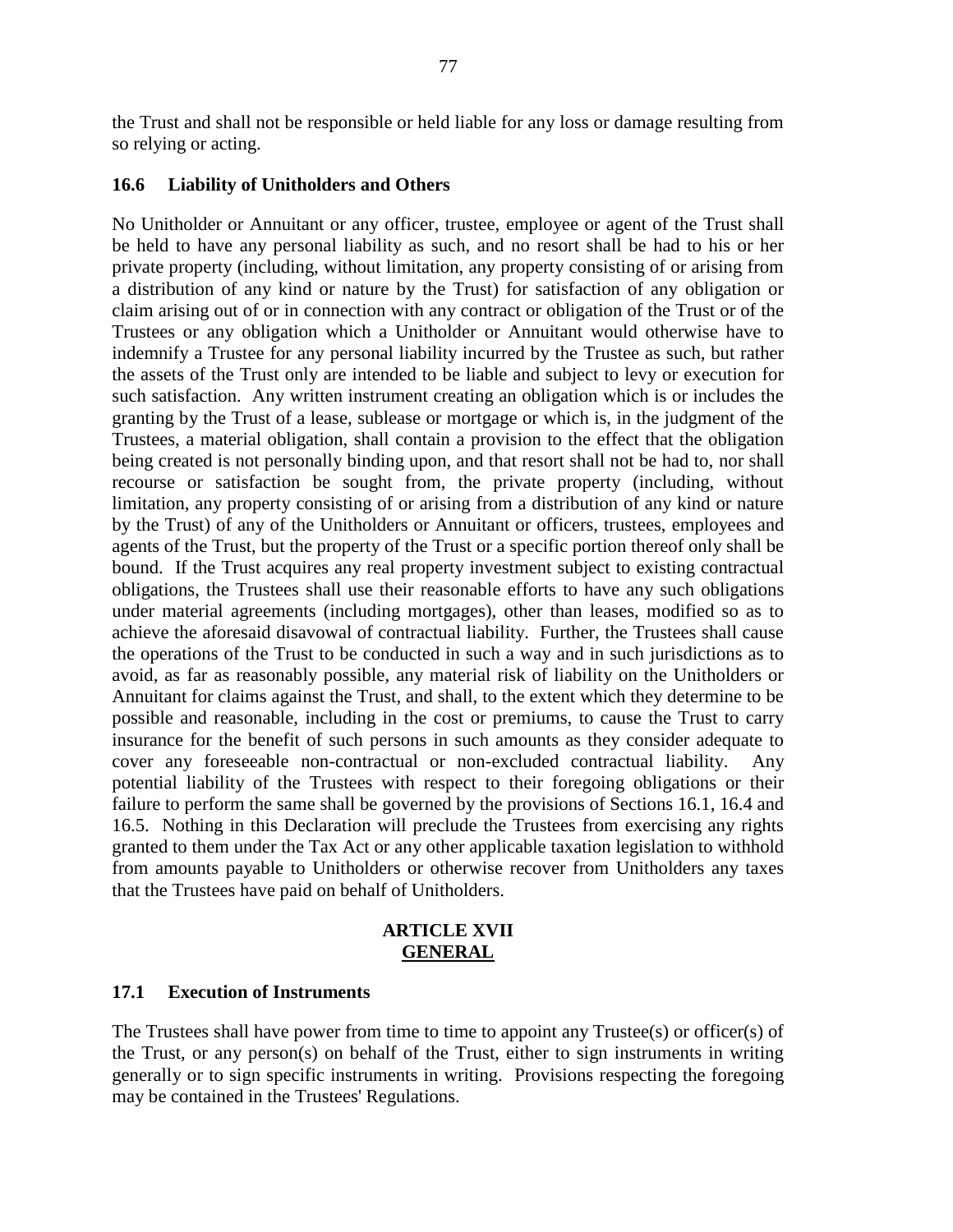#### **17.2 Manner of Giving Notice**

- (a) Any notice or other document required or permitted by the provisions of this Declaration of Trust to be given to a Unitholder, a Trustee or the Auditors shall be deemed conclusively to have been given if given either by delivery or by prepaid first-class mail addressed to the Unitholder at the address shown in the Register, to a Trustee at the last address provided by such Trustee to the President of the Trust, or to the Auditors of the Trust at the last address provided by the Auditors to the Trustees, as the case may be provided that if there is a general discontinuance of postal service due to strike, lockout or otherwise, such notice may be given by publication twice in the Report on Business section of the National Edition of The Globe and Mail or similar section of any other newspaper having national circulation in Canada provided further that if there is no newspaper having national circulation, then by publishing twice in the business section of a newspaper in each city where the register or a branch register is maintained. Any notice so given shall be deemed to have been given on the day following that on which the letter or circular was posted or, in the case of notice being given by publication, after publishing such notice twice in the designated newspaper or newspapers. In proving notice was posted, it shall be sufficient to prove that such letter or circular was properly addressed, stamped and posted.
- (b) Any written notice or written communication given to the Trustees shall be addressed to the Trustees at the head office of the Trust, and shall be deemed to have been given on the date of delivery or date sent by facsimile or other means of prepaid, transmitted or recorded communications or, if mailed, five days from the date of mailing. If any such notice or communication shall have been mailed and if regular mail service shall be interrupted by strikes or other irregularities, such notice or communication shall be deemed to have been received 48 hours after 12:01 a.m. on the day following the resumption of normal mail service, provided that during the period that regular mail service shall be interrupted any notice or other communication shall be given by personal delivery or by facsimile or other means of prepaid, transmitted or recorded communication.

#### **17.3 Failure to Give Notice**

The failure by the Trustees, by accident or omission or otherwise unintentionally, to give any Unitholder, any Trustee or the Auditors any notice provided for herein shall not affect the validity, effect, taking effect or time of taking effect of any action referred to in such notice, and the Trustees shall not be liable to any Unitholder for any such failure.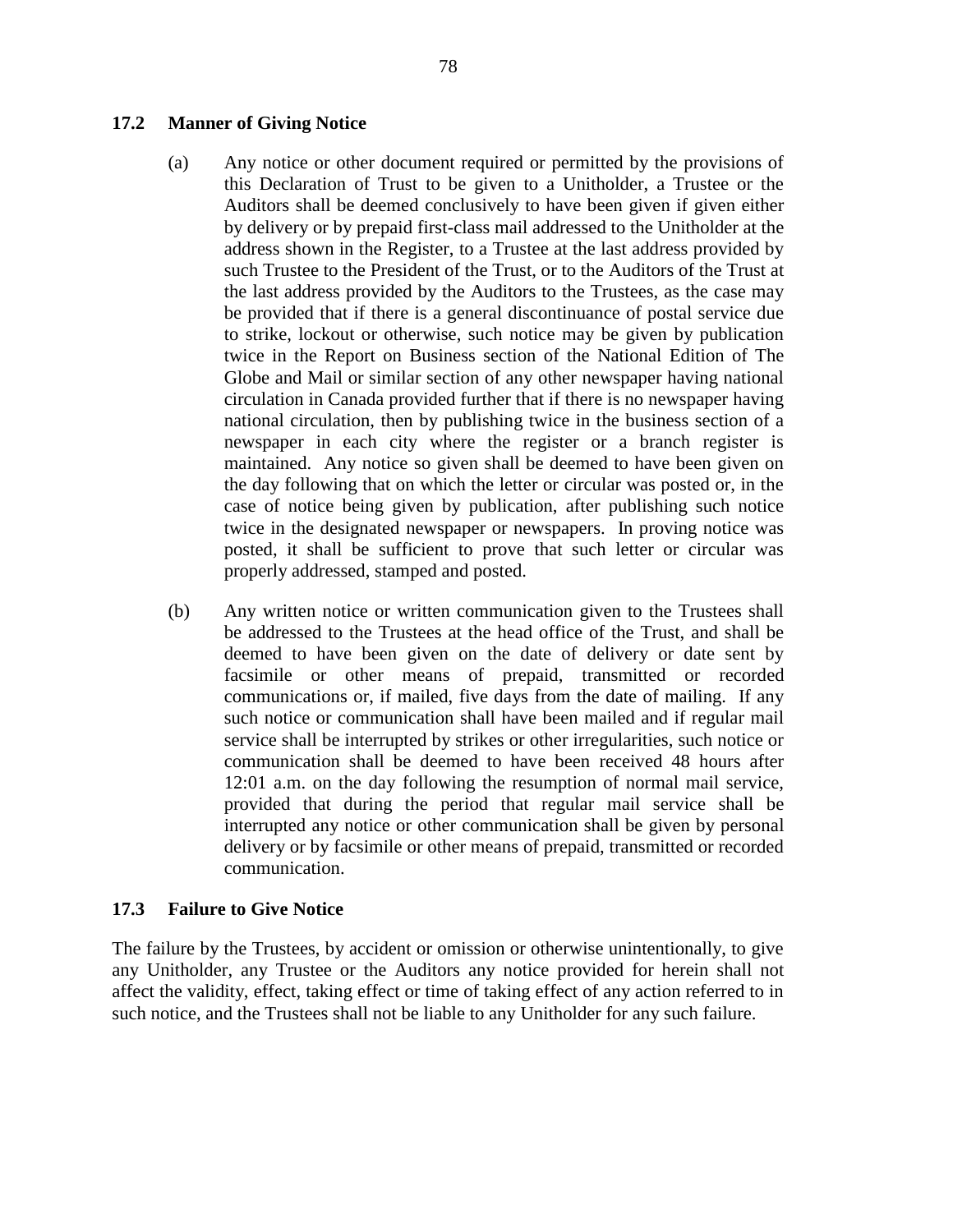#### **17.4 Joint Holders**

Service of a notice or document on any one of several joint holders of Units shall be deemed effective service on the other joint holders.

### **17.5 Service of Notice**

Any notice or document sent by post to or left at the address of a Unitholder pursuant to this Article XVII shall, notwithstanding the death or bankruptcy of such Unitholder, and whether or not the Trustees have notice of such death or bankruptcy, be deemed to have been fully served and such service shall be deemed sufficient service on all persons having an interest in the Units concerned.

# **17.6 Trust Auditors**

The Auditors shall be appointed at each annual meeting save that, until the first such annual meeting, such Auditors shall be appointed by the Trustees. If at any time a vacancy occurs in the position of auditors of the Trust, the Trustees may appoint a firm of chartered accountants qualified to practice in all provinces of Canada to act as the Auditors until the next annual meeting of Unitholders. The Auditors shall report to the Trustees and the Unitholders on the annual financial statements of the Trust and shall fulfil such other responsibilities as they may properly be called upon by the Trustees to assume. The Auditors shall have access to all records relating to the affairs of the Trust.

### **17.7 Fiscal Year**

The Fiscal Year of the Trust shall end on December 31 in each year.

# **17.8 Reports to Unitholders**

The Trust will furnish to Unitholders such financial statements (including quarterly and annual financial statements) and other reports as are from time to time required by this Declaration of Trust and by applicable law. Prior to a meeting of Unitholders, the Trustees will provide the Unitholders (along with notice of such meeting) information required by applicable tax laws and Securities Laws. For greater certainty and in accordance with Section 17.10, any financial statements and other reports required to be furnished pursuant to this Section 17.8 may be furnished in electronic form to the extent and in the manner permitted by applicable Securities Laws.

# **17.9 Trust Property to be Kept Separate**

The Trustees shall maintain the property of the Trust separate from all other property in their possession.

#### **17.10 Electronic Documents**

Any requirement under this Declaration of Trust, the *Securities Act* (Ontario) or any other applicable law that a notice, statement, document or other information be created,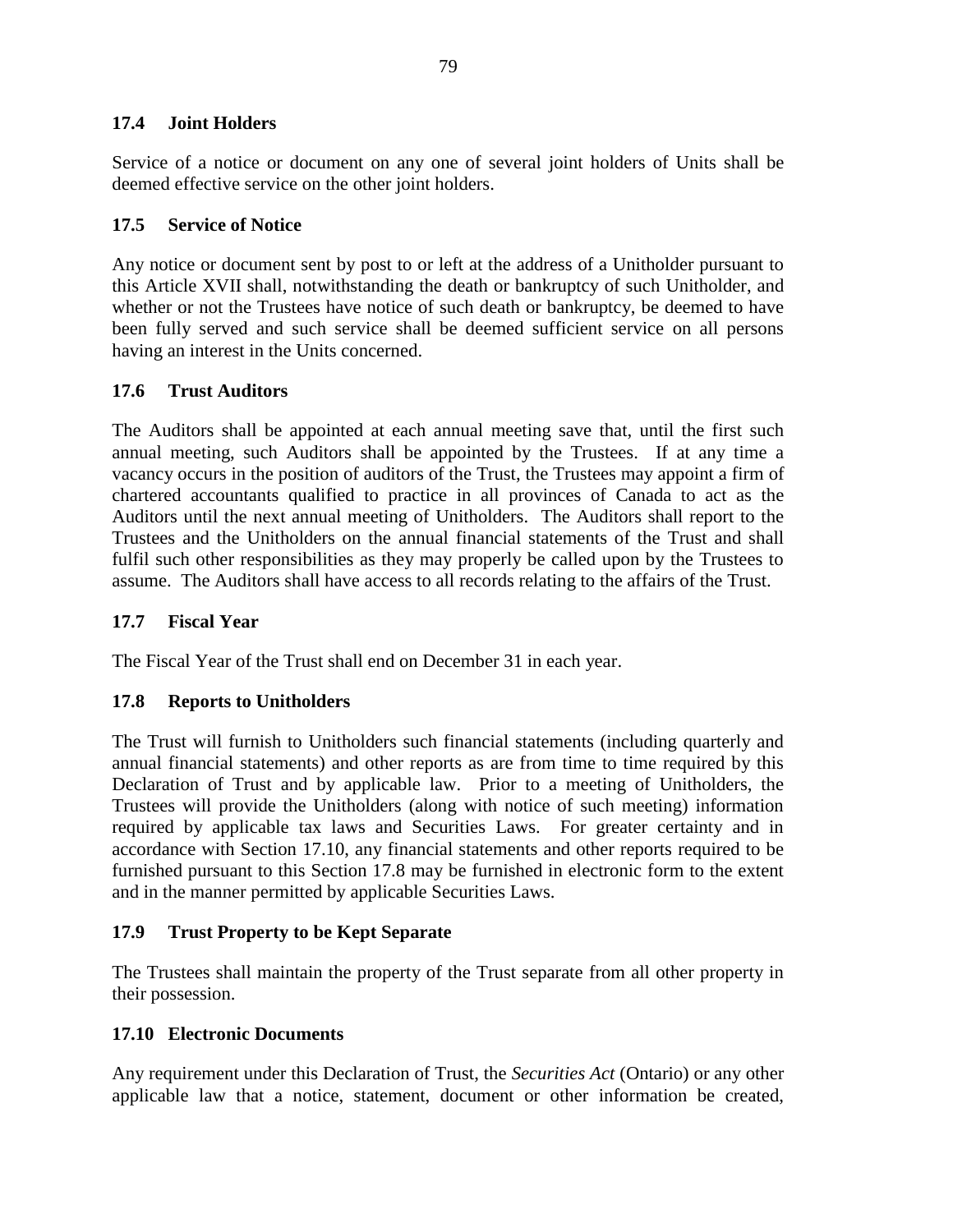provided or delivered is satisfied by the creation, provision or delivery of an electronic document to the extent permitted by law. For certainty, notwithstanding any other provision of this Declaration of Trust, the Trust shall be permitted to utilize the "notice and access" delivery procedures set out in National Instrument 54-101 – *Communication with Beneficial Owners of Securities of a Reporting Issuer*.

# **17.11 Trustees May hold Units**

Any Trustee or associate of a Trustee may be a Unitholder or may be an Annuitant, and may be required to hold Units as the Board of Trustees may determine from time to time.

# **17.12 Trust Records**

The Trustees shall prepare and maintain, at the Trust's principal office or at any other place in Canada designated by the Trustees, records containing (i) the Declaration of Trust; and (ii) minutes of meetings and, resolutions of Unitholders. The Trust shall also prepare and maintain adequate accounting records and records containing minutes of meetings and resolutions of the Trustees and any committee thereof. Such records shall be kept at the principal office of the Trust or at such other place as the Trustees think fit and shall at all reasonable times be open to inspection by the Trustees.

# **17.13 Right to Inspect Documents**

A Unitholder and any agent, consultant or creditor of the Trust shall have the right to examine the Declaration of Trust, the Trustees' Regulations, the minutes of meetings and resolutions of Unitholders, and any other documents or records which the Trustees determine should be available for inspection by such persons, during normal business hours at the principal office of the Trust. Unitholders and creditors of the Trust shall have the right to obtain or make or cause to be made a list of all or any of the registered holders of Units, to the same extent and upon the same conditions as those which apply to shareholders and creditors of a corporation governed by the *Canada Business Corporations Act*, as replaced or amended from time to time.

# **17.14 Taxation Information**

On or before the  $90<sup>th</sup>$  day of each calendar year, or such earlier day as is required by applicable legislation or regulation, the Trust will provide to Trust Unitholders who received distributions from the Trust in the prior calendar year, such information required by Canadian law to be submitted to Trust Unitholders for income tax purposes to enable Trust Unitholders to complete their tax returns in respect of such distributions. In particular, each Trust Unitholder shall be informed each year of the composition of the amounts payable by the Trust to such Trust Unitholder in terms of net income, taxable dividends, net taxable gains, foreign source income and return of capital, and will be informed of the portion of such net income that has been designated as taxable dividends on shares of taxable Canadian corporations and taxable capital gains and of the amount of any foreign taxes paid by the Trust in respect of which the Trust Unitholder may claim a credit for tax purposes to the extent permitted by the Tax Act, where those items are applicable.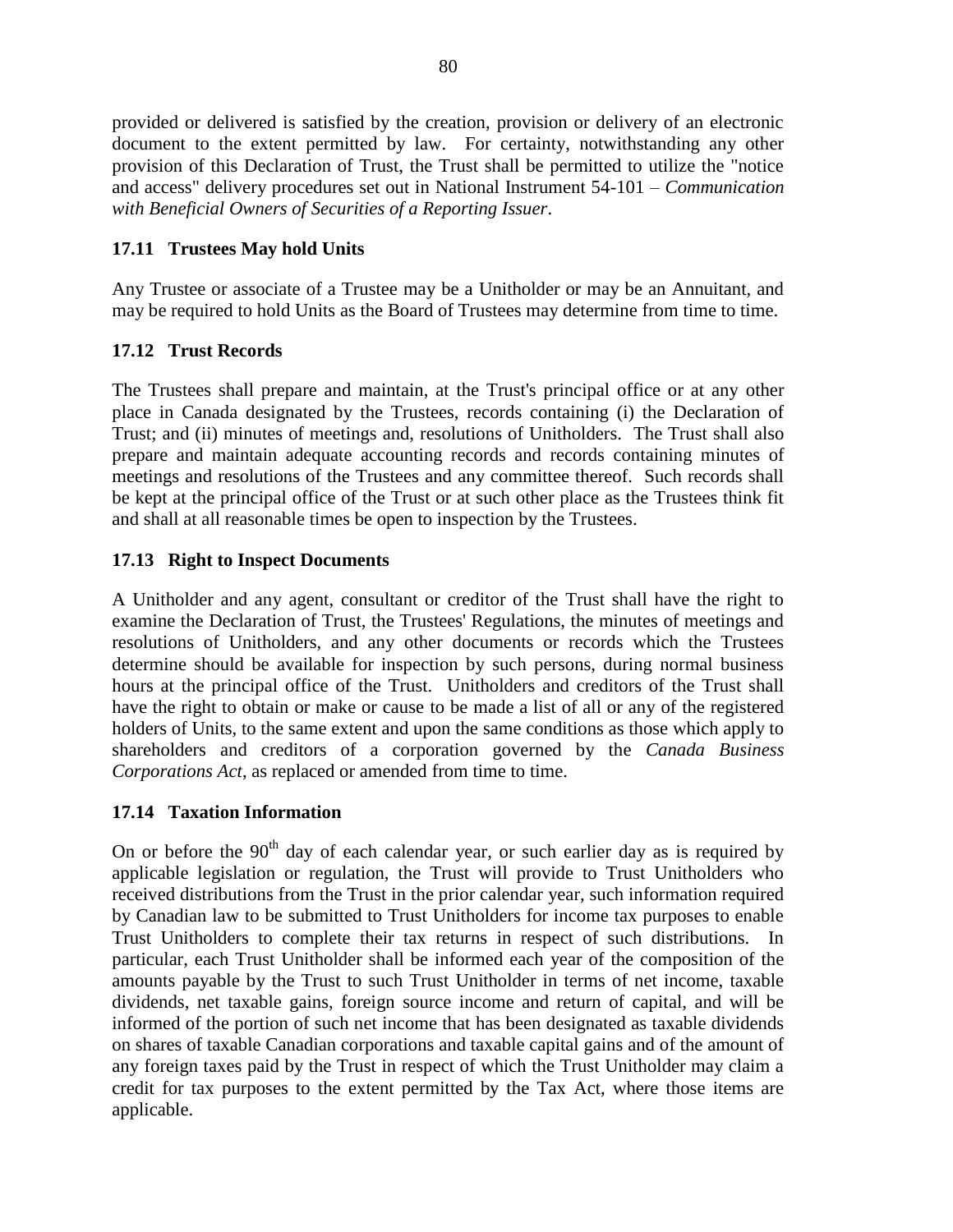#### **17.15 Consolidations**

Any one or more Trustees may prepare consolidated copies of the Declaration of Trust as it may from time to time be amended, supplemented or amended and restated from time to time, and may certify the same to be a true consolidated copy of the Declaration of Trust, as amended, supplemented or amended and restated from time to time.

### **17.16 Counterparts**

This Declaration of Trust may be executed in several counterparts by facsimile or electronic PDF format, each of which when so executed shall be deemed to be an original and such counterparts together shall constitute one and the same instrument, which shall be sufficiently evidenced by any such original counterpart.

### **17.17 Severability**

The provisions of this Declaration of Trust are severable. If any provision of this Declaration of Trust shall be held invalid or unenforceable in any jurisdiction, such invalidity or unenforceability shall attach only to such provision in such jurisdiction and shall not in any manner affect or render invalid or unenforceable such provision in any other jurisdiction or any other provision of this Declaration of Trust in any jurisdiction.

### **17.18 Headings for Reference Only**

The headings preceding the articles and sections hereof have been inserted for convenience and reference only and shall not be construed to affect the meaning, construction, interpretation or effect of this Declaration of Trust.

# **17.19 Governing Law**

This Declaration of Trust and the Unit Certificates shall be interpreted and governed by and take effect exclusively in accordance with the laws of the Province of Ontario and the laws of Canada applicable therein and shall be treated in all respects as an Ontario contract. Any and all disputes arising under this Declaration of Trust, whether as to interpretation, performance or otherwise, shall be subject to the exclusive jurisdiction of the courts of the Province of Ontario and each of the Trustees hereby irrevocably attorns, and each Unitholder shall be deemed to hereby irrevocably attorn, to the exclusive jurisdiction of the courts of such province.

#### **17.20 Transition**

Notwithstanding any other provision hereof, if otherwise applicable, the approval of a majority of the independent Trustees shall not be required, and the provisions of Section 4.10 shall not be operative or effective with respect to the entering into of, any agreement, transaction or arrangement or proposed agreement, transaction or arrangement disclosed in the Information Circular.

# **[REMAINDER OF PAGE INTENTIONALLY LEFT BLANK]**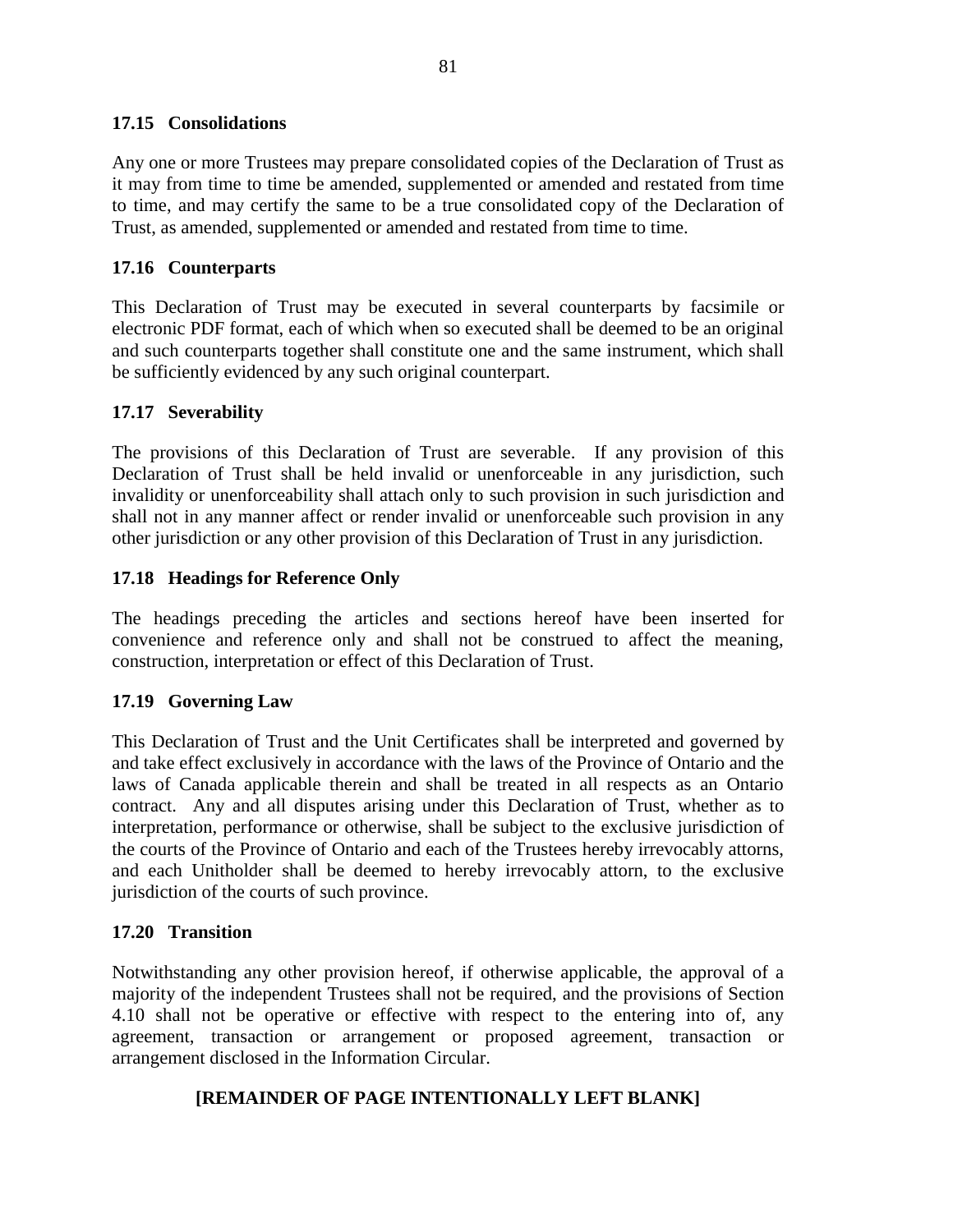**IN WITNESS WHEREOF** the Trustees and the Initial Unitholder have caused these presents to be signed as of the date first above written.

> "Timothy R. Banks" **Timothy R. Banks, Trustee**

"Philip D. Fraser" **Philip D. Fraser, Trustee**

"Robert G. Kay" **Robert G. Kay, Trustee**

"James C. Lawley" **James C. Lawley, Trustee**

"Arthur G. Lloyd" **Arthur G. Lloyd, Trustee**

"Karine MacIndoe" **Karine MacIndoe, Trustee**

"Robert G. Richardson" **Robert G. Richardson, Trustee**

"Manfred J. Walt" **Manfred J. Walt, Trustee**

"G. Wayne Watson" **G. Wayne Watson, Trustee**

# **KILLAM PROPERTIES INC., the Initial Unitholder**

Per: "Philip D. Fraser" Name: Philip D. Fraser Title: President and Chief Executive **Officer**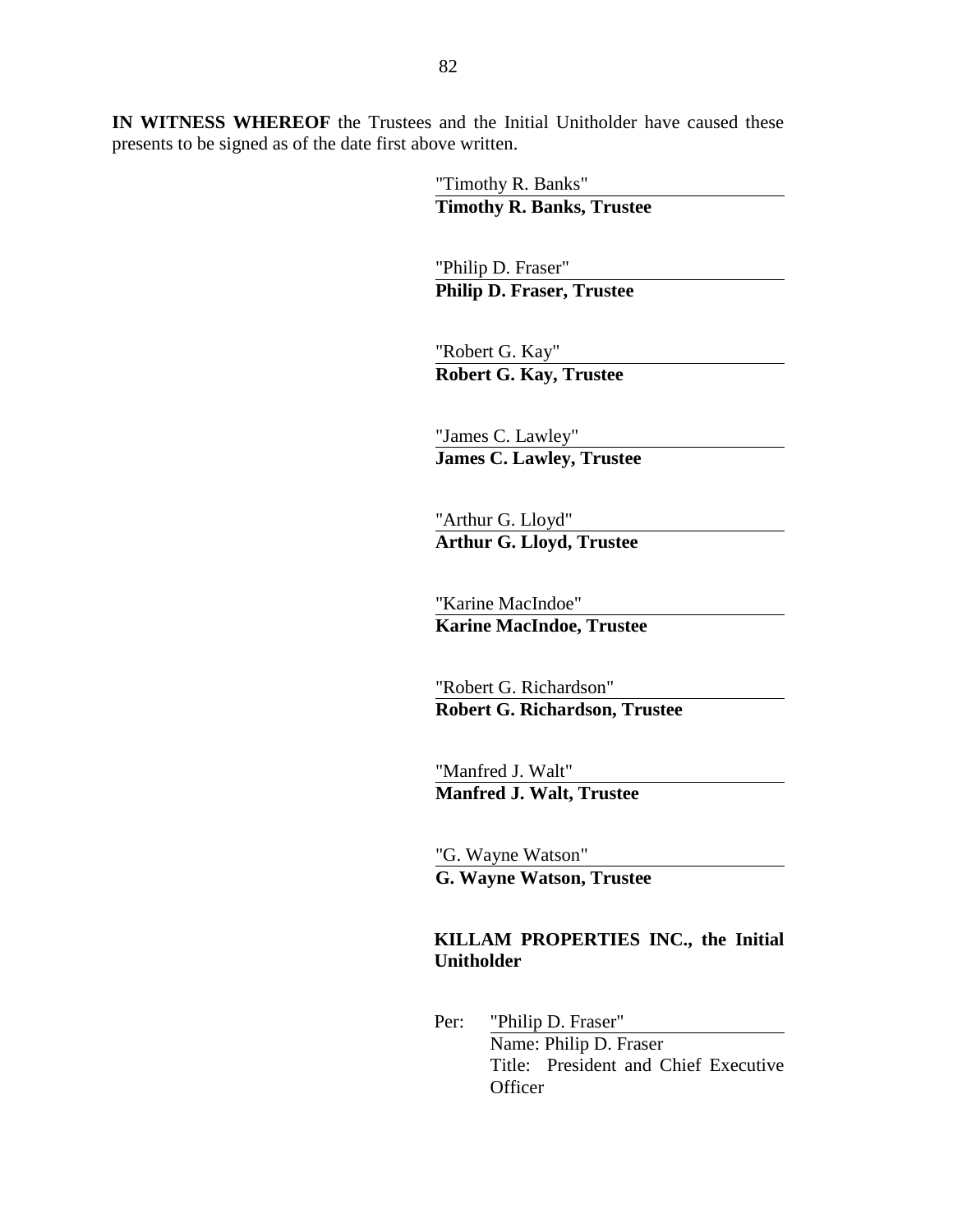#### **SCHEDULE A**

#### **KILLAM APARTMENT REAL ESTATE INVESTMENT TRUST TRUSTEES' REGULATIONS**

#### **INTERPRETATION**

- 1. **Interpretation**. In these Trustees' Regulations, unless the context otherwise specifies or requires:
	- (a) all terms used in these Trustees' Regulations not otherwise defined herein shall have the meanings given to such terms in the Declaration of Trust;
	- (b) words importing the singular number only shall include the plural and vice versa and words importing a specific gender shall include the other gender; and
	- (c) the headings used in these Trustees' Regulations are inserted for reference purposes only and are not to be considered or taken into account in construing the terms or provisions thereof or to be deemed in any way to clarify, modify or explain the effect of any such terms or provisions.

#### **MEETINGS OF TRUSTEES**

- 2. **Place and Time of Meeting**. All meetings of the Trustees called by the giving of notice shall be held at a place in Canada and, unless consented to in writing by a majority of the Trustees, on a business day which place and time shall be specified in the notice.
- 3. **Notice**. The notice of any meeting need not specify the purpose of or the business to be transacted at the meeting.
- 4. **Adjournment**. Any meeting of Trustees may be adjourned from time to time by the chairperson of the meeting, with the consent of the meeting, to a fixed time and place. Notice of any adjourned meeting of Trustees is not required to be given if the time and place of the adjourned meeting is announced at the original meeting, but notice of the adjourned meeting shall be given to the Trustees not present at such original meeting by delivering (not mailing) the same not less than one day (exclusive of the day on which the notice is delivered but inclusive of the day for which notice is given) before the adjourned meeting. Any adjourned meeting shall be duly constituted if held in accordance with the terms of the adjournment and a quorum is present thereat. The Trustees who formed a quorum at the original meeting are not required to form the quorum at the adjourned meeting. If there is no quorum present at the adjourned meeting, the original meeting shall be deemed to have terminated forthwith after its adjournment. Any business may be brought before or dealt with at any adjourned meeting which might have been brought before or dealt with at the original meeting in accordance with the notice calling the same.
- 5. **Minutes of Meetings**. The chairperson shall appoint a secretary to act as secretary of each meeting of the Trustees and of the Unitholders. Written records and minutes of all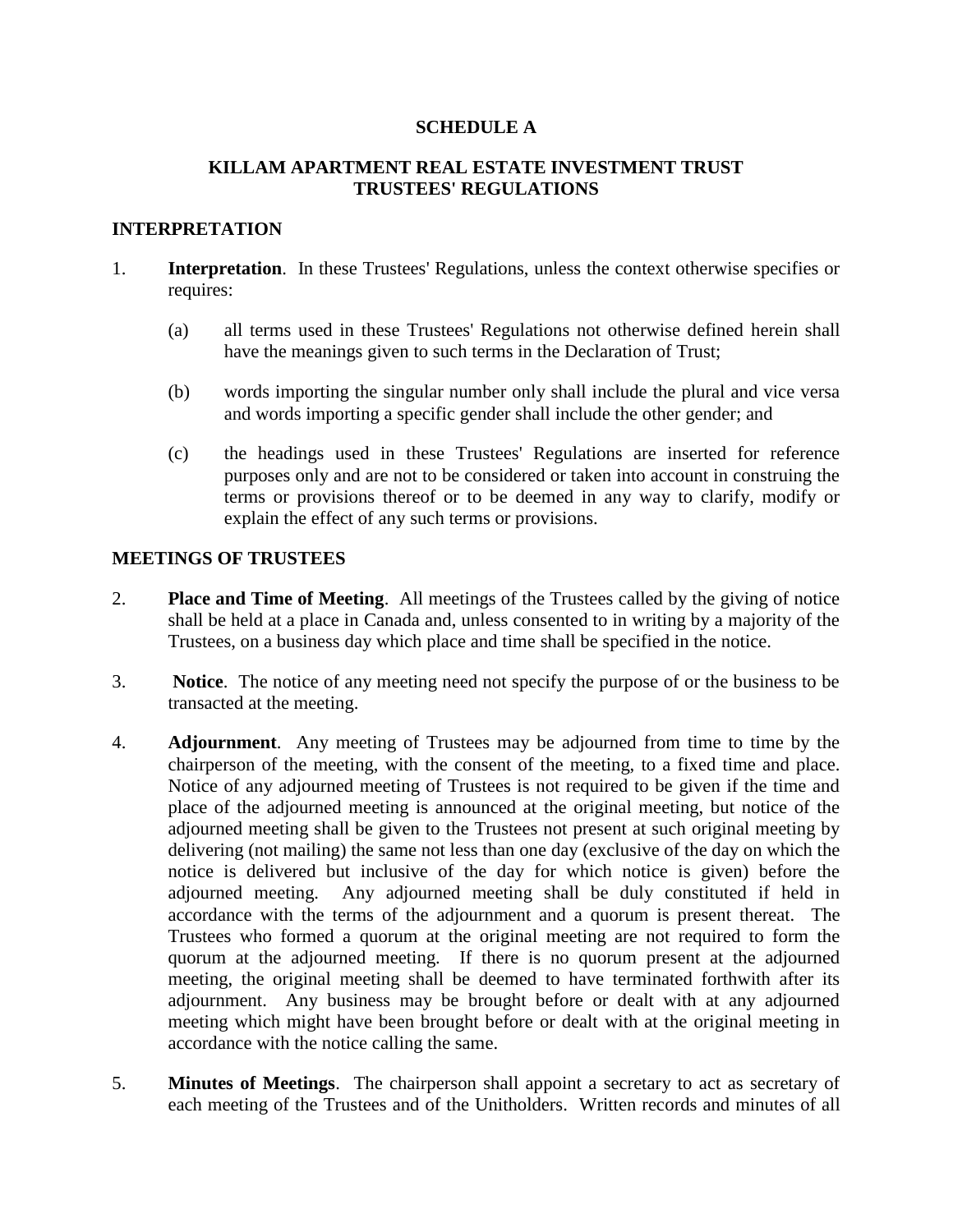meetings of Trustees shall be maintained by the secretary of each meeting and shall be placed in the minute book of the Trust. Any written records and minutes of meetings of any committee of Trustees shall be maintained by the secretary of such meeting may but need not be placed in the minute book of the Trust. There shall be inserted or entered into the records and minutes of the meetings of Trustees all written disclosures or requests made to have entered into the minutes of the meeting, of the nature and extent of a person's interest in a material agreement or transaction or proposed material agreement or transaction with the Trust made pursuant to Section 4.10 of the Declaration of Trust.

### **FOR THE PROTECTION OF TRUSTEES AND OFFICERS**

6. **For the Protection of Trustees and Officers**. The provisions of the Declaration of Trust pertaining to the liability and indemnification of Trustees shall apply mutatis mutandis to the officers of the Trust or persons who act or acted at the Trust's request as a director or officer of a body corporate of which the Trust is or was a shareholder or creditor, and his heirs and legal representatives.

The Trust shall also indemnify any such person in such other circumstances as the Declaration of Trust or law permits, subject to the Declaration of Trust, or requires. Nothing in these Trustees' Regulations shall limit the right of any person entitled to indemnity to claim indemnity apart from the provisions of these Trustees' Regulations to the extent permitted by the Declaration of Trust or law.

#### **OFFICERS**

7. **Appointment and Removal**. The Trustees may, pursuant to the provisions of the Declaration of Trust, appoint the officers of the Trust who may or may not be Trustees. Notwithstanding the foregoing, each incumbent officer of the Trust shall continue in office until the earliest of (a) his or her resignation, which resignation shall be effective at the time a written resignation is received by the Trust upon 30 days' written notice or at the time specified in the resignation or in the officer's employment contract, whichever is later, (b) the appointment of his or her successor, (c) his or her removal or leave of absence due to incapacity, Adjudicated Incompetence or otherwise, and (d) his or her death. The Trustees may from time to time and subject to the provisions of the Declaration of Trust, prescribe, vary, add to or limit the duties and powers of any officer.

All officers, in the absence of agreement to the contrary, shall be subject to removal by resolution of the Trustees at any time, with or without cause.

- 8. **Chairperson**. The Chair of Trustees shall be appointed from among the Trustees and shall be a non-executive appointment. When present the Chair of Trustees shall preside as chair at all meetings of the Trustees and at all meetings of the Unitholders, unless a Trustee who is not the Chair of Trustees is selected to do so by the Trustees in accordance with Section 8.5 of the Declaration of Trust.
- 9. **Powers and Duties**. Subject to the provisions of the Declaration of Trust, all officers of the Trust shall sign such contracts, documents or instruments in writing as require their respective signatures and shall respectively have and perform all powers and duties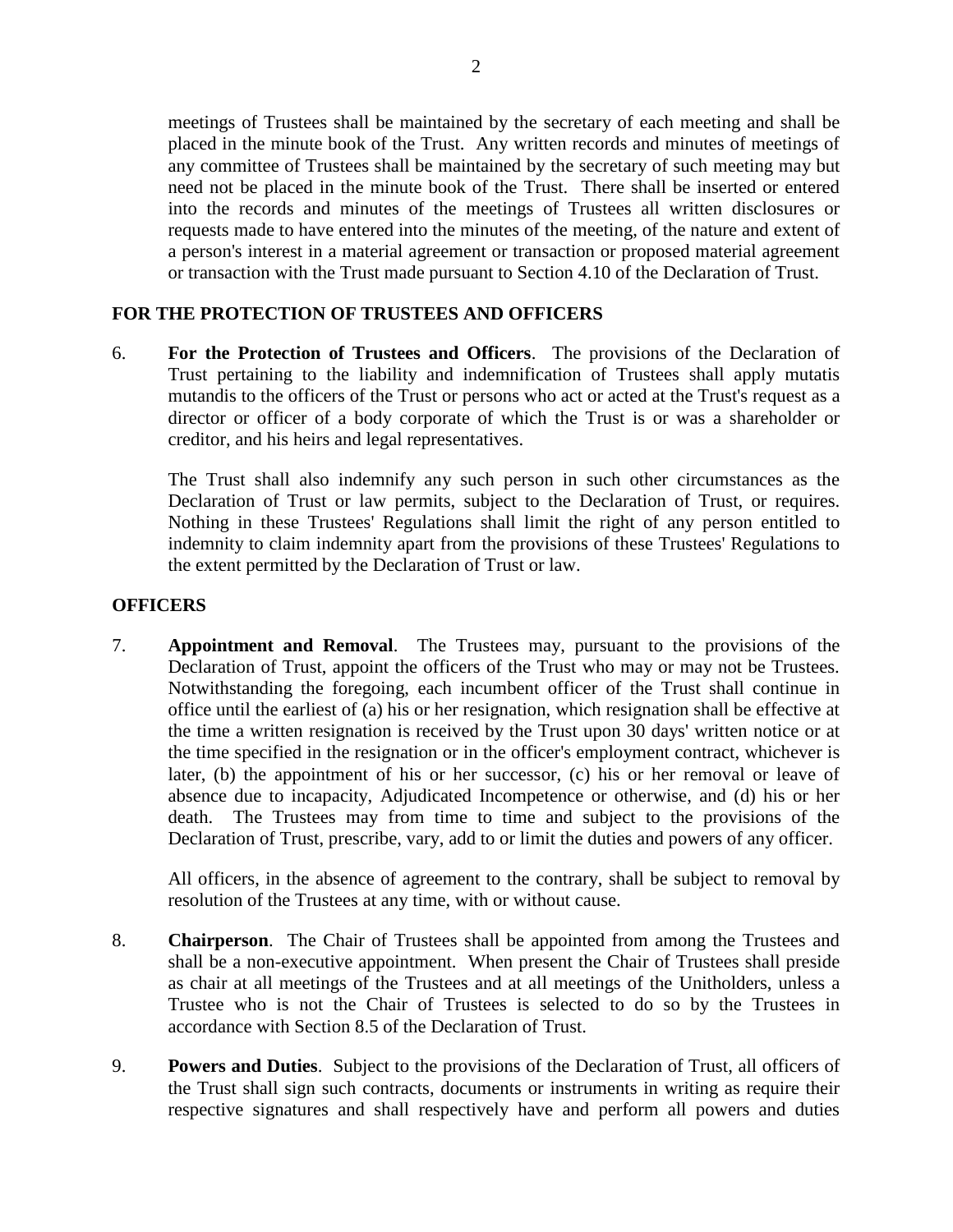incident to their respective offices and such other powers and duties respectively as may from time to time be assigned to them by the Trustees.

- 10. **Duties May be Delegated**. Subject to the provisions of the Declaration of Trust, in case of the absence or inability to act of any officer of the Trust or for any other reason that the Trustees may deem sufficient, the Trustees may delegate all or any of the powers of such officer to any other officer or to any Trustee for the time being.
- 11. **Vacancies**. If the office of any officer of the Trust shall be or become vacant by reason of death, resignation, incapacity, removal or otherwise, the Trustees may appoint a person to fill such vacancy.

### **UNITHOLDERS' MEETINGS**

- 12. **Place and Time of Meetings**. Each meeting of the Unitholders shall be held at a place in Canada on a Business Day which place and time shall be specified in the notice calling the meeting.
- 13. **Notice**. A printed, written or typewritten notice stating the day, hour and place of any meeting of the Unitholders as well as the purpose shall be given by serving such notice on each Unitholder entitled to vote at such meeting, on each Trustee and on the auditor of the Trust in the manner provided for in the Declaration of Trust and in these Trustees' Regulations. A meeting of the Unitholders may be held for any purpose on any day and at any time without notice if all of the Unitholders and all other persons entitled to attend such meeting are present in person or, where appropriate, represented by proxy at the meeting (except where a Unitholder or other person attends the meeting for the express purpose of objecting to the transaction of any business on the grounds that the meeting is not lawfully called) or if all of the Unitholders and all other persons entitled to attend such meeting who are not present in person or, where appropriate, represented by proxy thereat waive notice before or after the date of such meeting.
- 14. **Waiver of Notice**. A Unitholder and any other person entitled to attend a meeting of the Unitholders may in any manner waive notice of a meeting of the Unitholders and attendance of any such person at a meeting of the Unitholders shall constitute a waiver of notice of the meeting except where such person attends a meeting for the express purpose of objecting to the transaction of any business on the grounds that the meeting is not lawfully called.
- 15. **Votes**. Every question submitted to any meeting of the Unitholders, other than in respect of a Special Resolution, shall be decided in the first instance by a show of hands unless a person entitled to vote at the meeting has demanded a ballot.

A ballot may be demanded either before or after any vote by show of hands by any person entitled to vote at the meeting. If at any meeting a ballot is demanded on the election of a chairperson or on the question of adjournment it shall be taken immediately upon request and, in any other case, it shall be taken at such time as the chairperson may direct. If at any meeting a ballot is demanded on any other question or as to the election of Trustees, the vote shall be taken by ballot in such manner and either at once, later in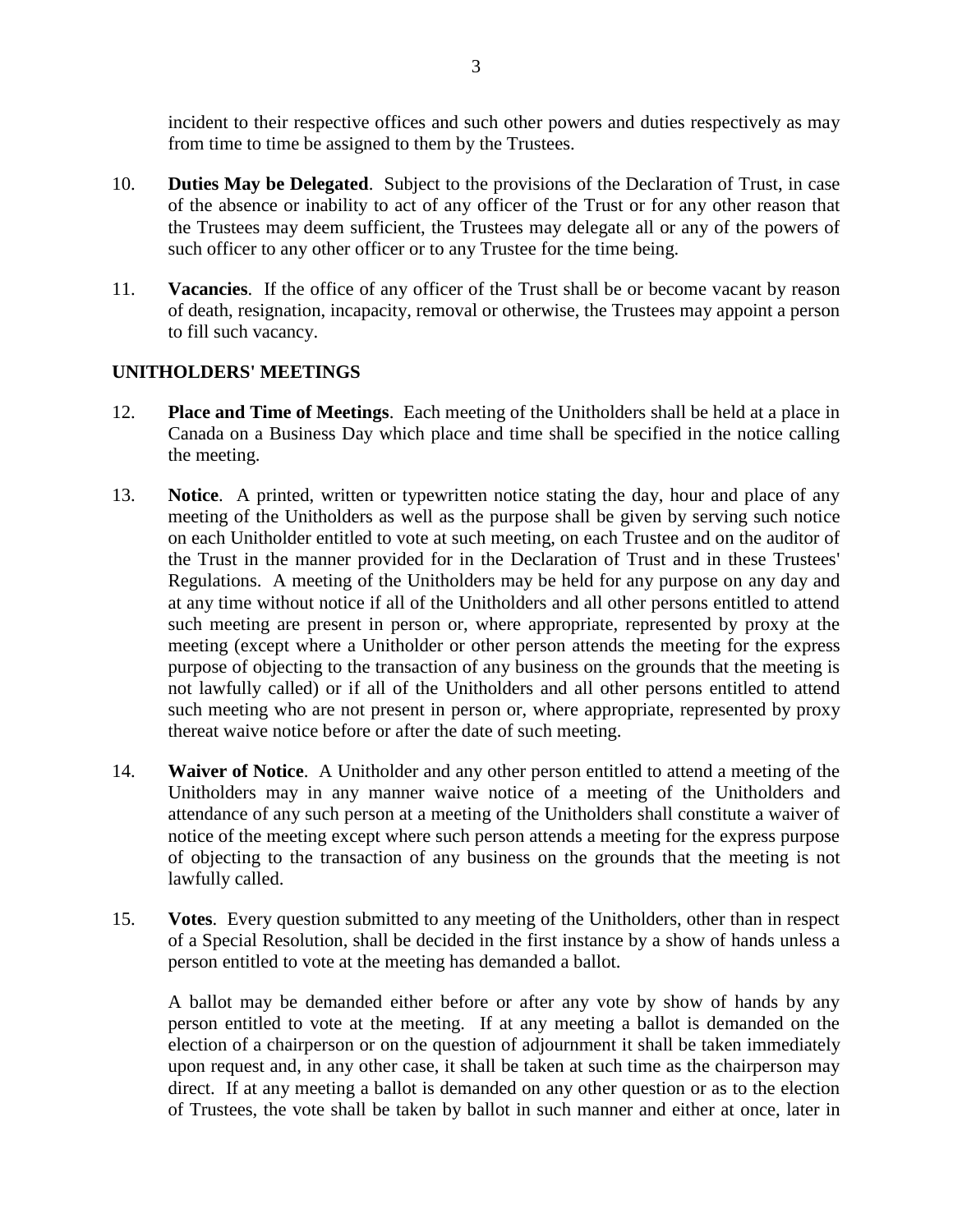the meeting or after adjournment as the chairperson of the meeting directs. The result of a ballot shall be deemed to be the resolution of the meeting at which the ballot was demanded. A demand for a ballot may be withdrawn.

Where two or more persons hold the same Unit or Units jointly, one of those holders present at a meeting of the Unitholders may, in the absence of the other or others, vote the Unit or Units but if two or more of those persons who are present, in person or by proxy vote, they shall vote as one on the Unit or Units jointly held by them.

At any meeting of the Unitholders unless a ballot is demanded, a declaration by the chairperson of the meeting that a resolution has been carried or carried unanimously or by a particular majority or lost or not carried by a particular majority shall be conclusive evidence of the fact.

16. **Proxies**. At every meeting at which he is entitled to vote, every Unitholder and/or person appointed by proxy and/or individual so authorized to represent a Unitholder who is present in person shall have one vote on a show of hands. Upon a ballot at which he is entitled to vote, every Unitholder present in person or represented by proxy or by an individual so authorized shall (subject to the provisions, if any, of the Declaration of Trust) have one vote for every Unit held by him.

A proxy shall be executed by the Unitholder or his attorney authorized in writing or, if the Unitholder is a body corporate or association, by an officer or attorney thereof duly authorized. If the Units are publicly traded, a proxy appointing a proxyholder ceases to be valid one year from its date.

A proxy may be in the following form:

The undersigned Unitholder of Killam Apartment Real Estate Investment Trust hereby appoints of or failing him or her, as the nominee of the undersigned to attend and act for the undersigned and on behalf of the undersigned at the said meeting of the Unitholders of the said Trust to be held on the day of and at any adjournment thereof in the same manner, to the same extent and with the same power as if the undersigned were present at the said meeting or such adjournment thereof. This proxy is [not] solicited by or on behalf of management of the Trust.

DATED this day of

Signature of Unitholder

The Trustees may from time to time institute procedures regarding the lodging of proxies at some place or places other than the place at which a meeting or adjourned meeting of the Unitholders is to be held and for particulars of such proxies to be sent by telecopier or in writing before the meeting or adjourned meeting to the Trust or any agent of the Trust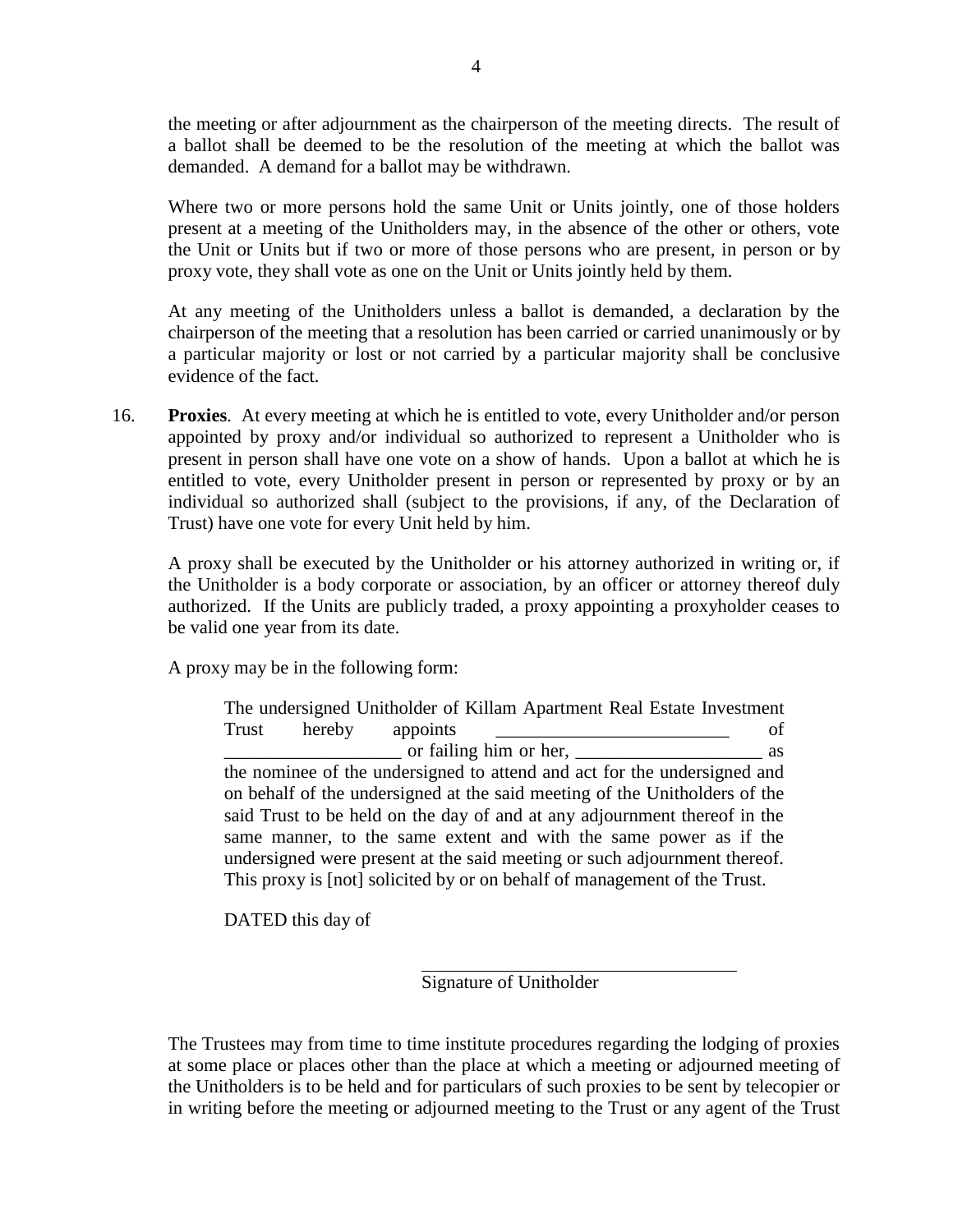for the purpose of receiving such particulars and providing that proxies so lodged may be voted upon as though the proxies themselves were produced at the meeting or adjourned meeting and votes given in accordance with such procedures shall be valid and shall be counted. The chairperson of any meeting of the Unitholders may, in his discretion, accept telecopier or written communication as to the authority of any person claiming to vote on behalf of and to represent a Unitholder notwithstanding that no proxy conferring such authority has been lodged with the Trust, and any votes given in accordance with such telecopier or written communication accepted by the chairperson of the meeting shall be valid and shall be counted.

17. **Adjournment**. The chairperson of any meeting of the Unitholders may with the consent of the meeting adjourn the same from time to time to another Business Day at a fixed time and place and no notice of such adjournment need be given to the Unitholders with the exception of a meeting adjourned for a lack of quorum pursuant to Section 8.6 of the Declaration of Trust. Any business may be brought before or dealt with at any adjourned meeting for which no notice is required which might have been brought before or dealt with at the original meeting in accordance with the notice calling the same.

Any adjourned meeting shall be duly constituted if held in accordance with the terms of the adjournment and a quorum is present thereat. The persons who formed a quorum at the original meeting are not required to form the quorum at the adjourned meeting. If there is no quorum present at the adjourned meeting the original meeting shall be deemed to have terminated forthwith after its adjournment.

- 18. **Quorum**. No business shall be transacted at any meeting of the Unitholders unless the requisite quorum is present at the time of the transaction of such business. If a quorum is not present at the time appointed for a meeting of the Unitholders or within 30 minutes thereafter, the persons present and entitled to vote may adjourn the meeting to another business day not less than 14 days later at a fixed time and place as selected by the Board, but may not transact any other business and the provisions of paragraph 17 with regard to notice shall apply to such adjournment.
- 19. **Minutes of Meetings**. Written records and minutes of each meeting of the Unitholders shall be maintained by the secretary of each meeting and shall be placed in the minute book of the Trust.

#### **CERTIFICATES**

20. **Certificates**. Certificates representing Units shall be signed by at least one Trustee or officer of the Trust holding office at the time of signing and unless otherwise decided by the Trustees, by or on behalf of a registrar, transfer agent, branch transfer agent or issuing or other authenticating agent of the Trust and any signatures required on a certificate representing Units may be printed or otherwise mechanically reproduced thereon.

A certificate representing Units containing the signature of a person which is printed, engraved, lithographed or otherwise mechanically reproduced thereon may be issued notwithstanding that the person has ceased to be a Trustee or an officer, as the case may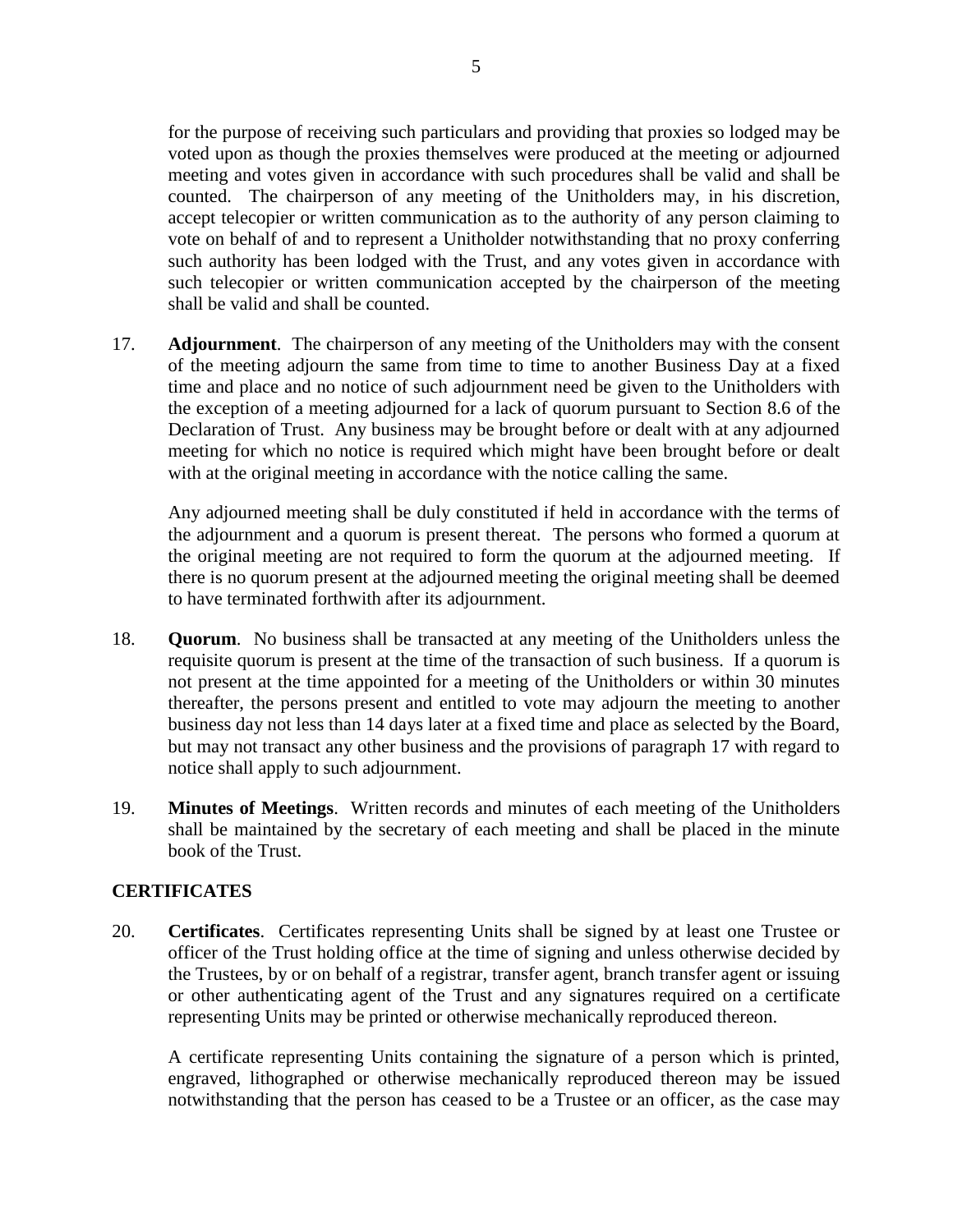be, of the Trust and shall be as valid as if he were a Trustee or an officer, as the case may be, at the date of its issue.

#### **TRANSFER OF UNITS**

21. **Register**. The Register shall be kept as provided for in the Declaration of Trust at the principal office of the Trust and/or the Transfer Agent.

#### **VOTING SHARES AND SECURITIES IN BODIES CORPORATE**

22. **Voting Shares and Securities in Bodies Corporate**. All of the shares or other securities carrying voting rights of any body corporate held from time to time by the Trust may be voted at any and all meetings of shareholders or holders of other securities (as the case may be) of such body corporate and in such manner and by such person or persons as the Trustees shall from time to time determine. The duly authorized signing officers of the Trust may also from time to time execute and deliver for and on behalf of the Trust proxies and/or arrange for the issuance of voting certificates and/or other evidence of the right to vote in such names as they may determine without the necessity of a resolution or other action by the Trustees.

#### **NOTICES**

- 23. **Service**. If a notice or document is sent to a Unitholder by prepaid first-class mail in accordance with the provisions of the Declaration of Trust and the notice or document is returned on three consecutive occasions because the Unitholder cannot be found, it shall not be necessary to send any further notices or documents to the Unitholder until he informs the Trust in writing of his new address.
- 24. **Units Registered in More Than One Name**. All notices or other documents with respect to any Units registered in more than one name shall be given to whichever of such persons is named first in the records of the Trust and any notice or other document so given shall be sufficiently given to all of the holders of such Units.
- 25. **Deceased Unitholders**. Any notice or other document delivered or sent in a manner contemplated in the Declaration of Trust to the address of any Unitholder as the same appears in the records of the Trust shall, notwithstanding that such Unitholder be then deceased, and whether or not the Trust has notice of his death, be deemed to have been duly served in respect of the Units held by such Unitholder (whether held solely or with any other person or persons) until some other person be entered in his stead in the records of the Trust as the holder or one of the holders thereof and such service shall for all purposes be deemed a sufficient service of such notice or document on his heirs, executors or administrators and on all persons, if any, interested through him or with him in such Units.
- 26. **Signature to Notices**. The signature of any Trustee or officer of the Trust to any notice or document to be given by the Trust may be written, stamped, typewritten or printed or partly written, stamped, typewritten or printed.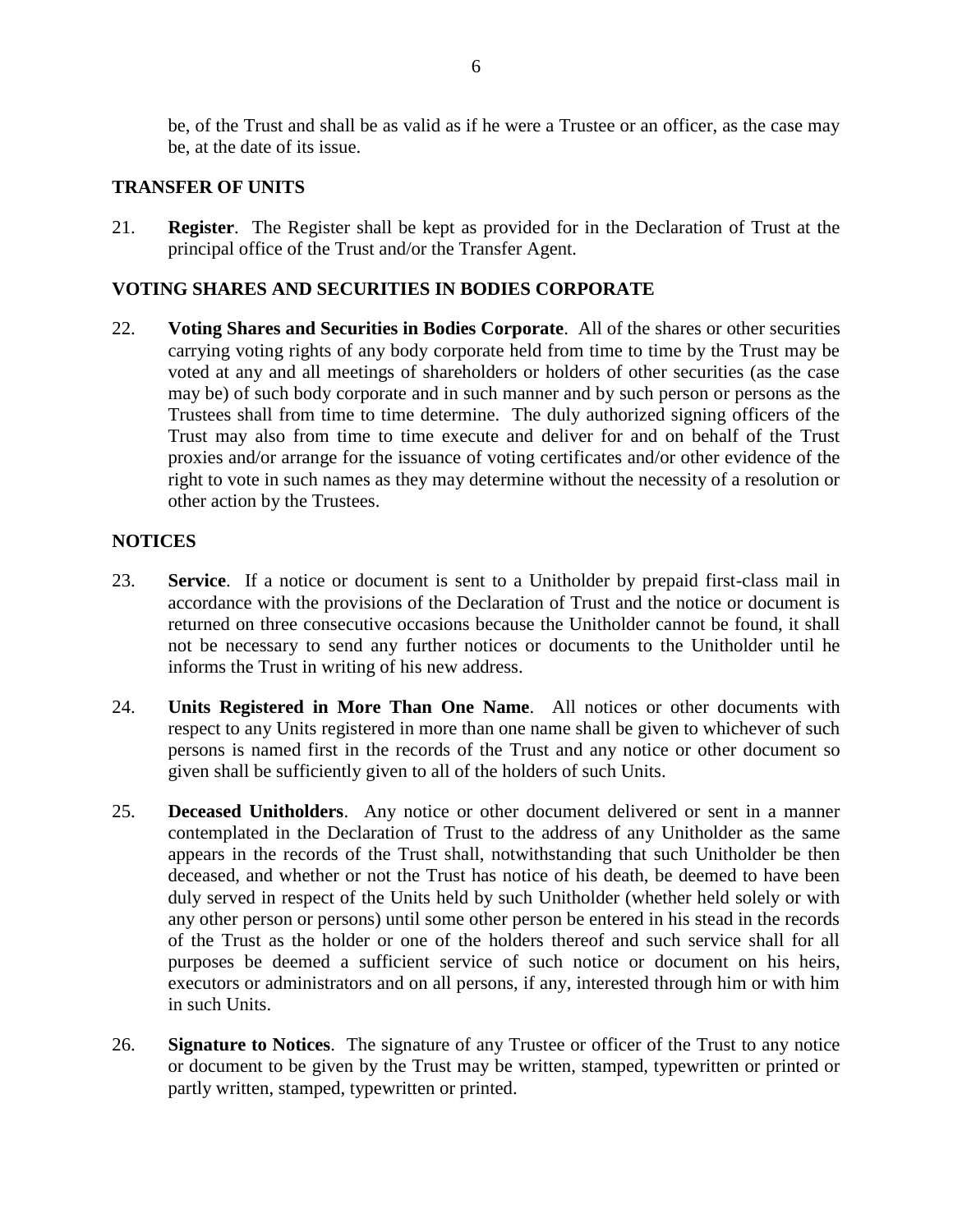- 27. **Computation of Time**. Where a given number of days' notice or notice extending over a period is required to be given under any provisions of the Declaration of Trust or these Trustees' Regulations, the day of service or posting of the notice or document shall not, unless it is otherwise provided, be counted in such number of days or other period, but the day of receipt of the notice or document shall, unless it is otherwise provided, be counted in such number of days or other period.
- 28. **Proof of Service**. With respect to every notice or other document sent by post it shall be sufficient to prove that the envelope or wrapper containing the notice or other document was properly addressed as provided in the Declaration of Trust and in these Trustees' Regulations and put into a post office or into a letter box. A certificate of an officer of the Trust in office at the time of the making of the certificate or of a transfer officer of any transfer agent or branch transfer agent of Units of the Trust as to facts in relation to the sending or delivery of any notice or other document to any Unitholder, Trustee, officer or auditor of the Trust or publication of any notice or other document shall be conclusive evidence thereof and shall be binding on every Unitholder, Trustee, officer or auditor of the Trust, as the case may be.

# **CHEQUES, DRAFTS AND NOTES**

29. **Cheques, Drafts and Notes**. All cheques, drafts or orders for the payment of money and all notes and acceptances and bills of exchange shall be signed by such officer or officers of the Trust or person or persons, whether or not officers of the Trust, and in such manner as the Trustees may from time to time designate.

#### **CUSTODY OF SECURITIES**

30. **Custody of Securities**. All shares and other securities owned by the Trust shall be lodged (in the name of the Trust) with a chartered bank or a trust company, in a safety deposit box or with a law firm acting on behalf of the Trust or, if so authorized by resolution of the Trustees, with such other depositories or in such other manner as may be determined from time to time by the Trustees.

All shares and other securities belonging to the Trust may be issued, or held in the name of a nominee or nominees of the Trust (and if issued or held in the names of more than one nominee shall be held in the names of the nominees jointly with right of survivorship) and any shares or other securities so issued or held shall be endorsed in blank with endorsement guaranteed in order to enable transfer to be completed and registration to be effected.

#### **EXECUTION OF INSTRUMENTS**

31. **Execution of Instruments**. All contracts, documents or instruments in writing requiring the signature of the Trust may be signed by any officer or Trustee of the Trust and all contracts, documents and instruments in writing so signed shall be binding upon the Trust without any further authorization or formality. The Trustees shall have power from time to time to appoint any officer or officers, or any person or persons, on behalf of the Trust